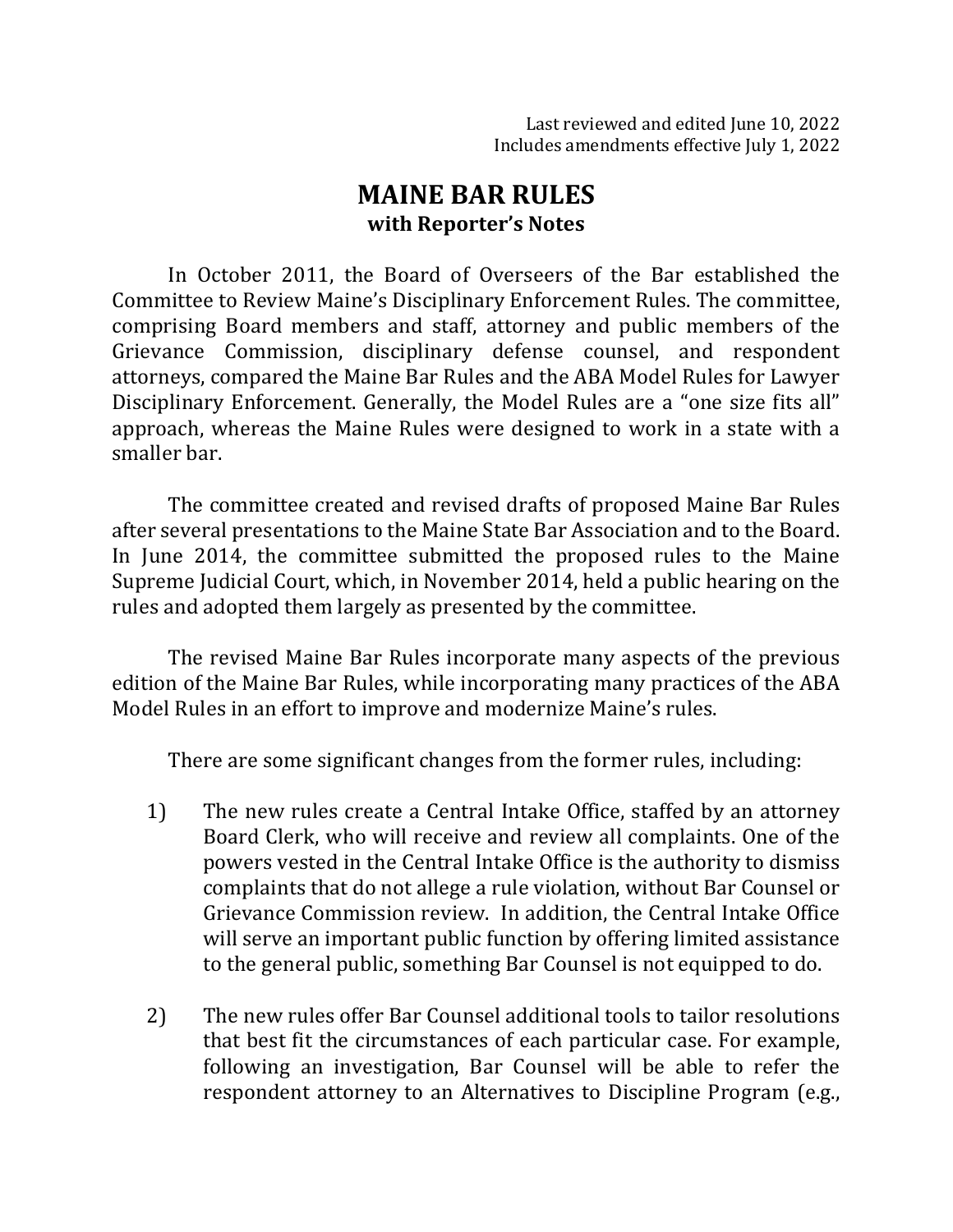counseling, CLE courses, office management training, or fee arbitration) in lieu of possible discipline. The revised rules also give Bar Counsel authority to dismiss complaints without review by the Grievance Commission if Bar Counsel's investigation reveals no misconduct. 

- 3) The Grievance Commission and the Court also have new disciplinary options at their disposal. For example, in addition to imposing a reprimand or admonition, both entities can impose probation on a respondent attorney, placing certain conditions on the attorney's practice.
- 4) The new rules clearly define the distinct roles of the adjudicative office (managed by the Board Clerk) and the prosecutorial office (managed by Bar Counsel). The Board's administrative role, as well as its powers and duties, are also clearly laid out and separated from the prosecutorial and adjudicative functions.
- 5) The revisions include a new overdraft notification rule, which mandates that financial institutions notify the Board when an insufficient check is presented against an IOLTA account. The overdraft notification rule serves a dual purpose. Its primary purpose is to be an early warning system for attorney trust account violations so as to allow Bar Counsel to intervene when the problem first occurs. Secondly, it will help Bar Counsel identify those attorneys who simply need training in setting up and implementing proper trust account practices.
- 6) The new rules are clearer and better organized. Rather than requiring lawyers to navigate a byzantine pathway to find the relevant rule, the revised rules are more readable, with separate rule numbers assigned for each topic. The rules largely track the formatting, but not the numbering, of the ABA Model Rules, while retaining the features of those Maine Bar Rules that have served Maine well, and preserving the experience and precedent that distinguishes the practice of law in Maine.
- 7) The new rules take a much more simplified approach to service and notice. The new Rule 15 provides that service or notice are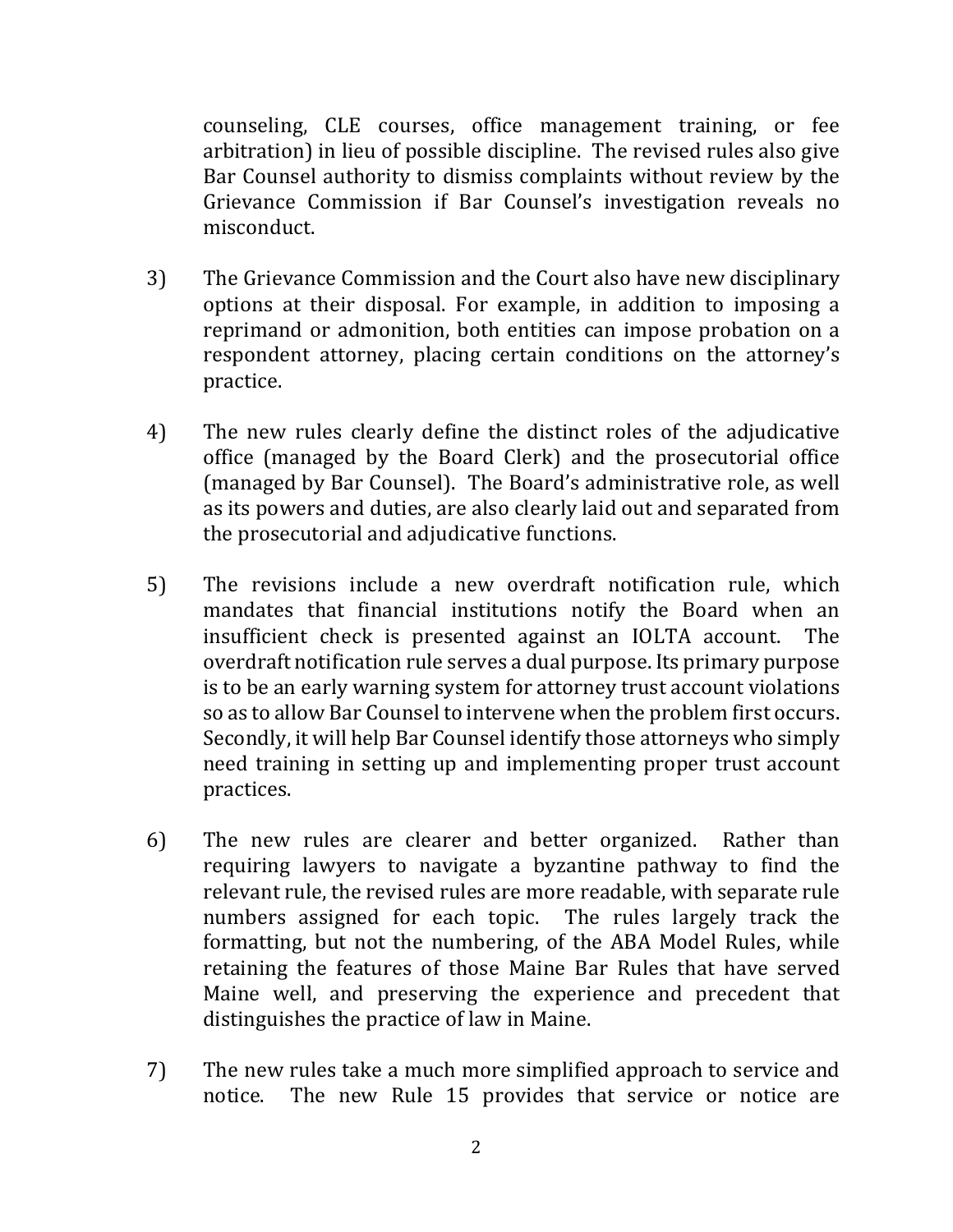accomplished by sending first class mail addressed to the attorney's office and/or residence address as provided by the attorney in his or her registration materials, with service deemed complete upon mailing. Additional methods of service and notice are necessary only if the Board learns that earlier attempts at providing service have failed. Other references to service and notice that were inconsistent with Rule 15 have also been revised.

8) The new rules allow for matters at the court level to be heard by a Justice of the Supreme Judicial Court, or a Justice or Judge of either of Maine's trial courts, to be designated in a particular proceeding by the Chief Justice of the Supreme Judicial Court. This could include an active retired justice of any of the three courts.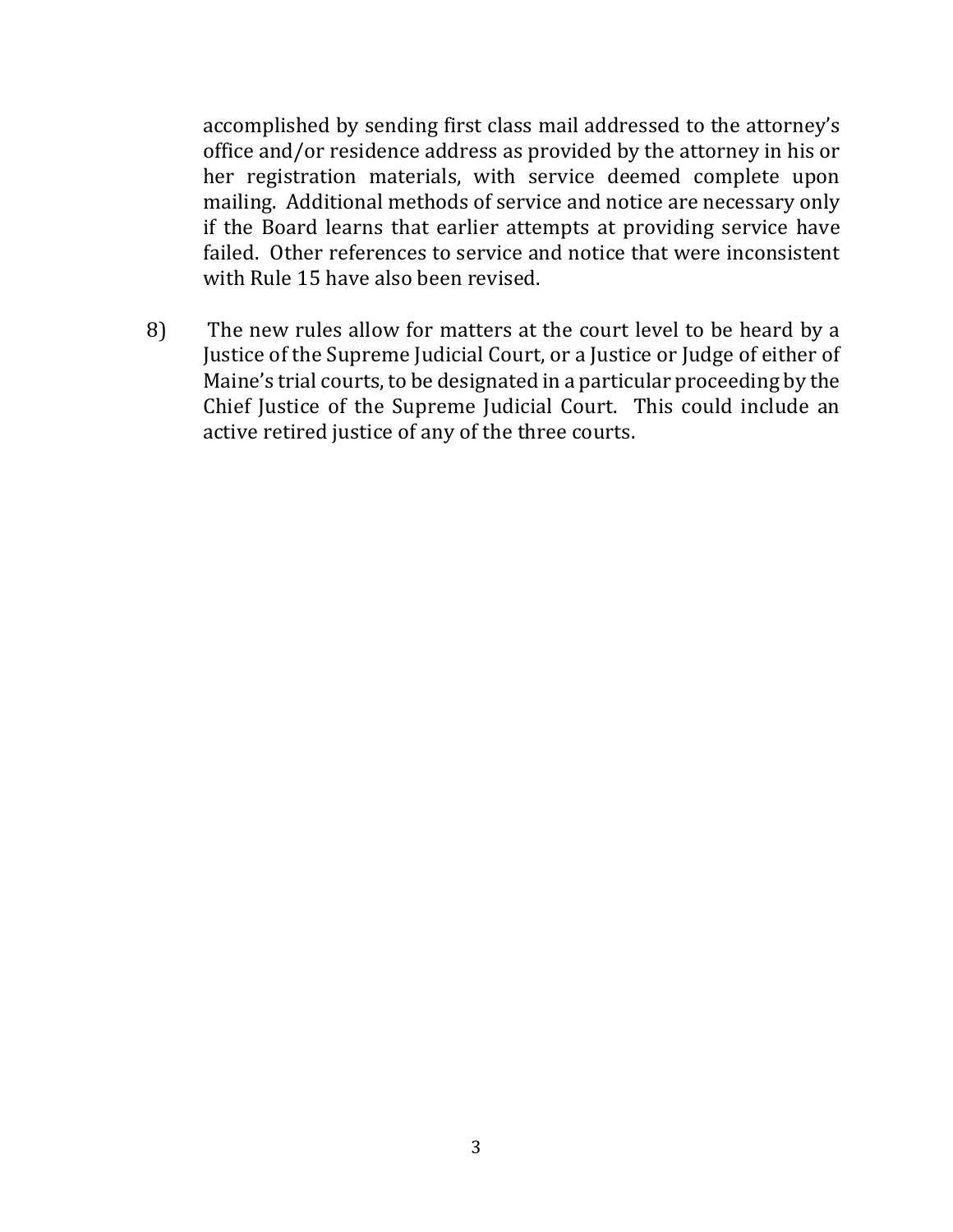# **Table of Contents**

# PREAMBLE AND TERMINOLOGY

# **I. BOARD OF OVERSEERS OF THE BAR**

# **RULE 1 STRUCTURE**

- (a) Board
- (b) Appointment
- (c) Designation of Officers
- (d) Board Action and Recusal
- (e) Compensation
- (f) Expenses and Financial Policies
- (g) Roster of Lawyers
- (h) Powers and Duties
- (i) Destruction of Confidential Documents

### **RULE 2 BAR COUNSEL**

- (a) Appointment
- (b) Powers and Duties
- (c) Advisory Opinions
- (d) Ex Parte Communication
- (e) Successive Employment
- (f) Recusal
- (g) Continuing Legal Education Lectures

### **RULE 3 CENTRAL INTAKE**

- (a) Functions
- (b) Powers and Duties

### **II. MAINE BAR ADMINISTRATIVE RULES**

### **RULE 4 REGISTRATION**

- (a) Requirement
- (b) Registration
- (c) Exemptions
- (d) Receipt Demonstrating Compliance with Registration Filing
- (e) Application for Transfer to Inactive Status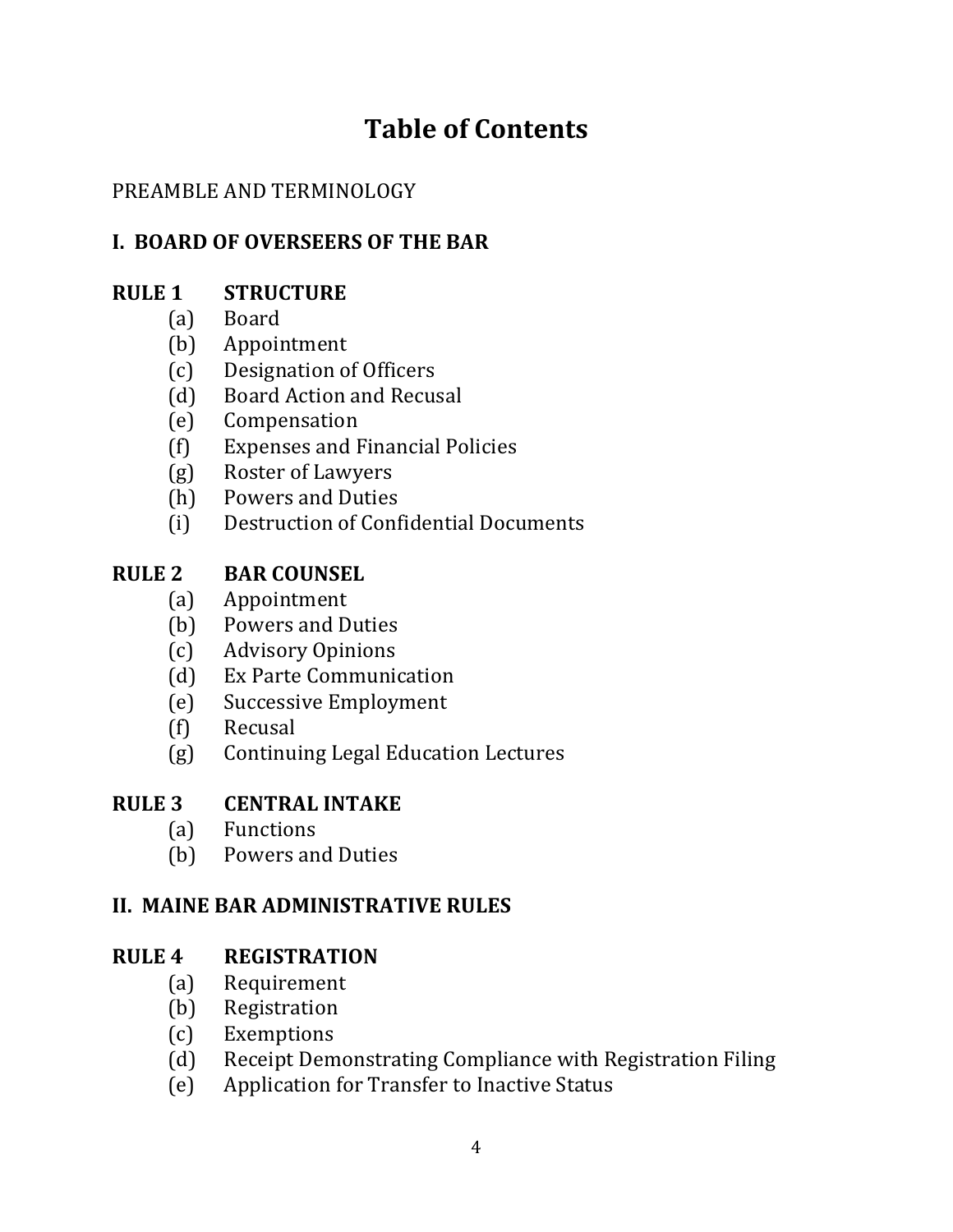- (f) Application for Emeritus Status
- (g) Administrative Suspension
- (h) Notice of Administrative Suspension
- (i) Reinstatement from Administrative Suspension
- (i) Reinstatement from Inactive Status
- (k) Notice to Clients, Adverse Parties, and Other Counsel
- (l) Notice of Registration Status Change
- (m) Certificate of Good Standing

### **RULE 5 CONTINUING LEGAL EDUCATION(CLE)**

- (a) Purpose
- (b) Continuing Legal Education (CLE) Committee
- (c) MCLE Requirements
- (d) Exemptions
- (e) Reporting Period and Compliance
- (f) Accumulation and Computation of Credits
- (g) Standards for Accreditation of MCLE Programs
- (h) Credit Categories
- (i) Approved Sponsor Status
- (j) Application Procedures for Program Accreditation
- (k) Reporting CLE Credit
- (I) Enforcement of MCLE Requirements
- (m) Confidentiality and Record Retention

### **RULE 6 MAINTENANCE OF TRUST ACCOUNTS IN APPROVED INSTITUTIONS; IOLTA**

- (a) Clearly Identified Trust Accounts in Eligible Institutions Required
- (b) Reporting and Certification
- (c) IOLTA Account Requirements
- (d) Verification of Bank Accounts
- (e) Maine Justice Foundation
- (f) Receipt of Voluntary Contributions
- (g) Consent by Lawyers
- (h) Costs

### **III. COMMISSIONS**

### **RULE 7 FEE ARBITRATION COMMISSION**

(a) Commission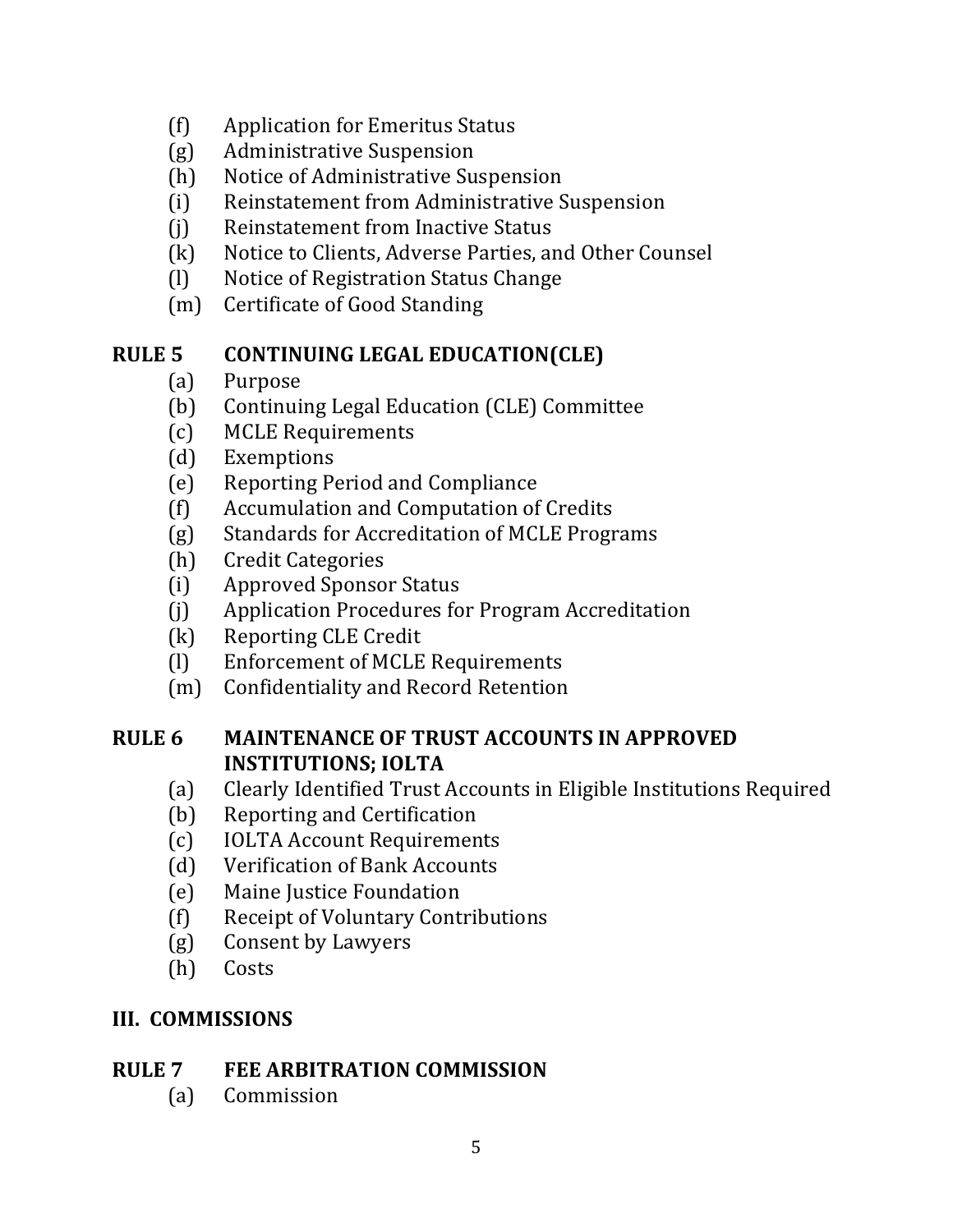- (b) Powers and Duties
- (c) Board Clerk
- (d) Procedures
- (e) Arbitration Hearing
- (f) Arbitration Award
- (g) Enforcement and Challenges to Award
- (h) Confidentiality

# **RULE 8 PROFESSIONAL ETHICS COMMISSION**

- (a) Appointment
- (b) Terms of Office
- (c) Quorum and Action
- (d) Powers and Duties
- (e) Opinions as Evidence
- (f) Confidentiality
- (g) Destruction of Confidential Documents

# **RULE 9 GRIEVANCE COMMISSION**

- (a) Appointment
- (b) Terms of Office
- (c) Representation Prohibition
- (d) Powers and Duties
- (e) Review by Public Member
- (f) Powers and Duties of Panel Chair
- (g) Recusal and Disqualification of Panel Members
- (h) Destruction of Confidential Documents
- (i) *Ex Parte* Communication

# **IV. MAINE DISCIPLINARY RULES**

### **RULE 10 JURISDICTION**

- (a) Lawyers Admitted to Practice
- (b) Former Judges
- (c) Incumbent Judges
- (d) Powers Not Assumed

### **RULE 11 STATUTE OF LIMITATIONS**

**RULE 12 IMMUNITY**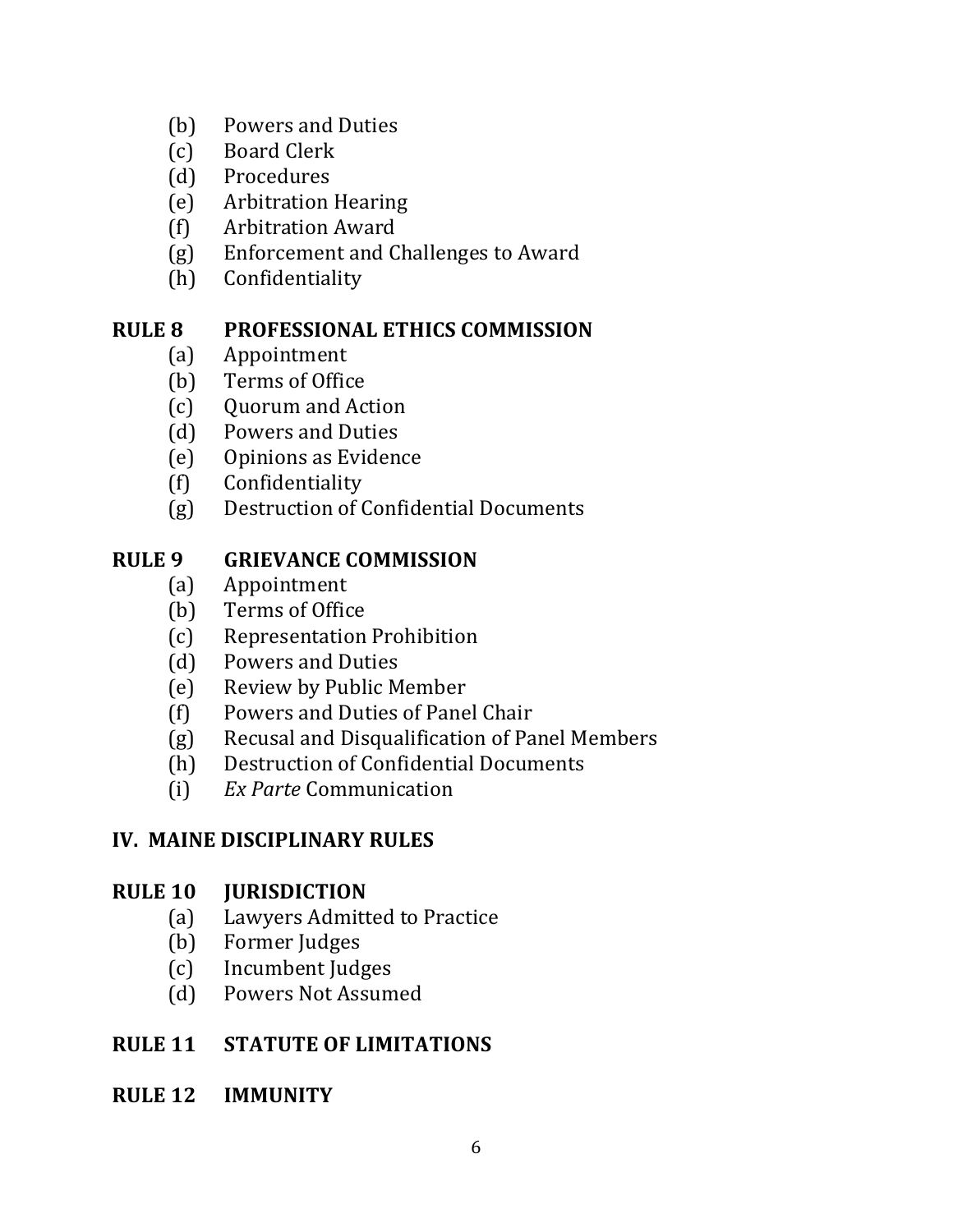# **RULE 13 DISCIPLINARY RULES OF PROCEDURE**

- (a) Evaluation
- (b) Investigation
- (c) Alternatives to Discipline Program
- (d) Preliminary Review by Grievance Commission Panel
- (e) Formal Charges Hearing
- (f) Petition for Review of Dismissal, Admonition, Reprimand, or Probation
- (g) Attorney Discipline Actions before the Court

# **RULE 14 ADDITIONAL RULES OF PROCEDURE**

- (a) Proceedings before a Grievance Commission Panel
- (b) Proceedings Before a Single Justice or the Court
- (c) Complaints Against Bar Counsel, Attorney Commission and Board Members, or the Board Clerk
- (d) Cameras and Audio Recordings

# **RULE 15 SERVICE AND NOTICE**

# **RULE 16 SUBPOENA POWER**

- (a) Investigatory Subpoenas
- (b) Subpoenas for Hearing
- (c) Enforcement of Subpoenas
- (d) Quashing Subpoena
- (e) Witnesses and Fees
- (f) Subpoena Pursuant to Law of Another Jurisdiction

# **RULE 17 DISCOVERY**

- (a) Public Proceedings before the Grievance Commission
- (b) Disciplinary Proceedings Before a Single Justice

# **RULE 18 ACCESS TO DISCIPLINARY INFORMATION**

- (a) Confidentiality
- (b) Public Information
- (c) Public Proceedings
- (d) Protective Orders
- (e) Disclosure of Nonpublic Information
- (f) Release of Confidential Information to Authorized Entities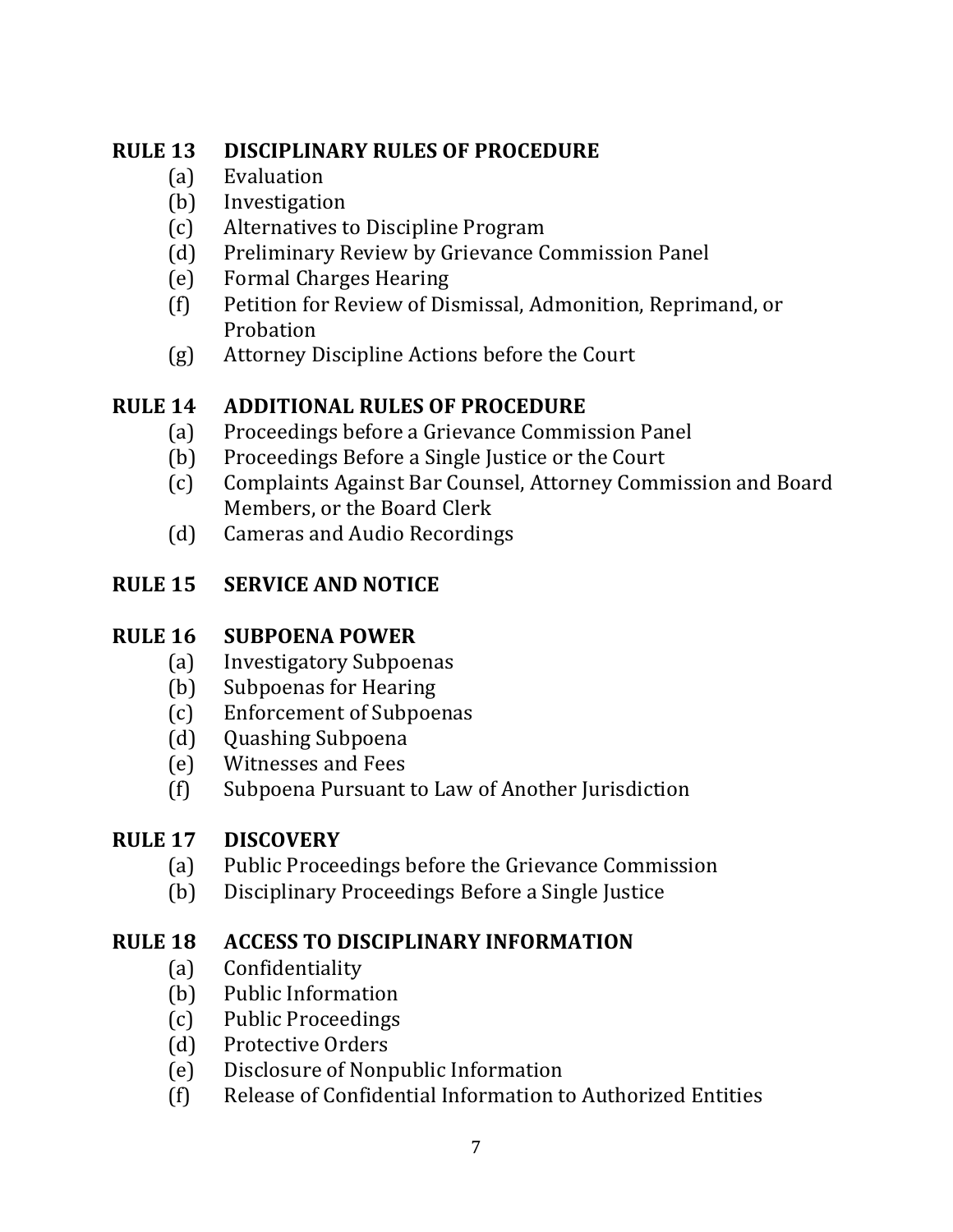- (g) Release to Law Enforcement and the Maine Assistance Program
- (h) Release to Investigators or Prosecutors
- (i) File Retention
- (j) Duty of Officials and Employees of the Board
- (k) Copying and Attestation Fees

#### **RULE 19 DISSEMINATION OF DISCIPLINARY INFORMATION**

- (a) Public Notice
- (b) Notice to Discipline Authorities and Other Entities

#### **RULE 20 FAILURE TO ANSWER/FAILURE TO APPEAR**

- (a) Failure to Answer
- (b) Failure to Appear

### **RULE 21 SANCTIONS**

- (a) Grounds for Discipline
- (b) Types of Sanctions
- (c) Factors to be Considered in Imposing Sanctions
- (d) Public Nature of Sanctions

# **RULE 22 REIMBURSEMENT OF COSTS**

- (a) Costs
- (b) Failure to Pay
- (c) Waiver

### **RULE 23 LAWYERS FOUND GUILTY OF A CRIME**

- (a) Notification
- (b) Determination of "Serious Crime"
- (c) Definition of "Serious Crime"
- (d) Immediate Interim Suspension
- (e) Conviction as Conclusive Evidence
- (f) Automatic Reinstatement from Interim Suspension upon Reversal of Finding of Guilt or Conviction
- (g) Notice to Clients and Others of Interim Suspension

### **RULE 24 INTERIM SUSPENSION**

- (a) Transmittal of Evidence
- (b) Immediate Interim Suspension
- (c) Notice to Clients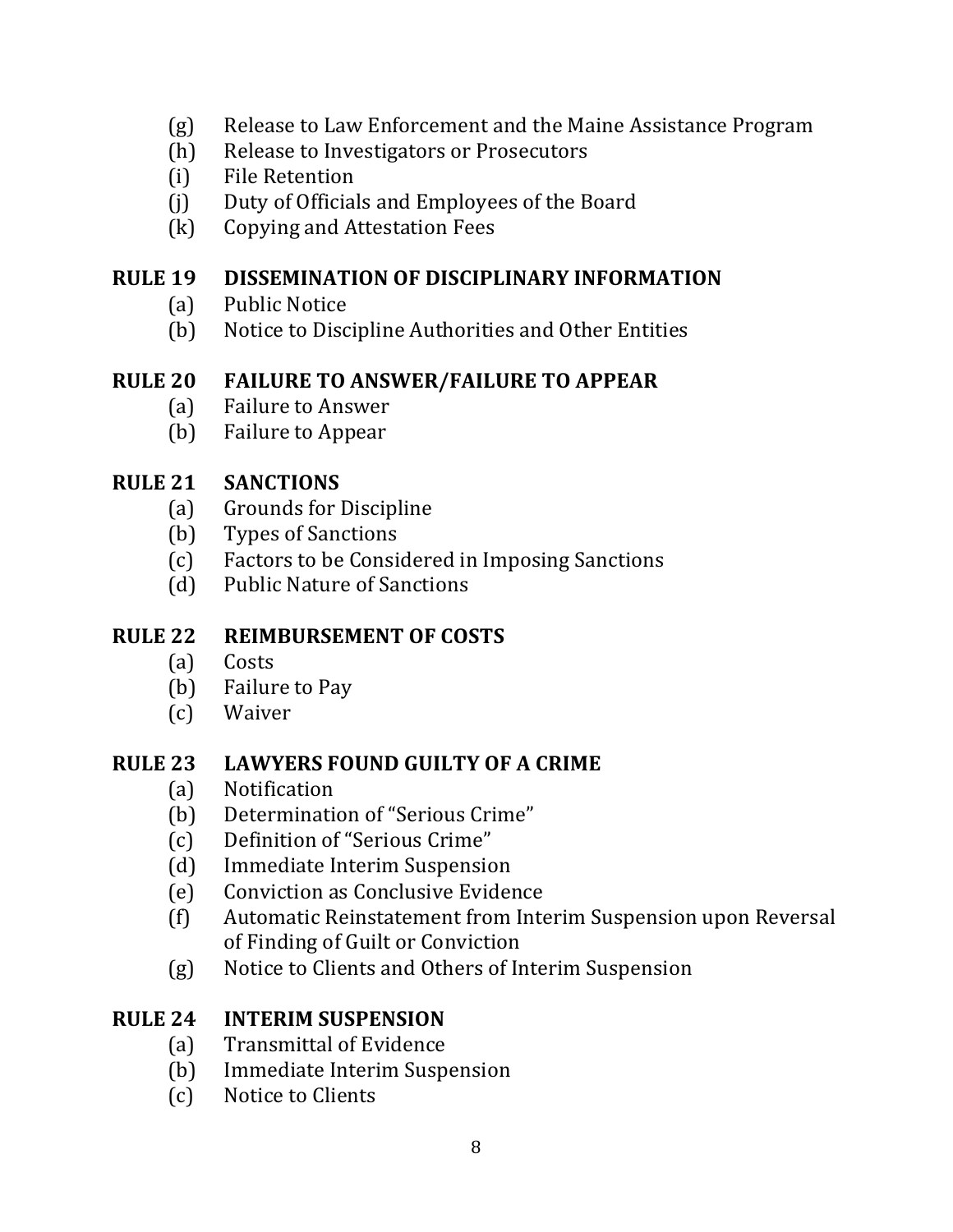(d) Motion for Dissolution of Interim Suspension

# **RULE 25 DISCIPLINE BY CONSENT AND SURRENDER OF LICENSE**

- (a) Approval of Tendered Admission
- (b) Affidavit of Consent
- (c) Order of Discipline
- (d) Surrender of License

### **RULE 26 RECIPROCAL DISCIPLINE**

- (a) Notification
- (b) Certified Order
- (c) Notice Served Upon Respondent
- (d) Effect of Stay in Other Jurisdiction
- (e) Discipline to be Imposed
- (f) Conclusiveness of Adjudication in Other Jurisdictions

#### **RULE 27 PROCEEDINGS IN WHICH A LAWYER IS DETERMINED INCAPACITATED**

- (a) Incapacity
- (b) Inability to Properly Defend
- (c) Proceedings Where an Attorney is Alleged to be Incapacitated
- (d) Reinstatement

### **RULE 28 REINSTATEMENT FOLLOWING A DISCIPLINARY SUSPENSION OF SIX MONTHS OR LESS**

### **RULE 29 REINSTATEMENT AFTER DISCIPLINARY SUSPENSION FOR MORE THAN SIX MONTHS**

- (a) Generally
- (b) Petition
- (c) Service of Petition
- (d) Publication of Notice of Petition
- (e) Criteria for Reinstatement
- (f) Review of Petition
- (g) Hearing; Report
- (h) Decision as to Reinstatement
- (i) Conditions of Reinstatement
- (j) Reciprocal Reinstatement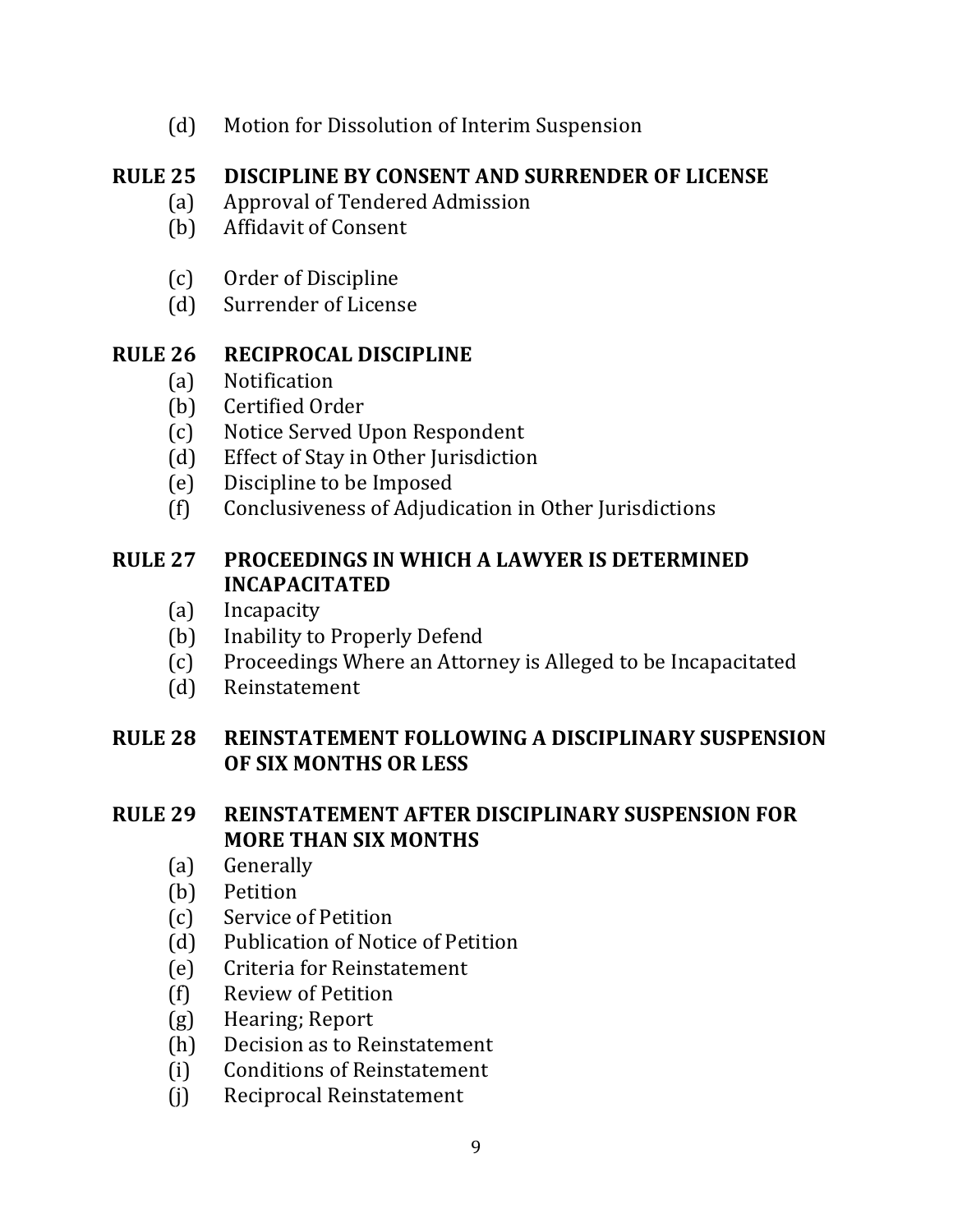### **RULE 30 ABATEMENT OR MODIFICATION OF CONDITIONS OF DISCIPLINE OR REINSTATEMENT**

### **RULE 31 NOTICE TO CLIENTS, ADVERSE PARTIES, AND OTHER COUNSEL**

- (a) Recipients of Notice; Contents
- (b) Special Notice
- (c) Duty to Maintain Records
- (d) Return of Client Property
- (e) Refund of Fees
- (f) Withdrawal from Representation
- (g) New Representation Prohibited
- (h) Affidavit Filed with Court

#### **RULE 32 RECEIVER**

- (a) Appointment of Receiver
- (b) Receiver's Discharge Plan
- (c) Term of Receiver
- (d) Client Rights
- (e) Liability
- (f) Pleadings

#### **RULE 33 TRANSITION**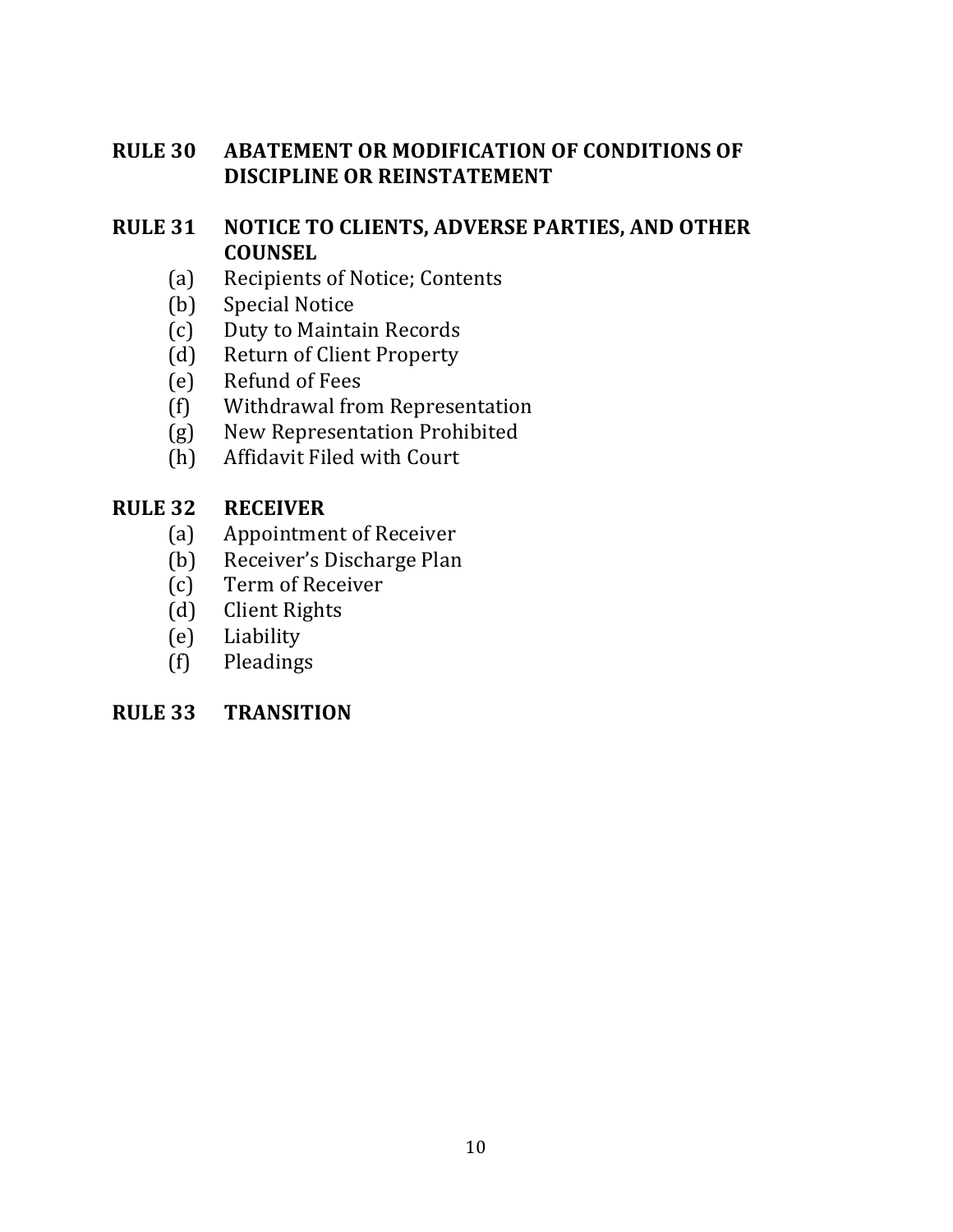#### **PREAMBLE AND TERMINOLOGY**

There is hereby established a comprehensive system of regulation of the legal profession in the State of Maine to encourage and promote competent and ethical practice by members of the Maine Bar, and to make these standards known to members of the public, so that they may have confidence in the legal profession in Maine. These Bar Rules supplement existing statutory regulation and processes, such as those established in 4 M.R.S.  $\S$ § 851 and 858, and the inherent authority of the courts to regulate attorney conduct. Attorney regulation includes, but is not limited to, registration, fee arbitration, ethical guidance, and discipline.

Terms used in these Rules shall have the following meanings, unless the context clearly requires a different meaning:

"Action" means a civil judicial or administrative proceeding brought to enforce, redress, or protect a right.

**"Active status"** means an attorney duly admitted to the practice of law in Maine, currently registered and in good standing with the Board.

"Allowable reasonable fees" for IOLTA accounts are per check charges, per deposit charges, sweep fees, fees in lieu of a minimum balance, federal deposit or share insurance fees, and reasonable IOLTA account administrative or maintenance fees. All other fees are the responsibility of, and may be charged to the lawyer maintaining the IOLTA account. Fees or charges in excess of the interest or dividends earned on the account for any month or quarter shall not be taken from interest or dividends earned on other IOLTA accounts or from the principal of the account.

**"Alternatives to Discipline Program"** means any program, authorized by the Court, to which an attorney may be referred in lieu of discipline, including fee arbitration, arbitration, mediation, law office management assistance, lawyer assistance programs, counseling, continuing legal education programs, or any other program authorized by the Court.

**"Approved Legal Services Organization"** means a pro bono publico legal services program sponsored by a court-annexed program, the Maine State Bar Association, the University of Maine School of Law; a nonprofit organization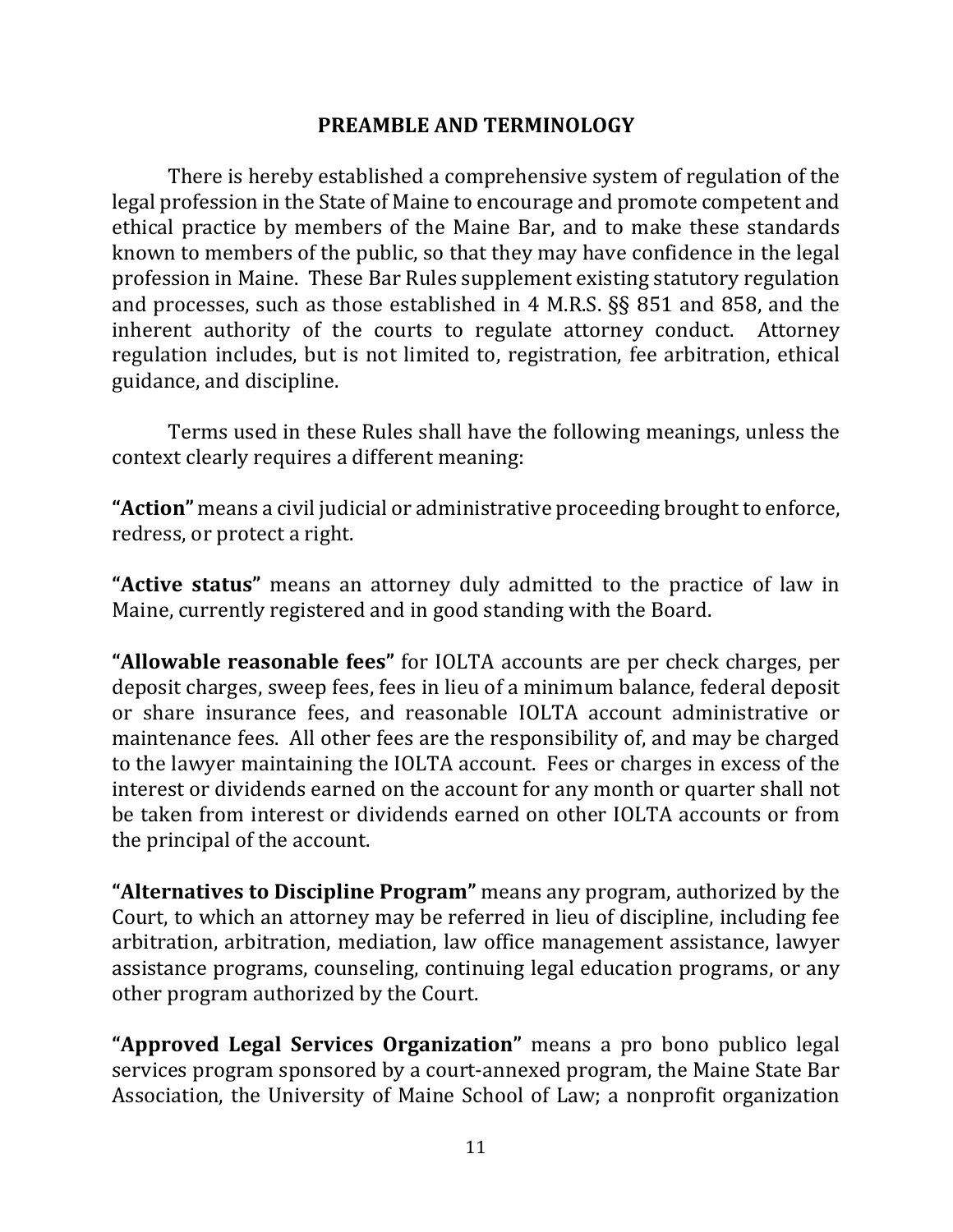that provides legal services to persons of limited means and that receives funding from the federal Legal Services Corporation, the Maine Justice Foundation, or the Maine Civil Legal Services Fund; or any other nonprofit legal services organization designated by the Court.

**"Attorney"** and "lawyer" are used interchangeably, and mean a person admitted to the practice of law in Maine or any other person who appears, participates or otherwise engages in the practice of law in Maine.

**"Award"** means the decision of the arbitrators in the fee arbitration proceeding.

**"Bar Counsel"** means the attorneys employed by the Board to perform the prosecutorial function in lawyer disciplinary matters, or Special Counsel retained by the Board pursuant to Rule  $2(a)$ .

**"Board"** means the Board of Overseers of the Bar.

**"Board Clerk"** means the attorney employed by the Board to perform advisory, review, and administrative functions as set forth in these Rules.

**"Central Intake Office"** means an office staffed by a Board Clerk that has certain administrative and review functions as set forth in these Rules.

**"CLE"** means continuing legal education.

**"Client"** means a person, public officer, corporation, association, or other organization or entity, either public or private, who receives professional legal services from an attorney.

"Client Protection Fund" means the Maine Lawyers' Fund for Client Protection.

**"Commission**" means either Fee Arbitration Commission, Grievance Commission, or Professional Ethics Commission.

**"Complainant"** means the party filing a grievance complaint.

"Court" means the Maine Supreme Judicial Court.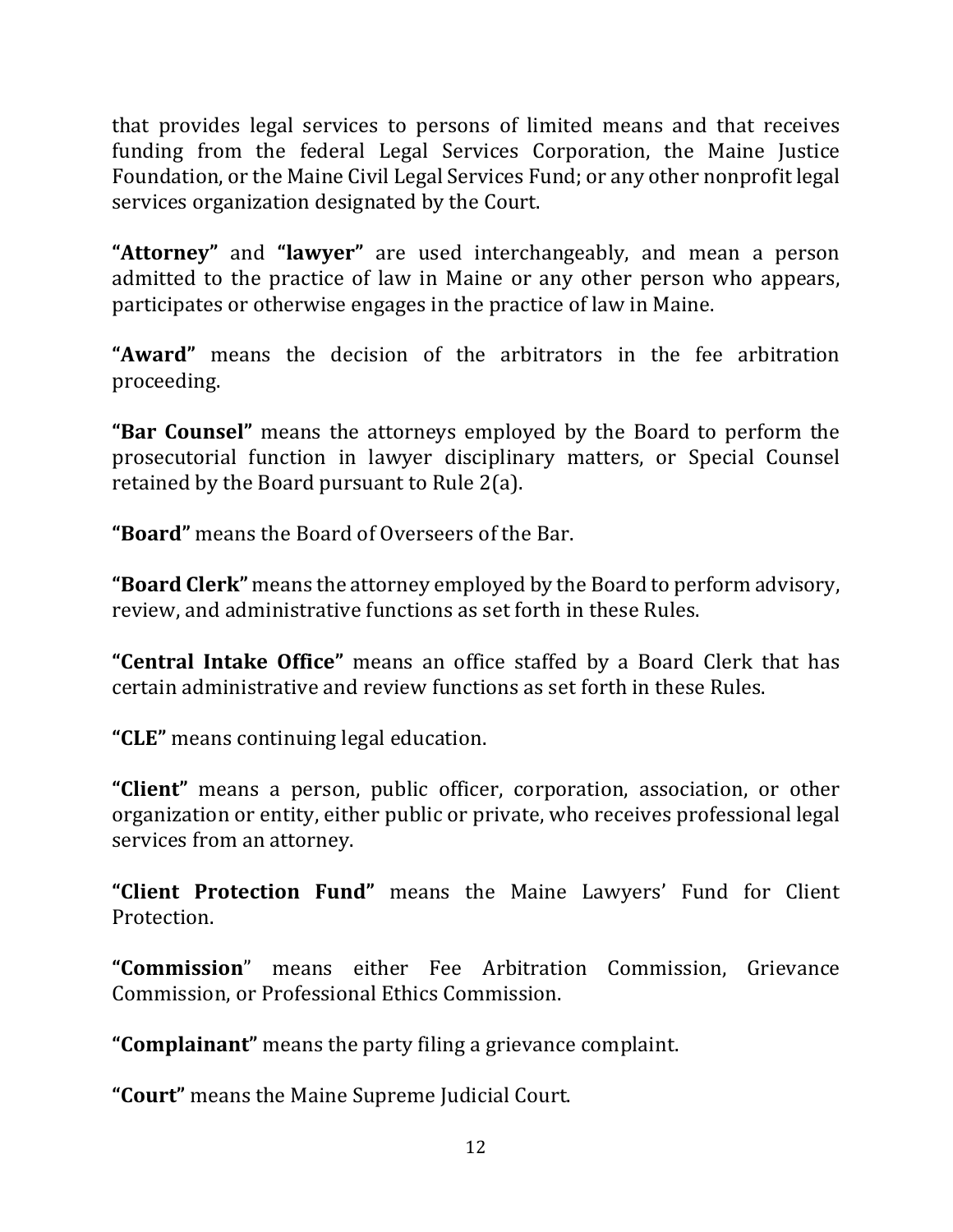**"Executive Clerk of the Court"** means the Clerk of the Maine Supreme Judicial Court. 

**"Executive Director"** means the attorney employed by the Board to perform the administrative and executive functions of the Board.

**"Fee Arbitration Commission"** means a creation of the Maine Supreme Judicial Court, under the jurisdiction of the Board of Overseers of the Bar, that provides an efficient and less formal adjudication process for attorney-client fee disputes.

**"Financial institution"** includes a bank, savings and loan association, credit union, savings bank, and any other business or person that accepts for deposit funds held in trust by lawyers.

"**Good standing**" means an attorney, not currently suspended or disbarred, duly admitted to the practice of law in Maine or, if specifically referenced in the applicable rule, other jurisdictions.

**Thactive status**" refers to the status of an attorney in good standing who is not engaged in the practice of law in Maine.

**"Judge(s)"** means Justices of the Maine Supreme Judicial Court, Justices of the Maine Superior Court, Judges of the Maine District Court, Maine Family Law Magistrates, Judges and Magistrates of the United States District Court for the District of Maine, Maine Judges of the United States Court of Appeals for the First Circuit, and Judges of the United States Bankruptcy Court for the District of Maine.

**"Judicial Law Clerk" means** an attorney serving in a non-administrative position who provides assistance to a judge in researching issues before the court and in writing memoranda and opinions.

**"Grievance Commission"** means the attorney disciplinary body appointed by and responsible to the Board.

"**IOLTA**" means Interest on Lawyers' Trust Accounts.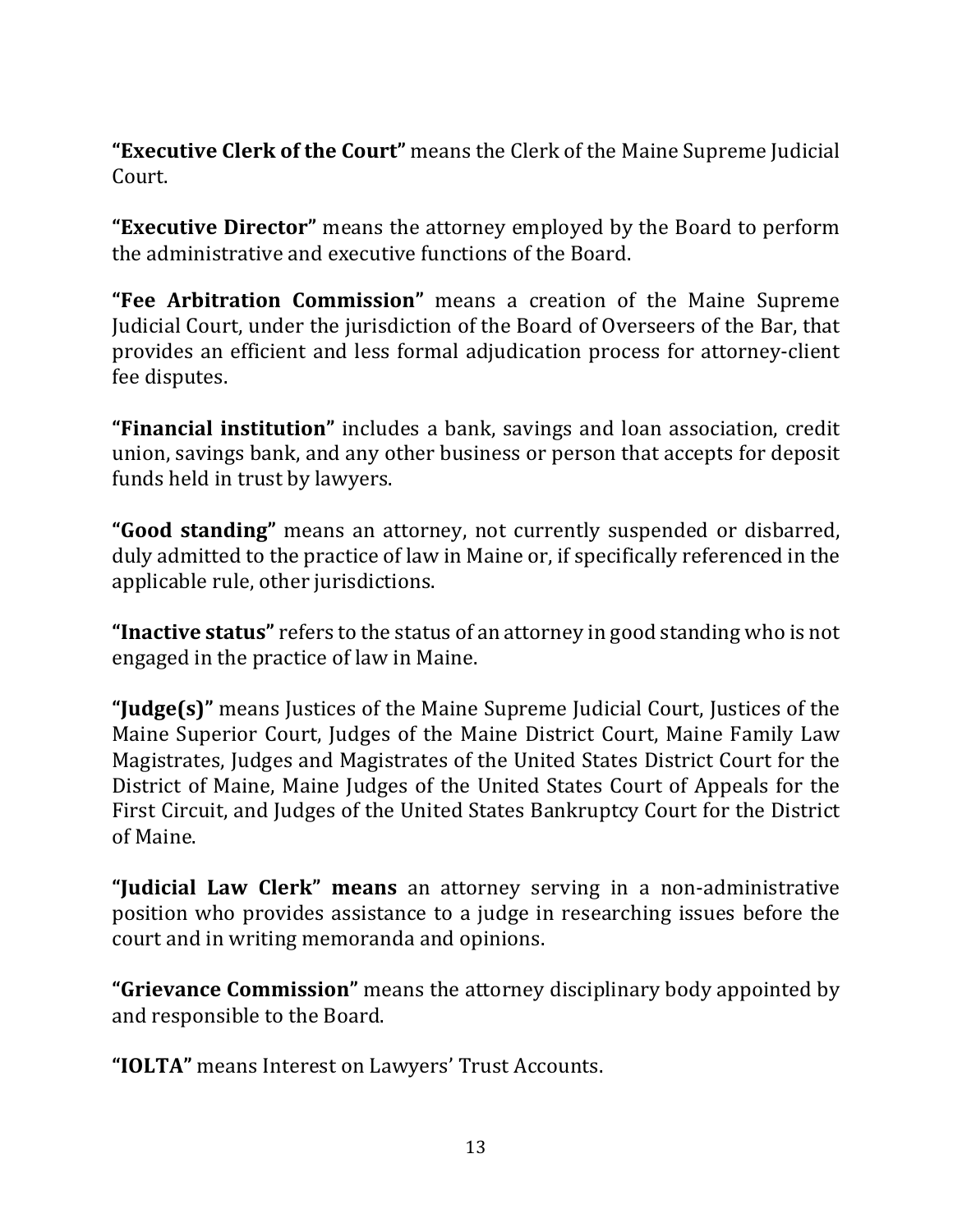**"IOLTA account"** means a pooled trust account earning interest or dividends at an eligible institution in which a lawyer or law firm holds funds on behalf of  $client(s)$ , which funds are small in amount or held for a short period of time such that they cannot earn interest or dividends for the client in excess of the costs incurred to secure such income.

**"Maine Assistance Program"** refers to the Maine Assistance Program for Lawyers and Judges, which offers confidential assistance to help individuals identify and address problems with alcoholism, drug abuse, and mental or emotional disorders.

**"Monitor"** means an attorney appointed by the Grievance Commission or the Court to provide a system of accountability and support to a respondent attorney.

**"Notice of dishonor"** refers to the notice that a financial institution is required to give, under the laws of Maine, upon presentation of an instrument that the institution refuses to pay upon presentment.

**"Panel"** means three members of the Grievance Commission or the Fee Arbitration Commission assigned to adjudicate and issue a decision.

**"Party"** means a person or entity directly involved in a grievance or fee arbitration proceeding.

"Petition" means a written request for fee arbitration in a form approved by the Commission.

"Petitioner" means the party requesting fee arbitration, Bar Counsel prosecuting a Grievance Commission proceeding, or an attorney seeking reinstatement following suspension or disbarment.

**"Probation"** means a discipline imposed where certain conditions are placed on an attorney's practice.

**"Properly payable"** describes an instrument that, if presented in the normal course of business, is in a form requiring payment under the laws of this jurisdiction.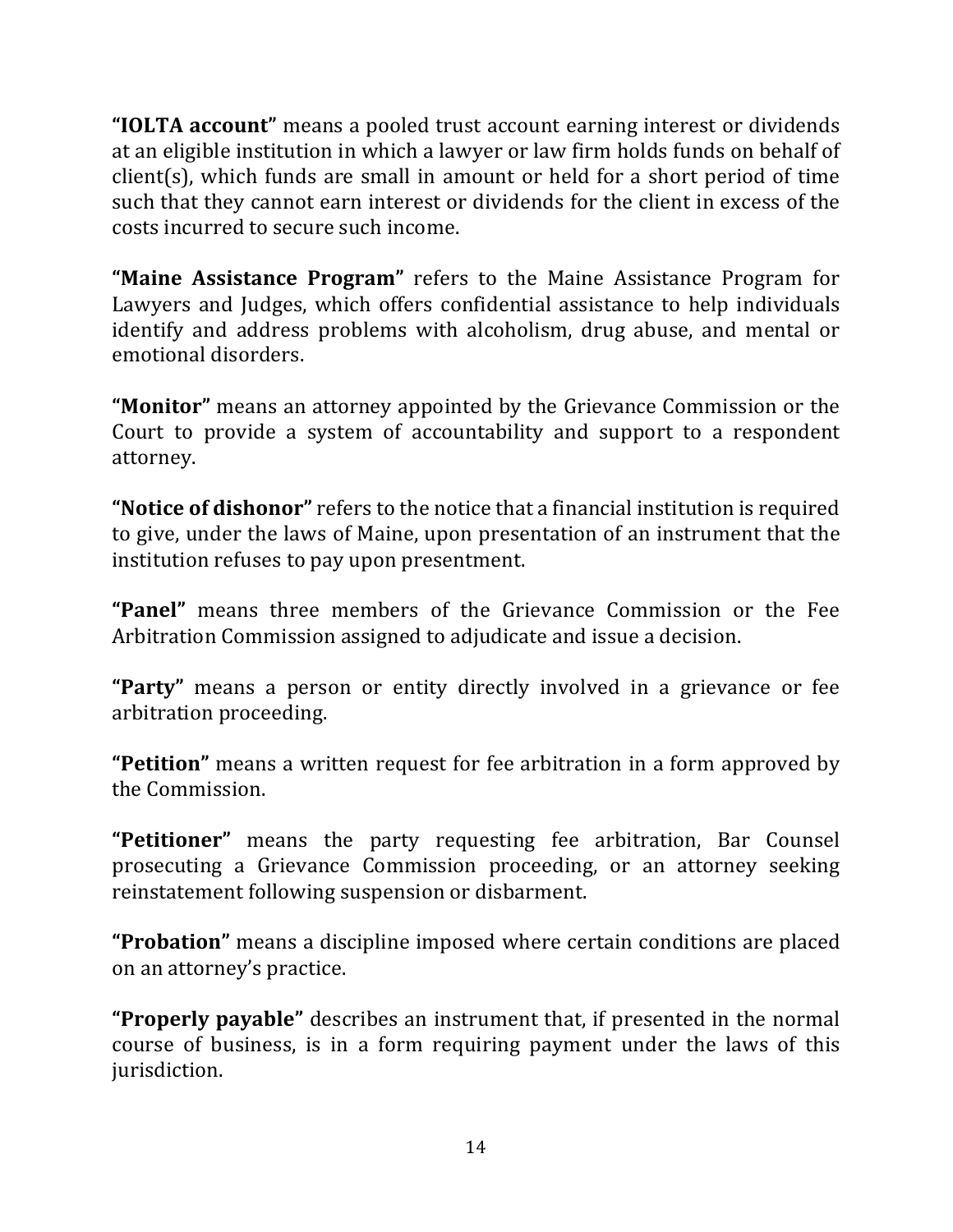**"Professional Ethics Commission"** means a commission that renders formal and informal written advisory opinions to the Court, Board, Grievance Commission, Bar Counsel, and members of the Maine bar involving interpretation and application of the Maine Rules of Professional Conduct to lawyer conduct.

**"Proxy"** means an attorney named in another attorney's registration statement who will act to protect the interests of clients and conclude the law practice of an attorney who is incapacitated, suspended, or disbarred; or who has disappeared or died.

"Public member" means a Maine resident appointed by the Court to serve on the Board or a Maine resident appointed by the Board to serve on a Commission who has not been admitted to practice law in any jurisdiction.

**"Receiver"** means a licensed Maine attorney in good standing who is appointed by the Court to act to protect the interests of clients and conclude the law practice of an attorney who is incapacitated, suspended, or disbarred; or who has or disappeared or died.

**"Registration documents"** means those documents that the Board requires each attorney to file on an annual basis, consisting of a registration statement, Continuing Legal Education Annual Report [Rule  $5(e)$ ], and IOLTA Election Form [Rule 6(b)], and such other documents as the Board may from time to time direct.

"Registration status" means registration categories established by the Board.

**"Respondent"** or **"respondent attorney"** means the attorney with whom petitioner has a fee dispute, or an attorney who is the subject of a grievance complaint or disciplinary proceeding.

**"Single Justice"** means a single justice or judge of Maine's trial courts or of the Supreme Judicial Court, designated by the Chief Justice of the Supreme Judicial Court. This includes active retired justices of the Supreme Judicial Court and active retired justices and judges of the trial courts.

**"Surrender"** means withdrawal from the practice of law in the State of Maine in order to avoid disciplinary proceedings, or in lieu of any other sanction.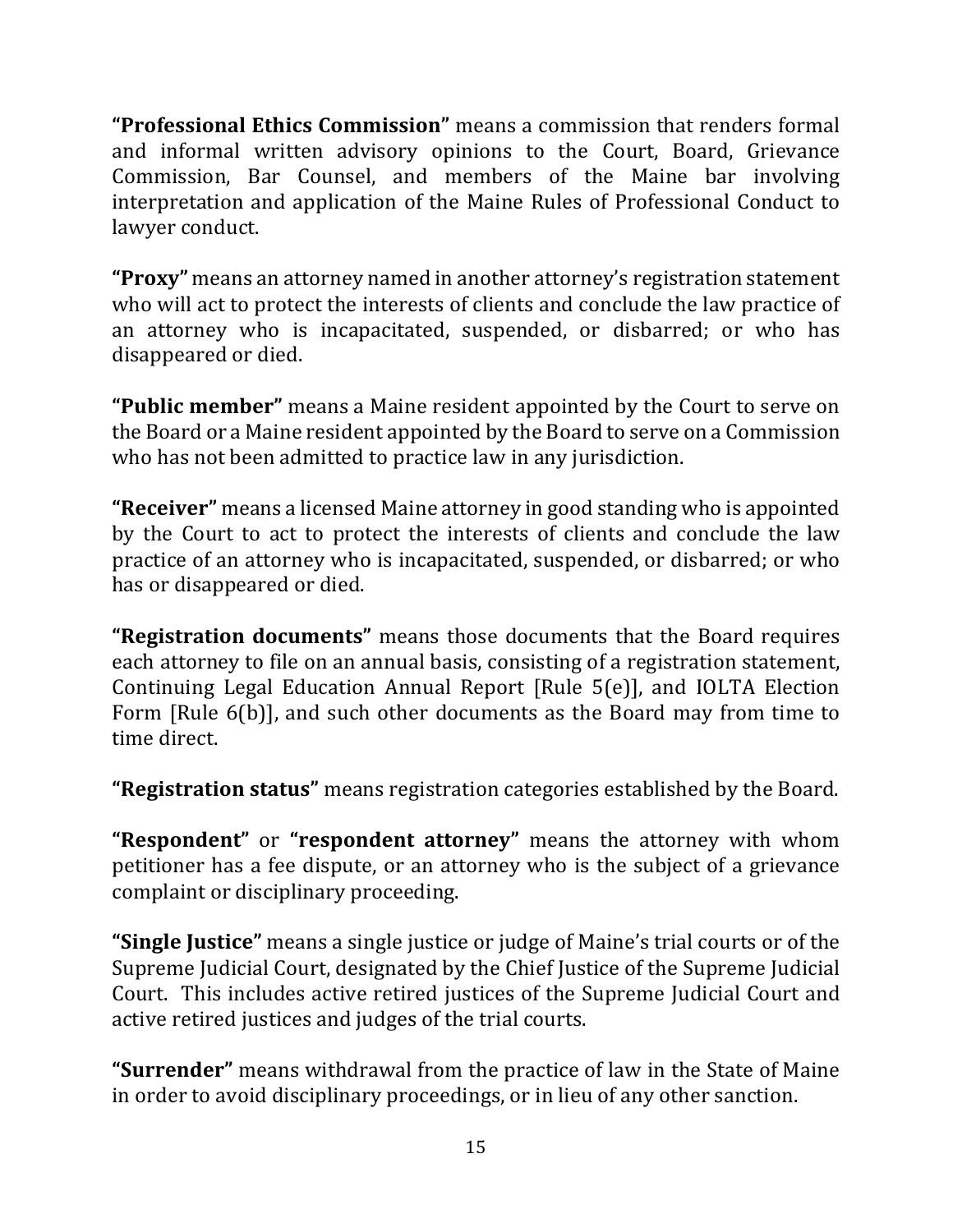#### **Advisory Note – October 2020**

The Preamble and Terminology section is amended to add a definition of "Executive Director."

#### **Advisory Note – May 2019**

This amendment references the applicable subdivision in amended Maine Bar Rule 5(e).

#### **Advisory Note – January 2017**

This amendment is necessitated to properly reference the Maine Justice Foundation which in 2015 replaced the Maine Bar Foundation as the bar's agency that helps those individuals desperate for civil legal aid in Maine.

#### **I. BOARD OF OVERSEERS OF THE BAR**

#### **RULE 1. STRUCTURE**

**(a) Board.** The Board is established as the statewide agency to administer the regulation of lawyers. The Board oversees a Grievance Commission as provided in Rule 9; Bar Counsel as provided in Rule 2; a Fee Arbitration Commission as provided in Rule 7; a Professional Ethics Commission as provided in Rule 8; and staff appointed by the Board and/or the Executive Director. The Board is a unitary entity responsible for educational, prosecutorial, and adjudicative functions; however, to avoid unfairness, these functions shall be separated within the agency insofar as practicable. The prosecutorial functions shall be directed by Bar Counsel and performed, insofar as practicable, by Board employees. The adjudicative functions shall be directed by the Board Clerk and performed, insofar as practicable, by Board employees, practicing lawyers, and public members serving on the Board, the Grievance Commission, and the Fee Arbitration Commission. The Board's administrative and executive functions shall be performed by the Executive Director, who shall report directly to the Board. The Executive Director shall not perform or direct the prosecutorial or adjudicative functions of Bar Counsel or the Board Clerk.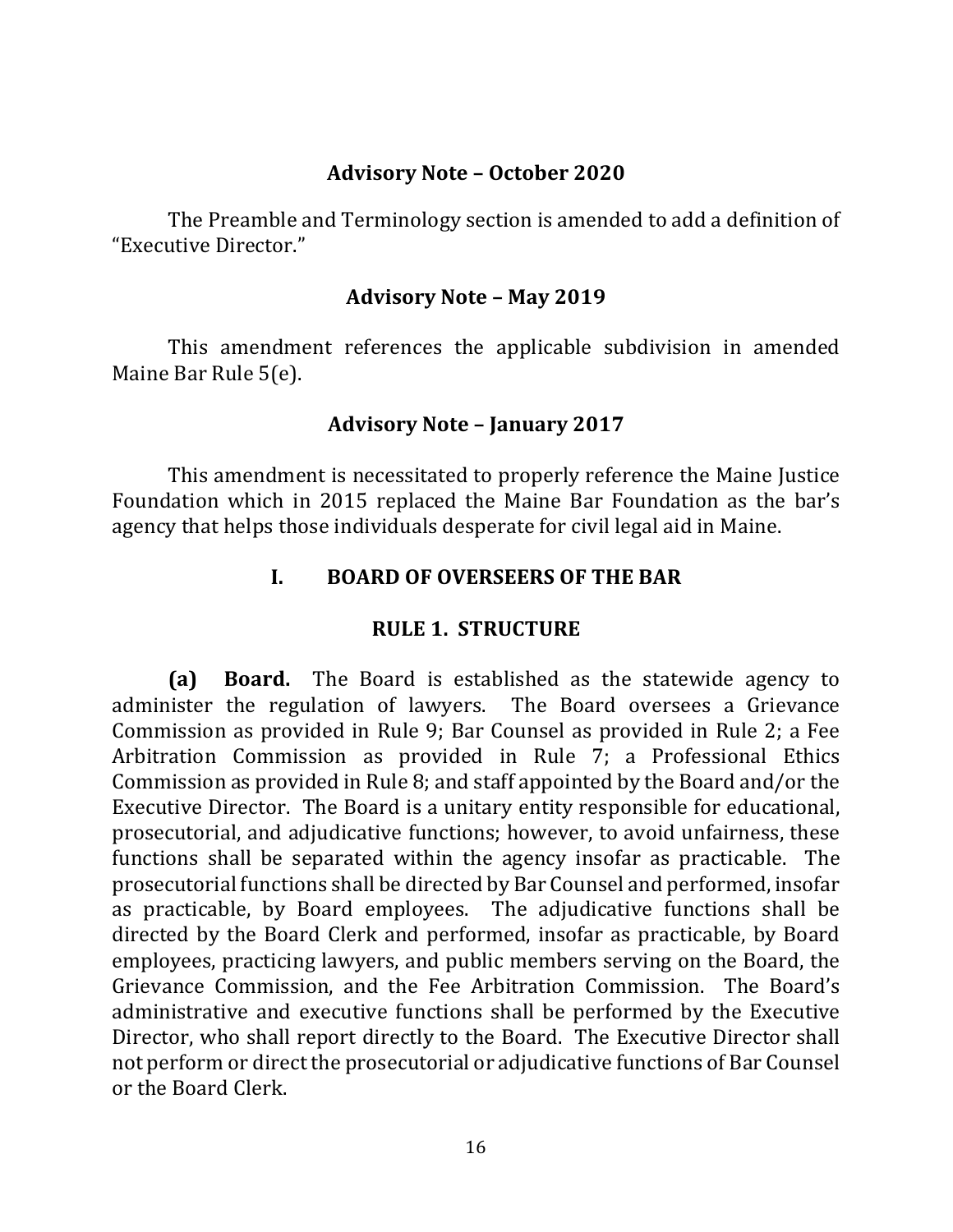**(b) Appointment.** Nine Board members shall be appointed by the Court, three of whom shall be public members appointed on the recommendation of the Governor and six of whom shall be lawyers admitted to practice in Maine. The terms of all members shall be for three years. No member shall serve more than two consecutive three-year terms, except that members may continue to serve until a replacement has been appointed.

**(c) Designation of Officers.** The Court shall periodically designate one member of the Board as Chair and another as Vice Chair. The Chair, and in the Chair's absence the Vice Chair, shall perform the duties associated with that office.

# **(d) Board Action and Recusal.**

(1) *Quorum.* Five members shall constitute a quorum for any meeting of the Board. The Board may act through the concurrence or vote of a majority of the members present at a duly constituted meeting. After reasonable notice to all members and with the consent of all participating members, a meeting may be duly constituted and action taken by means of a telephone or video conference or other communications equipment enabling all members participating in the meeting to hear one another. Meetings of the Board shall be open to the public, except those portions of the meetings wherein the Board (1) consults with counsel pertaining to contemplated or pending litigation, or proceedings pending before the Grievance Commission, the Fee Arbitration Commission, and/or the Court;  $(2)$  considers matters pertaining to the personnel of the Board and/or appointments to the Board; or  $(3)$  considers other matters made confidential or private by these Rules, court order, or law.

(2) *Recusal.* If a Grievance Commission panel finds probable cause for a public disciplinary hearing or authorizes Bar Counsel to file an Information and the respondent attorney is a member of the Board, the remaining members of the Board shall determine whether the nature of the allegations should disqualify that member from performing Board responsibilities until such time as the pending matter is concluded.

(3) *Representation Prohibition.* No member of the Board may be legal counsel for a party in any proceedings under these Rules. When a member of his or her firm serves as legal counsel for a party in any proceeding under these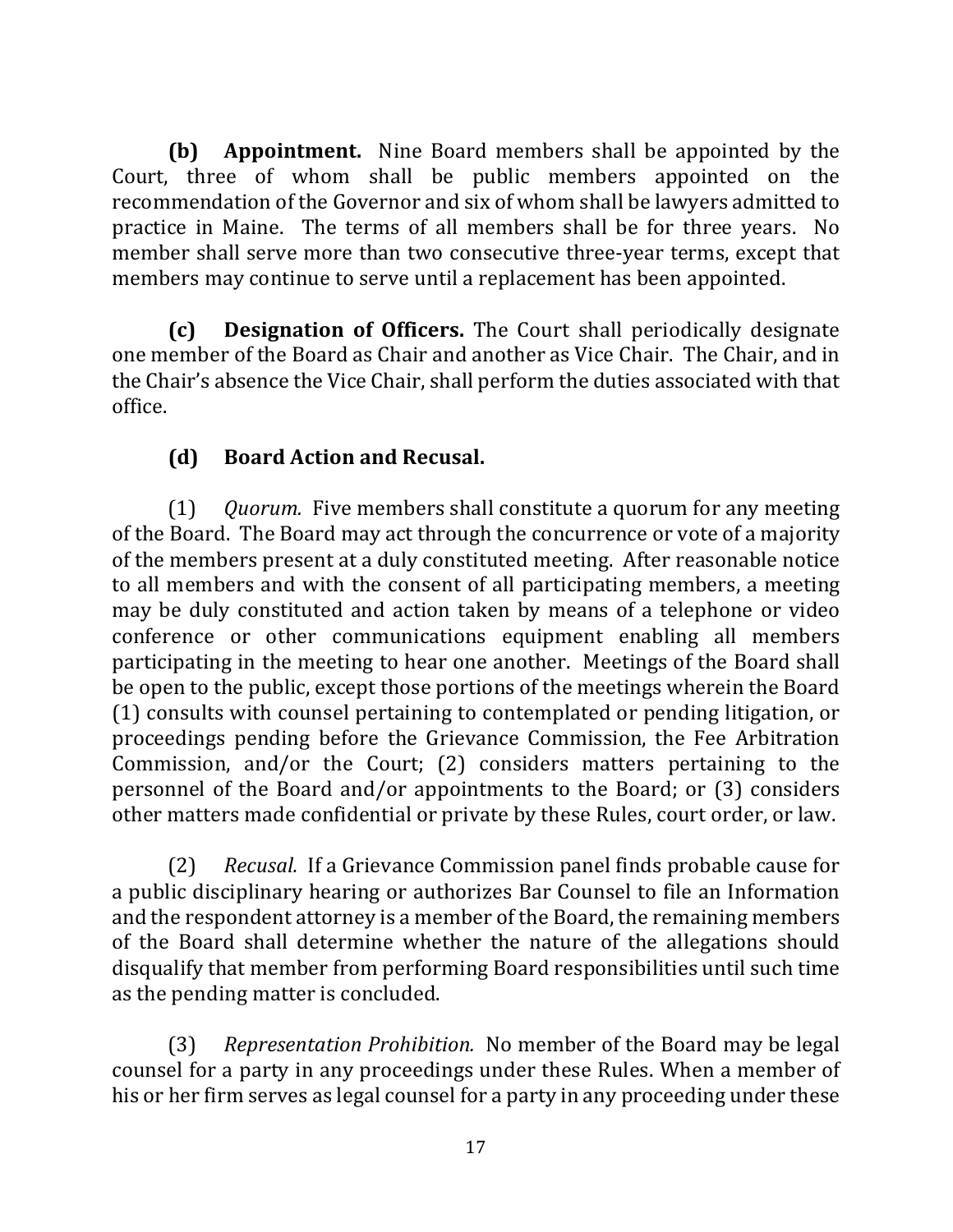Rules, the Board member shall be ineligible to perform Board responsibilities relating to that proceeding. The Board member shall remain eligible to perform Board responsibilities unrelated to that proceeding, provided that the Board member is timely screened from any participation in or relating to that proceeding, at both the Board member's firm and the Board.

(4) Board members may not testify voluntarily in any proceedings under these Rules or as an expert witness in any court proceeding in the field of ethics.

(5) Board members may not serve as probation monitors and shall be recused from participating in any matter where a member of the Board member's firm is serving as a probation monitor.

**(e)** Compensation. Board and Commission members shall receive no compensation for their services but may be reimbursed for travel and other expenses incidental to the performance of their duties.

**(f) Expenses and Financial Policies.** Board expenses shall be paid out of the funds collected under these Rules. The Board may, subject to the Court's approval, adopt financial policies and procedures that are not inconsistent with these Rules.

**(g) Roster of Lawyers.** The Board shall maintain current information relating to all lawyers admitted to the Maine Bar including, but not limited to, the following:

 $(1)$  full name and all names under which the lawyer has been admitted or practiced;

 $(2)$  date of birth;

(3) current office address, telephone number, and email address;

- (4) current residence address, telephone number, and email address;
- $(5)$  date of admission to the Maine Bar;
- $(6)$  registration status and the date of any transfer to or from a status;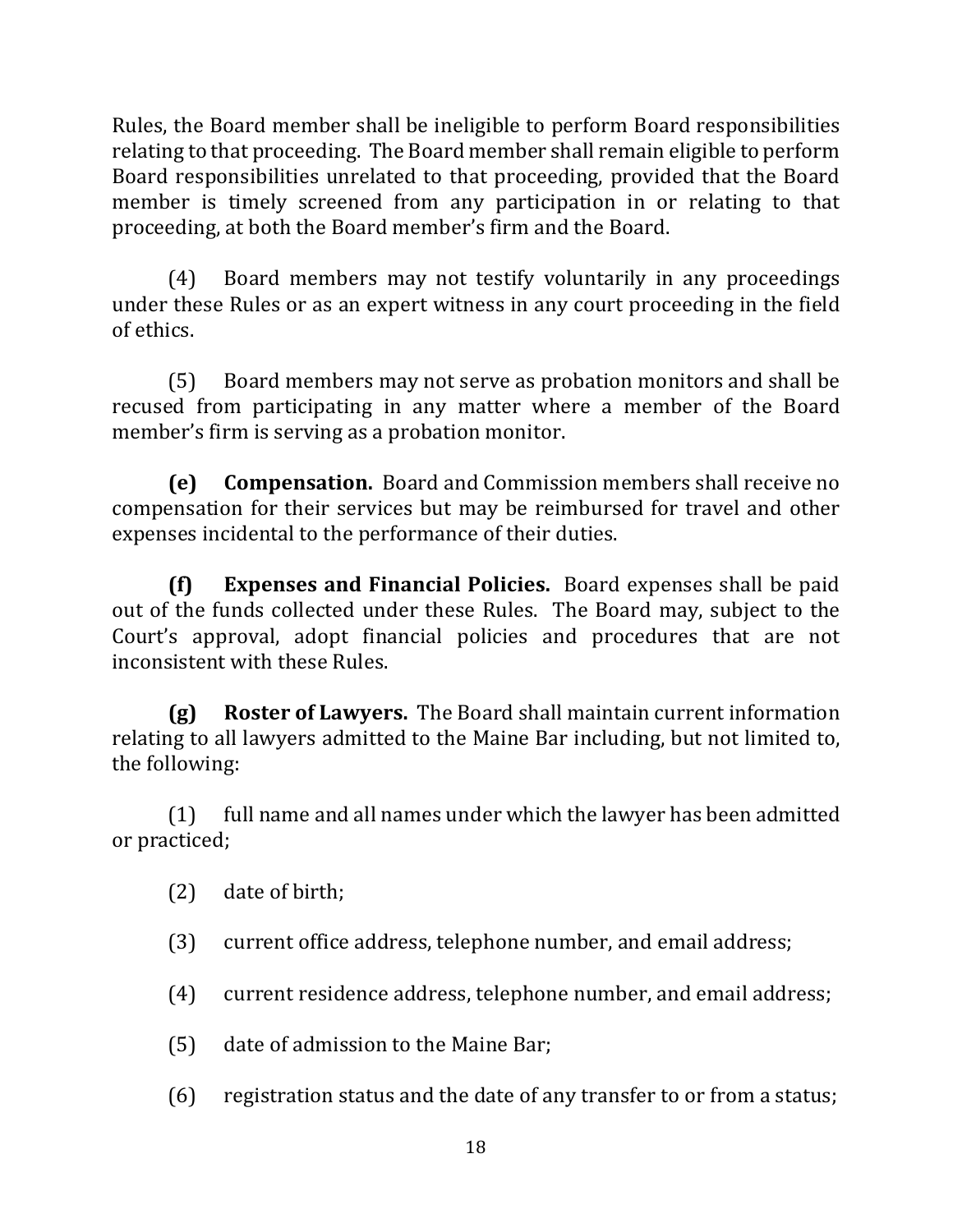(7) social security or federal identification number;

 $(8)$  other jurisdictions in which the lawyer is admitted and date of admission;

(9) location and account numbers in which clients' funds are held by the lawyer;

(10) nature, date, and place of any discipline imposed and any reinstatements in any other jurisdiction;

 $(11)$  whether the lawyer, if engaged in the private practice of law, maintains professional liability insurance (*see* Rule 4(b)(4));

(12) if engaged in the private practice of law in Maine, the name of an active status attorney who has consented to serve as a proxy on behalf of the attorney (see Rule 32);

 $(13)$  the bar number assigned to every admitted lawyer; and

(14) an email address to be used by other parties and the courts for electronic service of documents, notices, and any other records through any electronic court systems implemented by the Maine Judicial Branch.

The information submitted pursuant to this rule shall be made available to the public with the exception of information deemed confidential by the Board.

**(h) Powers and Duties.** The Board shall have the following powers and duties:

 $(1)$  to propose rules of procedure for lawyer discipline proceedings for promulgation by the Court, and to comment on the enforceability of existing and proposed Maine Rules of Professional Conduct. In furtherance hereof, the Board may establish or designate such commissions, agencies, or persons to assist its study as it shall deem advisable

 $(2)$  to review periodically with the Court the operation of the Board;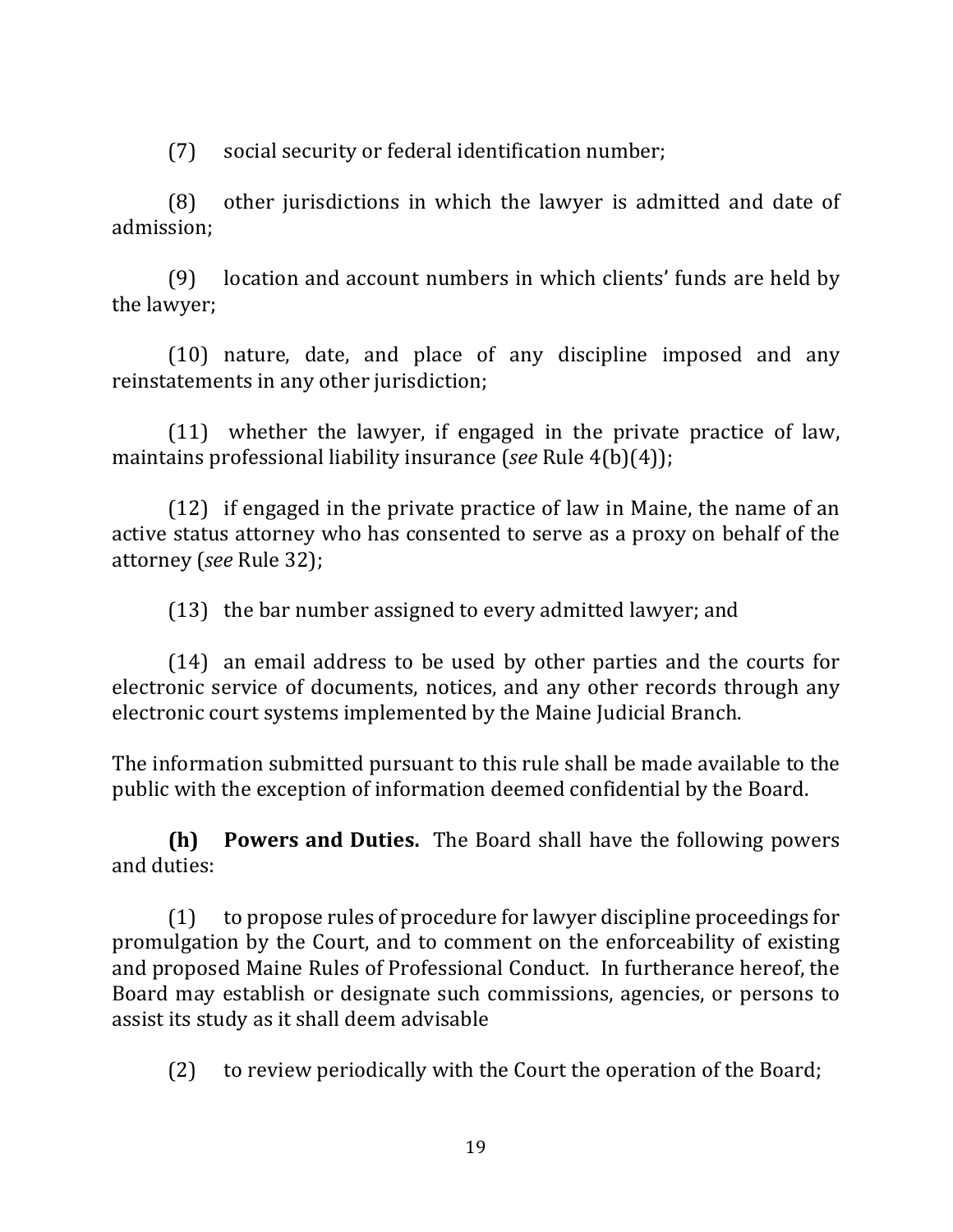(3) to enforce attorney compliance with these Rules, the procedures and regulations adopted thereunder, and the Maine Rules of Professional Conduct;

(4) subject to the Court's approval, to appoint, compensate, and supervise the Bar Counsel and the Executive Director;

(5) to appoint and compensate other legal, prosecutorial, and administrative staff to assist the Board in its functions;

(6) to appoint members to the Grievance Commission, Fee Arbitration Commission, and Professional Ethics Commission;

 $(7)$  to inform the public about the existence and operation of the system and the disposition of each matter in which public discipline has been imposed, or a lawyer has been reinstated or readmitted;

 $(8)$  to prepare and file with the Court for approval in May of each year its budget for the next fiscal year, with the Board's recommendation as to the amount of fees to be assessed to members of the bar and ancillary organizations;

(9) to prepare, approve, and file an Annual Report with the Court;

(10) to adopt personnel and financial policies and procedures (*see* Rule  $1(f)$ ;

 $(11)$  to establish procedures for and supervise the registration of all attorneys admitted to the practice of law and compile and keep current a register for the Court of all persons admitted as members of the Maine Bar, and a record of the death, or termination or suspension of the right of any such person to practice law in Maine;

(12) to adopt and publish its own rules of procedure and such regulations as are not inconsistent with these Rules;

(13) to delegate, in its discretion, to the Chair or Vice Chair the power to act for the Board on administrative and procedural matters;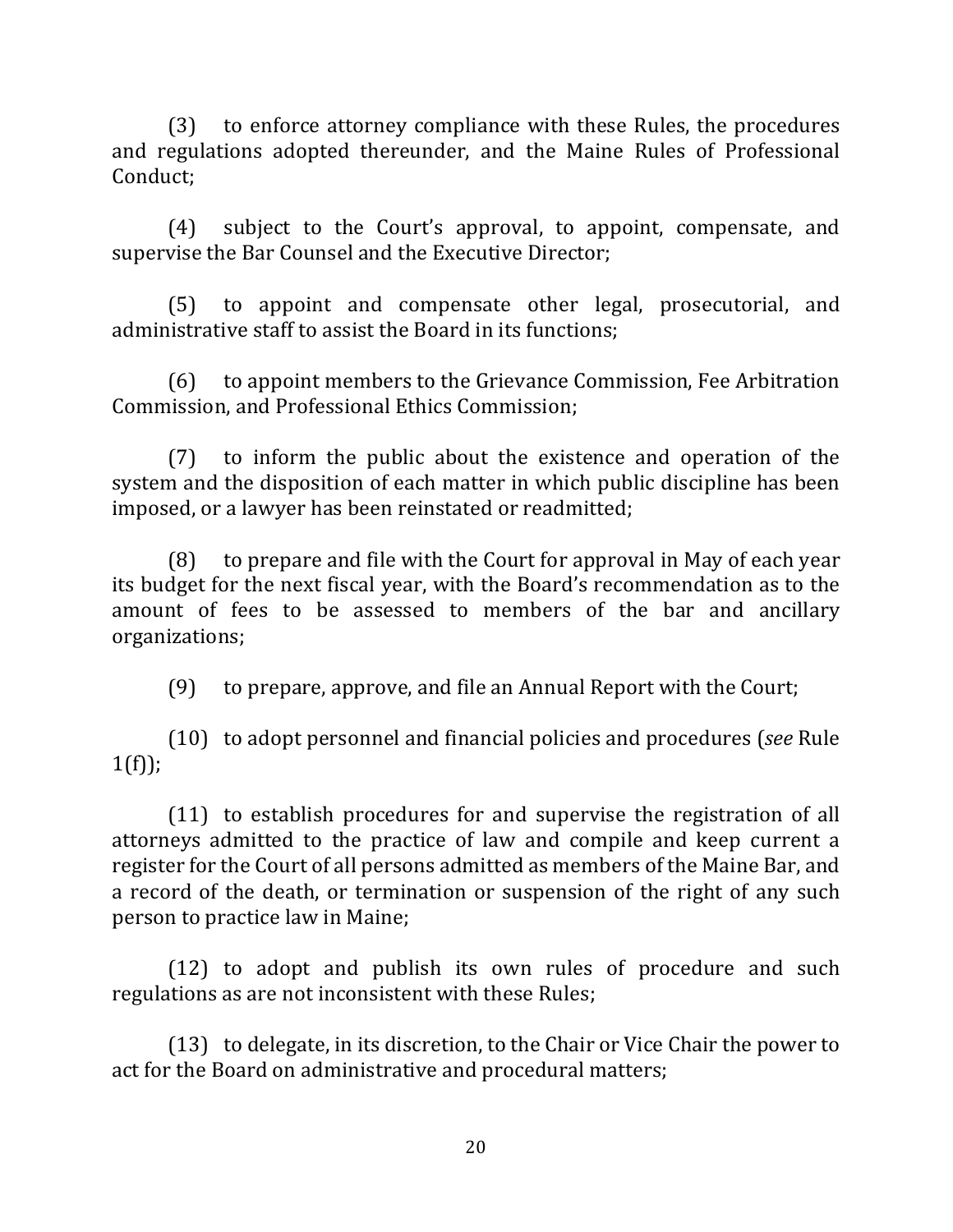$(14)$  to furnish to the State Tax Assessor each year the names, addresses, social security or federal identification numbers, and other identifying information of all attorneys registered with the Board as the State Tax Assessor may require;

(15) to receive and act on applications from organizations for approval to recognize, designate, or certify attorneys admitted to practice in Maine as having expertise in one or more areas of law;

(16) to perform any adjudicative and/or appellate review functions as defined by these Rules;

 $(17)$  to maintain the confidentiality of matters coming before the Board; and

 $(18)$  any other powers and duties as are not inconsistent with these Rules.

**(i) Destruction of Confidential Documents.** Upon conclusion of service, members shall take reasonable steps to destroy all documents, in paper or electronic format, relating to the proceedings of the Board and subject to the confidentiality provisions of these Rules.

**(i) Executive Director.** The Executive Director shall be a lawyer admitted to practice in Maine.

(1) *Responsibilities.* Under the direction and supervision of the Board, the Executive Director is responsible for

(A) the administrative functions of the Board, including but not limited to, the day to day operation of the Board, the management and supervision of all Board employees, the keeping of the Board's accounts and financial reports, and the keeping of a current register of all persons admitted to the Maine Bar; and

(B) the executive functions of the Board, including, but not limited to, the execution of the Board's mission and policies to promote the competent practice of law through regulation and education, and the provision of general and legal advice to the Board.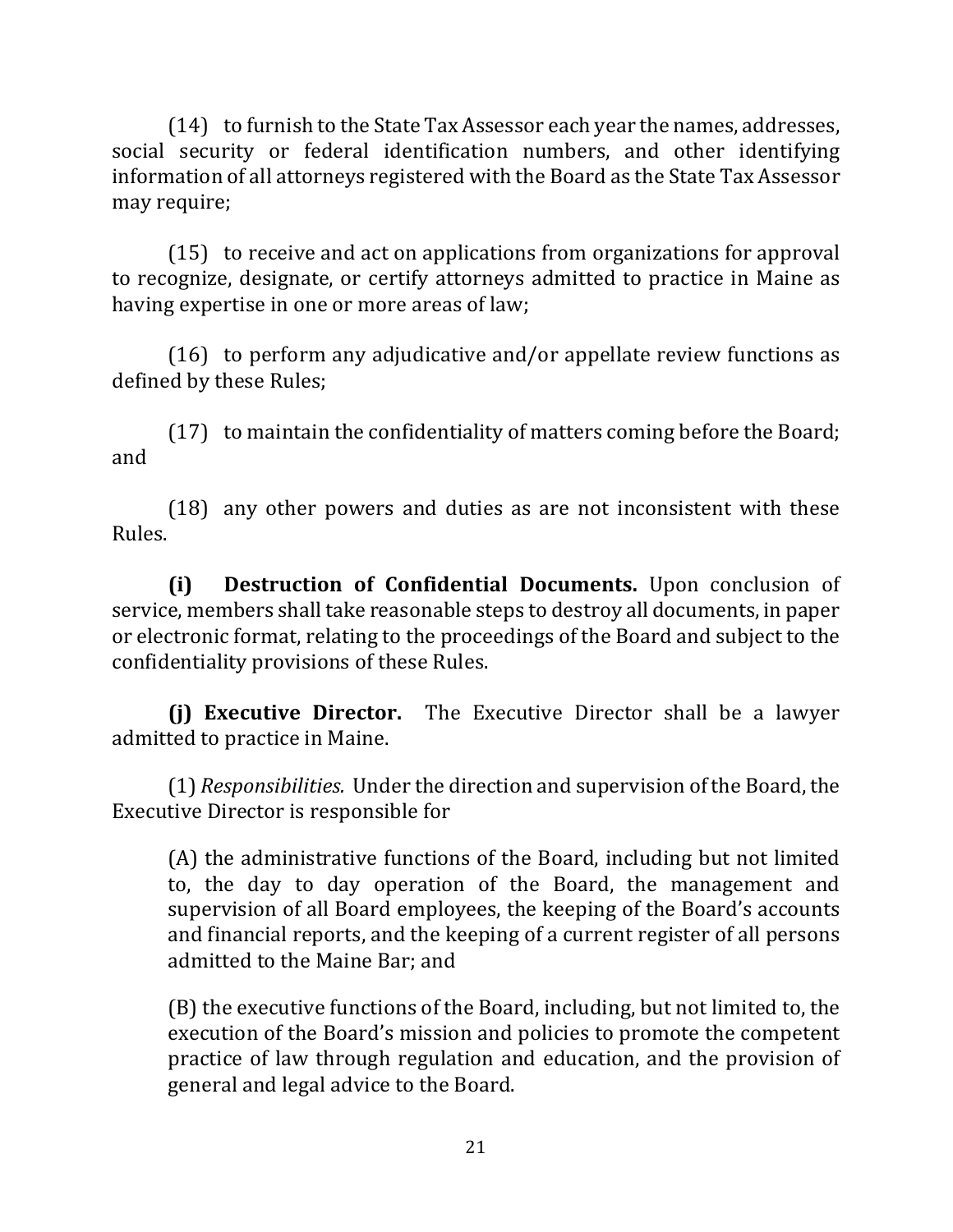(2) *Ethical Obligations.* The Executive Director shall maintain the confidentiality of matters coming before the Board. The Executive Director shall not engage in the private practice of law or participate in activities that would, appear, to a reasonable person, to undermine the Executive Director's integrity. The Executive Director may lecture at continuing legal education seminars on topics relating to ethics or professionalism provided that the Executive Director shall do so without compensation and may render advisory opinions, along with Bar Counsel, pursuant to Rule  $2(c)$ . The Executive Director may be reimbursed for travel and ancillary expenses.

#### **Advisory Note – July 2022**

Rule 1 is amended to add subdivision  $(g)(14)$ , which requires an admitted lawyer to specify an email address to be used by other parties and the courts for electronic service of documents, notices, and any other records through the electronic court systems implemented by the Maine Judicial Branch.

Two or more lawyers may designate a common email address for electronic service, but each lawyer is independently bound by service directed to that address and each lawyer is independently responsible for compliance with the requirements of this rule. The email address required under this rule for electronic service need not be the same as other email addresses maintained by the lawyer for other purposes.

A lawyer may satisfy the requirements of subdivision  $(g)(14)$  by providing the email address as part of a timely submission of the lawyer's annual registration to the Board of Overseers of the Bar during the registration period ending on August 31, 2022, and, thereafter, by notifying the Board immediately upon any change in the lawyer's service email address. See Rule 4(a).

A lawyer who is currently rostered by the Board of Overseers as inactive is relieved of the duty to provide email service addresses as provided by with Rules  $1(g)(14)$  and  $4(a)$  unless and until such time as the lawyer is reinstated to active status pursuant to Rule  $4(i)$ .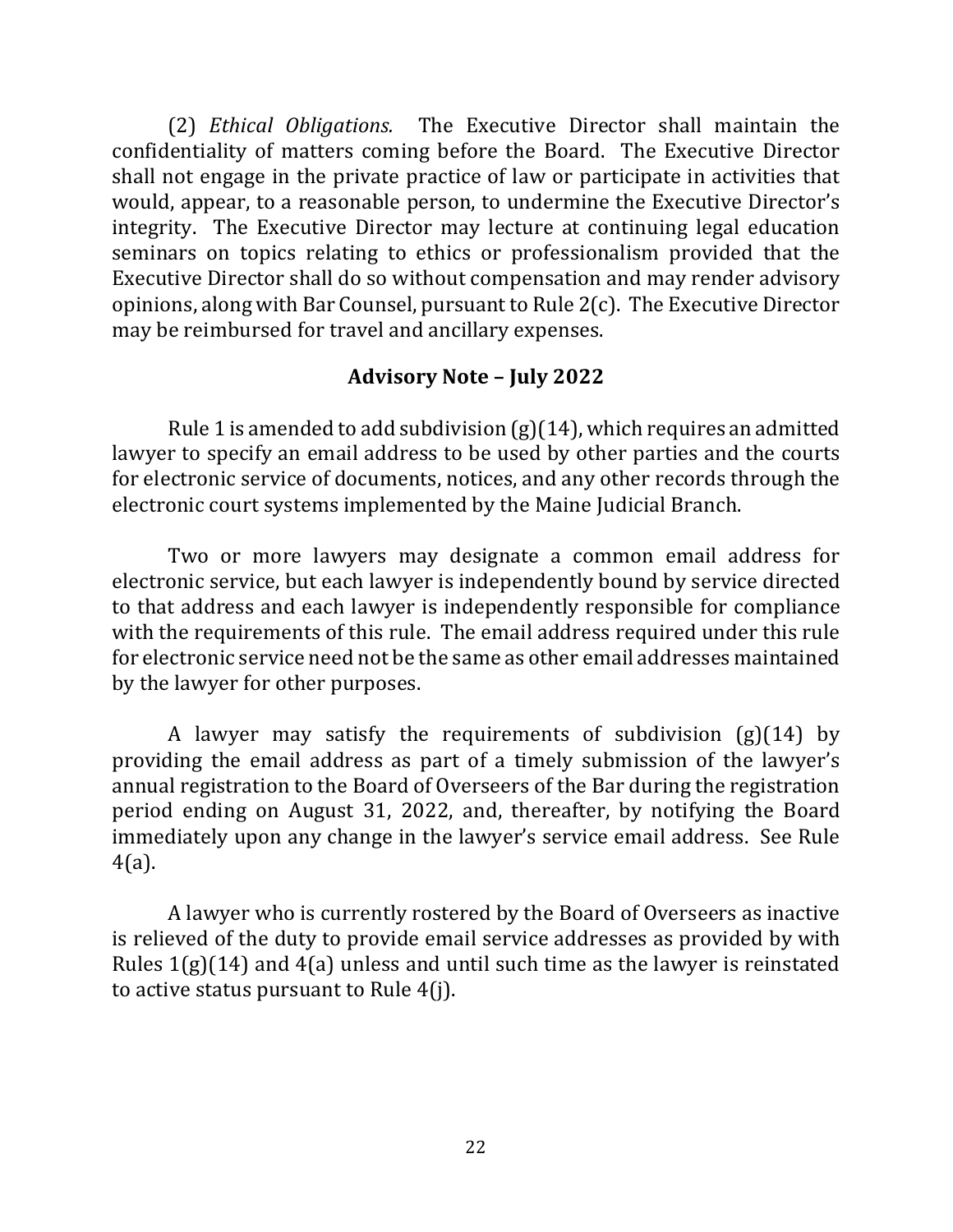#### **Advisory Note – October 2020**

Two sentences are added at the end of Rule  $1(a)$  to clarify the responsibilities of the Board, the Executive Director, the Board Clerk, and Bar Counsel. 

New Rule  $1(i)$  is added to specify that the Executive Director must be a lawyer admitted to practice in Maine and to summarize the Executive Director's responsibilities and ethical obligations.

#### **Reporter's Notes – June 2015**

Rule  $1(a)$  establishes the structure, and addresses generally the powers and duties, of the Board of Overseers of the Bar. It is based on Model Rule  $2(A)$ , and is in accord with former Maine Bar Rule  $4(a)$ . The rule establishes the Board as the agency charged with assisting the Court in the exercise of its inherent power to supervise the Maine Bar.

Rule  $1(b)$  is based on Model Rule  $2(B)$ , and is consistent with former Maine Bar Rule  $4(a)$  and (b). The rule continues Maine's practice of appointment by the Court for attorney members, and appointment by the Court on the recommendation by the Governor for the public members.

Rule  $1(c)$  is based on Model Rule  $2(C)$ , and former Maine Bar Rule  $4(a)$ . The committee adopted the existing Maine practice as to appointment by the Court of a Chair and Vice-Chair rather than adopting the Model Rules' recommendation that the Board members elect their own Chair and Vice Chair.

Rule  $1(d)$  is based on Model Rule  $2(D)$ , and former Maine Bar Rule  $4(c)$ . The committee adopted the language of former Maine Bar Rule  $4(c)$  in its entirety.

Rule  $1(e)$  is based on Model Rule  $2(E)$ . There is no direct analogue in the former Maine Bar Rules, and the committee adopted the language of Model Rule 2(E).

Rule  $1(f)$  is based on Model Rule 5 and former Maine Bar Rules  $4(d)(1)$ ,  $10(e)$ , and  $10(f)$ . The rule is substantively consistent with current Maine practice.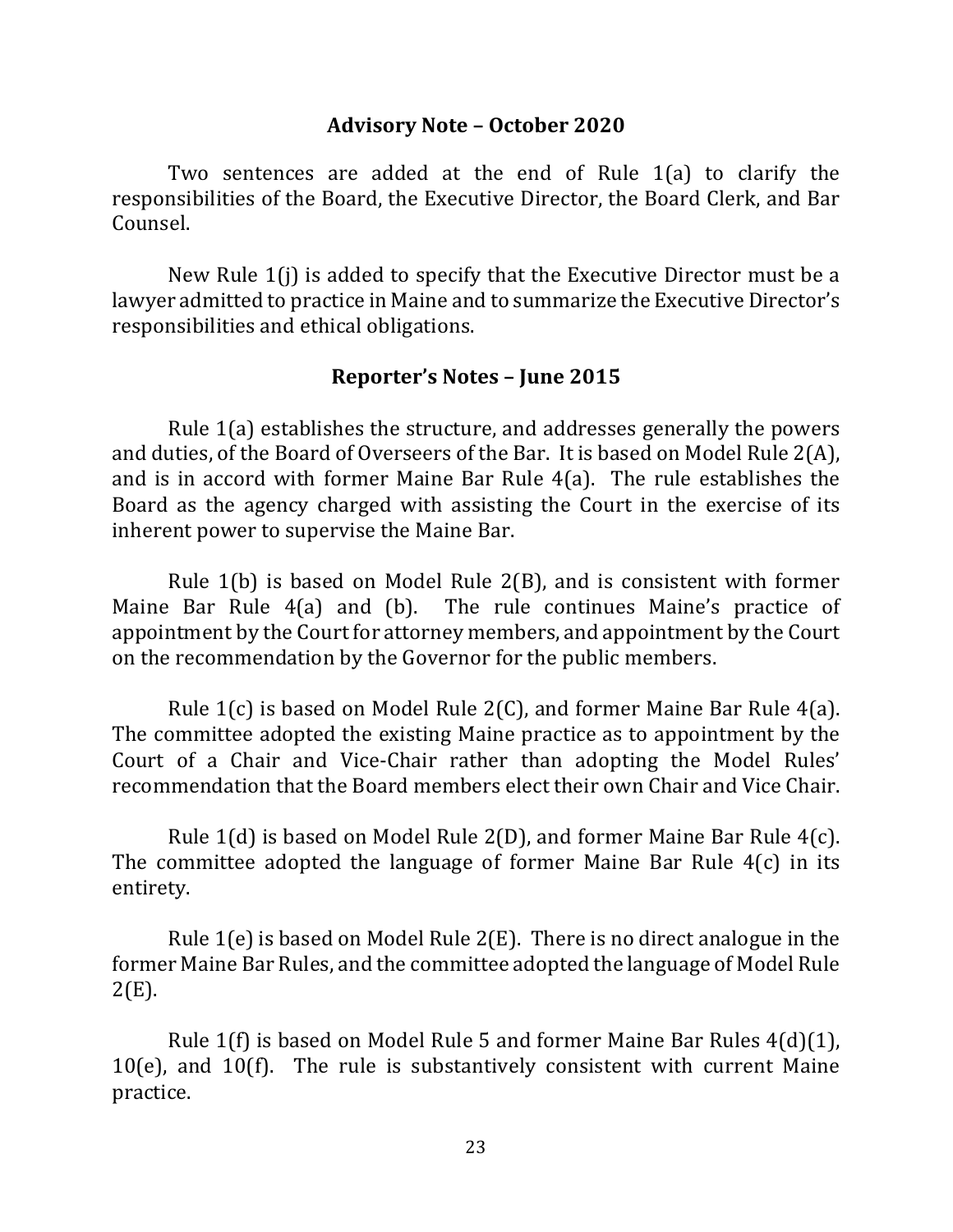Rule  $1(g)$  is based on Model Rule 7. While there is no direct equivalent in the former Maine Bar Rules, the analogous provisions are contained in Rule  $6(a)$  and  $(f)$  of those Rules. The committee felt that, due to the aging of the Maine Bar, it was important that the registration system include information about an attorney's proxy who will be able to take over an attorney's practice in the event that the attorney dies or becomes incapacitated.

Rule  $1(h)$  is based on Model Rule  $2(G)$  and former Maine Bar Rule  $4(d)$ . The Rules are largely consistent. However, the committee felt the Board should not be involved in the appellate function of reviewing a panel's determination. Consequently, the committee rejected the "appellate review function" of the Board envisioned by Model Rule  $2(G)(4)$  and its equivalent contained in former Maine Bar Rule  $7.1(e)(5)(A)$  to (C). Otherwise, the overall Board's duties and powers remain largely the same as under former Maine Bar Rule 4(d).

#### **RULE 2. BAR COUNSEL**

**(a) Appointment.** The Board, subject to the Court's approval, shall appoint a lawyer admitted to practice in Maine to serve as Bar Counsel. The Board may also appoint Assistant Bar Counsel or Deputy Bar Counsel as deemed necessary. Neither Bar Counsel nor any attorney employed on a fulltime basis as an Assistant or Deputy Bar Counsel shall engage in the private practice law, or participate in activities that (1) will lead to Bar Counsel's frequent disqualification or  $(2)$  would appear, to a reasonable person, to undermine Bar Counsel's integrity. As needed, the Board has the power to employ Special Counsel, who shall not be subject to the prohibition of the private practice of law.

**(b) Powers and Duties.** Bar Counsel shall perform all prosecutorial functions on behalf of the Court and the Board hereunder, and have the following powers and duties:

 $(1)$  to evaluate all information coming to the attention of the office of Bar Counsel to determine whether such information concerns a lawyer subject to the jurisdiction of the Board;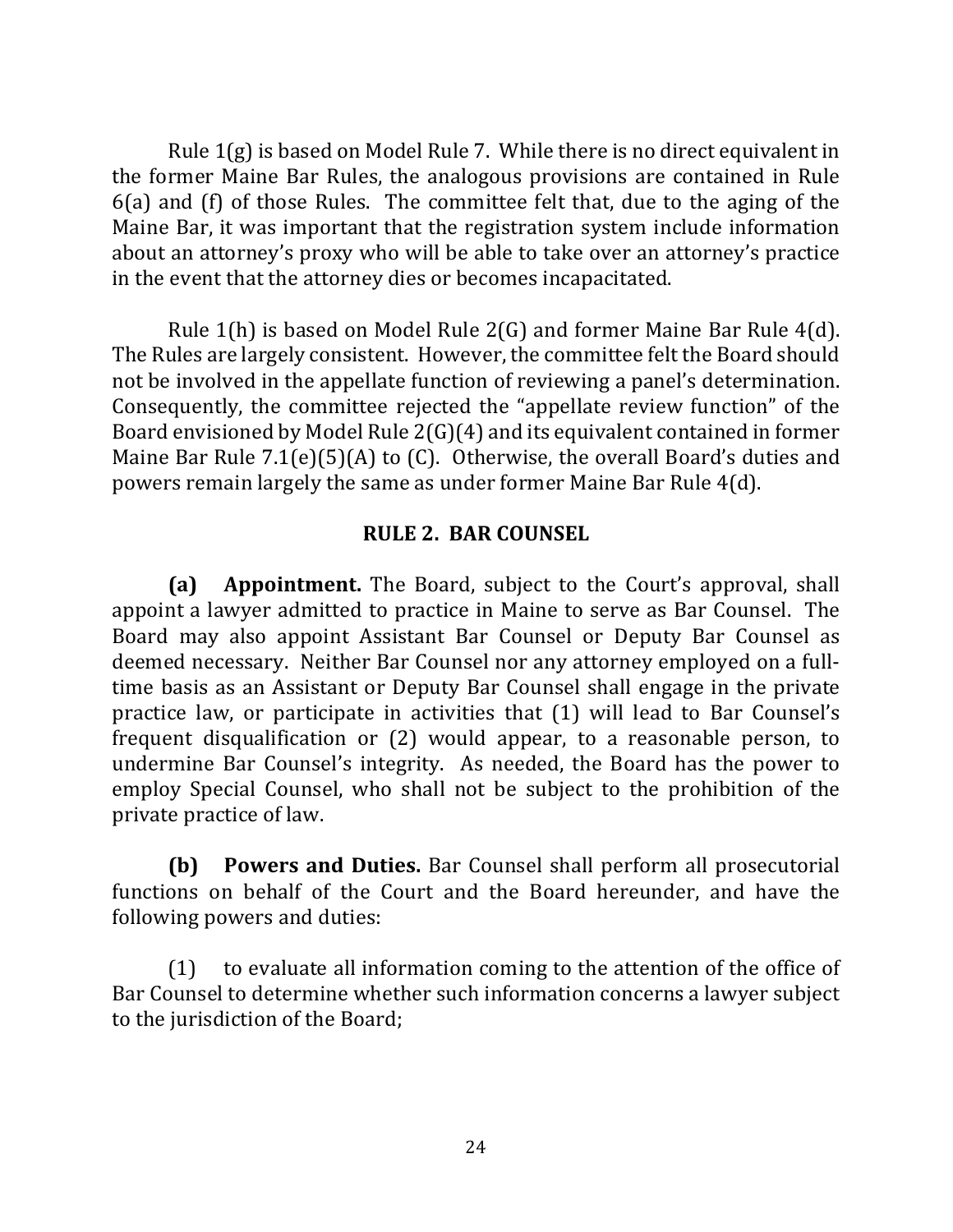$(2)$  to investigate all information coming to the attention of the office of Bar Counsel that, if true, would be grounds for discipline, and to investigate all facts pertaining to petitions for reinstatement;

(3) to make referrals to the Central Intake Office, to issue stays, dismiss complaints, recommend dismissals with a warning, refer respondent to the Alternatives to Discipline Program pursuant to Rule  $13(c)$ , or file formal charges with respect to each matter brought to the attention of the Board;

(4) to prosecute before Grievance Commission panels, the Board, and/or the Court any appropriate discipline and reinstatement proceedings;

(5) to supervise staff needed for the performance of prosecutorial functions;

(6) to notify the complainant and the respondent when Bar Counsel dismisses a complaint, including but not limited to providing to the complainant

 $(A)$  a copy of any written communication from the respondent to Bar Counsel relating to the matter except information that is subject to the privilege of one other than the complainant; and

(B) a concise written statement of the facts and reasons supporting a dismissal at the conclusion of Bar Counsel's investigation and a copy of the written guidelines for dismissal issued pursuant to Rule  $3(a)(5)$ , provided that the complainant shall be given a reasonable opportunity to rebut statements of the respondent before the complaint is dismissed;

(7) to issue written guidelines for use by the Central Intake Office and Bar Counsel to determine which matters shall be dismissed for failure to allege facts that, if true, would constitute grounds for disciplinary action;

 $(8)$  to seek reciprocal discipline when informed of any public discipline imposed in any other jurisdiction; and

 $(9)$  to encourage and promote competent and ethical practice by members of the Maine Bar by organizing, participating in, and presenting CLE programs.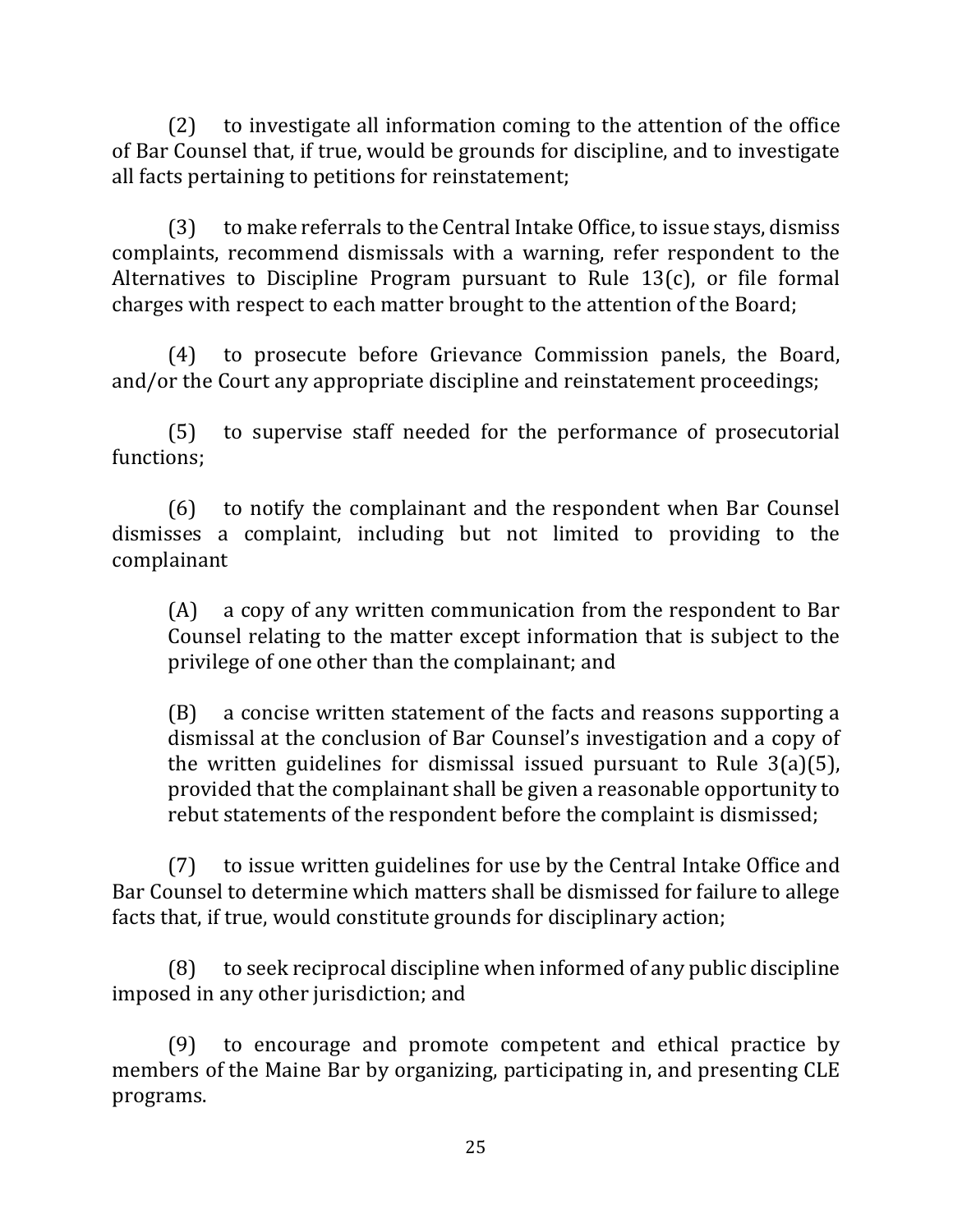**(c) Advisory Opinions.** Upon request by an attorney licensed to practice law in Maine, Bar Counsel may render confidential, informal, nonbinding advisory opinions to such attorney concerning interpretation or applicability of these Rules or the Maine Rules of Professional Conduct, provided that (1) the facts describe and involve the conduct of the particular inquiring attorney, or another attorney at that attorney's law firm, and (2) at the time of any such informal advisory opinion, the inquiring attorney is informed by Bar Counsel that such an opinion is not binding and may be subject to eventual revision or reversal by either the Grievance Commission or the Professional Ethics Commission. Such opinions may be provided orally or in writing. Bar Counsel may also assist the Professional Ethics Commission in performing its duties under these Rules.

Should a complaint be filed involving the subject matter and the attorney who requested the advisory opinion, the Bar Counsel who rendered the opinion shall be recused from any investigation and prosecution of the complaint.

# **(d) Ex Parte Communication.**

(1) Members of a Grievance Commission panel, the Board, the Court or Single Justices shall not communicate ex parte with Bar Counsel regarding a pending or impending investigation or disciplinary matter except as explicitly provided for by Rule  $13(d)$ ; other law; or for scheduling, administrative purposes, or emergencies that do not deal with substantive matters or issues on the merits provided that:

 $(A)$  it is reasonable to believe that no party will gain a procedural or tactical advantage as a result of the *ex parte* communication; and

(B) all other parties are notified of the substance of the *ex parte* communication and provided an opportunity to respond.

 $(2)$  A violation of this rule shall be a ground for lawyer or judicial discipline, as appropriate, and cause for removal from the Grievance Commission panel or the Board.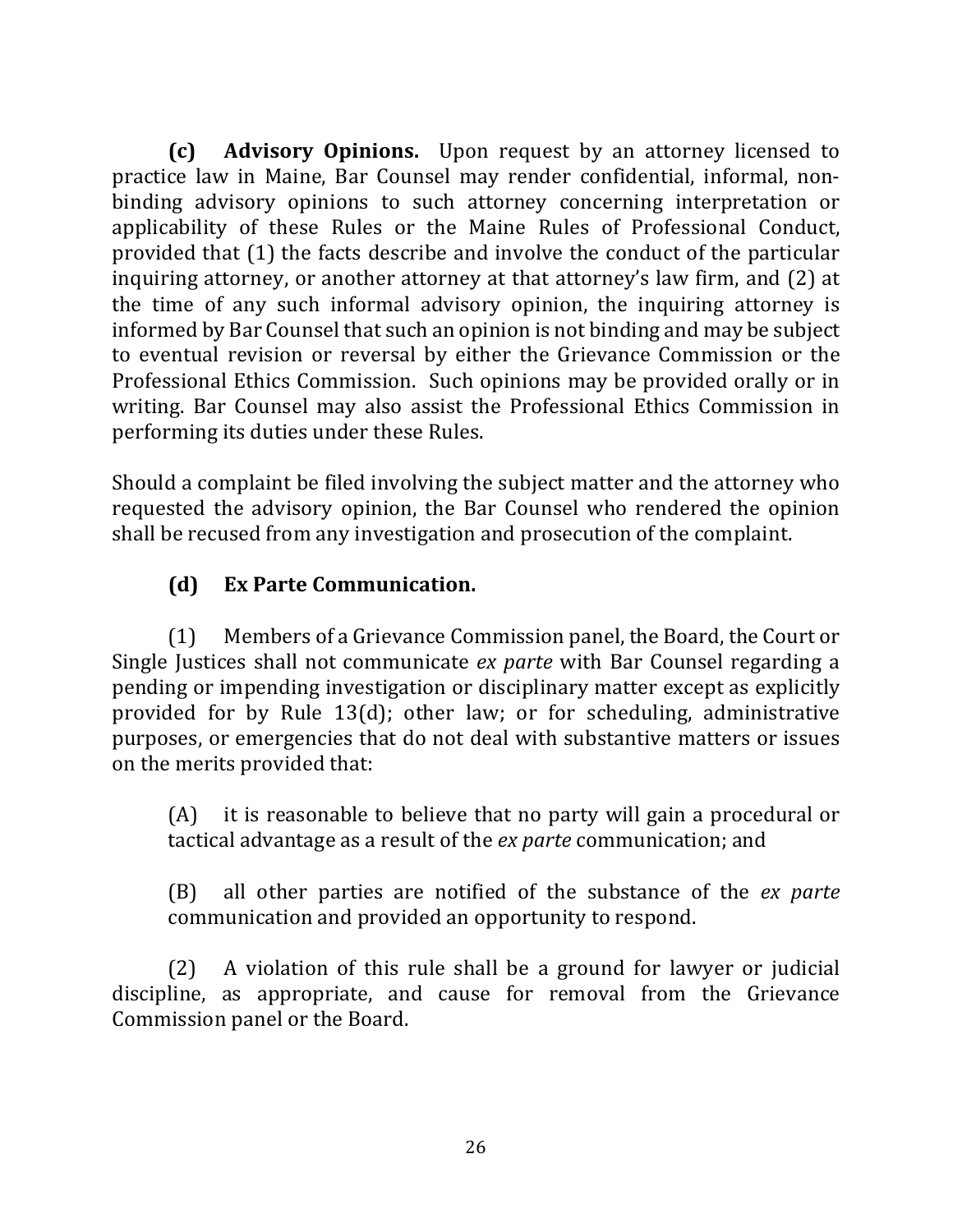**(e)** Successive Employment. A former Bar Counsel shall comply with Rule 1.11 of the Maine Rules of Professional Conduct regarding successive government and private employment.

# **(f) Recusal.**

(1) Bar Counsel and staff attorneys must be sensitive to familial or close personal or professional relationships between themselves and respondents, complainants, or other related parties which may result in a conflict of interest or the appearance of a conflict of interest, or which could otherwise interfere with the proper performance of their duties.

(2) Staff attorneys who become aware of the existence of such a relationship in a particular case shall immediately report the nature and circumstances of that relationship to Bar Counsel who will review the matter, including all relevant information brought to his or her attention, to determine whether the staff attorney should be disqualified.

(3) In determining whether to make a report to Bar Counsel under this policy, a staff attorney shall consider, and be guided by, the provisions of the Maine Rules of Professional Conduct as well as the factors for judicial disqualification listed in the Maine Judicial Code of Conduct.

(4) In determining whether a staff attorney should be recused from a particular case, Bar Counsel shall likewise consider all provisions of the Maine Rules of Professional Conduct as well as the factors for judicial disqualification listed in the Maine Judicial Code of Conduct.

(5) If Bar Counsel concludes that a staff attorney should be recused from a particular case under this policy, the matter shall be reassigned to another staff attorney, or if no other staff attorney is available, to Bar Counsel personally, or to Special Counsel pursuant to Rule  $14(c)(1)$ .

 $(6)$  In the event that the case is reassigned under this policy, the disqualified attorney shall have no involvement in the case or any interaction with the assigned attorney regarding the case.

(7) In the event that Bar Counsel concludes that he, or she, personally has such a relationship described above, Bar Counsel shall immediately apprise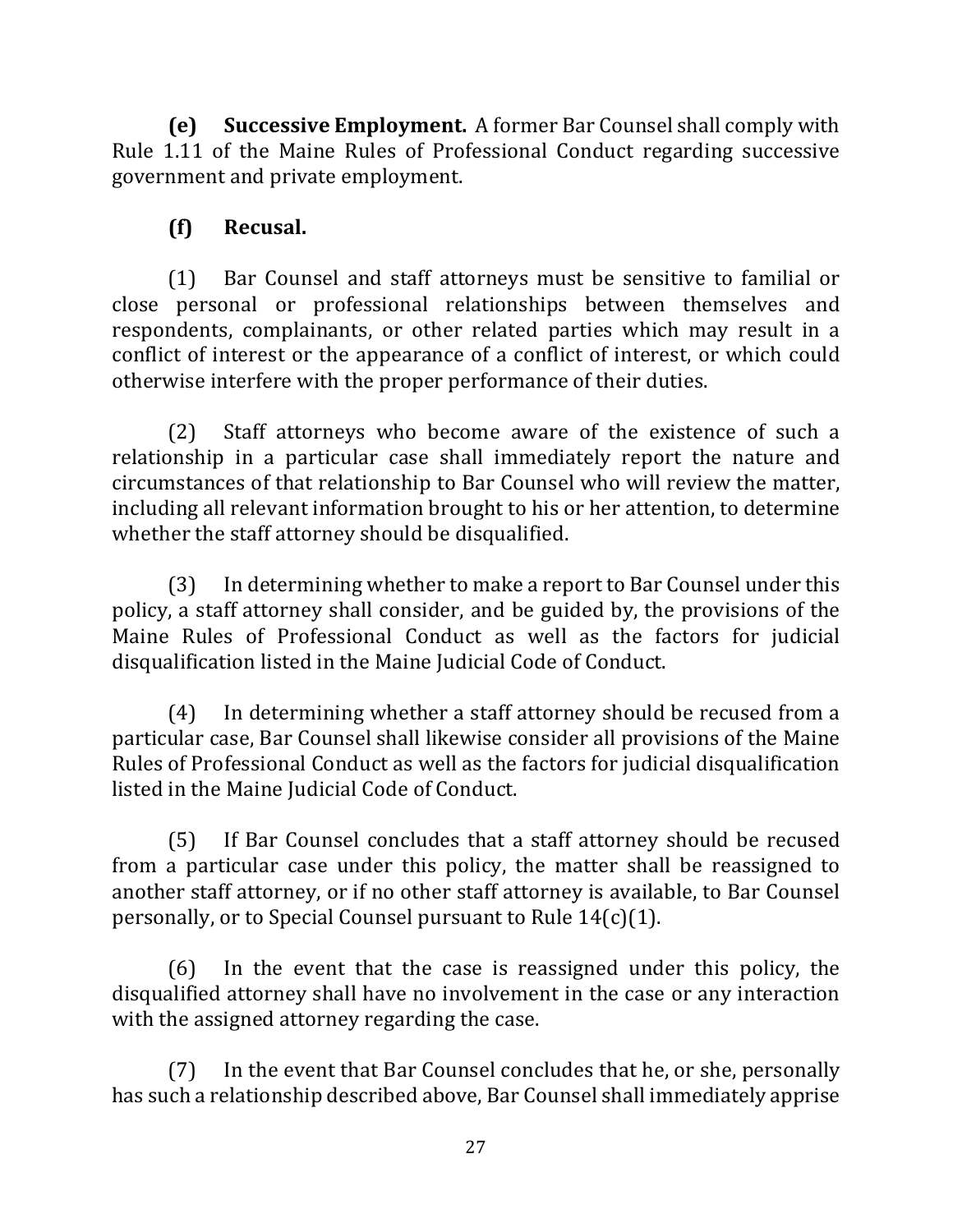the Board Chair of the potential conflict of interest, and the investigation shall be assigned to Special Counsel pursuant to Rule  $14(c)(1)$ .

(8) Neither Bar Counsel nor staff attorneys may testify voluntarily in any proceedings under these Rules or as an expert witness in any court proceeding in the field of ethics.

**(g) Continuing Legal Education Lectures.** Bar Counsel may lecture at continuing legal education seminars on topics relating to ethics or professionalism provided that Bar Counsel shall do so without compensation. Bar Counsel may be reimbursed for travel and ancillary expenses.

#### **Reporter's Notes – June 2015**

Rule  $2(a)$  is based on Model Rule 4. The committee considered former Maine Bar Rules  $4(d)(1)$  and  $(2)$ , and  $5(a)$  and language contained in the Board's Personnel Manual. The revised rule retains the "Bar Counsel" name, rejecting the Model Rules' nomenclature of "Disciplinary Counsel." The members of the committee determined that the Maine Bar was accustomed to the "Bar Counsel" name and that the term more accurately described the functions of the office. The revised rule follows the current Maine practice. The committee also rejected the Model Rules' prohibition on former Bar Counsel from representing a respondent in any disciplinary proceeding for a period of one year following completion of the Bar Counsel's service. The committee felt that the Model Rule was too inflexible and was inappropriate for a small state like Maine.

Rule  $2(b)$  is based upon Model Rule  $4(B)$  and is similar to former Maine Bar Rule  $7.1(b)(c)(d)(e)$ . Rule  $2(b)(3)$  provides Bar Counsel with duties not currently included for that position, e.g., making referrals to the Central Intake Office, issuance of stays, and use of the Alternatives to Discipline Program (*see*) Rule  $13(c)$ ). While Maine Bar Rule 7.1(c) and (d) provide Bar Counsel with discretion to provide a complainant with the respondent's informal response letter, Rule  $2(b)(6)(A)$  requires Bar Counsel to always promptly provide a complainant with "a copy of any written communication from the respondent to Bar Counsel relating to the matter (unless subject to another individual's privilege claim)." Rule  $2(b)(6)(B)$  and  $(7)$  also requires Bar Counsel to issue and provide to complainants the "dismissal guidelines" for use by the Central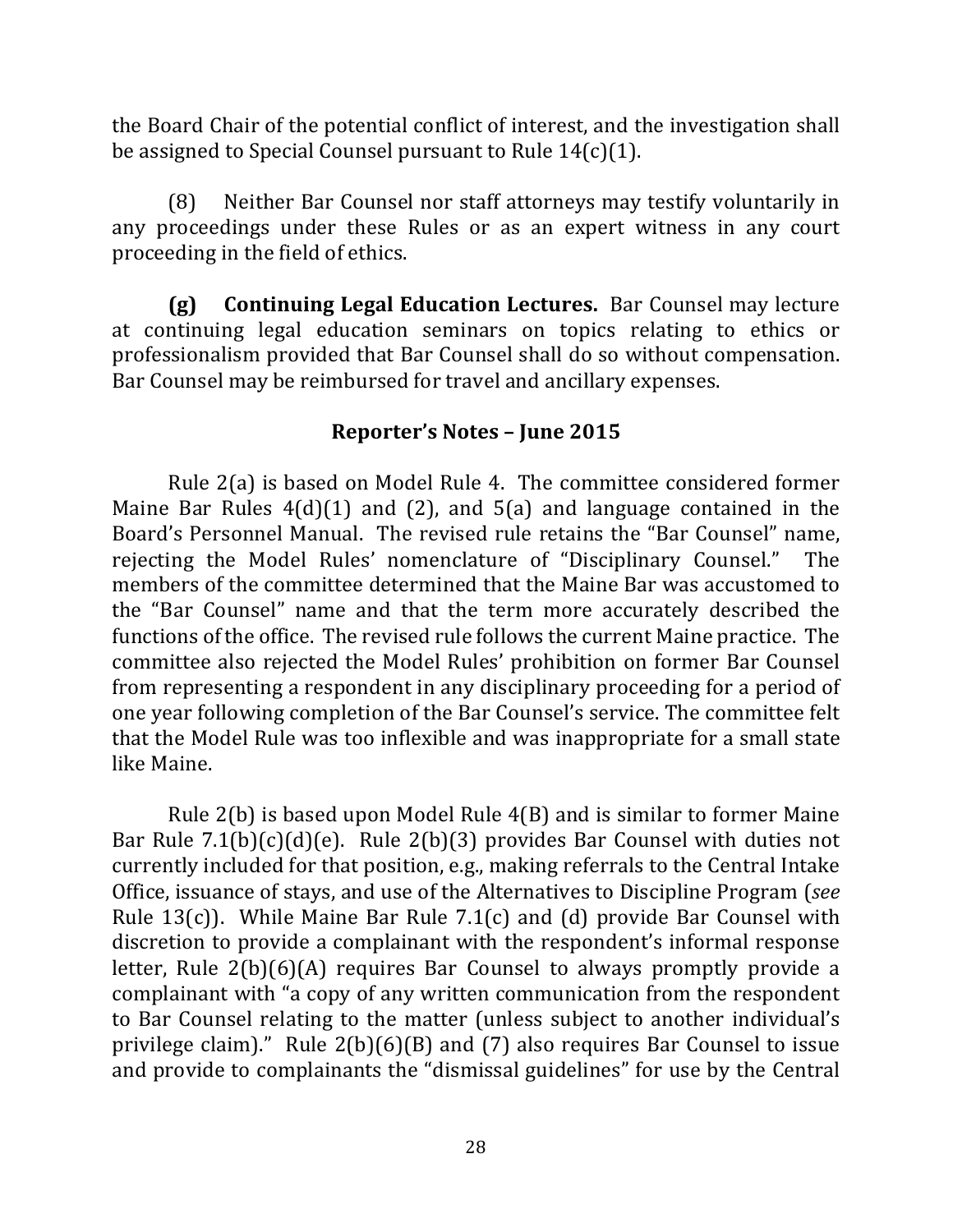Intake Office and Bar Counsel. The former Maine Bar Rules include no such comparable guidelines.

Rule  $2(c)$  is based upon former Board Regulation 28 and Model Rule  $4(C)$ . The committee rejected the Model Rule's prohibition of the issuance of advisory opinions by Bar Counsel. Instead, the committee retained current Maine practice which permits Bar Counsel to render advisory opinions. The members of the committee concluded that members of the bar had come to rely on informal advisory opinions rendered by Bar Counsel. The committee felt that so long as the opinions are informal and non-binding, and the requesting attorney is so advised, a complete ban on such opinions was unwarranted.

Rule  $2(d)$  is derived from Model Rule  $4(D)$  and Board Regulation No. 57. The revised rule is substantially in accord with the Model Rule.

Rule  $2(e)$  is derived from Model Rule  $4(E)$ . There is no equivalent in the former Maine Bar Rules.

#### **RULE 3. CENTRAL INTAKE.**

**(a) Functions.** There is hereby established a Central Intake Office, staffed by the Board Clerk, which shall

 $(1)$  receive information and complaints regarding the conduct of lawyers over whom the Court has jurisdiction, provided this rule shall not be construed to limit the authority of any authorized agency to institute proceedings;

 $(2)$  provide assistance to complainants in stating their complaints;

 $(3)$  provide information to complainants about the status of their complaints;

(4) determine whether the facts stated in a complaint or other information regarding the conduct of a lawyer provide grounds for further action by Bar Counsel or referral to another agency, and

 $(A)$  dismiss the complaint; or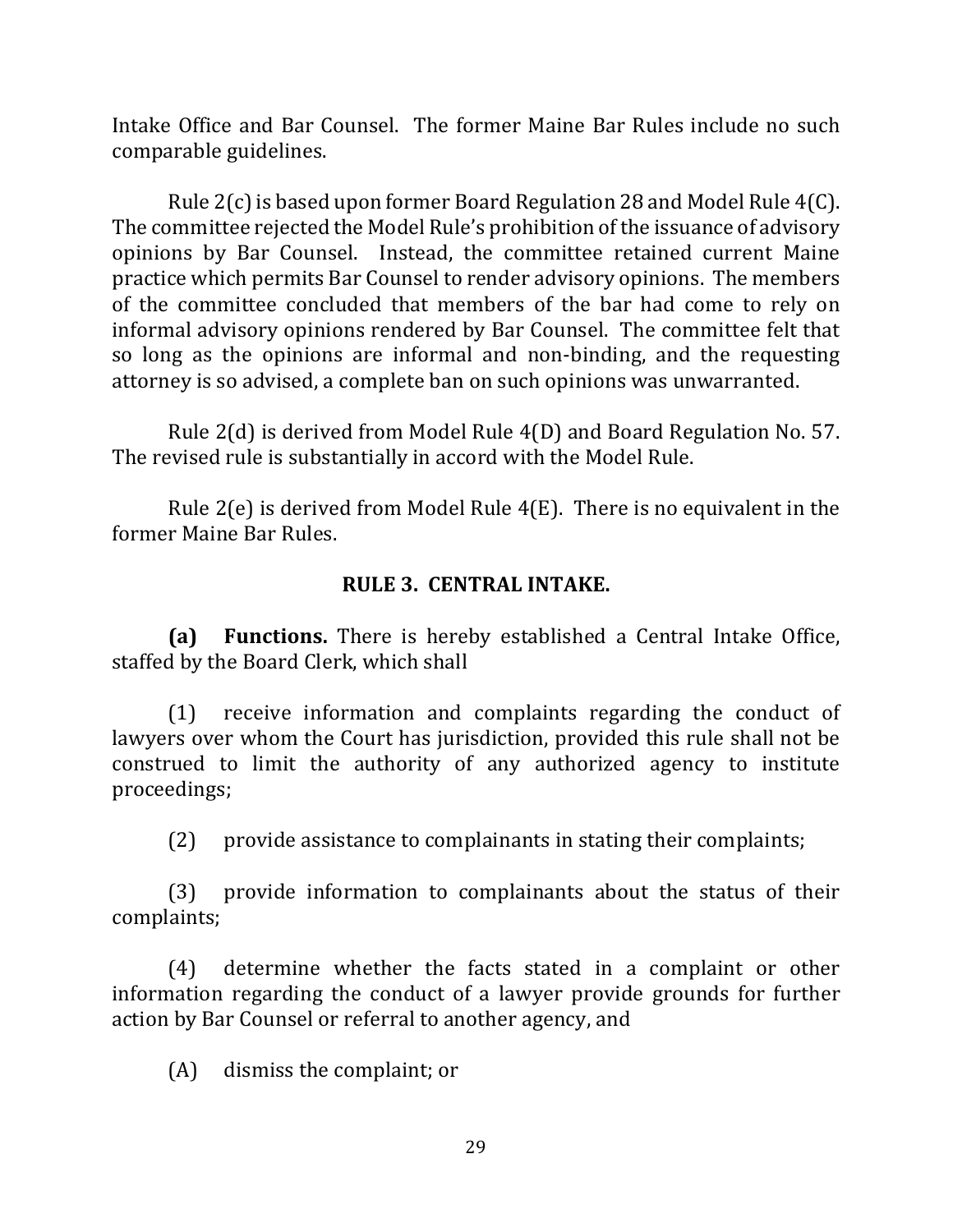(B) forward it to Bar Counsel, or to an appropriate agency or agencies;

 $(5)$  provide to the complainant, if a complaint is dismissed:

 $(A)$  a copy of the written guidelines for dismissal; and

 $(B)$  in the event of dismissal, a notice of complainant's right of review pursuant to Rule  $9(e)$ ;

 $(6)$  record disposition of all complaints.

**(b) Powers and Duties.** The Board Clerk shall have the following powers and duties:

 $(1)$  to notify the complainant and the respondent of the disposition of matters;

 $(2)$  to forward a certified copy of the judgment of a lawyer's criminal conviction to the disciplinary agency in each jurisdiction in which that lawyer is admitted when the lawyer is convicted of a serious crime (as hereinafter defined) in Maine;

(3) to maintain disciplinary records, subject to the file retention requirements of Rule  $18(g)$ , and to compile statistics to aid in the administration of the system, including but not limited to a single log of all complaints received, investigative files, statistical summaries of docket processing and case dispositions, and other records as the Board or the Court may require to be maintained. Statistical summaries shall contain, at a minimum:

 $(A)$  the number of pending cases at each stage in the disciplinary process for each counsel and for the agency;

 $(B)$  the number of new cases assigned to each counsel during the year and the total for the agency;

(C) the number of cases carried over from the prior year for each counsel and the total for the agency; and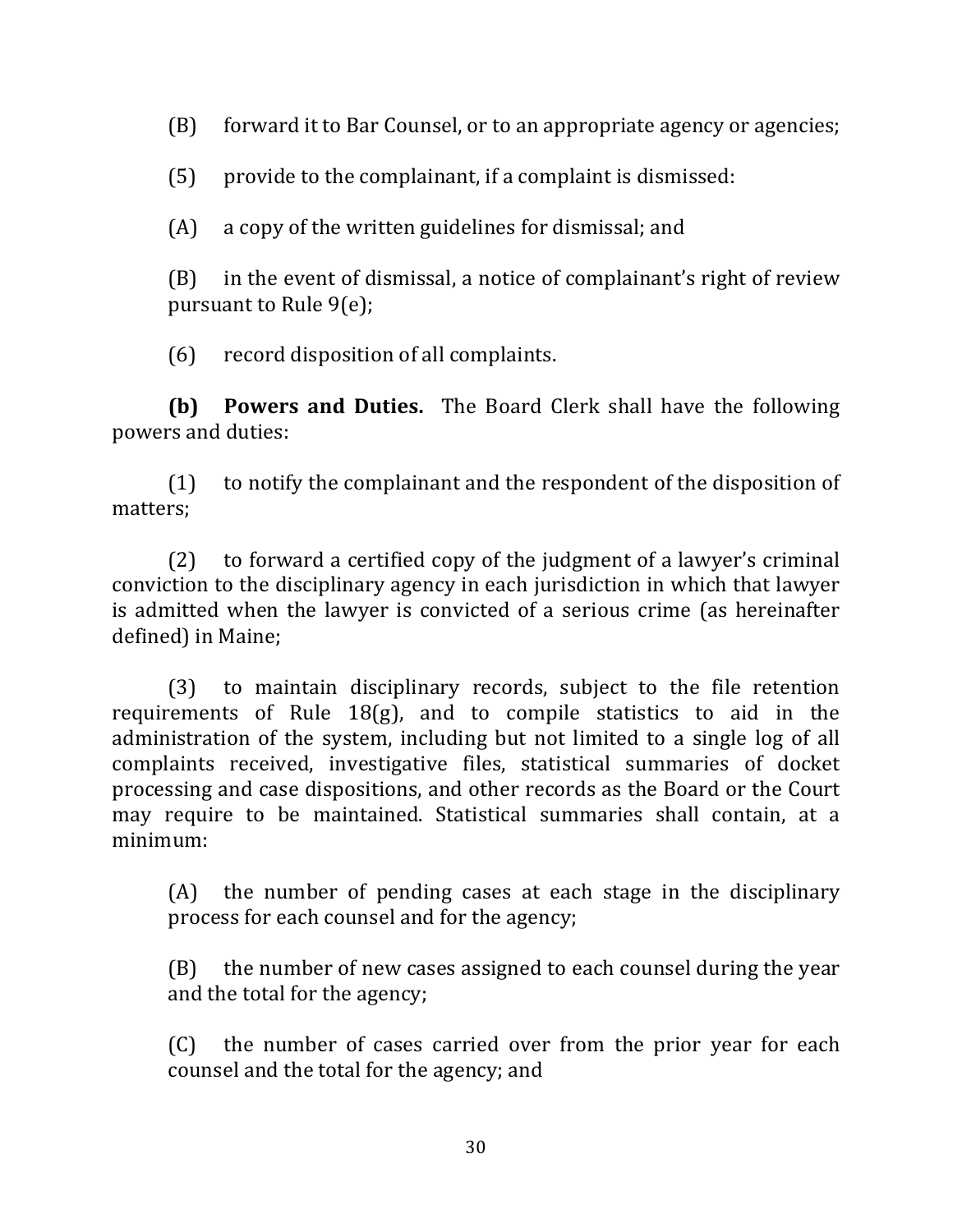(D) the number of cases closed by each counsel during the year and the total for the agency.

(4) to provide legal and administrative support to the Fee Arbitration Commission and Grievance Commission:

(5) to appoint alternate members to the Fee Arbitration Commission and Grievance Commission panels as necessary to meet the requirements of Rules  $7(d)(8)(A)$  and  $9(a)$ ;

 $(6)$  to provide notice of public discipline, suspension, disbarment, and reinstatement to general media outlets throughout Maine, and throughout other jurisdictions in which the Board has reason to believe the attorney has been admitted to practice; and

(7) to perform any other functions authorized by these Rules.

#### **Reporter's Notes – June 2015**

Rule  $3(a)$  is based on Model Rule  $1(B)$  and has no equivalent in the former Maine Bar Rules. This rule establishes a Central Intake Office staffed by a Board Clerk. The committee believes that the Central Intake Office will serve a valuable function by processing inquiries from the public and potential complainants, handling complaints and communicating with component agencies of the Board. The Central Intake Office and the Board Clerk serve an important screening function, freeing Bar Counsel to investigate only potentially meritorious complaints, and they provide important assistance to complainants and members of the public.

Rule  $3(b)$  is based on Model Rule  $1(B)$  and has no equivalent in the former Maine Bar Rules. This rule further details the powers and duties of the Board Clerk. Important duties of the Board Clerk detailed in revised rule 3(b) include the dissemination of disciplinary information, recordkeeping, and lending legal and administrative support to Grievance and Fee Arbitration Commission panels.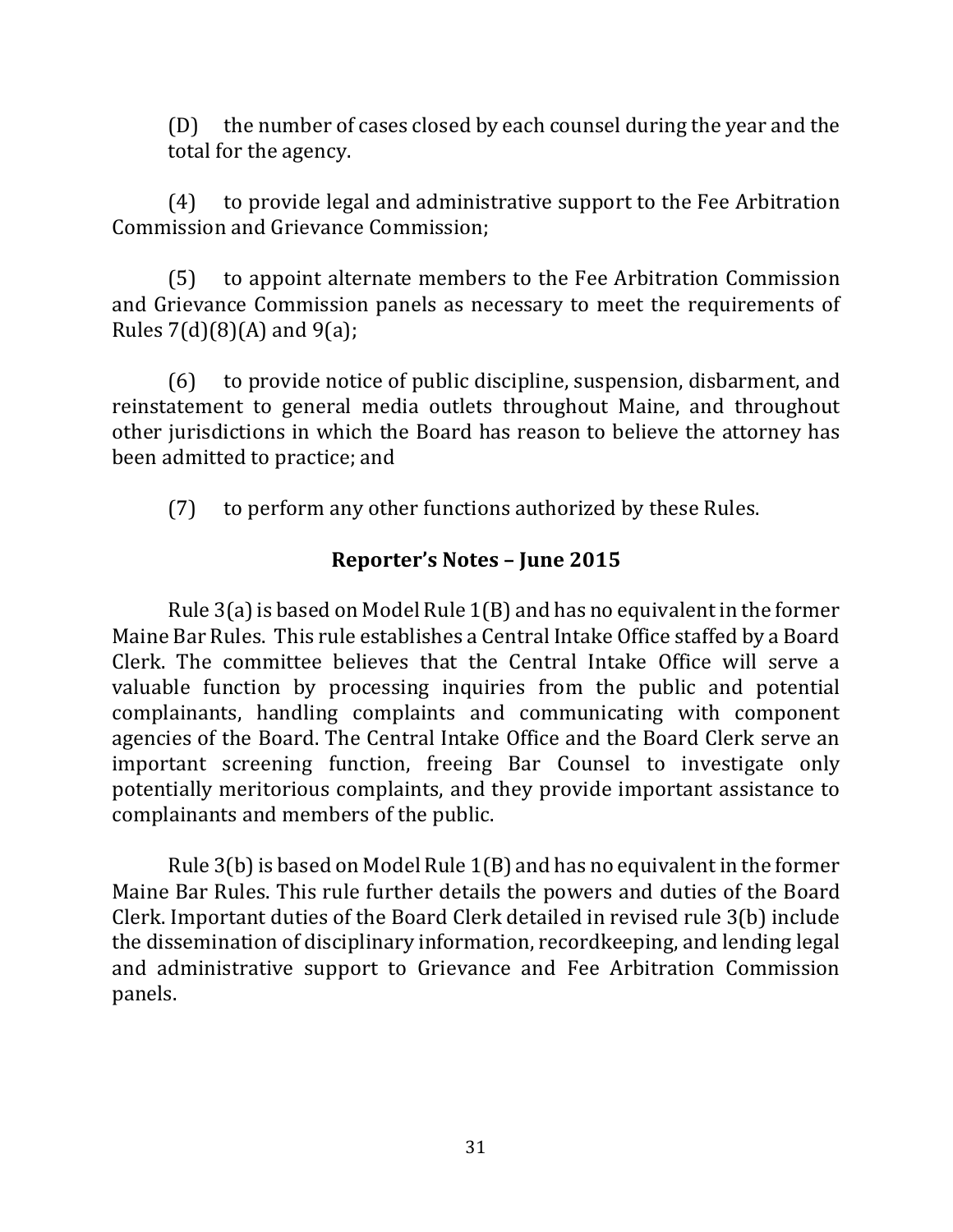#### **II. MAINE BAR ADMINISTRATIVE RULES**

#### **RULE 4. REGISTRATION**

**(a) Requirement.** Every lawyer admitted to active practice in Maine shall pay to the Board an annual registration fee for each fiscal year beginning July 1st. The annual **registration** fee, established by the Court on recommendation of the Board, shall be used to defray the costs of the Board and of other components of the system of lawyer regulation under other rules established by the Court, and for those other purposes the Court shall from time to time designate.

Additionally, in accordance with the Rules for the Maine Assistance Program for Lawyers Rule  $1(C)(1)$  and the Maine Rules for the Lawyers' Fund for Client Protection Rule  $3(a)$ , every lawyer admitted to active practice and full-time and active retired judges required to register in accordance with these Rules shall pay assessments in support of the mission of these entities. The assessments shall be established by the Court.

Every lawyer admitted to active practice in Maine shall provide as part of the annual registration process required by Rule  $4(b)$  an active, current email address for electronic service that will be used by other parties and the courts for electronic service of documents, notices, and any other records through any electronic court systems implemented by the Maine Judicial Branch and shall notify the Board immediately of any change in that address.

**(b) Registration.** To facilitate the collection of the annual registration fee provided for in Rule  $4(a)$ , commencing July 1st each year, every lawyer admitted to practice in Maine is required to complete, certify and file registration documents, which shall be on forms prescribed by the Board. Each lawyer shall file with the Board a supplemental statement of any change in the information previously submitted within 30 days of the change. Registration documents and payments received after August 31st will be assessed a nonwaivable late fee.

All persons first becoming subject to these Rules by admission to practice in Maine after April 1st shall file the registration documents required by this rule at the time of admission, but no annual registration fee shall be payable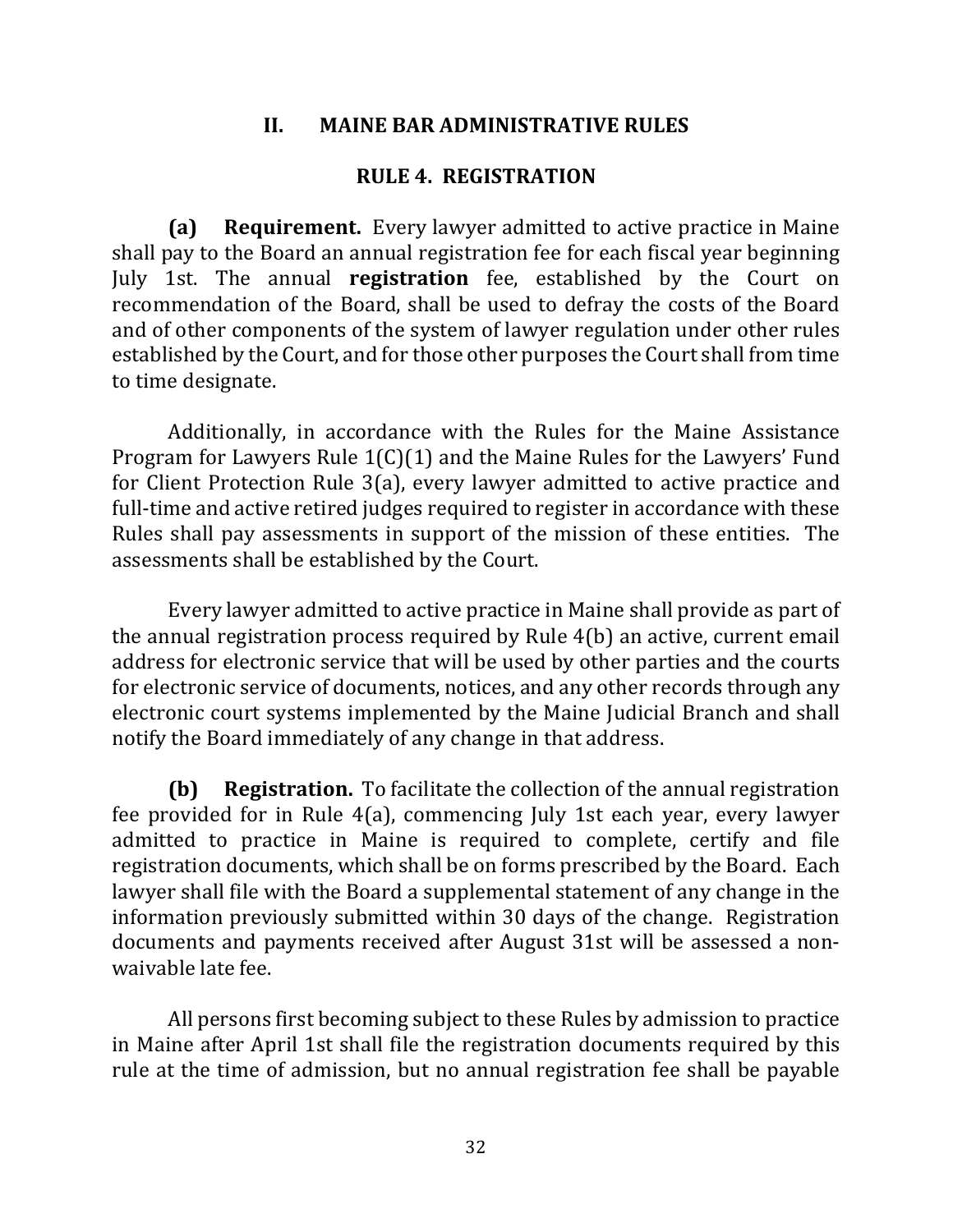until the next annual registration collection. Failure to register shall result in the issuance of a notice of administrative suspension pursuant to Rule  $4(h)$ .

Unless otherwise exempted, each lawyer admitted to the active practice of law shall annually file the following:

(1) Registration Statement. Each lawyer admitted to the active practice of law in Maine shall file a registration statement with the Board setting forth the information stated in Rule  $1(g)$  and such other information as the Court or the Board may direct.

### (2) *IOLTA Trust Account Report. See* Rule 6(b).

(3) *Insurance Disclosure.* Each lawyer admitted to the active practice of law in Maine shall annually certify to the Board  $(A)$  whether the lawyer is engaged in the private practice of law;  $(B)$  if engaged in the private practice of law, whether the lawyer is currently covered by professional liability insurance;  $(C)$  whether the lawyer intends to maintain insurance during the period of time the lawyer is engaged in the private practice of law; and (D) whether the lawyer is exempt from the provisions of this rule because the lawyer is engaged in the practice of law as a full-time government lawyer or is employed by an organization in a capacity in which the lawyer does not represent clients other than the employing organization. Each lawyer admitted to the active practice of law in Maine who reports being covered by professional liability insurance shall notify the Board in writing if the insurance policy providing coverage lapses, is no longer in effect, or terminates for any reason. Notice must be delivered to the Board within 30 days of the lapse, cancellation, or termination, unless the policy is renewed or replaced without substantial interruption. The information submitted pursuant to this rule shall be made available to the public by such means as designated by the Board.

# **(c) Exemptions.**

(1) Registration. Full-time and active retired judges who are members of the Maine or federal judiciary shall be exempt from the payment of the annual registration fee during the time they serve in office. Judges shall remain on the roll of lawyers in judicial status, and may retire in judicial status or resume active practice upon completion of their tenure in office, by filing registration documents and paying the annual registration fee required for the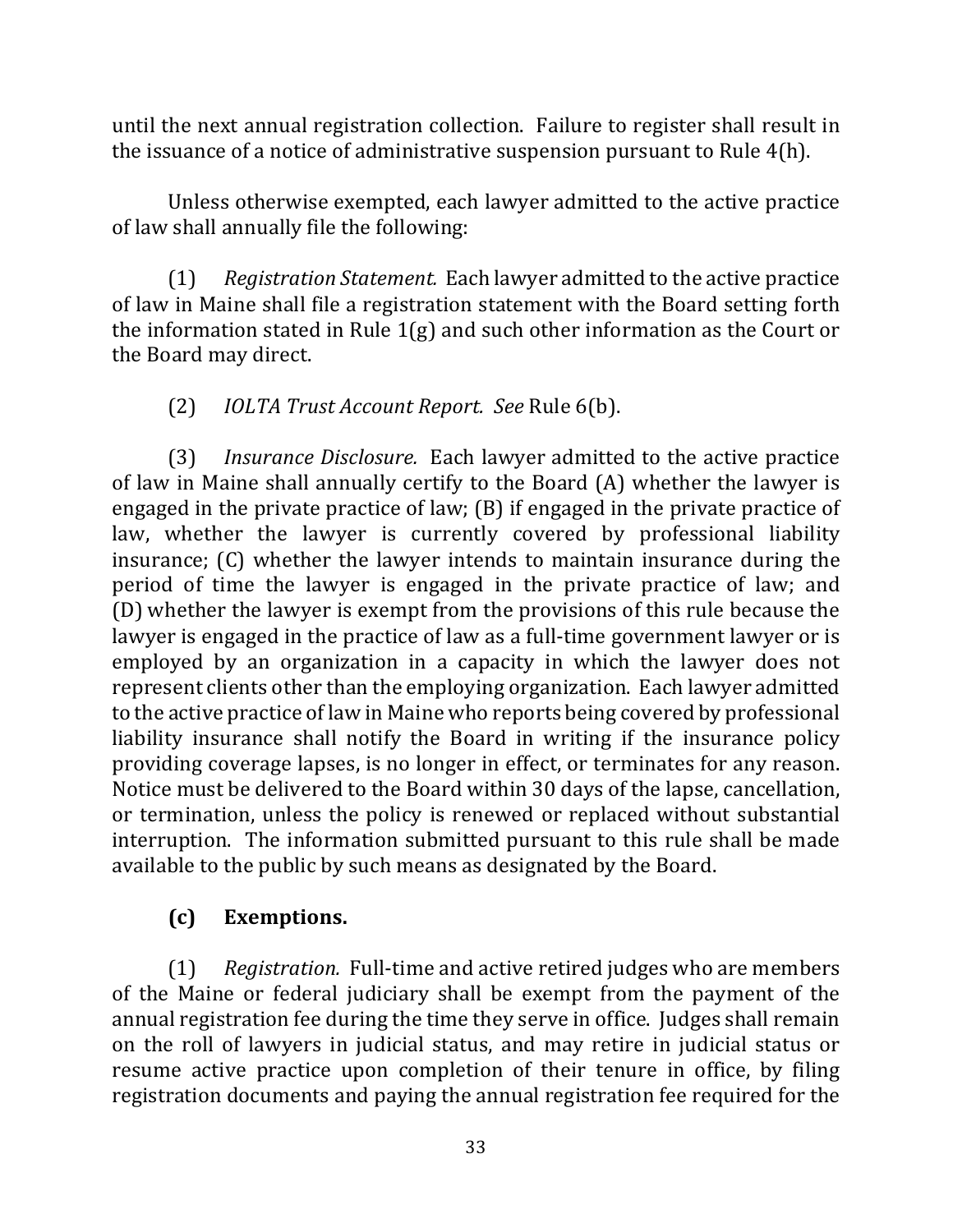year in which active practice is resumed. Additionally, lawyers who have notified the Board that they are (a) members of the armed forces of the United States who are on active duty outside of Maine, or (b) judicial law clerks, or  $(c)$ emeritus attorneys, shall be exempt from the payment of the annual registration fee. Judicial law clerks and emeritus attorneys shall remain on the roll of lawyers during the tenure of their service and annually file registration documents.

(2) *IOLTA Accounts. See* Rule 6(a)(2).

**(d)** Receipt Demonstrating Compliance with Registration Filing. Within 30 days of the receipt of a lawyer's completed registration documents and payment of all fees, the Board shall acknowledge compliance with the annual registration requirements.

**(e)** Application for Transfer to Inactive Status. Any lawyer, not under an administrative suspension or the subject of a disciplinary investigation or proceeding under these Rules, who has retired or is not engaged in practice shall advise the Board in writing of the lawyer's desire to assume inactive status and discontinue the practice of law. Upon the filing of the notice, the lawyer shall no longer be eligible to practice law in Maine. The Board shall remove a lawyer on inactive status from the list of classified active lawyers until and unless the lawyer requests and is granted reinstatement to the active rolls. The lawyer shall also comply with the provisions of Rule  $4(k)$ .

# **(f) Application for Emeritus Status.**

(1) *Purpose.* The purpose of enacting emeritus status is to encourage and provide retiring attorneys or non-practicing attorneys who have chosen other career paths, who otherwise may choose inactive status, the opportunity to provide *pro bono publico* legal services under the auspices of an Approved Legal Service Organization.

(2) *Application.* Any lawyer who has discontinued the practice of law and who has given the notice required by Rule  $4(e)$  but who wishes to provide *pro* bono *publico* legal services without compensation or expectation of compensation shall advise the Board by filing an emeritus status statement indicating he or she will limit his or her active legal practice to providing *pro bono publico* legal services under the auspices of an Approved Legal Service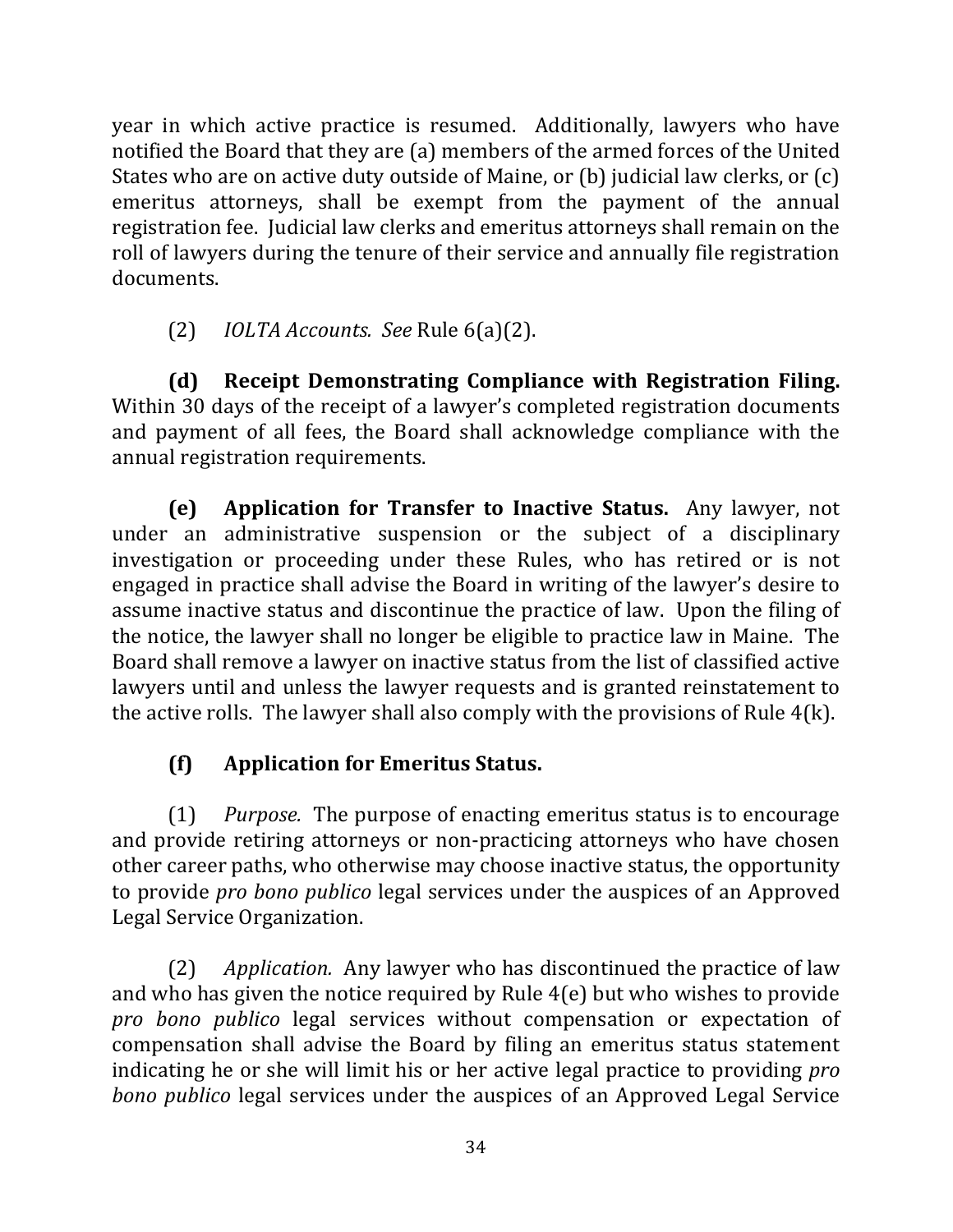Organization, as defined in these Rules. The emeritus status statement shall be signed by an authorized representative of the Approved Legal Service Organization under whose auspices the lawyer will provide such legal services. A lawyer who has assumed emeritus status shall not be relieved of his or her obligation to comply with annual registration requirements.

# **(g) Administrative Suspension.**

(1) An administrative suspension shall not be considered a *per se* violation of the Maine Rules of Professional Conduct and shall not constitute the imposition of discipline. The Board may, however, institute separate proceedings to determine whether discipline is appropriate.

(2) *Failure to file Registration Documents.* Unless excused on grounds of financial hardship or for other good cause pursuant to procedures established by the Board, any lawyer who fails to submit completed registration documents under the provisions of Rule  $4(b)$  or pay the annual registration fee by August 31st shall be suspended provided notice is given under the provisions in Rule  $4(h)$ . The suspended attorney shall comply with the provisions of Rule  $4(k)$ .

(3) *Failure to File State Tax Returns.* Whenever, pursuant to Section 175 of Title 36 of the Maine Revised Statutes, the State Tax Assessor notifies the Board of the Assessor's final determination to prevent renewal or reissuance of a "license or certificate of authority" for a lawyer to practice law, the lawyer shall be immediately suspended provided notice is given under the provisions in Rule 4(h). The suspended lawyer shall comply with the provisions of Rule  $4(k)$ .

(4) *Failure to Comply with a Support Order.* Whenever, pursuant to Section 2201 of Title 19-A of the Maine Revised Statutes, the Department of Health and Human Services certifies in writing to the Board that, in compliance with the statutory procedure, the Department has determined that a lawyer is in noncompliance with a support order; the lawyer has failed to appeal the Department's decision; or a final judgment has been entered against the lawyer on the lawyer's petition for judicial review, the lawyer shall be immediately suspended provided notice is given under the provisions in Rule  $4(h)$ . The suspended lawyer shall comply with the provisions of Rule  $4(k)$ .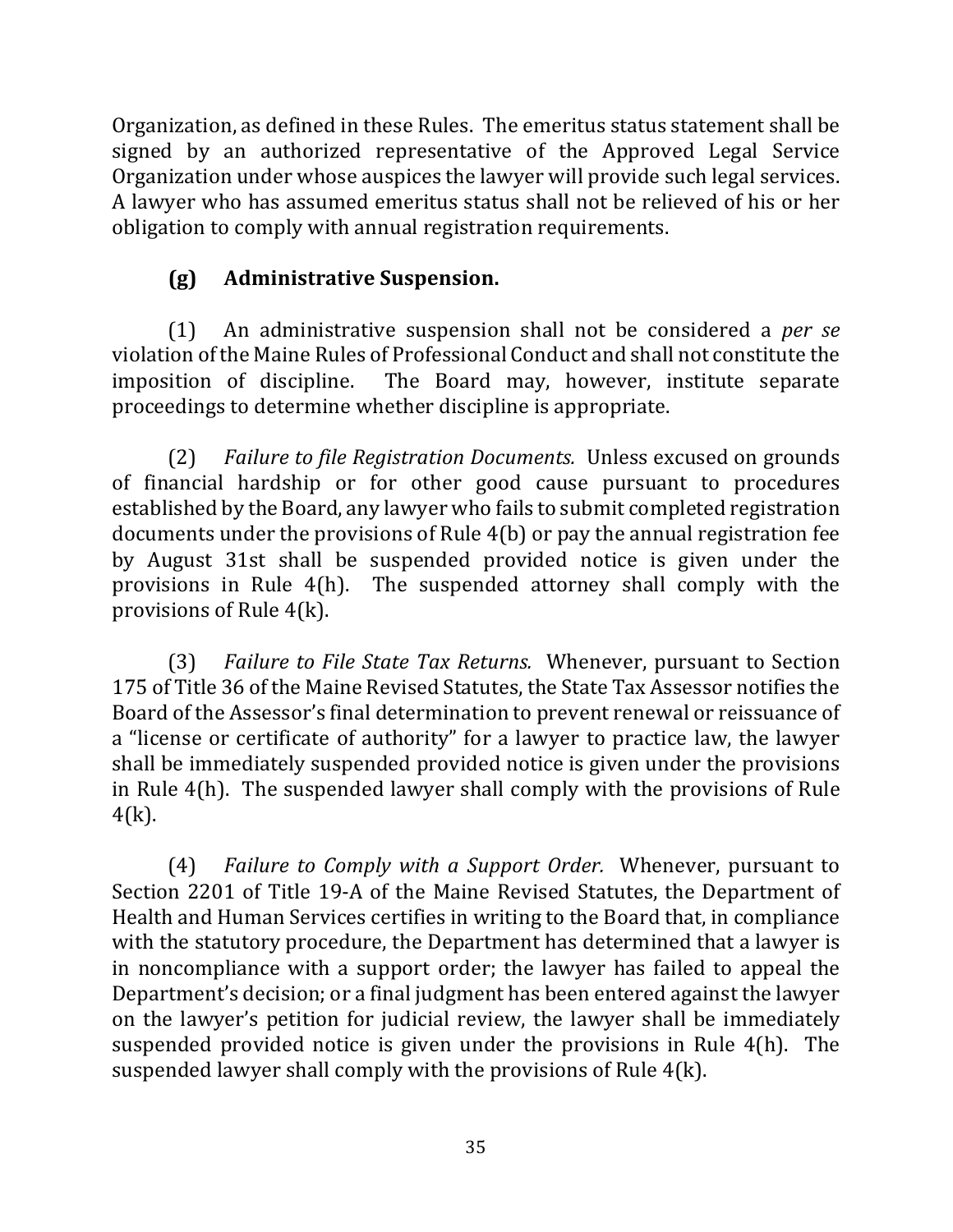(5) Failure to File an Unemployment Tax Return or to Pay an *Unemployment Tax Assessment.* Whenever, pursuant to Section 1232 of Title 26 of the Maine Revised Statutes, the State Commissioner of Labor or Director of Employment Security certifies in writing to the Board that the Commission has determined in compliance with the statutory procedure that a lawyer is in noncompliance with the unemployment compensation statute, and the lawyer has either failed to pursue an appeal from the Commission's decision or a judgment has been entered against the lawyer on the lawyer's petition for judicial review, the lawyer shall be immediately suspended provided notice is given under the provisions of Rule  $4(h)$ . The suspended lawyer shall comply with the provisions of Rule  $4(k)$ .

**(h)** Notice of Administrative Suspension. The Board shall provide notice of any administrative suspensions to the suspended attorney in accordance with the requirements of Rule 15. This notice of suspension shall not be effective until 30 days after the date of mailing. A lawyer who, after the date of the mailing of a notice of suspension but before the effective date of the suspension, files with the Board  $(1)$  registration documents and the required registration fee or  $(2)$  a certificate issued by the State agency pursuant to Rule  $4(g)(2)$ , (3), and (4) stating that the attorney is currently in good standing and has satisfied any obligations and paid all fees due, shall be deemed to be in compliance with this rule and shall not be suspended for failure to comply with the obligations that led to the notice of suspension.

**(i) Reinstatement from Administrative Suspension.** Any lawyer suspended under Rule  $4(g)(2)$  shall be reinstated by administrative order if, within five years of the effective date of the suspension for nonpayment, the lawyer remits to the Board a reinstatement fee, submits all required registration documents, and makes payment of all arrears.

If an attorney is administratively suspended pursuant to Rule  $4(g)(3)$ ,  $(4)$ , or  $(5)$ , that attorney must also submit a certificate issued by the appropriate state agency stating that the attorney is currently in good standing and has satisfied any obligations and paid any sums due.

A lawyer who has been administratively suspended must complete the continuing legal education requirements of Rule 5 for each year the attorney has been suspended, but need not complete more than 24 credit hours for that entire period of suspension, provided that  $(1)$  no more than one half of the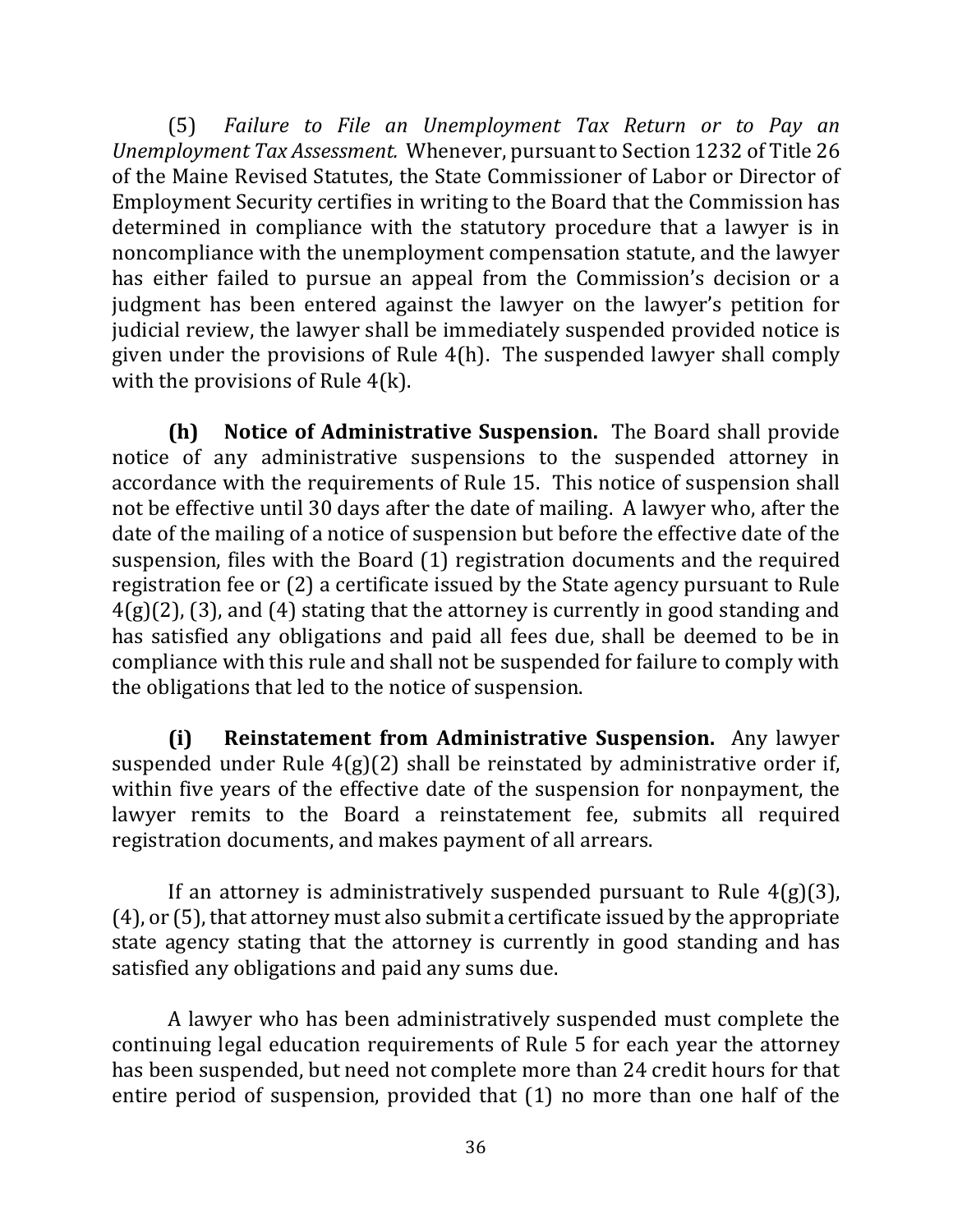credits are earned through self-study; (2) at least two credit hours are primarily concerned with the issues of ethics or professionalism; and  $(3)$  at least two credit hours are primarily concerned with issues of recognition and avoidance of harassment and discriminatory communication or conduct related to the practice of law. Additionally, a lawyer who has been suspended within the previous five years for noncompliance with the continuing legal education requirements of Rule 5 shall be assessed an additional reinstatement fee, as may be set by the Board.

Any lawyer who fails to seek reinstatement within five years of the effective date of the administrative suspension shall be required to petition for reinstatement under Rule 29.

**(i) Reinstatement from Inactive Status.** Any lawyer on inactive status under Rule  $4(e)$  shall be reinstated by administrative order of the Board if the lawyer seeks reinstatement within five years of the effective date of transfer to inactive status. Any lawyer who fails to seek reinstatement within five years of the effective date of transfer to inactive status may, in the discretion of the Court, be required to petition for reinstatement under Rule 29. In addition to all other requirements, an inactive lawyer seeking reinstatement shall remit to the Board a reinstatement fee and an arrearage registration payment equal to the total registration fees that the lawyer would have been obligated to pay the Board had the lawyer remained actively registered to practice in Maine during that period of inactive status, but no more than \$1,000.

## **(k)** Notice to Clients, Adverse Parties, and Other Counsel.

 $(1)$  A lawyer who transfers to inactive status or who has been administratively suspended shall

 $(A)$  notify all clients being represented in pending matters;

(B) notify any co-counsel in pending matters; and

 $(C)$  notify any opposing counsel in pending matters, or in the absence of opposing counsel, the adverse parties, of the matter and that the lawyer is therefore disqualified to act as lawyer after the effective date of the order. The notice shall state the client's place of residence.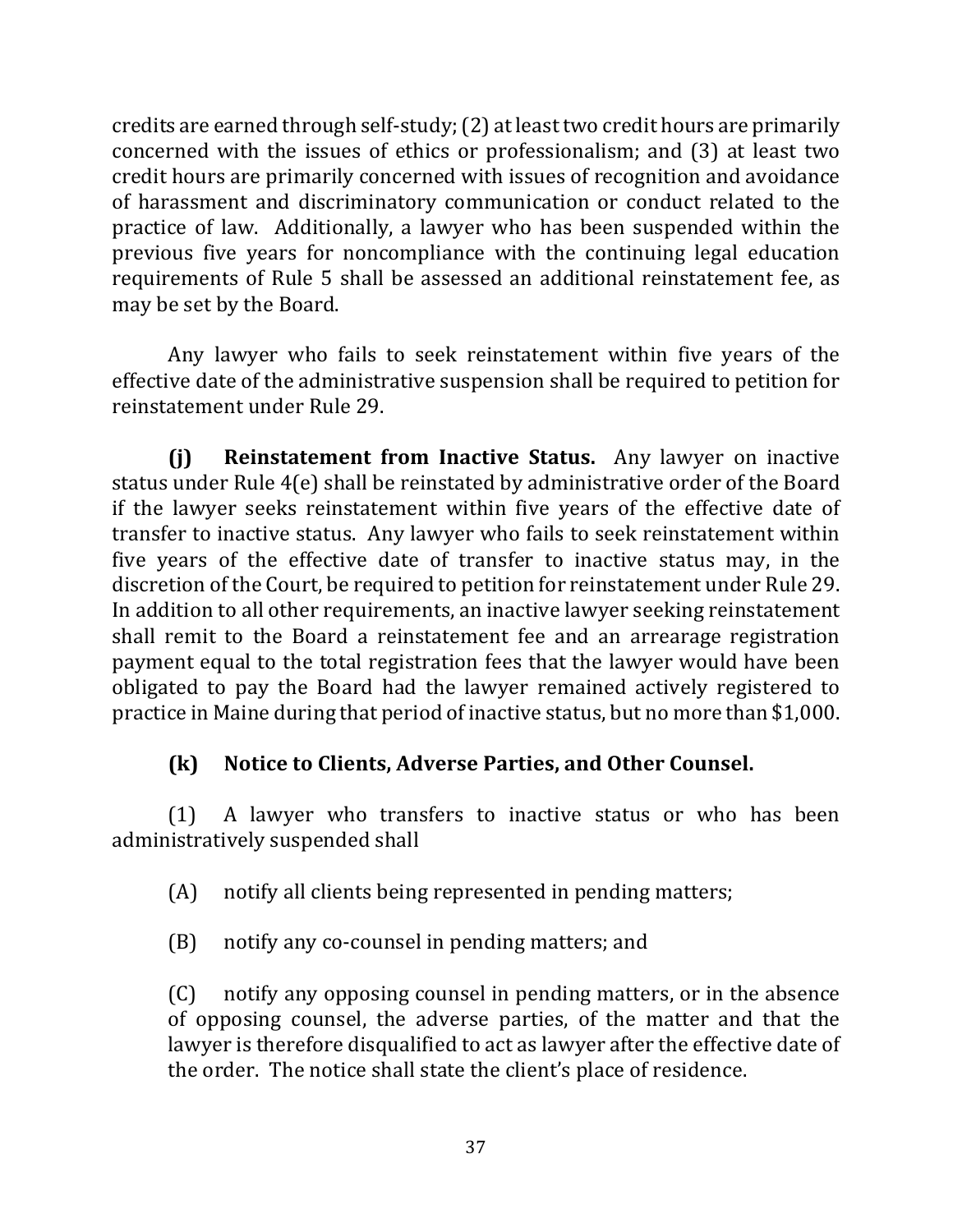(2) *Special Notice.* The Board may direct the issuance of notice to such financial institutions or others as may be necessary to protect the interests of clients or other members of the public.

(3) *Duty to Maintain Records.* The attorney shall keep and maintain records of the steps taken to accomplish the requirements of Rule  $4(k)(1)(A)$ to (C), and shall make those records available to the Board on request.

(4) *Return of Client Property.* The attorney shall deliver to all clients being represented in pending matters any papers or other property to which they are entitled and shall notify them and any counsel representing them of a suitable time and place where the papers and other property may be obtained, calling attention to any urgency for obtaining the papers or other property.

(5) *Refund of Fees.* Within 10 days after entry of the order imposing disbarment or suspension, the attorney shall refund any part of any fees paid in advance that have not been earned.

(6) *Withdrawal from Representation.* In the event the client does not obtain another lawyer before the effective date of the administrative suspension, it shall be the responsibility of the attorney to move in the court, agency, or tribunal in which the proceeding is pending for leave to withdraw. The attorney shall in that event file with the court, agency, or tribunal before which the litigation is pending a copy of the notice to opposing counsel or adverse parties.

(7) *New Representation Prohibited.* Upon the effective date of the administrative suspension, the attorney shall not undertake any new legal matters. The attorney shall take such action as is necessary to cause the removal of any indicia of lawyer, counselor at law, or similar title.

(8) Affidavit Filed with the Board. Within 10 days after the effective date of the suspension order, the attorney shall file with the Board Clerk an affidavit showing

 $(A)$  compliance with the provisions of this rule;

 $(B)$  all other state, federal and administrative jurisdictions to which the lawyer is admitted to practice; and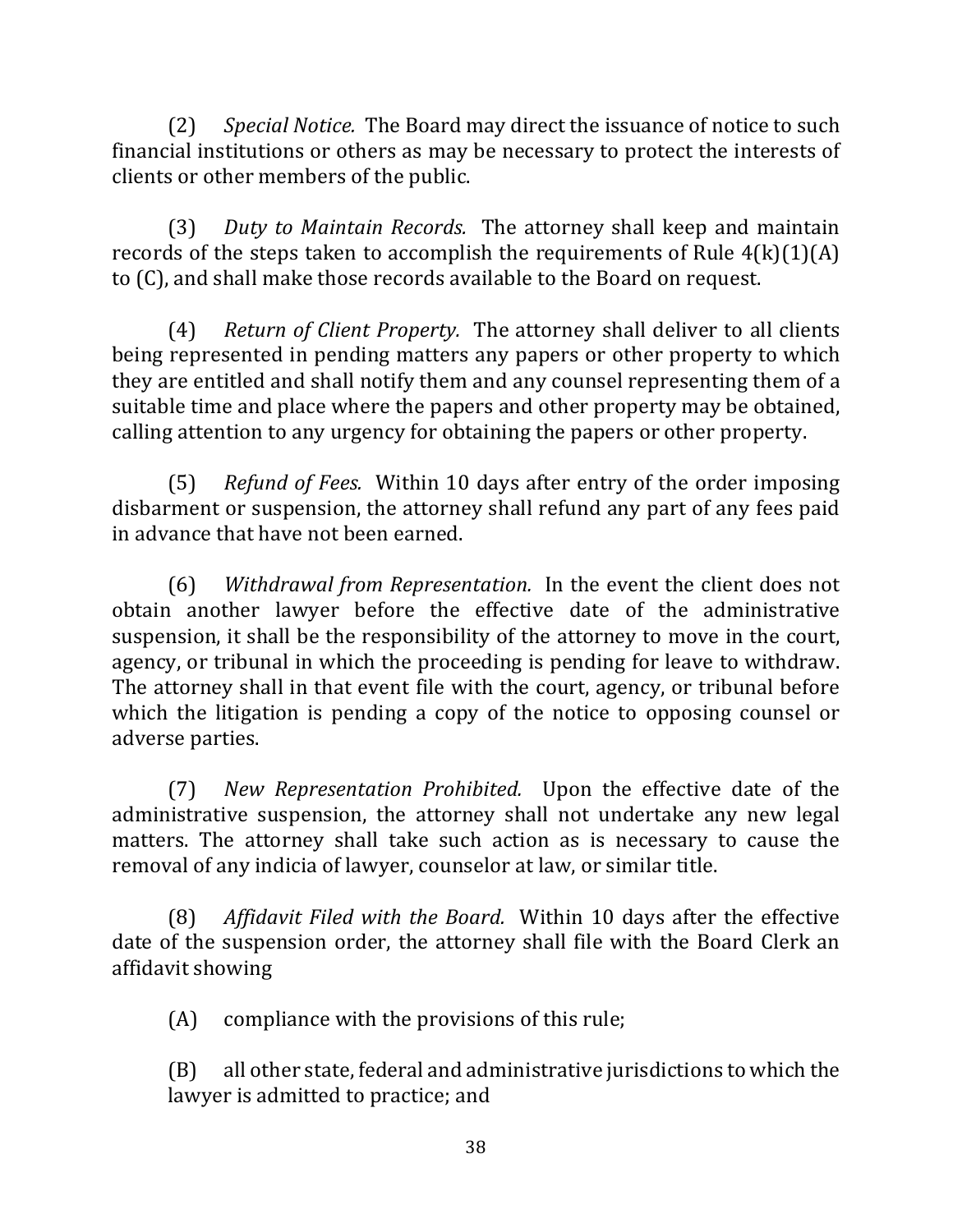(C) residence or other addresses where communications may thereafter be directed.

**(l) Notice of Registration Status Change.** The Board shall transmit, electronically or otherwise, notice of attorney status changes to all State, Federal, and Tribal Courts in Maine and such other organizations as determined by the Board.

## **(m) Certificate of Good Standing.**

(1) *Issuance.* All certificates related to the good standing or lack thereof of members of the Maine Bar shall be issued by the Board Clerk on behalf of the Court.

(2) *Certificate Requests.* A lawyer's request for a certificate of good standing shall be made in writing to the Board Clerk and shall be accompanied by a requisite fee as established by the Board.

(3) *Form of Certificate.* The certificate shall be on a form prescribed by the Court and shall include the attorney's full name, the attorney's date of admission to the Maine Bar, the attorney's current registration status, any public disciplinary record if requested, the date of certification by the Board Clerk, signature of the Executive Clerk of the Court, and the seal of the Court.

## **Advisory Note – July 2022**

Rule  $4(a)$  is amended to incorporate a third paragraph requiring every lawyer admitted to active practice in Maine to provide, as part of the annual registration process, an active, current email address for electronic service that will be used by other parties and the courts for electronic service of documents, notices, and any other records through electronic court systems and to notify the Board immediately of any change in that address. See Rule  $1(g)(14)$  and Advisory Note.

A lawyer who is currently rostered by the Board of Overseers as inactive is relieved of the duty to provide an email service address as provided by Rules  $1(g)(14)$  and  $4(a)$  unless and until such time as the lawyer is reinstated to active status pursuant to Rule  $4(i)$ .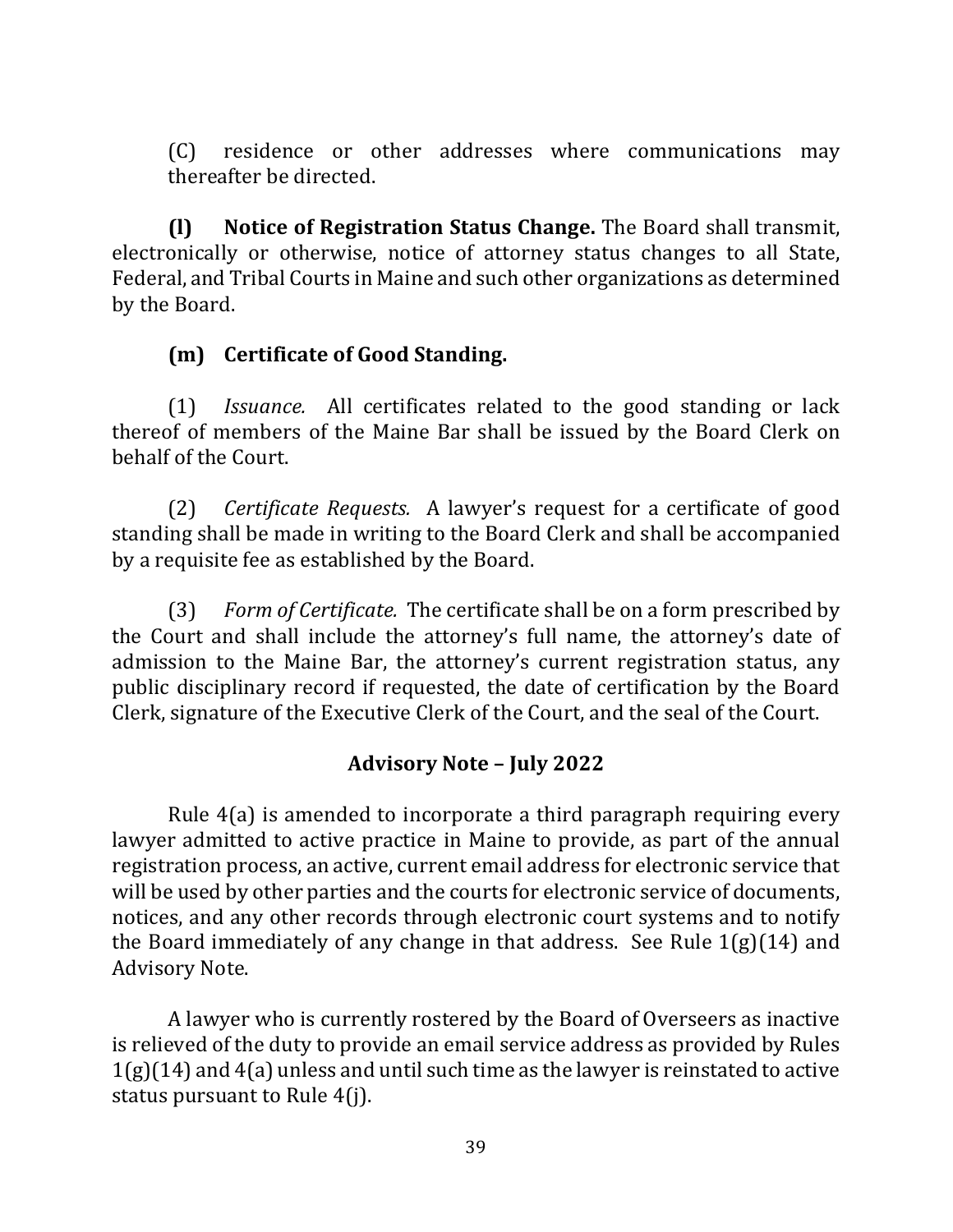#### **Advisory Note – May 2019**

The purpose of the amendments to Rule  $4(b)$  and  $(c)$  is to remove the CLE Report filing requirement from the annual registration conducted each fiscal year beginning July 1st.

The amendment to Rule 4(i) removes unnecessary subdivision references to Rule 5, increases the maximum number of CLE credits required for reinstatement from 22 to 24, and provides guidance to members of the bar with respect to the two additional credits. The amendment also eliminates the reference to in-house courses, as revised Maine Bar Rule 5 no longer contains in-house self-study language.

#### **Reporter's Notes – June 2015**

Rule  $4(a)$  is based on Model Rule  $8(A)$ , and is consistent with language contained in former Maine Bar Rule 6(a).

Rule  $4(b)$  is based on Model Rule  $8(A)$  and  $(C)$ , and is consistent with language contained in former Maine Bar Rule  $6(a)(1)$ . The committee proposed new language, incorporated into Rule  $4(b)(4)$ , requiring that attorneys annually certify whether they are currently covered by professional liability insurance. The rule is also revised to require that registration paperwork must be received by the Board no later than August 31st as opposed to being postmarked by August 31st. Lastly, the revised rule also eliminates the proration of registration fees for new admittees registering with the Board after April 1st. Instead, new admittees will be assessed a full registration fee constituting payment for the current and subsequent year.

Rule  $4(c)$  is based on Model Rule  $8(B)$ , and is consistent with language contained in former Maine Bar Rules  $6(a)(1)$ ,  $10(a)$ , and 12.

Rule  $4(d)$  is based on Model Rule  $8(F)$  and is consistent with language contained in former Maine Bar Rule  $6(a)(1)$ .

Rule  $4(d)$  is based on Model Rule  $8(F)$  and is consistent with language contained in former Maine Bar Rule  $6(a)(1)$ .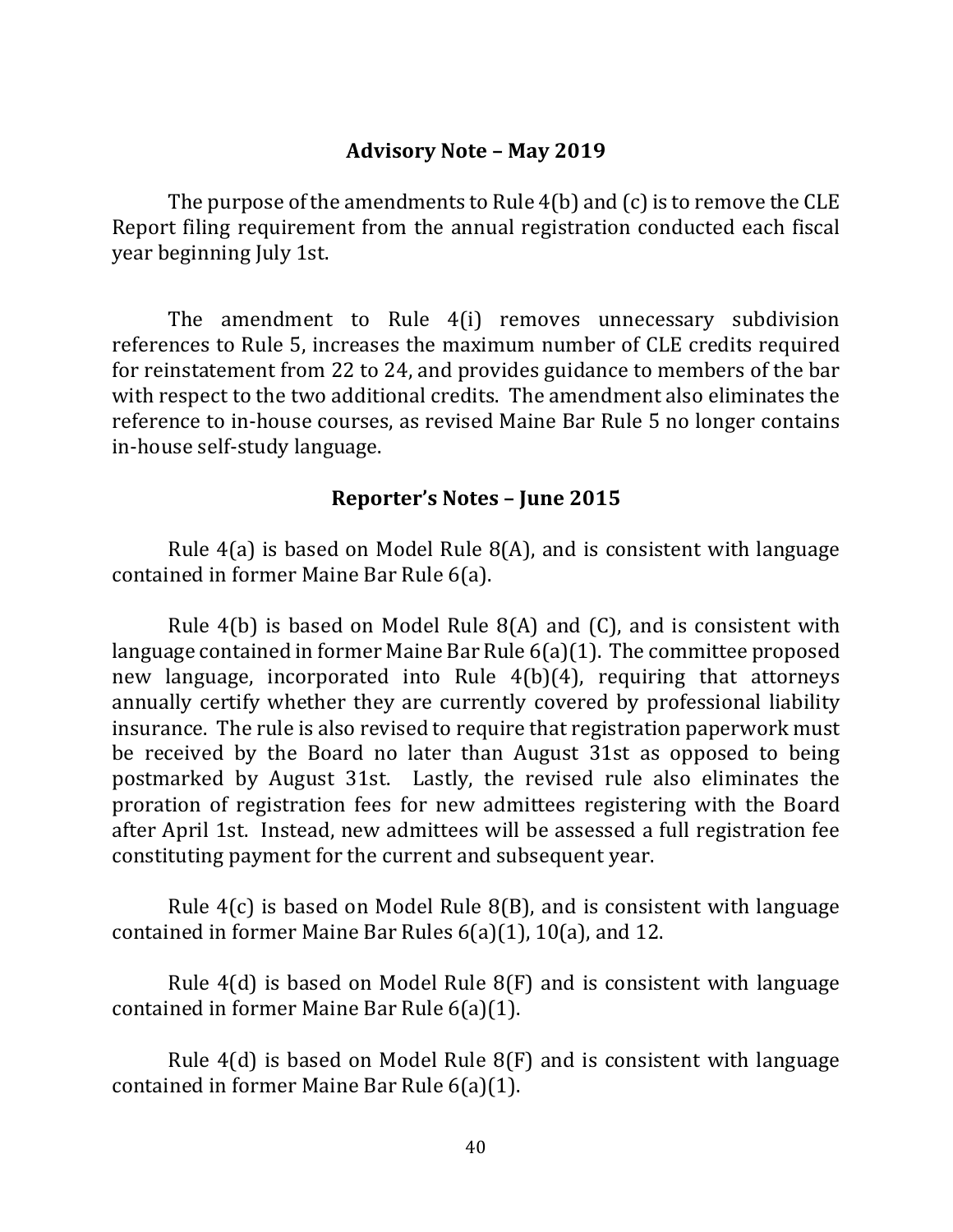Rule  $4(f)$  is based on former Maine Bar Rule  $6(d)$ . There is no equivalent language in the Model Rules.

Rule  $4(g)$  is based on Model Rule  $8(H)$  and is consistent with language contained in former Maine Bar Rule  $6(b)(1)$  to (4). The revised rule makes clear that the failure to file registration documents or receipt of a notice described in Rule  $4(G)(3)$  to (5) will result in an administrative suspension.

Rule  $4(h)$  is based on Model Rule  $8(G)$  and is analogous to language contained in former Maine Bar Rule  $6(b)(1)$  to  $(5)$ .

Rule  $4(i)$  is based in part on Model Rule  $8(G)$ , and mirrors the provisions in former Maine Bar Rules  $6(b)(2)$  to (5) and (7),  $6(c)$ , and  $7.3(j)(1)$  and  $(5)(F)$ . The revised rule extends the time period from 6 months to 5 years wherein an attorney may be reinstated without petitioning the Court.

Rule  $4(i)$  is based on Model Rule  $8(i)$  and is consistent with language contained in former Maine Bar Rule  $6(c)$ .

Rule  $4(k)$  is based on former Maine Bar Rule 7.3(i)(2). There is no equivalent language in the Model Rules. The revised rule calls for suspended attorneys to file an affidavit with the Board within ten days attesting to compliance with the rule. The former rule called for 30 days.

Rule  $4(m)$  is based in part on Board Regulation No. 10. The revised rule calls for the Board, on behalf of the Court, to issue Certificates of Good Standing.

### RULE 5. CONTINUING LEGAL EDUCATION ("CLE")

#### **(a) Purpose.**

To maintain public confidence in the legal profession and the rule of law, and to promote the fair administration of justice, attorneys must be competent regarding the law, legal and practice-oriented skills, the standards and ethical obligations of the legal profession, and the management of their practices. The purpose of minimum continuing legal education (MCLE) requirements is to promote and sustain competence and professionalism and to ensure that attorneys remain current on the law, law practice management, and technology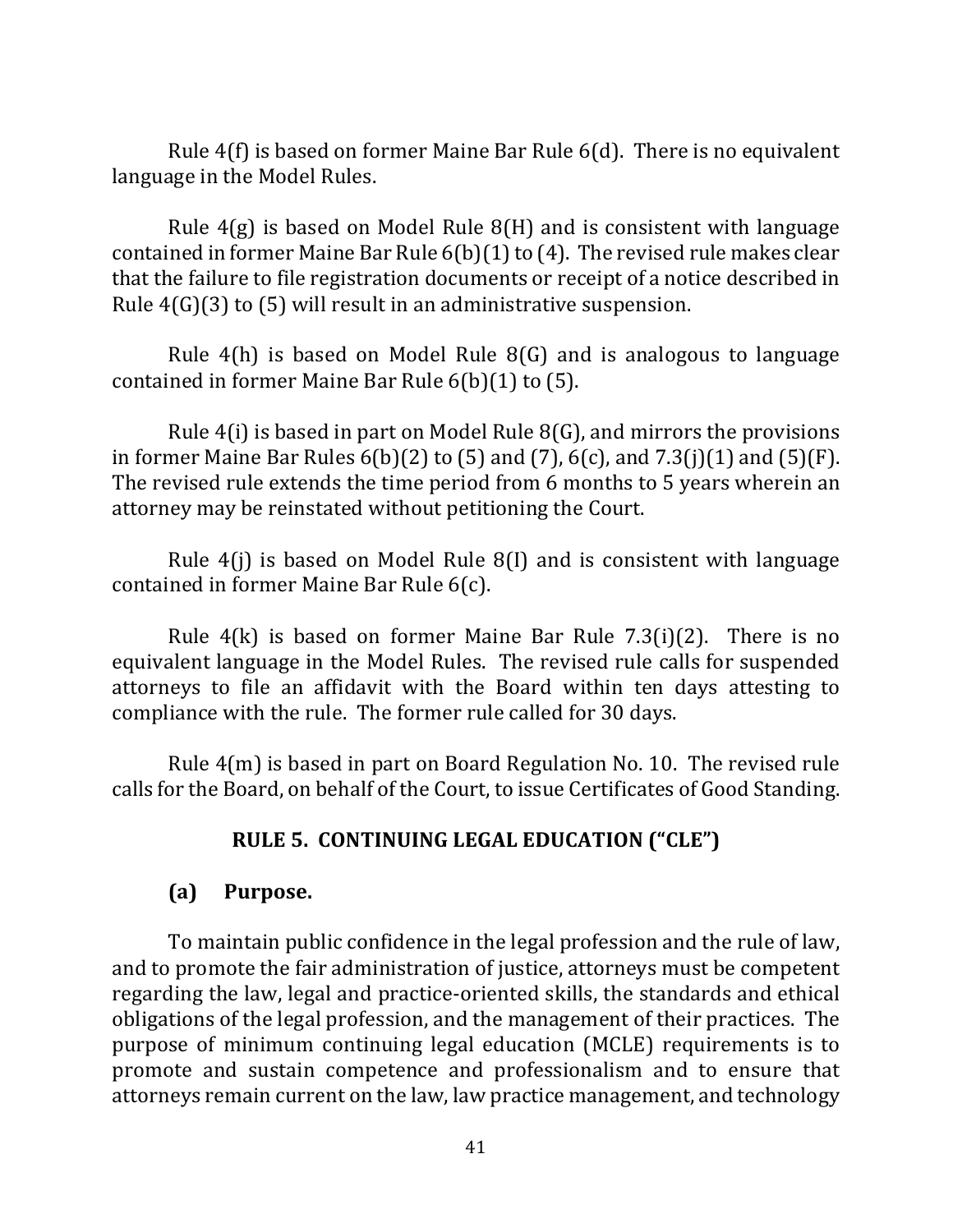in our rapidly changing society. These rules establish minimum requirements for continuing legal education, accreditation criteria, and compliance procedures.

## **(b) Continuing Legal Education (CLE) Committee.**

(1) The Board shall establish a CLE Committee to oversee the administration of these rules. The CLE Committee shall review the effectiveness and efficiency of the MCLE requirements and recommend proposed changes or additions to these rules to the Board.

(2) The CLE Committee shall comprise three members of the Board including two attorneys and one nonattorney public member. The Vice-Chair of the Board shall serve as Chair of the Committee. The two remaining members shall be appointed by the Board Chair.

(3) In addition to administering and interpreting these rules, the CLE Committee shall have the following powers and duties:

 $(A)$  Monitor the availability and quality of programs for members of the bar;

(B) Publish policy statements and regulations regarding programs, credits, and the interpretation of the rules;

(C) Delegate course approval responsibilities and other functions under this Rule to the Board staff; and

(D) Upon request, review any decisions denying approved status, program accreditation, or computation of credits. The CLE Committee's determination on any such issue shall be final.

## **(c) MCLE Requirements.**

(1) Every attorney with an active license to practice law in this jurisdiction shall be required to earn a minimum of 12 MCLE credit hours per calendar year. No more than five of the credit hours may be earned through self-study programs as defined in Rule  $5(h)(1)(B)$ .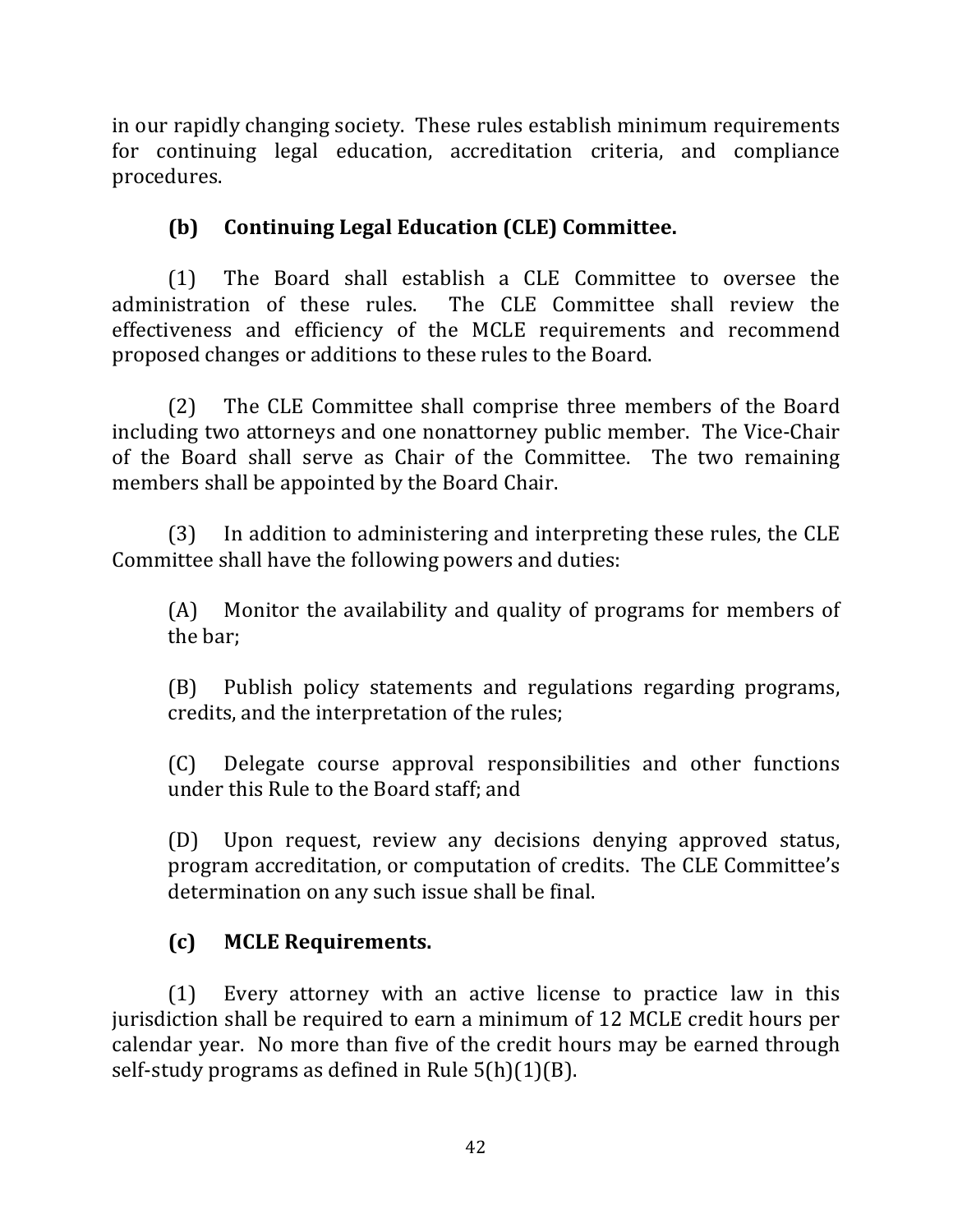(2) As part of the required credit hours referenced in Rule  $5(c)(1)$ , attorneys must earn at least one live credit hour in Ethics and Professionalism. Qualifying Ethics and Professionalism topics include professional responsibility, legal ethics, substance abuse and mental health issues, diversity awareness in the legal profession, attorney wellness, and legal malpractice and bar complaint prevention topics including client relations, law office and file management, and client trust account administration. The credit hour required by this section is separate from and in addition to the credit hour required by Rule  $5(c)(3)$ .

(3) As part of the required credit hours referenced in Rule  $5(c)(1)$ , attorneys must earn at least one in-person credit hour in the recognition and avoidance of harassment and discriminatory communication or conduct related to the practice of law as set out in the Maine Rules of Professional Conduct. Qualifying topics include harassment or discriminatory communication or conduct on the basis of race, sex, religion, national origin, ethnicity, disability, age, sexual orientation, or gender identity. The credit hour required by this section is separate from and in addition to the credit hour required by Rule  $5(c)(2)$ .

(4) The credit hour required by Rule  $5(c)(3)$  must be earned through in person attendance, unless, in the discretion of the CLE Committee, for demonstrated good cause shown, an attorney seeks and obtains prior approval to attend a live presentation through live-streaming or other electronic medium approved by the Committee. The CLE Committee's determination may include conditions mandating the CLE sponsor to ensure that participants will be monitored throughout the program for active, contemporaneous participation.

## **(d) Exemptions.**

 $(1)$  The following individuals otherwise subject to this Rule are exempted from its requirements:

- $(A)$  Full-time judges in any state, federal, or tribal court;
- (B) Active retired state court judges and senior status federal court judges;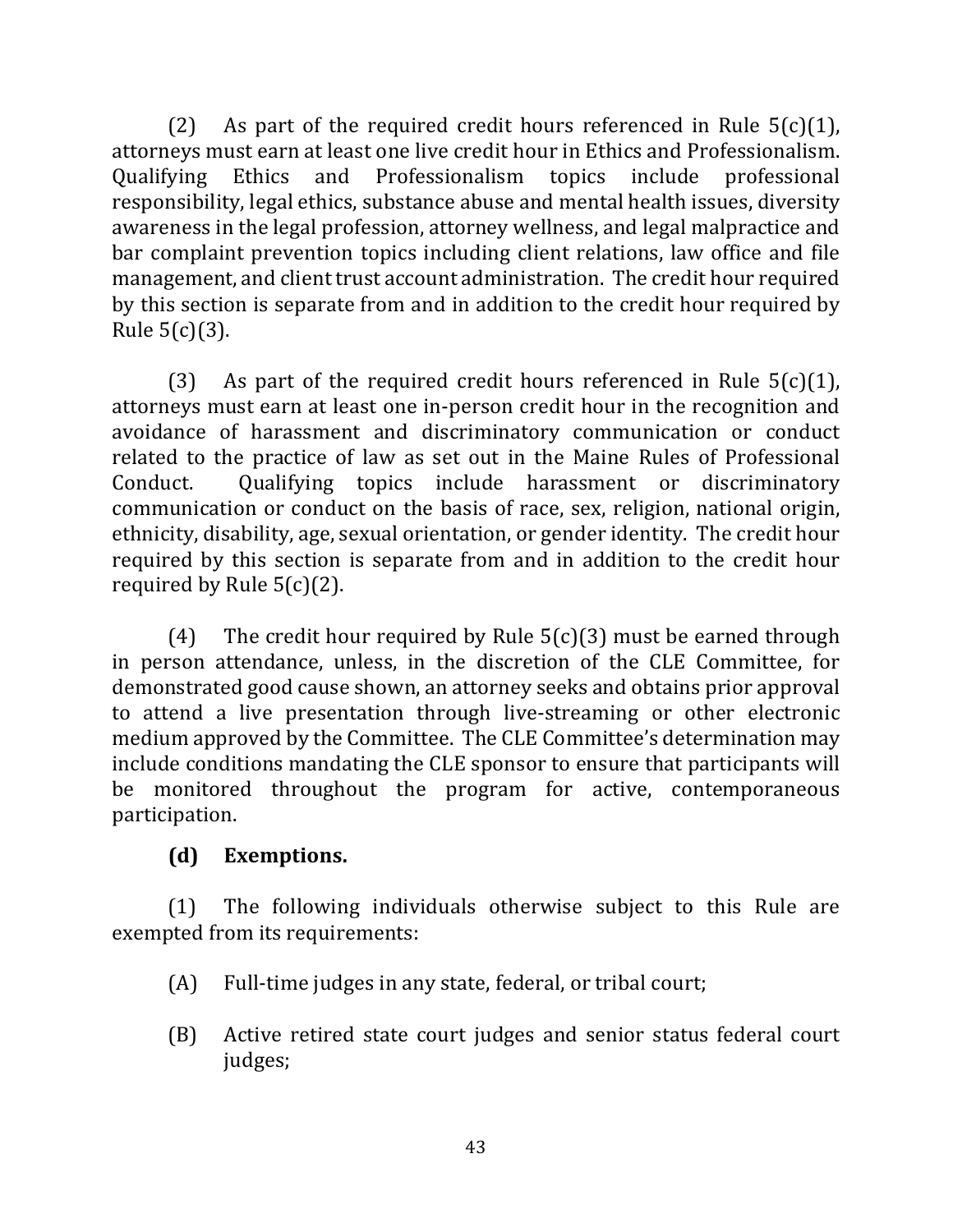$(C)$  Full-time teachers in any law school approved by the American Bar Association;

(D) Members of the armed forces of the United States who are on active duty outside of this jurisdiction;

(E) Residents of another country unless they are actively practicing law in this jurisdiction;

 $(F)$  Attorneys who have practiced 40 years or more, attained the age of 65 years, and are not engaged in the full-time practice of law;

(G) Legislators and members of Congress;

 $(H)$  Attorneys with active licenses to practice law in this jurisdiction who maintain a principal office for the practice of law in another jurisdiction that requires MCLE and who can demonstrate compliance with the MCLE requirements of that jurisdiction;

 $(I)$  Nonresident attorneys who are temporarily admitted to practice in this jurisdiction under *pro hac vice* rules;

 $\begin{bmatrix} 1 \end{bmatrix}$  Attorneys serving as judicial law clerks;

(K) *Emeritus* attorneys; and

(L) Attorneys admitted for less than three months of the calendar year.

(2) New admittees to the Maine bar who complete an accredited new attorney program that focuses on basic skills and substantive law during the year in which they are admitted are exempt for that year and the following calendar year.

(3) In the discretion of the CLE Committee, any individual may be exempted from all or part of the requirements of this Rule upon a showing of hardship or for other good cause shown pursuant to procedures to be established by the CLE Committee. An exemption may not be granted in successive years for the same or similar hardship.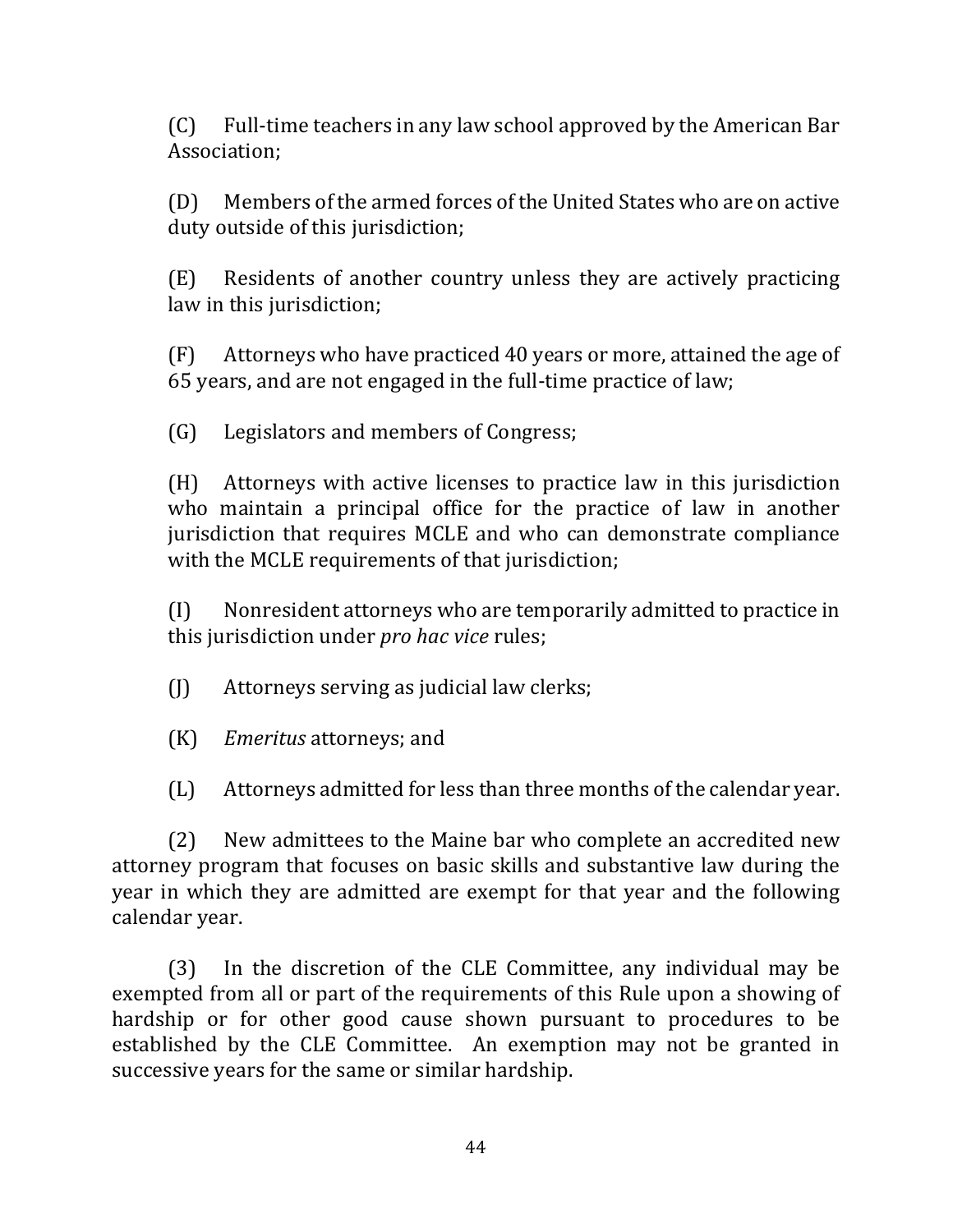## **(e) Reporting Period and Compliance.**

(1) Attorneys subject to these rules shall complete the MCLE requirements of Rule  $5(c)$  in each calendar year. Attorneys who fail to meet the MCLE requirement within the reporting period will be considered noncompliant.

(2) On January 1st of each year, attorneys subject to these rules shall demonstrate compliance with the requirements of these rules for the prior calendar year.

 $(3)$  Each year, attorneys subject to these rules shall certify the accuracy of their individual MCLE Annual Report Statement to the CLE Committee no later than the close of business on the last business day of February.

## **(f) Accumulation and Computation of Credits.**

(1) Credit hours will be awarded on the basis of one credit hour for every 60 minutes spent engaged in an accredited program, unless otherwise specified.

(2) Credit hours will not be given for time spent on nonsubstantive matters such as introductory remarks, breaks, or business meetings.

 $(3)$  The number of credit hours awarded to a program is the maximum that may be earned for that program unless the attorney is a presenter. An attorney may claim partial credit (a minimum of 30 minutes) for partial attendance or completion of an accredited program.

 $(4)$  An attorney subject to these rules who makes a presentation at an accredited program not offered for academic credit by the sponsoring institution may earn two credit hours for every 30 minutes of actual presentation for the accredited program if the attorney has prepared substantial written materials—as defined by the CLE Committee—to accompany the presentation. If substantial written materials have not been prepared, the attorney will earn one credit hour for every 30 minutes of actual presentation.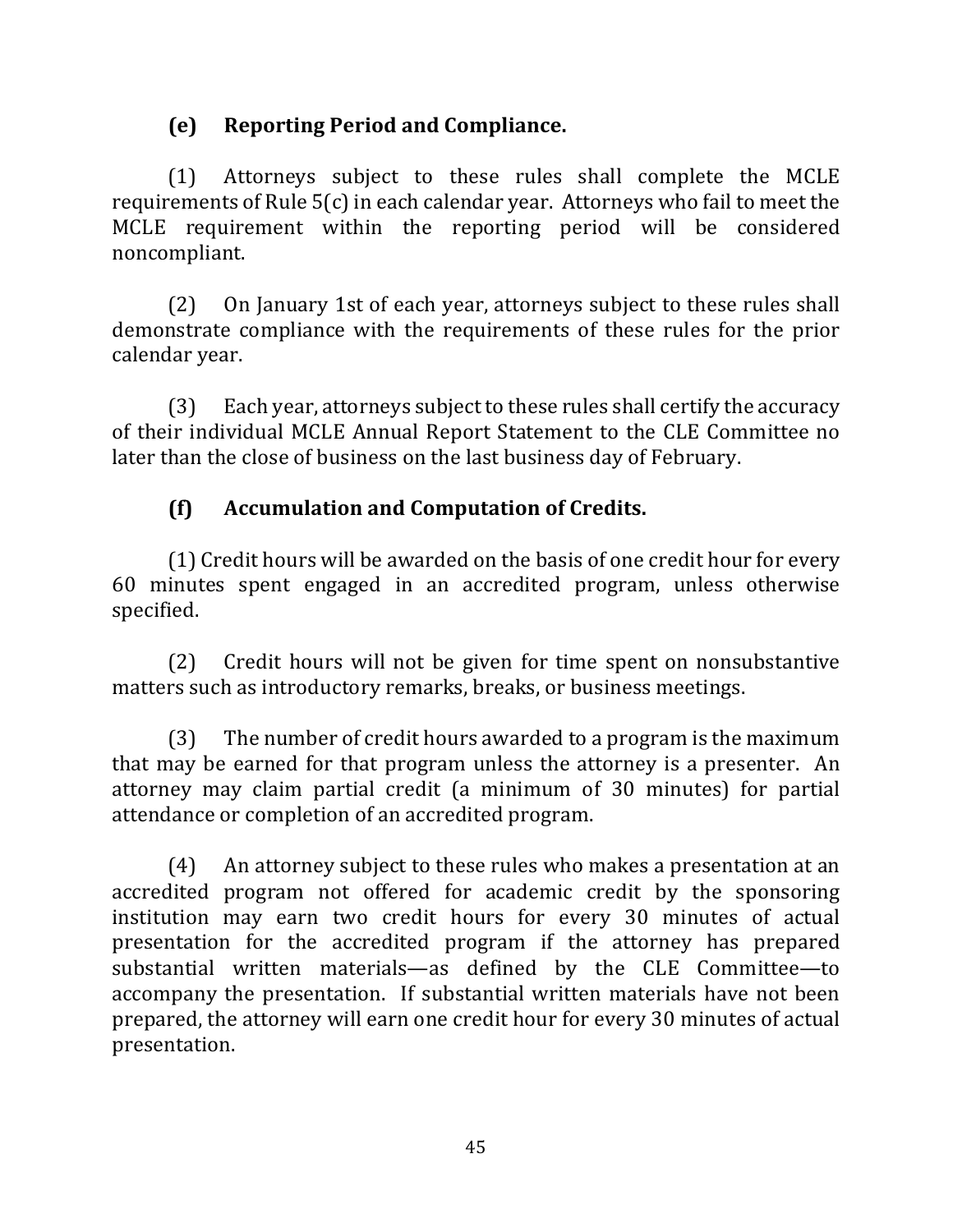(5) An attorney who teaches a regularly scheduled law-related course offered for academic credit at an accredited post-secondary educational institution may earn six credit hours under this rule for every hour of academic credit awarded by the institution for the course. An attorney who assists or participates in such a regularly scheduled course will earn one credit hour for every hour of actual participation, up to a maximum of six hours.

(6) An attorney subject to these rules who formally takes for credit or officially audits a regularly scheduled course offered for academic credit at a law school approved by the American Bar Association will earn four credit hours under this rule for every hour of academic credit awarded by the institution for the course, provided that the attorney attends at least 75% of the classes in the course and, if enrolled for academic credit, receives a passing grade.

(7) Each calendar year, attorneys may carry over up to 10 credit hours to satisfy the requirements of the following year, provided that no more than five of the credit hours may be earned through self-study programs as defined in Rule  $5(h)(1)(B)$ . The mandatory live credit requirements of Rule  $5(c)(2)$ must be satisfied for each reporting period.

# **(g) Standards for Accreditation of MCLE Programs.**

 $(1)$  To be accredited, a program must meet the following standards:

 $(A)$  The program must have significant intellectual or practical content designed to promote attorney competence and must deal primarily with matters related to the practice of law, ethics and professionalism, or law practice management.

(B) Interdisciplinary programs, if pertinent to an individual attorney's practice, will be considered on a case-by-case basis.

(C) Although written materials may not be appropriate for all courses, they are expected to be utilized whenever possible. Written course materials may be provided in paper or digital format, in advance or at the time of the activity.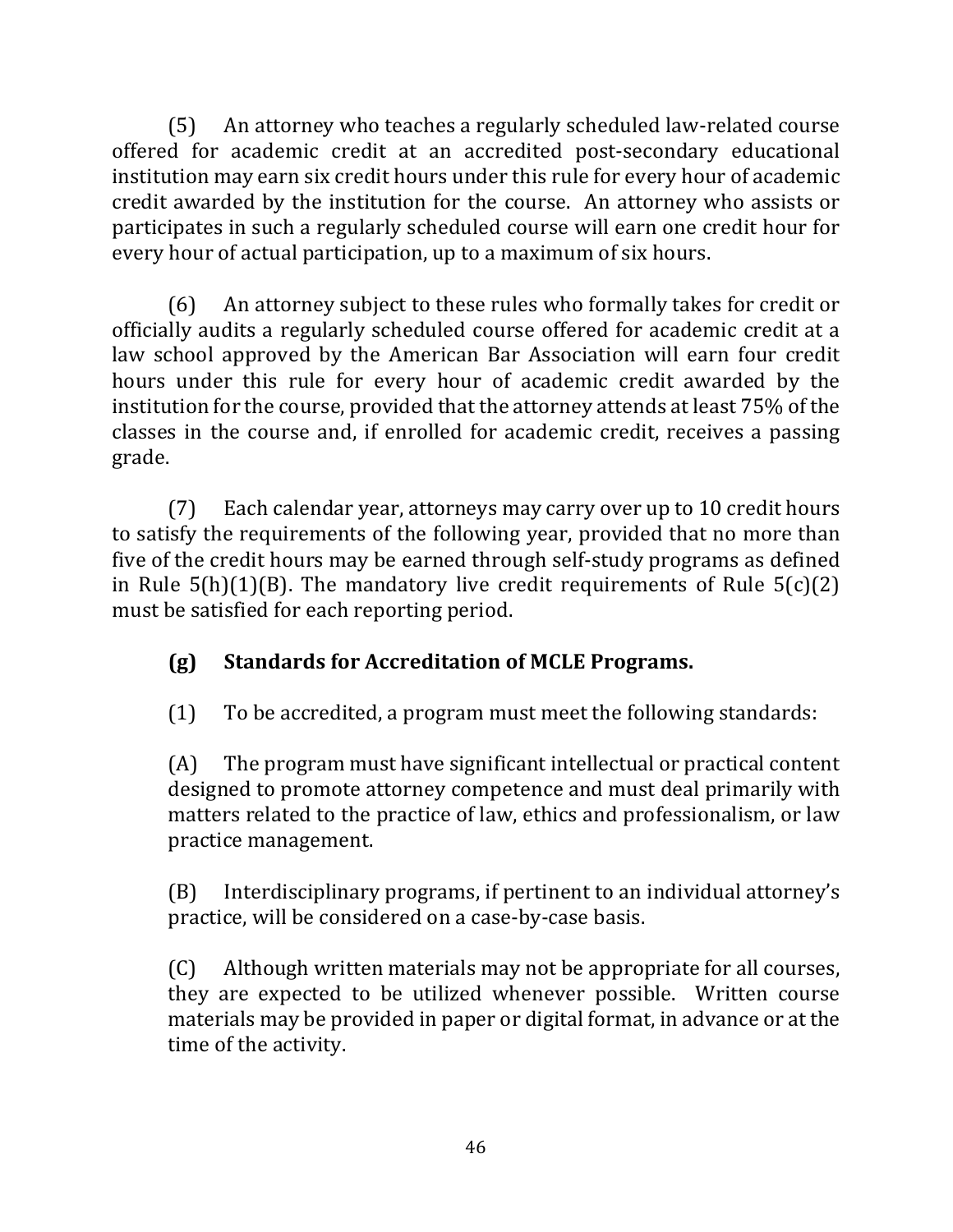(D) Program presenters must be qualified with the necessary practical and/or academic experience to teach the topics covered.

 $(E)$  The program must be presented in a suitable environment conducive to learning.

 $(F)$  The program must last 30 minutes or longer.

(G) With the exception of certain self-study programs, the sponsor must monitor the program for attendance and certify such attendance to the CLE Committee.

(2) Notwithstanding the minimum requirements set forth in this Rule, the following activities are not eligible for MCLE Credit:

 $(A)$  A meeting of a bar association, committee, section, or other entity composed of attorneys, that is intended primarily to be a general business meeting or work session as opposed to an MCLE program;

 $(B)$  A program that is intended primarily to market a product or service to attorneys;

 $(C)$  A program that is intended primarily to attract clients;

 $(D)$  Discussions related to the handling of specific cases within a law firm, corporate law department, governmental agency, or similar entity;

 $(E)$  A program that teaches nonlegal skills, general communication skills such as public speaking skills, personal money management or investing, general investment principles, career building, rainmaking, or marketing or social media networking skills;

(F) Reviewing or reading legal articles, legal journals, or case summaries;

(G) A course attended in preparation for admission to practice law in any jurisdiction; or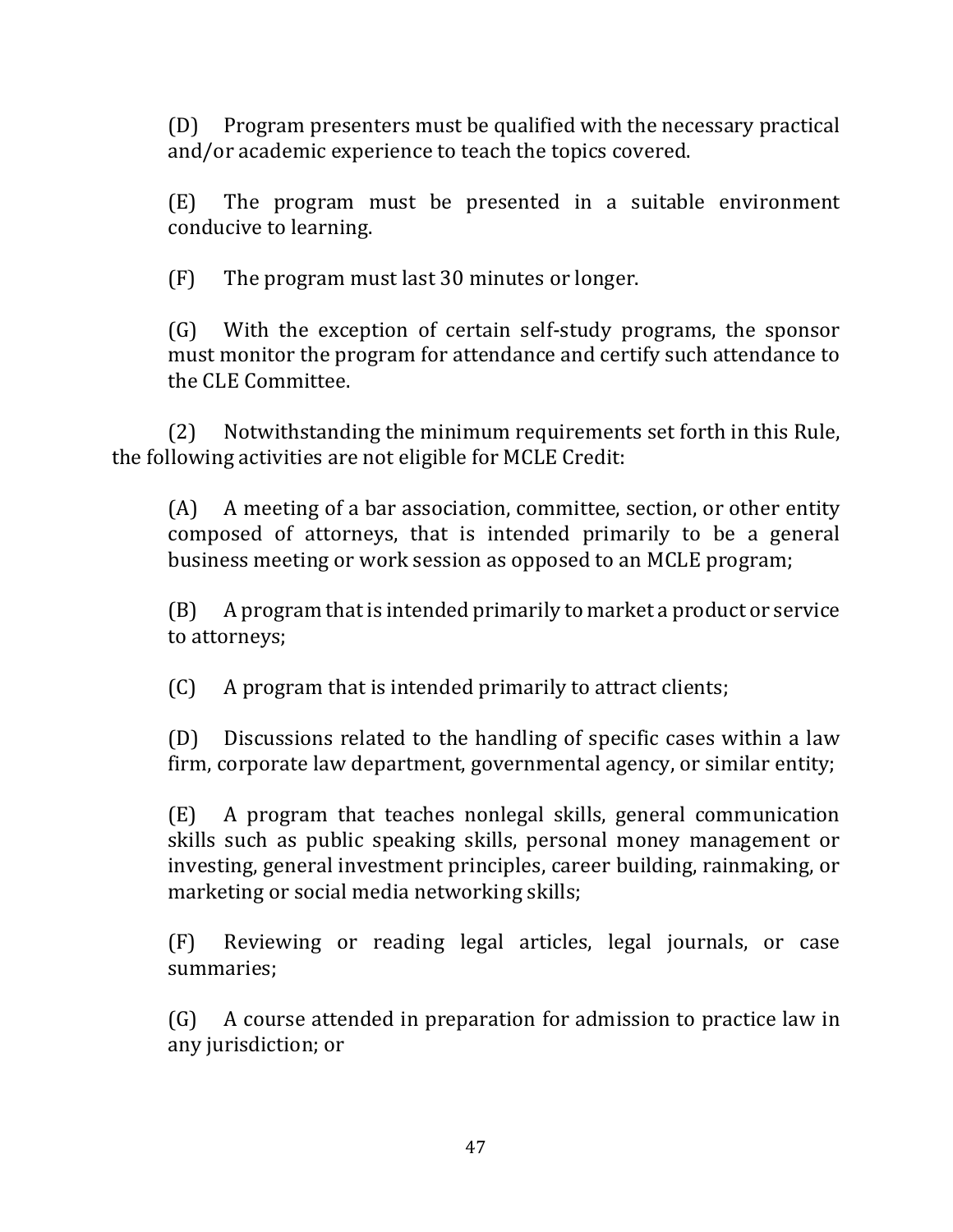(H) Any other course or activity deemed ineligible by the CLE Committee.

## **(h) Credit Categories.**

(1) An accredited program is either "live" or "self-study" depending on the following criteria:

(A) Live programs. A program is "live" if it is a scheduled activity that an attorney may attend in-person or via electronic medium in which the presenters are available to all course attendees at the time the course is presented, and all attendees can contemporaneously hear or see other attendees' questions as well as any responses and discussion. The following programs qualify for live credit:

 $(i)$  "In-Person" – a CLE program with attendees in the same room as at least one of the presenters;

(ii) "Satellite/Groupcast" – a CLE program broadcast to remote locations (i.e., a classroom setting or a central viewing or listening location);

(iii) "Teleseminar" – a CLE program broadcast via telephone to remote locations (i.e., a classroom setting or a central listening location) or to individual attendees via telephone lines;

 $(iv)$  "Moderated Video Replay" – a recorded CLE program, in the same room as a qualified moderator who answers questions and facilitates discussion;

(v) "Webcast/Webinar" – a CLE program broadcast via the internet to remote locations (i.e., a classroom setting or a central viewing or listening location) or to individual attendees; and

(vi) "Webcast/Webinar Replay" - a recorded CLE program broadcast via the internet to remote locations (i.e., a classroom setting or a central viewing or listening location) or to individual attendees with a qualified commentator available to answer questions and facilitate discussion.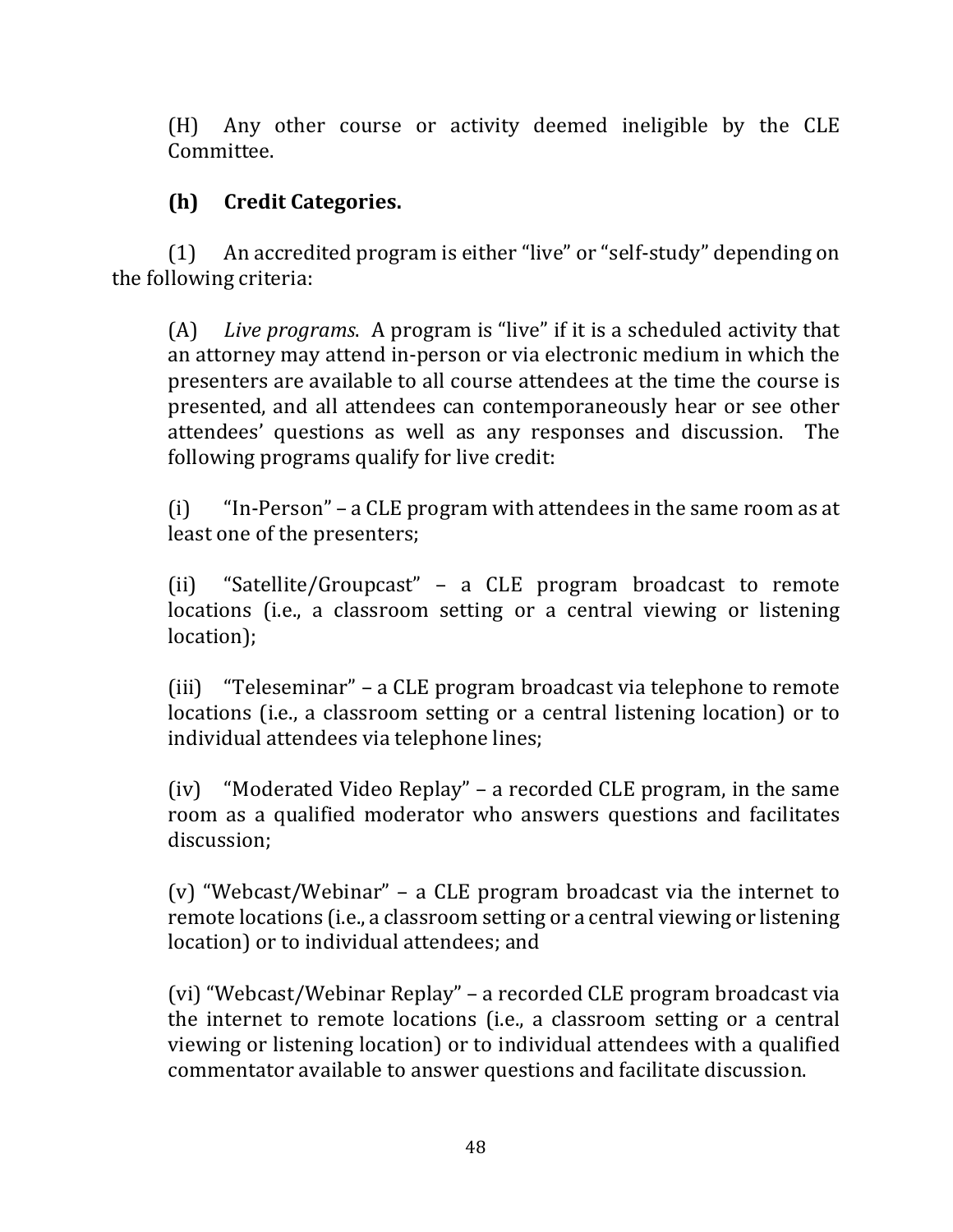(B) *Self-study Programs.* The following programs may qualify for self-study credit:

 $(i)$  "Independent Study" – viewing or listening to a pre-recorded CLE audio, video, digital media, or other such programs;

(ii) "Authorship" - upon written request, attorneys may be awarded ethics and professionalism credit hours each calendar year for authoring or co-authoring written material that is published in a legal periodical, journal, book, or treatise approved by the CLE Committee; and

(iii) "Volunteer Service" – upon written request, attorneys may be awarded up to three ethics and professionalism credit hours each calendar year for their volunteer service as members of a board, commission, or committee established by the Court or the Board, which is primarily concerned with ethics or professional responsibility. Credits may also be awarded to court-appointed receivers and monitors.

(2) *Accreditation Period*.

(A) Accreditation of live programs expires at the end of the calendar year of the date of accreditation.

(B) Accreditation of self-study programs is for a period of two years from the date of the accreditation.

### **(i) Approved Sponsor Status.**

(1) The CLE Committee may extend "Approved Sponsor" status to a provider as set forth below:

(A) *Application for Approved Sponsor Status*. A sponsor may be approved by submitting an Approved Sponsor Application and requisite fee, together with evidence establishing to the satisfaction of the CLE Committee that: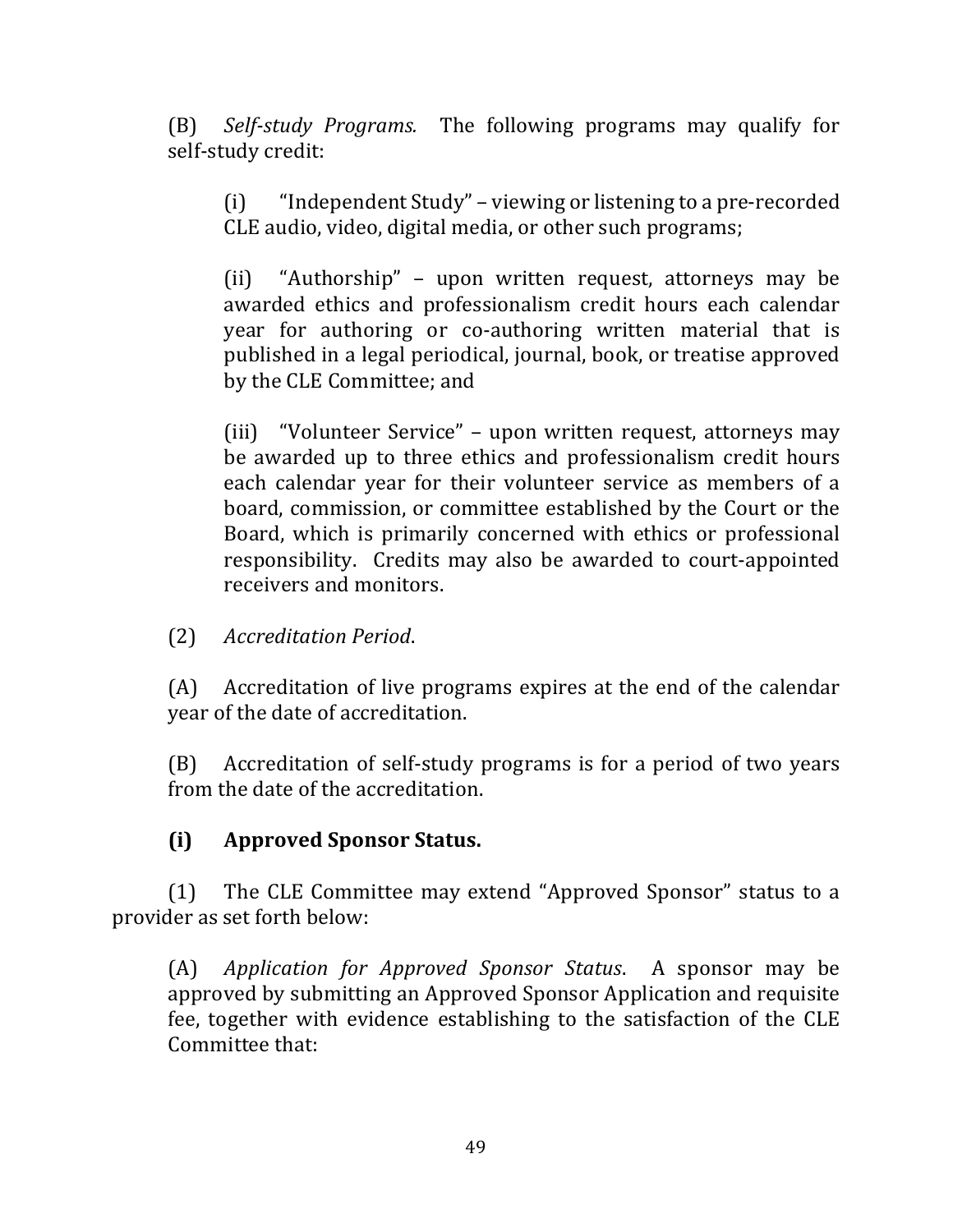(i) the sponsor has been approved or accredited by an accrediting authority established by court rule or statute in another state; or

(ii) during the immediately preceding three years, the sponsor has annually sponsored at least 10 live programs that comply with the requirements for individual program accreditation under Rule  $5(g)(1)$ .

## (B) *Benefits of Approved Sponsor Status*.

(i) An Approved Sponsor may indicate in promotional materials that it is an "Approved Sponsor" by including the following statement in those promotional materials: "[Sponsor Name] is an Approved Sponsor, as recognized by the CLE Committee."

(ii) Approved Sponsors pay a reduced application fee.

(iii) Programming presented by an Approved Sponsor is presumptively accredited.

(iv) Approved Sponsors may elect to receive a quarterly invoice for program accreditation.

(C) *Revocation of Approved Sponsor Status*. Approved Sponsor status may be revoked by the CLE Committee if the reporting requirements of these rules are not met or if, upon review of the sponsor's performance, the CLE Committee determines that the content or quality of the program or program materials or the provider's performance does not meet the standards set forth in these rules. In such circumstances, the CLE Committee shall mail the Approved Sponsor a 30-day notice of revocation. The Approved Sponsor may request a review of such revocation, and the CLE Committee shall act on the request within 90 days after receipt. The decision of the CLE Committee shall be final after such review.

### **(j) Application Procedures for Program Accreditation.**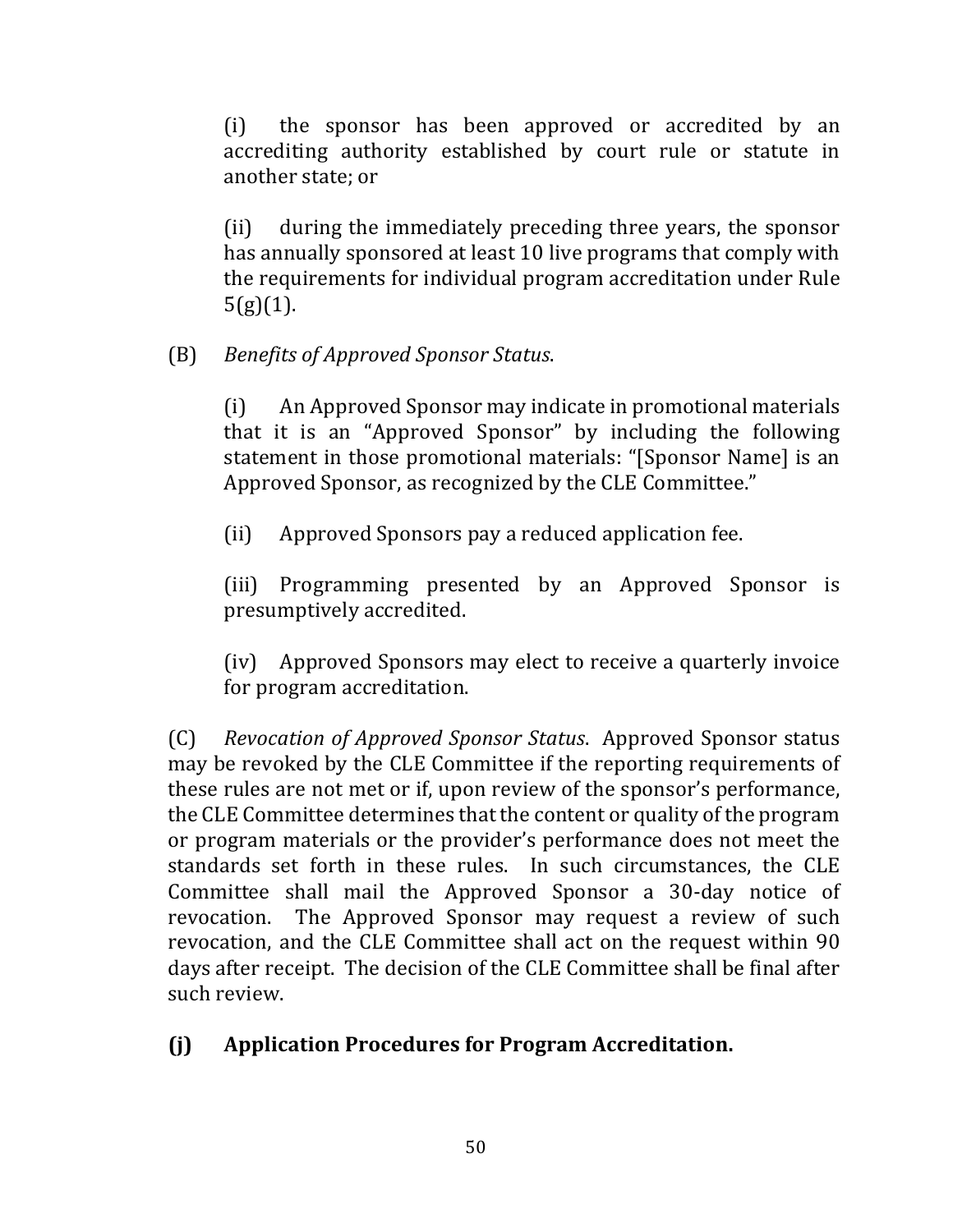$(1)$  Each sponsor seeking accreditation of a program shall submit an application, together with the requisite fee, at least 30 days prior to the program date. A late fee will be assessed for untimely submissions.

 $(2)$  If the program sponsor chooses not to submit an application for accreditation of a program, an individual attorney may submit an application, together with the requisite fee, in advance of, but no later than 60 days following the program completion date. A late fee will be assessed for untimely submissions.

# **(k) Reporting CLE Credit.**

(1) *Sponsor Reporting*. Sponsors of accredited programs shall submit attendance rosters no later than 30 days following the program date in a manner prescribed by the CLE Committee. A late fee will be assessed for untimely submissions.

## (2) *Attorney Reporting*.

(A) If an attorney has received program accreditation (see Rule  $5(i)(2)$ ), the attorney shall independently submit a certificate of attendance no later than 30 days following the program completion date in a manner prescribed by the CLE Committee. A late fee will be assessed for untimely submissions.

(B) If a program has not been accredited (see Rule  $5(j)(2)$ ), the attorney shall independently submit an application for accreditation and a certificate of attendance, together with the requisite fee, no later than 60 days following the program completion date in a manner prescribed by the CLE Committee. A late fee will be assessed for untimely submissions.

(C) *Independent Study*. Attorneys who apply to earn self-study credit through independent study shall submit a Certificate of Completion no later than 30 days following the completion date in a manner prescribed by the CLE Committee. A late fee will be assessed for untimely submissions.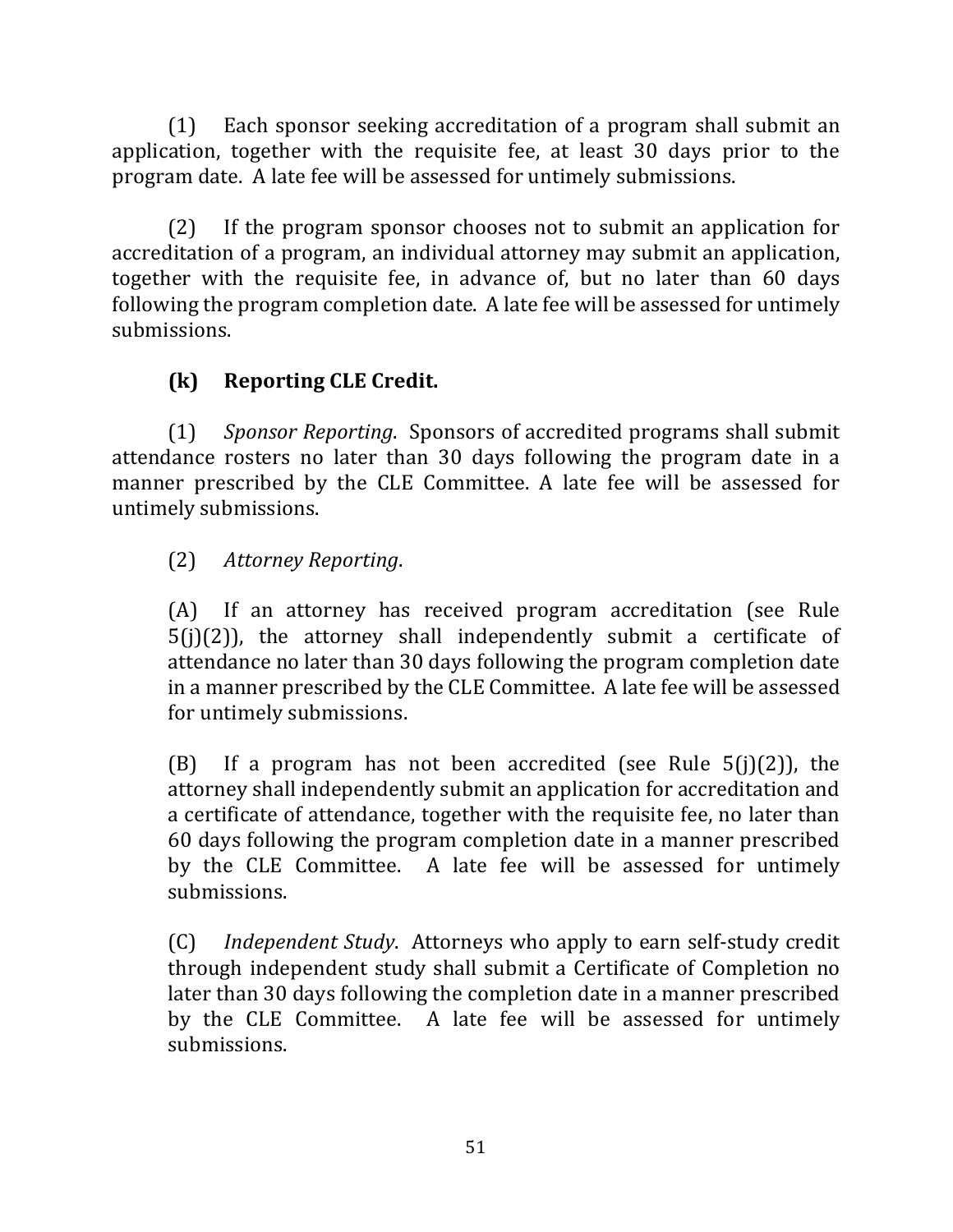(D) *Authorship.* Attorneys who author or co-author published written materials shall submit a Certificate of Completion together with a copy of the published written materials no later than 30 days following the publication date in a manner prescribed by the CLE Committee. A late fee will be assessed for untimely submissions.

## **(l) Enforcement of MCLE Requirements**.

 $(1)$  Attorneys who are deficient in their MCLE requirements at the end of the applicable reporting period shall be considered noncompliant. Noncompliant attorneys shall be entitled to an automatic grace period until the close of business on the last business day of February of the succeeding year to make up their deficiencies. Credit hours earned during that grace period may be counted toward compliance with the previous reporting period, and hours in excess may be used to meet the subsequent reporting period's requirement.

(2) Attorneys who remain deficient on the close of business on the last business day of February shall be assessed a noncompliance fee in an amount set by the CLE Committee.

(3) Attorneys who fail to meet the MCLE requirements shall have their right to practice law suspended subject to the provisions of Maine Bar Rules  $4(g)$  and (h).

(4) Attorneys who are suspended pursuant to Maine Bar Rule  $4(g)$  may seek reinstatement under Maine Bar Rule 4(i).

(5) If the CLE Committee has reason to believe that an attorney has submitted a false transcript or other false information to the CLE Committee, it shall forward the attorney's name to Bar Counsel for investigation pursuant to M.R. Prof. Conduct 8.4(c).

# **(m) Confidentiality and Record Retention.**

(1) The files, records, and proceedings of the CLE Committee, as they relate to or arise out of any failure of an attorney to satisfy the requirements of these rules, shall be deemed confidential and shall not be disclosed, except in furtherance of the duties of the CLE Committee, upon the request of the attorney affected, upon the request of Bar Counsel, or upon court order.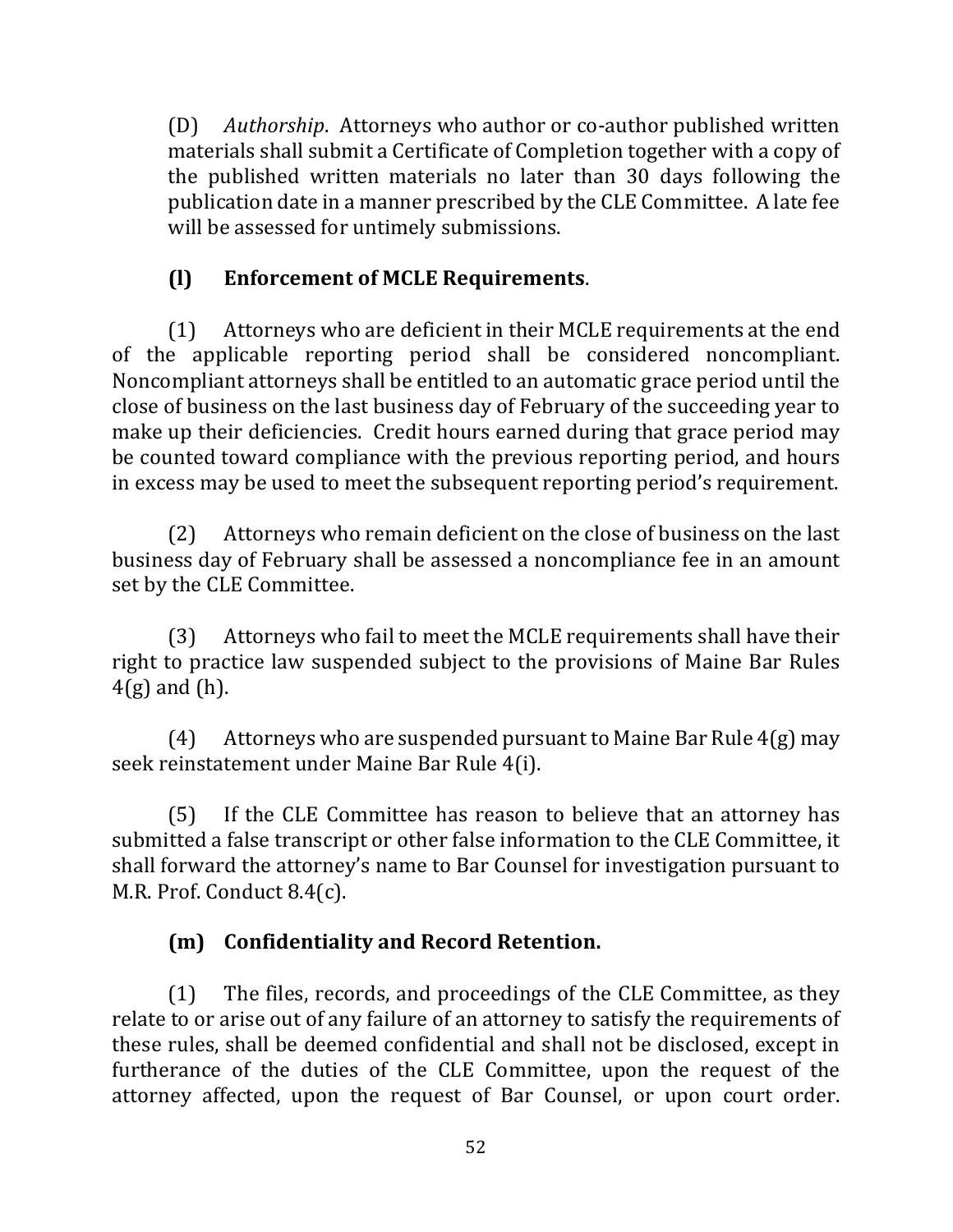Nonetheless, the files and records may be introduced in evidence or otherwise produced in proceedings under these rules.

(2) The Board shall retain program and course approval documentation, certificates of attendance, and attendance rosters, for a minimum of two years in paper or digital format. Annual Report Statements shall be retained in digital format for a minimum of 10 years.

#### **Advisory Note – May 2020**

Rule  $5(c)(4)$  is added to provide the Board's CLE Committee the authority, for good cause shown based on an attorney's specific circumstances, to waive the in-person attendance requirement for education on the recognition and avoidance of harassment and discrimination.

#### **Advisory Note – May 2019**

Rule  $5(a)$  sets forth the purpose of Maine's minimum continuing legal education (MCLE) requirement.

Rule 5(b) establishes a CLE Committee to oversee the administration of Rule 5.

Comparative language for proposed Rule  $5(c)$ , previously located in Rule 5(a), sets forth the MCLE requirements for active licensed attorneys.

Previously located in Rule  $5(a)$ , amended Rule  $5(d)$  defines individuals who are exempt from Rule 5. New to this list are, among others, attorneys who are admitted under pro hac vice rules and new admittees to the Maine bar who complete an accredited new attorney program that focuses on basic skills and substantive law during the year in which they are admitted. (Such new admittees are exempt for that year and the following calendar year. See former Maine Bar Rule  $5(a)(6)$ .)

Amended Rule  $5(e)$  bifurcates the annual attorney registration process and the annual attorney MCLE reporting process. This change properly aligns the CLE reporting period with the preceding calendar year compliance requirement. Like former Rule  $4(b)$ , attorneys are provided two months to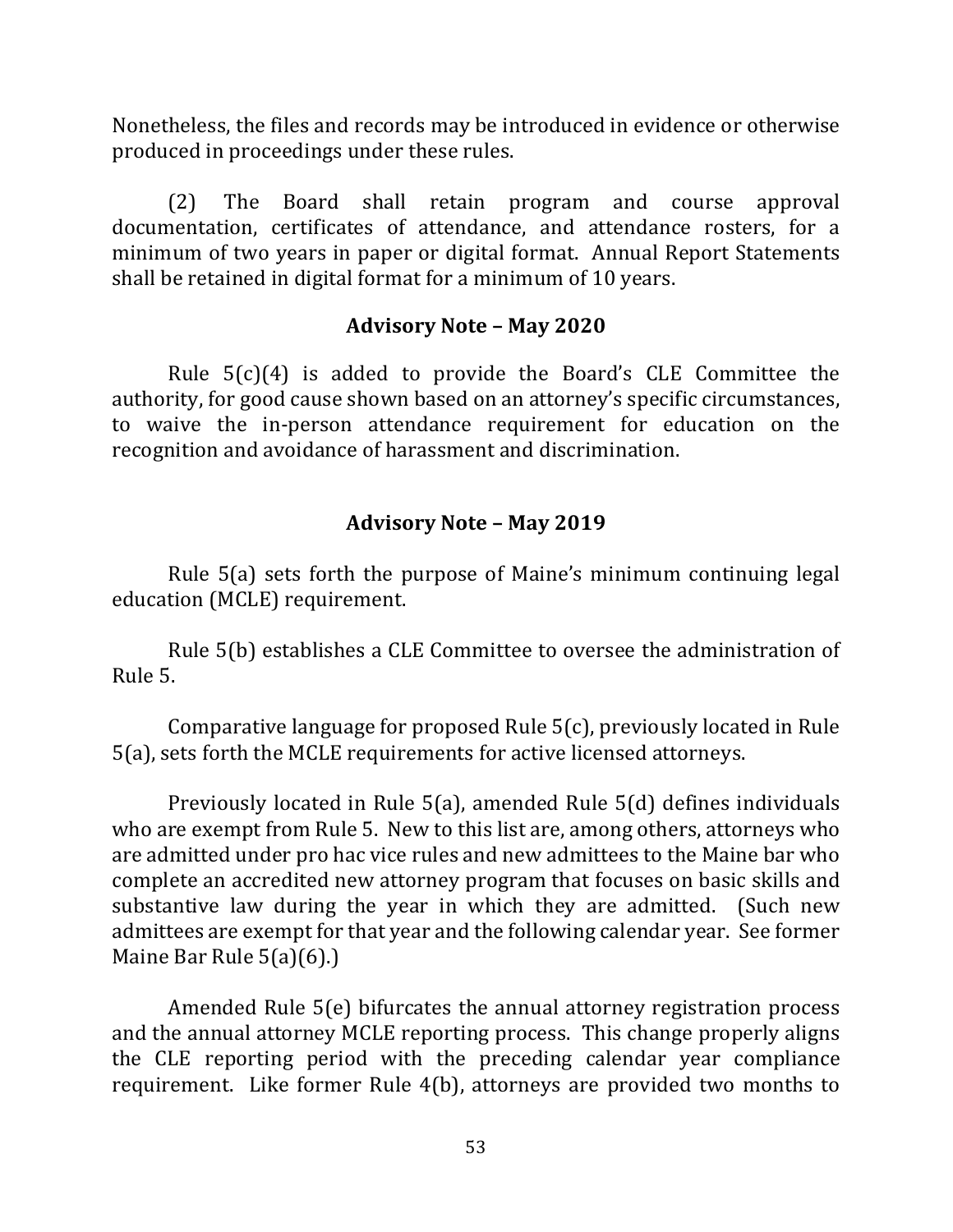demonstrate compliance for the reporting period. Enforcement of MCLE requirements is governed by Rule 5(l).

In order to transition from a fiscal year to a calendar year reporting system, and at the Board's recommendation, attorneys will report for calendar years 2018 and 2019 on January 1, 2020. Thereafter, MCLE reporting will be conducted on January 1st for the prior calendar year reporting period.

Comparable language for amended Rule  $5(f)(1)$ , (5), (6), and (7) may be found, respectively, in former Rule  $5(a)(7)$ ,  $(8)$ ,  $(9)$ , and  $(2)$ . Rules  $5(f)(2)$ ,  $(3)$ , and (4) have been added to formalize existing practices.

Comparable language for portions of Rule  $5(g)$  may be found in former Rule  $5(d)$ . The amended rule contains added guidance regarding MCLE standards. The amended rule also provides a list of courses and activities that are ineligible for MCLE credit.

Rule  $5(h)$  defines the various courses and activities that qualify for live or self-study credit, and the terms of accreditation. Taking its cue from other jurisdictions, the CLE Committee concluded that approved in-house programming falls squarely within the "live credit" definition. Under former Rule  $5(d)(3)$ , in-house programming only qualified for self-study credit. Also new to Rule  $5(h)$ : in order for video and webcast/webinar replays to qualify as "live credit," a qualified commentator must be available to answer questions and facilitate discussion among attendees.

Comparable language for Rule  $5(i)$  may be found in former rule  $5(d)$ . The proposed rule also provides a process for the revocation of Approved Sponsor status.

Accreditation language may be found in former Rule  $5(d)$ . In order to ensure program applications are filed timely, the proposed rule imposes late fees for untimely submissions.

Rule  $5(k)$  provides specificity with respect to how attorneys and sponsors must submit attendance rosters and certifications of attendance. In order to ensure timeliness, the proposed rule imposes late fees for untimely submissions.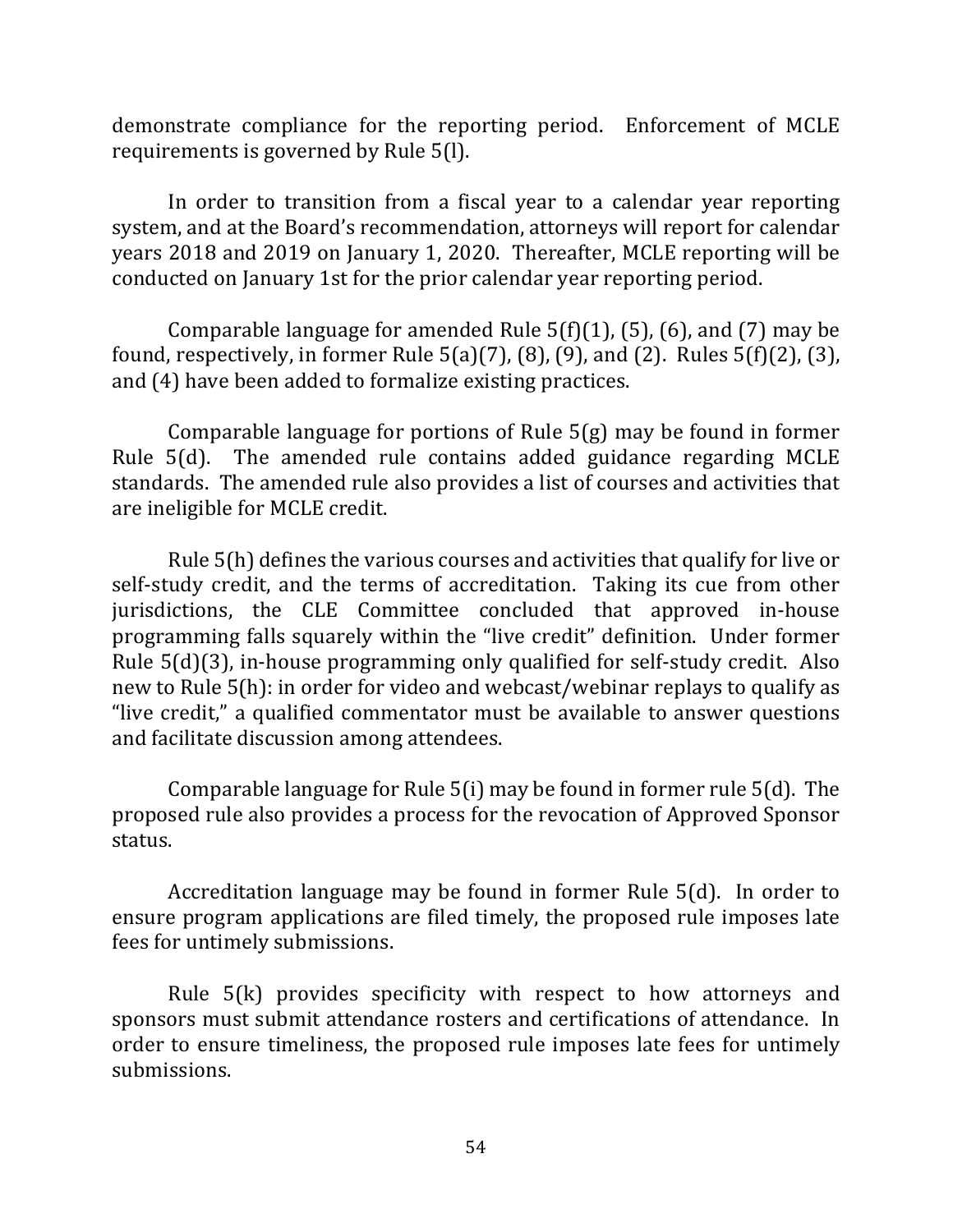Rule 5(I) defines the timeline in which attorneys must demonstrate compliance with Maine Bar Rule 5. Attorneys who fail to comply will be assessed a noncompliance fee (referred to as a late fee under current Rule  $5(b)$ ) and will be subject to the administrative suspension provisions of Rules  $4(g)$ and (h). The rule also provides a process for the CLE Committee to advise Bar Counsel if an attorney files a false transcript or other false information.

Rule  $5(m)$ , derived from an existing Board policy, provides new language to address the confidentiality and retention of continuing legal education records.

#### **Advisory Note– January 2019**

Rule  $5(a)(1)$  is amended to increase the required annual number of hours of CLE credits from 11 to 12 and to require that at least one live credit hour per year be primarily concerned with professionalism and one live credit hour per year be primarily concerned with the recognition and avoidance of harassment and discriminatory conduct or communication related to the practice of law as set out in the Maine Rules of Professional Conduct. This subdivision is also amended to require attorneys whose required hours are prorated or who register under emeritus status to complete the professionalism and harassment/discrimination credits.

Rule  $5(a)(1)(A)$  is amended to specify "legal" malpractice and clarify that the list of professionalism topics is not exclusive.

Rule  $5(a)(1)(B)$  is added to describe qualifying harassment and discrimination education topics.

Rule  $5(a)(3)$  is amended to specify that no more than five credit hours per reporting period may be earned from in-house courses, self-study, or a combination of both.

Rule  $5(a)(4)$  is amended to apply to an attorney who maintains a principal office for the practice of law in another jurisdiction, to eliminate the description of the CLE requirements of another jurisdiction as being "established by court rule or statute in that jurisdiction," and to eliminate the provision that, "[i]f the other jurisdiction does not require the equivalent of one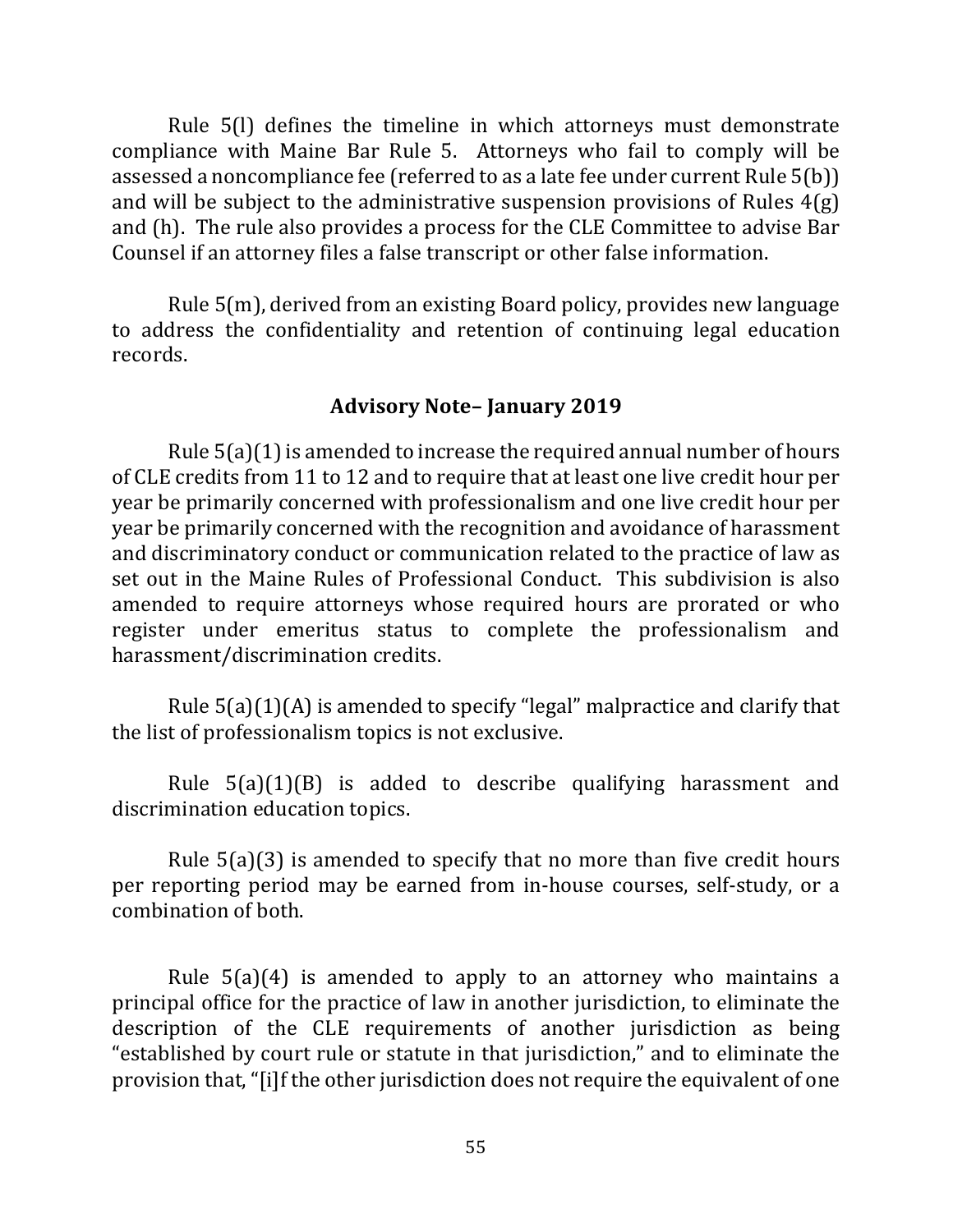professionalism education credit hour per year, the attorney must complete one approved professionalism education credit hour in each calendar year."

#### **Reporter's Notes – June 2015**

Rule 5 is based on former Maine Bar Rule 12. The equivalent ABA Model Rule for Continuing Legal Education was adopted in 1989 and last revised in 2004. The ABA Model Rule was used as the foundation for former Maine Bar Rule 12, which was adopted by the Court in 2001. Therefore, recognizing that Rule 12 worked well in Maine, the committee used Maine's rule for its discussions.

In Rule  $5(a)$ , the committee recognized that the effective date of Maine's continuing legal education requirement and the emeritus status requirement are no longer needed in the Rule. Consequently, the committee deleted those references. The term "disability" has been deleted, recognizing that disability requests would be fall under "hardship" requests. Lastly, the revised rule identifies the Maine State Bar Association as the organization that sponsors the annual Bridging the Gap program, which provides attendees with a two-year exemption to this rule. The revised rule omits reference to the "initial members" of the Commission" because that language is no longer applicable.

Rule  $5(b)$  is based on former Maine Bar Rule  $12(b)$ . The revised rule is consistent with the current rule and Board practice.

Rule  $5(c)$  is based on former Maine Bar Rule  $12(e)$ . The revised rule is consistent with the current rule and Board practice.

Rule  $5(d)$  is based on former Maine Bar Rule 12(f). The revised rule is consistent with the current rule and Board practice.

#### **RULE 6. MAINTENANCE OF TRUST ACCOUNTS IN APPROVED INSTITUTIONS; IOLTA**

**(a) Clearly Identified Trust Accounts in Eligible Institutions Required.** Every lawyer admitted to practice in Maine shall deposit all funds held in trust in this jurisdiction in accordance with Rule 1.15 of the Maine Rules of Professional Conduct in accounts clearly identified as IOLTA accounts in eligible institutions and shall take all steps necessary to inform the depository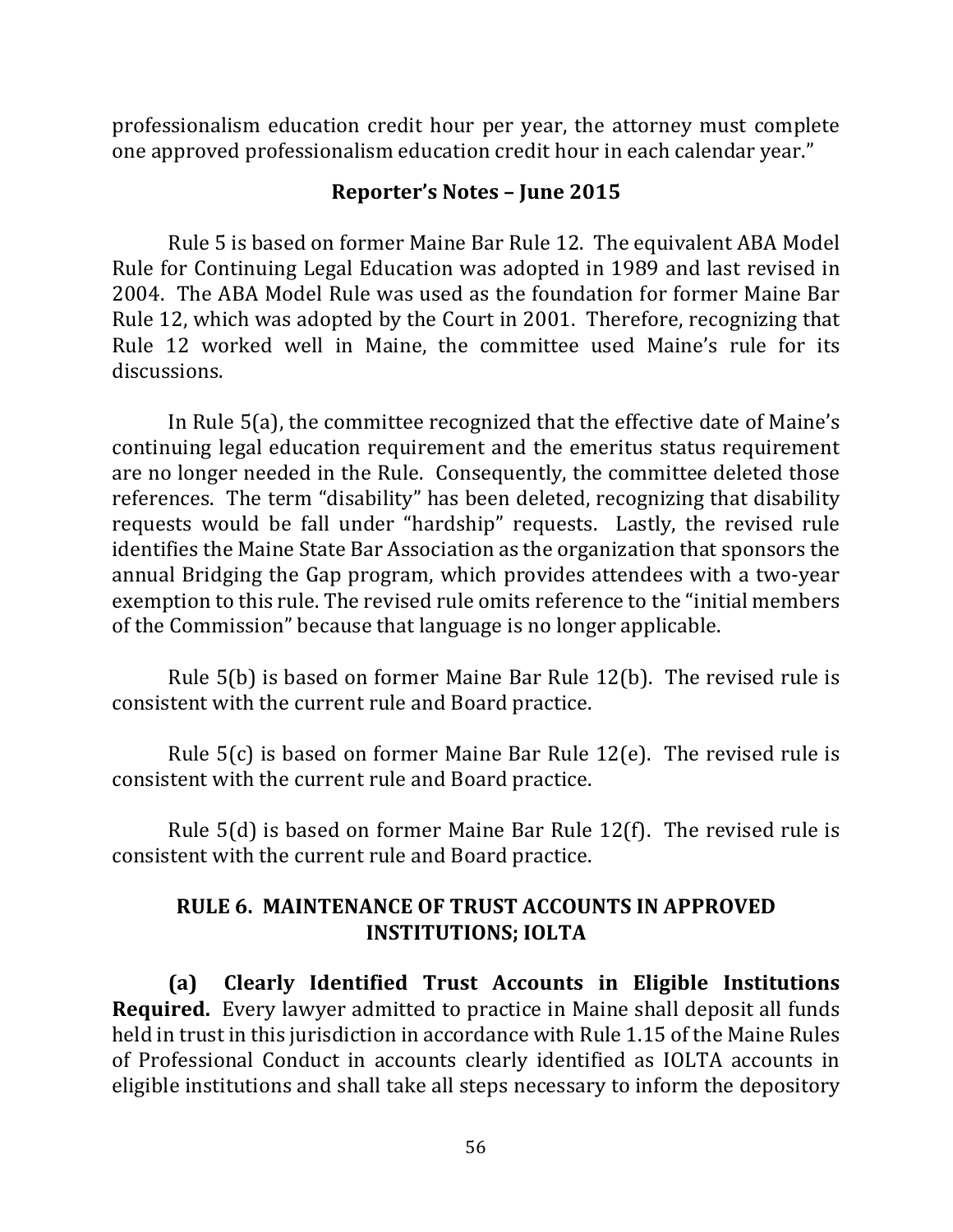institution of the purpose and identity of the accounts. Funds held in trust include funds held in any fiduciary capacity in connection with a representation, whether as trustee, agent, guardian, executor, or otherwise.

**(b) Reporting and Certification.** Every lawyer admitted to practice in Maine shall annually certify to the Board in connection with the annual renewal of the lawyer's registration that, to the lawyer's knowledge after reasonable investigation:

 $(1)$  (A) the lawyer or the lawyer's law firm maintains at least one IOLTA account, and (B) the lawyer has taken reasonable steps to ensure that all client funds are held in IOLTA accounts meeting the requirements of these Rules; or

(2) the lawyer is exempt from maintaining an IOLTA account because the lawyer:

 $(A)$  is not engaged in the private practice of law;

(B) does not have an office within Maine:

 $(C)$  is  $(1)$  a judge employed full-time by the United States Government, the State of Maine or another state government;  $(2)$  on active duty with the armed services; or  $(3)$  employed full-time as an attorney by a local, state, or federal government, and is not otherwise engaged in the private practice of law;

 $(D)$  is counsel for a corporation or non-profit organization or a teacher or professor employed by an educational institution, and is not otherwise engaged in the private practice of law;

 $(E)$  has been exempted by an order of the Court that is cited in the certification; or

 $(F)$  holds no client funds.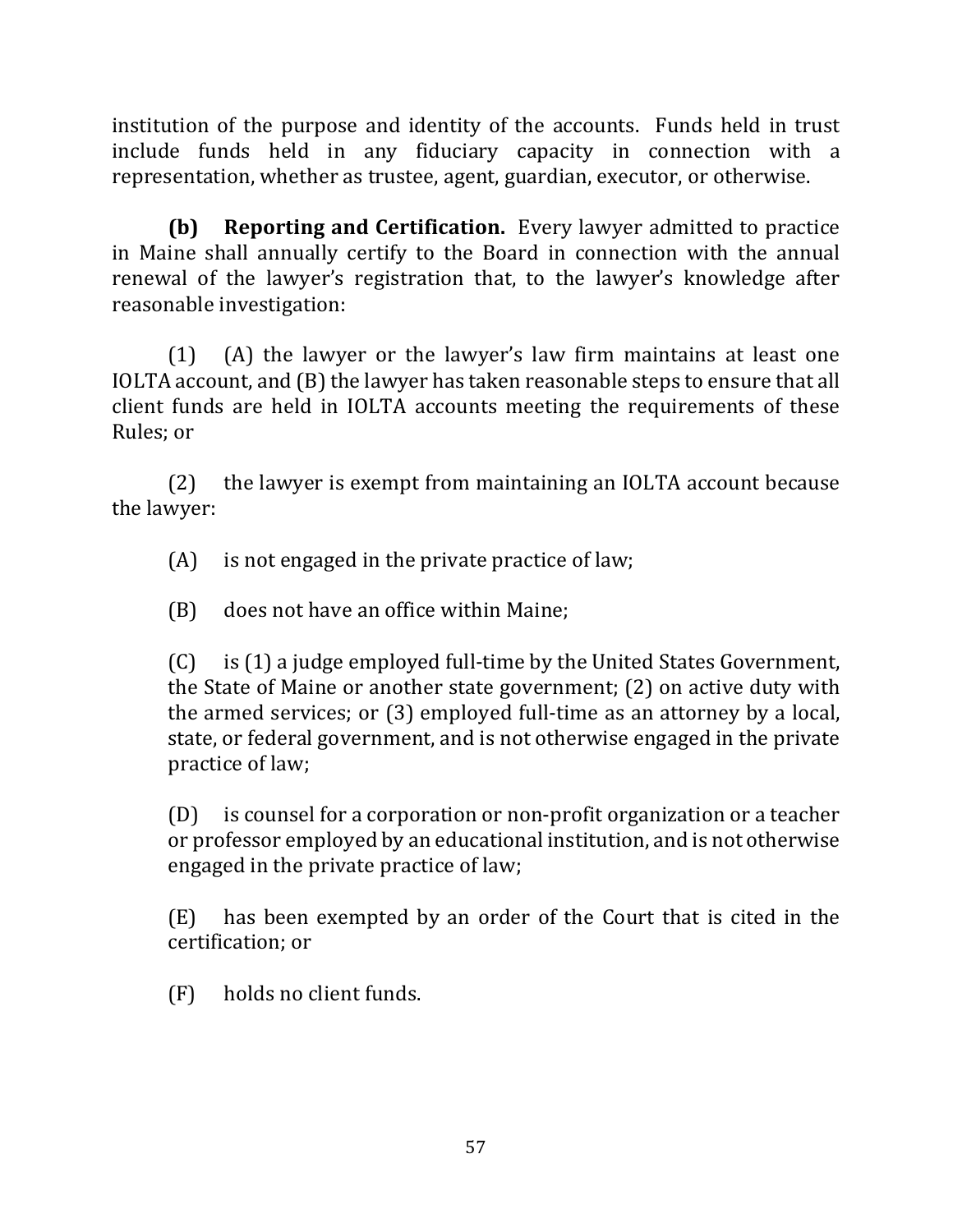### **(c) IOLTA Account Requirements.**

(1) An IOLTA account is a pooled trust account earning interest or dividends at an eligible institution in which a lawyer or law firm holds funds on behalf of clients, which funds are small in amount or held for a short period of time such that they cannot earn interest or dividends for the client in excess of the costs incurred to secure such income and the account is:

 $(A)$  an interest-bearing checking or share draft account;

(B) a money market account with or tied to check-writing;

(C) an account whose funds are invested solely in repurchase agreements; or

(D) an account whose funds are invested solely in qualified money market funds.

A "qualified money market fund" is an open-end investment company registered under the Investment Company Act of 1940 that is regulated as a money market fund under Rule 270.2a-7 thereof (or any successor regulation) and that, at the time of the investment, has total assets of at least \$250,000,000, substantially all of which are invested in U.S. Government Securities. A " repurchase agreement" is a daily overnight repurchase agreement which must be fully collateralized by U.S. Government Securities and may be established only with a bank or other depository institution that is deemed to be "well capitalized" or "adequately capitalized" under applicable regulations of the Federal Deposit Insurance Corporation and National Credit Union Share Insurance Fund. U.S. Government Securities, for the purpose of this section, include securities of Government Sponsored Entities, including but not limited to Federal National Mortgage Association Securities, Government National Mortgage Association Securities, and Federal Home Loan Mortgage Corporation Securities.

An "eligible institution" for trust accounts or IOLTA is a bank, trust company, savings bank, credit union, or savings and loan association authorized by federal or state law to do business in Maine, the deposits of which are insured by an agency of the federal government, and which has been designated by the Maine Justice Foundation as an eligible institution.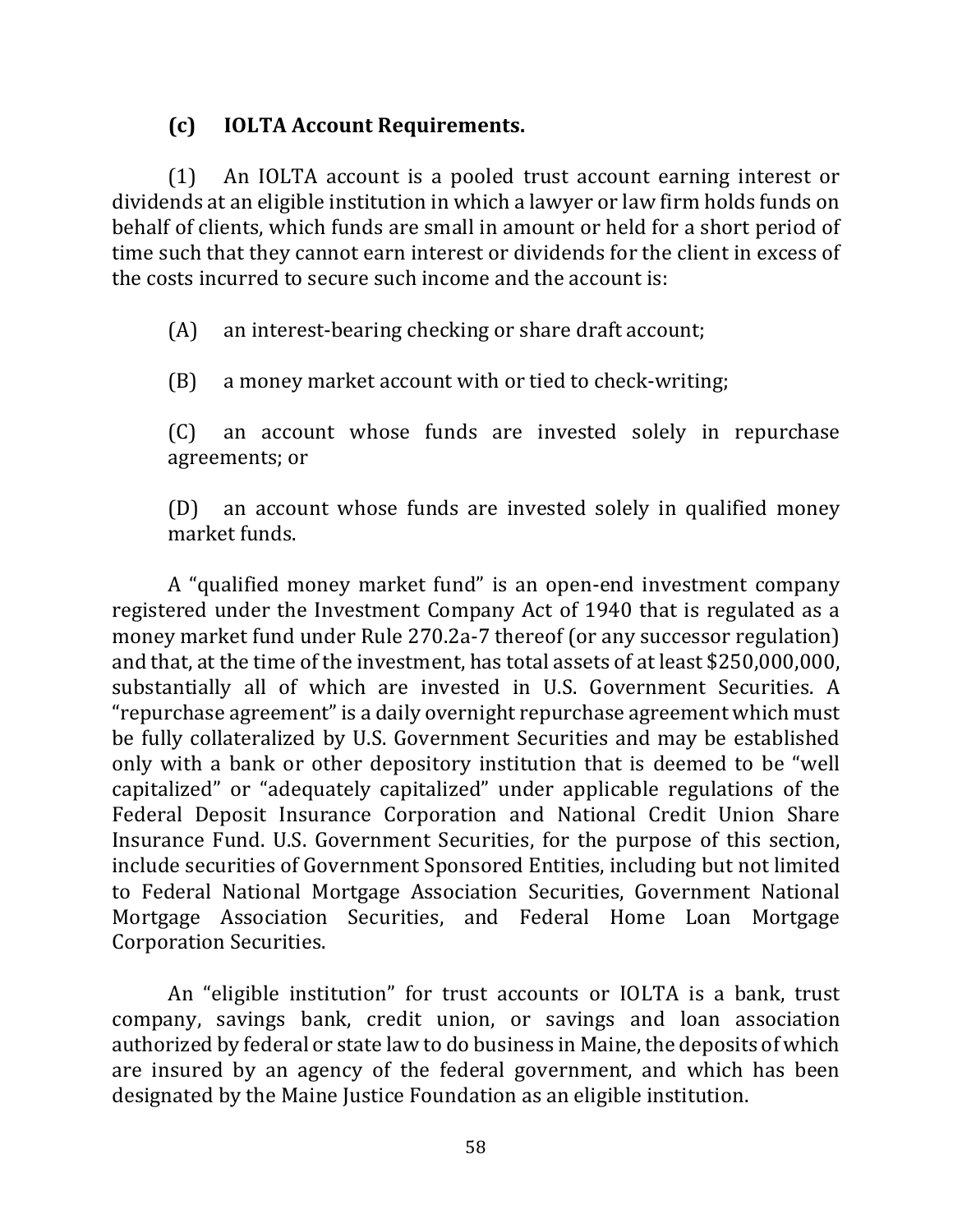(2) The Maine Justice Foundation shall establish guidelines governing approval and termination of eligible status for financial institutions, and shall annually publish a list of eligible financial institutions.

(3) Overdraft Notification Agreement Required. To qualify as an eligible institution, a financial institution must file with the Maine Justice Foundation an agreement, in a form provided by the Maine Justice Foundation, to report to the Board whenever any properly payable instrument is presented against a lawyer trust account containing insufficient funds, irrespective of whether or not the instrument is honored. No trust account shall be maintained in any financial institution that does not agree to so report. Any such agreement shall apply to all branches of the financial institution and shall not be cancelled except upon 60 days' notice in writing to the Maine Justice Foundation. The overdraft notification agreement shall provide that all reports made by the financial institution shall be in the following format:

 $(A)$  In the case of a dishonored instrument, the report shall be identical to the overdraft notice customarily forwarded to the depositor and shall include a copy of the dishonored instrument, if such a copy is normally provided to depositors;

 $(B)$  In the case of instruments that are presented against insufficient funds but which instruments are honored, the report shall identify the financial institution, the lawyer or law firm, the account number, the date of presentation for payment, and the date paid, as well as the amount of overdraft created thereby; and

(C) *Timing of Reports.* Reports under Rule  $6(c)(5)(B)$  shall be made simultaneously with, and within the time provided by law for notice of dishonor, if any. If an instrument presented against insufficient funds is honored, then the report shall be made within five banking days of the date of presentation for payment against insufficient funds.

(4) *IOLTA Requirements.* In addition to the requirements above, to qualify as an eligible institution for the maintenance of IOLTA, the institution must meet the following requirements: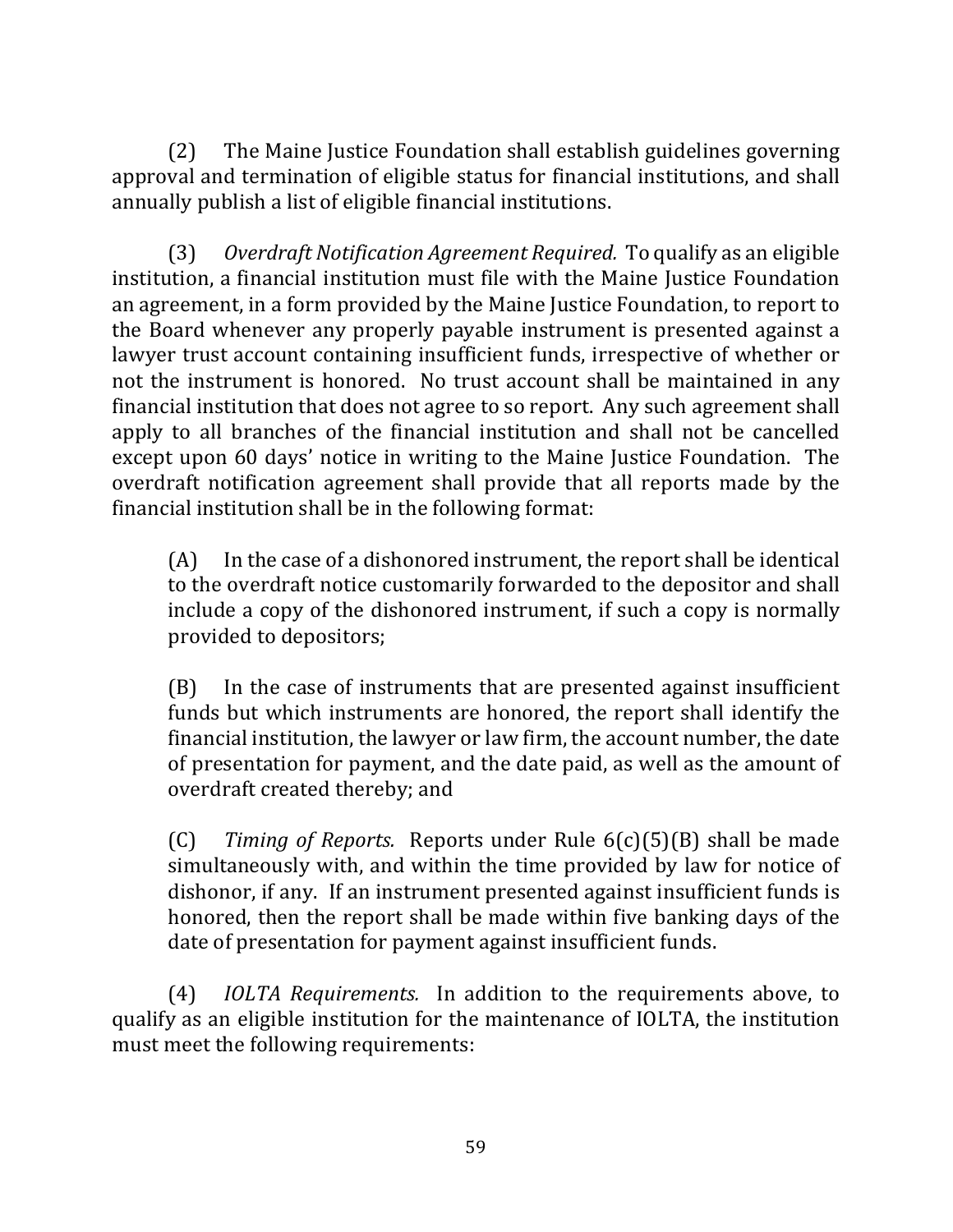$(A)$  remit the interest and dividends on this account, net of any allowable reasonable fees, at least quarterly to the Maine Justice Foundation;

 $(B)$  transmit with each remittance a report on a form approved by the Maine Justice Foundation that shall identify each lawyer or law firm for whom the remittance is sent, the amount of remittance attributable to each IOLTA account, the rate and type of interest and dividends applied, the amount of interest and dividends, the amount and type of accountrelated charges deducted, if any, and the average account balance for the period in which the report is made;

 $(C)$  transmit to the depositing lawyer or law firm a report in accordance with normal procedures for reporting to its depositors; and

(D) pay on IOLTA accounts interest or dividends no less than the highest interest rate or dividend generally available from the institution to its non-IOLTA customers on accounts having similar minimum balances and other eligibility qualifications. Interest or dividends and fees shall be calculated in accordance with the eligible institution's standard practice. In determining the highest interest rate or dividend generally available from the institution to its non-IOLTA customers, an institution may consider in addition to the balance in the IOLTA account, factors customarily considered by the institution when setting interest rates or dividends for its non-IOLTA customers, provided that such factors do not discriminate between IOLTA accounts and other accounts and that these factors do not include the fact that the account is an IOLTA account. The eligible institution shall calculate interest and dividends in accordance with its standard practice for non-IOLTA customers. The eligible institution may choose to pay the higher interest rate or dividend on an IOLTA account in lieu of establishing it as a higher rate product. Nothing contained in this rule will be deemed to prohibit an institution from paying a higher interest rate or dividend on IOLTA accounts than required by this rule or from electing to waive any fees and service charges on an IOLTA account. Lawyers may only maintain IOLTA accounts at eligible institutions that meet this rule's requirements, as determined from time to time by the Maine Justice Foundation.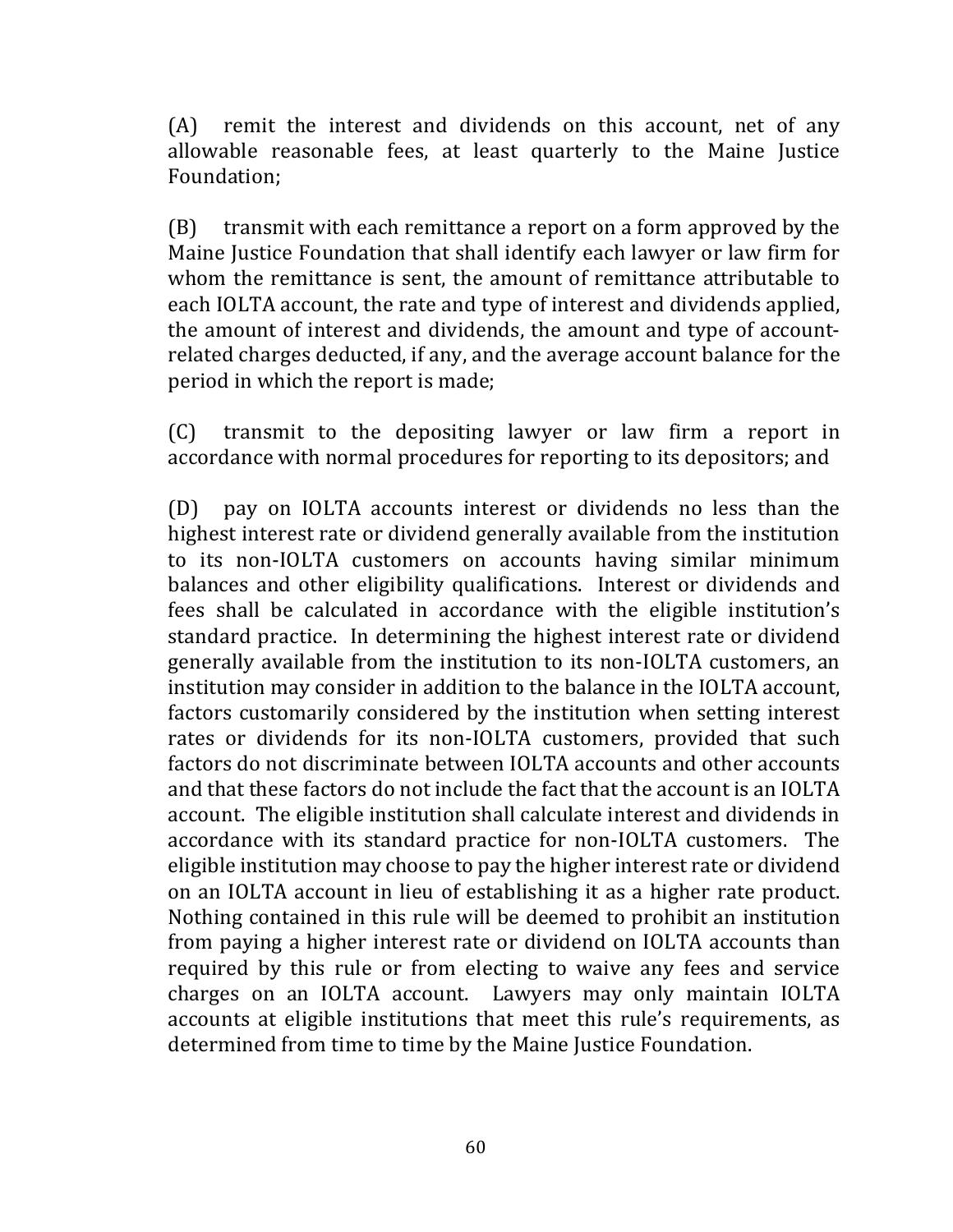Eligible institutions may comply with the rate requirements of this rule by electing to pay an amount on funds that would otherwise qualify for the options noted above, equal to the greater of  $(1)$  a 1% interest rate or  $(2)$  65% of the Federal Funds Target Rate in effect on July 1 of each year, which rate remains in effect for twelve months, and which amount is deemed to be already net of allowable reasonable fees.

## **(d) Verification of Bank Accounts.**

(1) *Generally.*  Whenever Bar Counsel has evidence that bank or trust accounts of a lawyer that contain, should contain, or have contained funds belonging to clients have not been properly maintained or that the funds have not been properly handled, Bar Counsel shall request the approval of the Chair of the Board to initiate an investigation for the purpose of verifying the accuracy and integrity of all bank accounts maintained by the lawyer. If approval is granted, Bar Counsel shall proceed to verify the accuracy of the bank accounts.

(2) *Confidentiality.* Investigations, examinations, and verifications shall be conducted so as to preserve the private and confidential nature of the lawyer's records insofar as is consistent with these Rules and the lawyer-client privilege.

# **(e) Maine Justice Foundation.**

# (1) *IOLTA Accounting.*

(A) Beginning in 2020, on or before April 15 of each year, the Maine Justice Foundation shall complete a financial analysis of the IOLTA funds received and distributed by the Foundation during the previous calendar year and shall prepare an Annual Financial Report that will be available to the public.

# (B) The Annual Financial Report shall

(i) Be prepared according to generally accepted accounting principles;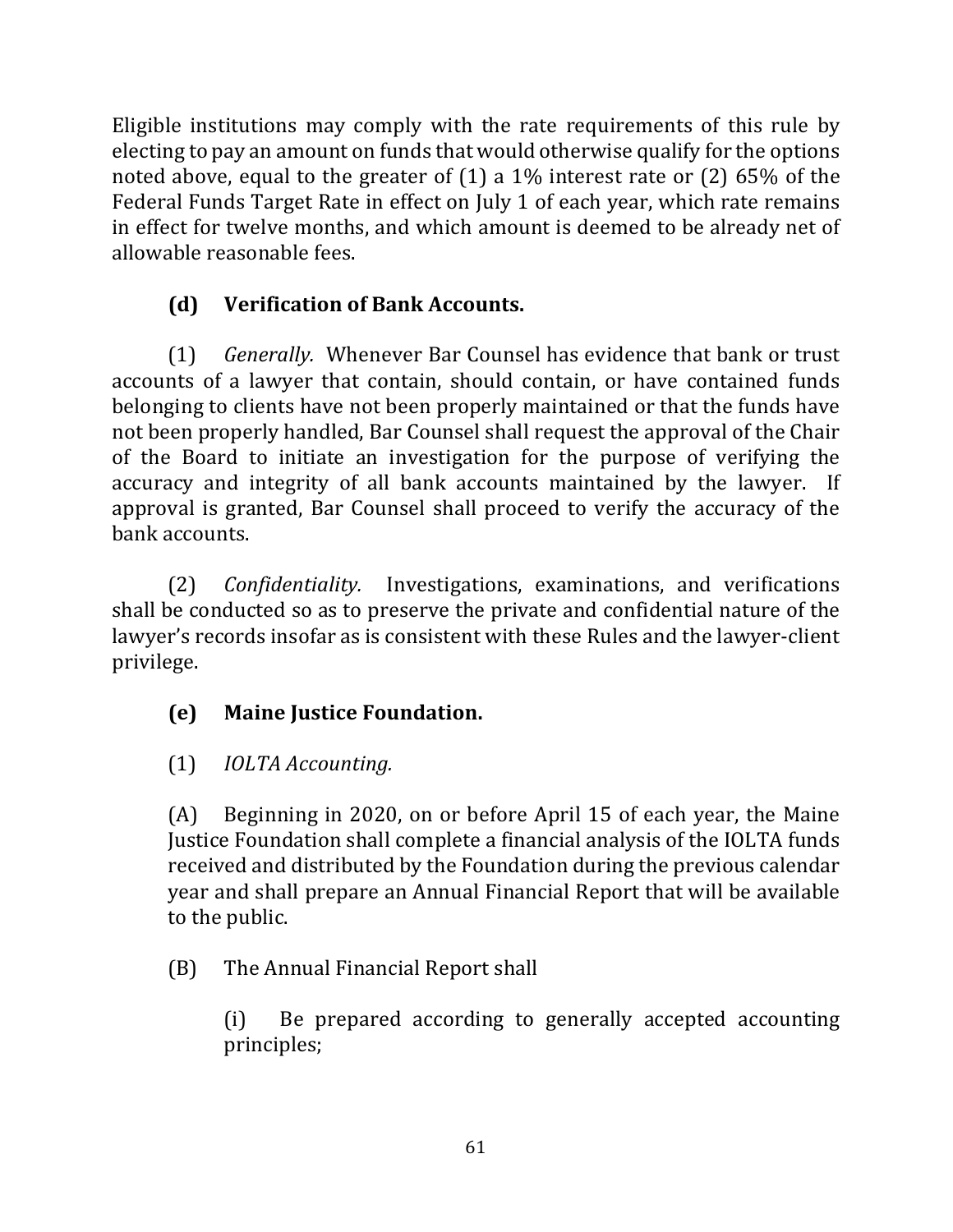(ii) Include the specific allocation of IOLTA funds to the various providers, programs, and projects for the previous year;

(iii) Include the total funds that were set aside for reserves;

(iv) Include the total IOLTA funds that were allocated to administrative costs of the Maine Justice Foundation; and

 $(v)$  Include categories of the rates paid by participating Banks.

(C) Copies of the Annual Financial Report of IOLTA funds shall be provided to the Supreme Judicial Court on or before April 15 each year.

(2) Administrative Costs of the Maine Justice Foundation. Effective in the calendar year beginning on January 1, 2021, no more than  $22\%$  of annual IOLTA funds may be allocated to the administrative costs of the Maine Justice Foundation, except that a floor of \$120,000 in administrative costs from IOLTA funds is hereby established. To allow prospective budgeting of administrative costs, the calculation of the 22% for any upcoming calendar year shall be determined by computing the average of the annual IOLTA funds received during the three calendar years preceding the calendar year before the year for which the administrative budget is being established and multiplying that number by 0.22.1

(3) *Use of IOLTA Funds.* IOLTA funds received and distributed pursuant to this Rule are intended to provide services that maintain and enhance resources available for access to justice in Maine, including those services that achieve improvements in the administration of justice and provide legal services, education, and assistance to low-income, elderly, or needy clients.

**(f) Receipt of Voluntary Contributions.** As part of its notification to attorneys to file annual registration statements, the Board may invite attorneys to make a voluntary contribution to the Campaign for Justice to assist in the funding of legal services for low income individuals. The Board may also provide a means for making the voluntary contribution at the same time that

 $1$  For example, the 22% cap for calendar year 2021 would be calculated by averaging the total IOLTA revenues from calendar years 2017, 2018, and 2019, and multiplying that average annual revenue by 0.22.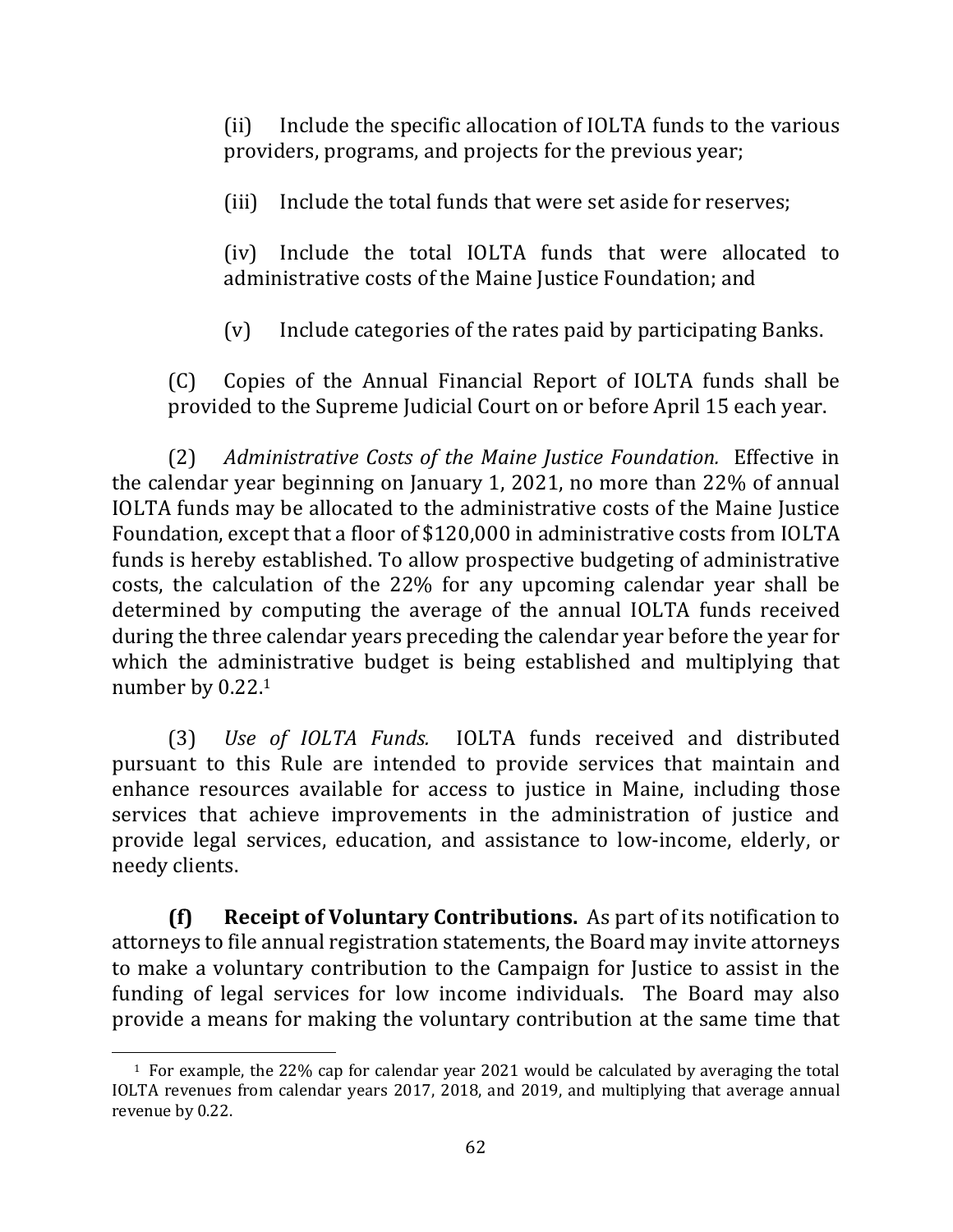the annual fee is paid and is authorized to utilize its administrative staff and facilities to receive these voluntary contributions and forward them to the Campaign for Justice.

**(g) Consent by Lawyers.** Every lawyer practicing or admitted to practice in Maine shall, as a condition thereof, be conclusively deemed to have consented to the reporting, verification, and production requirements mandated by this rule. Such consent specifically includes authorization to the disclosure by financial institutions of all bank or trust account records and information as requested of them by Bar Counsel for the purposes of verification and investigation pursuant to Rule  $6(d)$ .

**(h) Costs.** Nothing herein shall preclude a financial institution from charging a particular lawyer or law firm for the reasonable cost of producing the reports and records required by this rule.

### **Background to IOLTA Rule Amendment** Accompanying Rule Amendment Effective July 1, 2019

We have carefully reviewed the many comments received in response to the posting of proposed changes to the IOLTA Rules, and we thank those commenters who took the time to provide thoughtful and helpful comments.

We now provide the background perspective requested by many of the commenters.

The concerns giving rise to the proposals for which the Court has sought public input did not begin with questions regarding lobbying. Instead, the concerns relate to the accounting system used by the Maine Justice Foundation, to whom the funds are entrusted for distribution, and the substantial administrative costs of the Foundation that appeared to be reducing the IOLTA funds that are available to support access to justice in Maine.

The Court takes very seriously its responsibilities to assure appropriate use of the IOLTA funding it has mandated. Several years ago, the Court raised concerns with the Foundation regarding its accounting methodology, particularly related to the rise in administrative costs. The concerns regarding the increased administrative costs to which IOLTA funds were being allocated led the Court to seek assurances that the accounting for all IOLTA funds was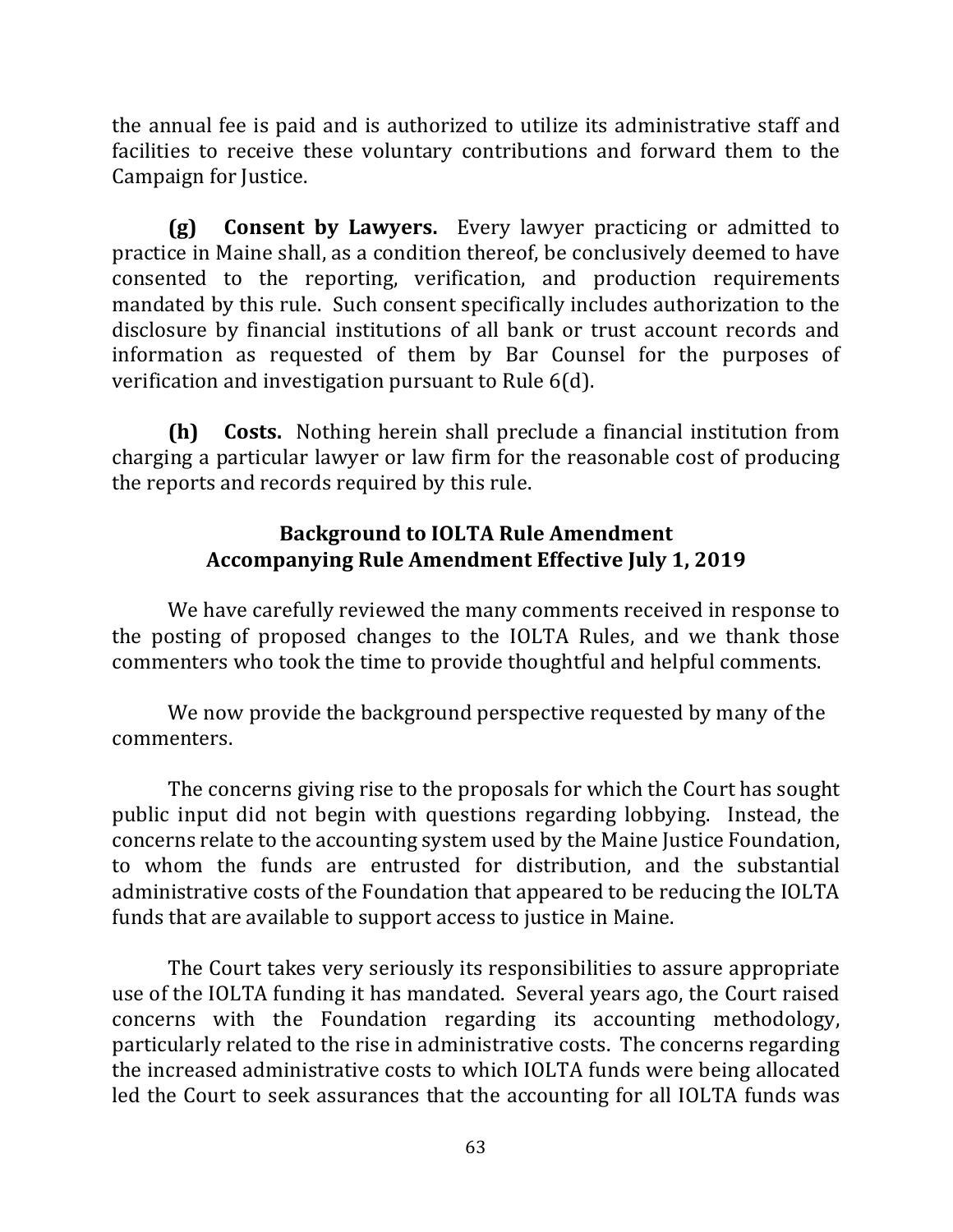being undertaken in a careful and reliable manner. Several discussions were held with Foundation leaders to address accounting practices and budgeting policies. The Foundation's initial responses regarding the actual allocation and uses of the IOLTA funds did not alleviate those concerns, and the Court sought a more detailed analysis.

In response, the Foundation provided an analysis to the Court in a report entitled, "An Examination of Maine's IOLTA Program," dated October 2018. We now understand that, in earlier years, the costs of administering the IOLTA funds often consumed less than 20% of the IOLTA funds annually. In recent years, the increased staffing at the Maine Justice Foundation has resulted in the use of an expanding proportion of IOLTA funds to support that growing staff.<sup>2</sup>

For example, the Foundation reported that, in 2016, fully 54% of IOLTA revenues were spent on staffing and operational costs for the Foundation, leaving only 46% of the funds to be distributed to the providers of various legal services for Maine's low income and elderly citizens. A similar administrative use of the funds occurred in 2017 (48% was allocated to administrative costs) and 2018 (40% was allocated to administrative costs).

Throughout this process, the Court consistently expressed its goal of maximizing the IOLTA funds available to Maine people in need of legal assistance. Conversations regarding a cap on administrative costs led the Court to draft a proposed amendment to the IOLTA Rule.

Separately, during the time that the Court was considering the administrative costs allocated to IOLTA, a member of the Bar raised a different concern, specifically questioning the use of mandatory IOLTA funds for lobbying purposes. Similar concerns had been raised by Justice Robert Clifford and Justice Donald Alexander in 2007 when the IOLTA rules were originally promulgated. See 2007 Separate Statements of Non-Concurrence, attached.

<sup>&</sup>lt;sup>2</sup> We acknowledge the Foundation's representation that some of the additional paid Foundation staff, who may be able to seek out and secure funding from *other* sources, may ultimately provide further benefits to Maine people in need of help, but that broader goal should not reduce the immediate benefits of IOLTA funding as much as it has. Perhaps the time has come for a more farranging discussion of civil legal services funding, to include the possibility of a formal Access to Justice Commission for Maine.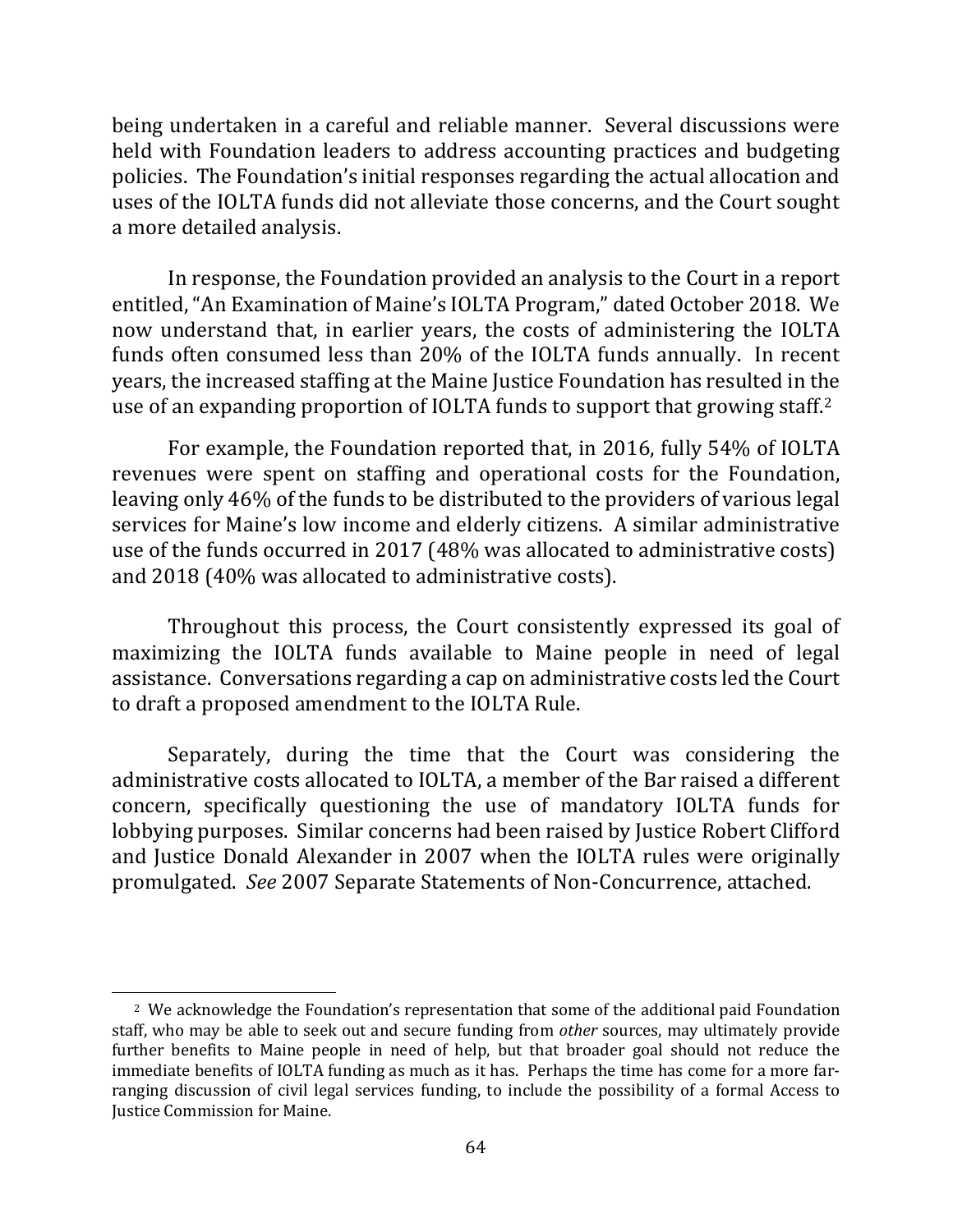To obtain further input on that issue, we included the proposal for a limitation on lobbying in the draft rule that contained the accounting and administrative cost amendments.

To be clear, the draft limitation on legislative lobbying was not, and is not, intended to include limitations on other types of systemic advocacy, such as impact litigation or administrative advocacy for individuals or groups of clients. Nor did the Court intend to prohibit organizations that do engage in legislative lobbying from receiving IOLTA funds to be used for other purposes. In addition, we unintentionally created confusion by referring to the provision of "direct" legal services." We take the opportunity to address that issue in the Amended Rule promulgated today. See M. Bar R.  $6(e)(3)$ .

Finally, we note that most of the comments received by the Court have focused on the potential limitation on legislative lobbying and voter advocacy. Many commenters did not even mention the accounting or administrative proposals, and those that did were primarily in favor of clearer accounting and reduced administrative expenses.

Accordingly, having carefully reviewed the comments sent to the Court, we have concluded that action is required regarding the more pressing concern relating to budget and administrative costs, and that further study of the potential limitation on lobbying is appropriate. We therefore bifurcate the substantive issues and take the following actions.

#### **Accounting and Administrative Costs**

The Court today officially promulgates an amended rule, clarifying the breadth of acceptable uses of IOLTA funding, setting out requirements for the Foundation's accounting of IOLTA funds, and limiting the use of IOLTA funds for the Foundation's administrative costs to  $22\%$  annually, with a floor of \$120,000,<sup>3</sup> effective in the calendar year beginning on January 1, 2021.

<sup>&</sup>lt;sup>3</sup> The floor is intended to recognize that there are basic administrative costs that must be budgeted, and that, should the IOLTA revenues dip below \$600,000 in any applicable 3-year calculation period, \$120,000 from IOLTA funds will be available to the Foundation for its administrative costs.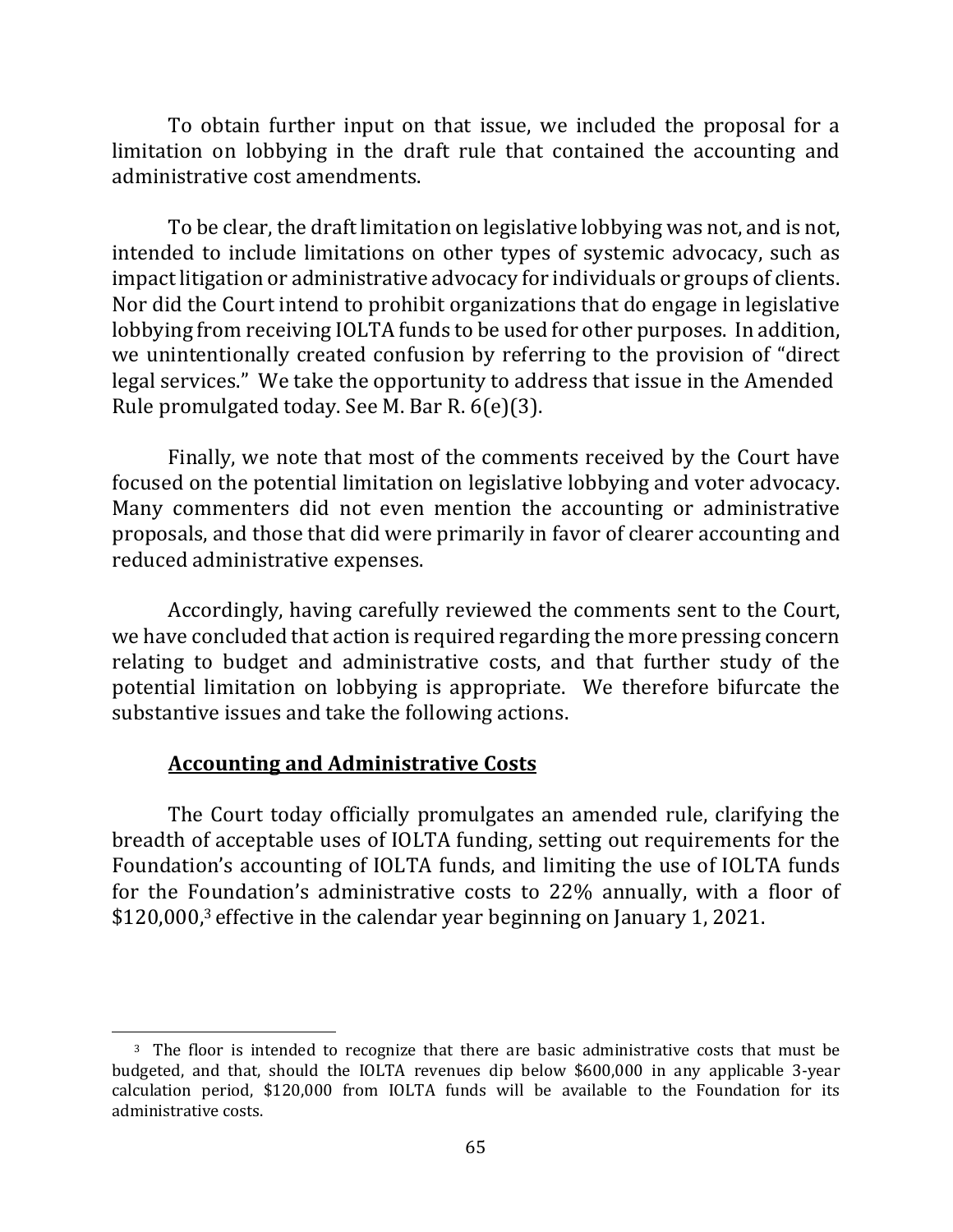#### **Use of Funds for Legislative Lobbying**

Further study regarding the potential limitations on the use of court mandated IOLTA funds for lobbying purposes will be undertaken before further action of the Court. A small working group will be assembled to make recommendations to the Court, and a public hearing will follow.

To clarify the scope of consideration for the working group, we again emphasize that any potential limitation would apply only to the lobbying generally understood to be legislative and candidate-based lobbying and not to the variety of systemic advocacy that includes litigation or administrative advocacy.

In addition, as noted above, in the event that any limitation is ultimately promulgated, we clarify the Court's intention to allow IOLTA funds to be allocated to a provider notwithstanding that provider's participation in lobbying services that are separately funded through other sources.

Following the receipt of input from the anticipated working group, the Court will announce a date and time for a public hearing to allow interested parties to be heard regarding any potential limitation on the use of IOLTA funds.

### **Access to Justice**

In conclusion, we thank the many members of the Maine Bar who have been and continue to be supportive of improvement in access to justice in Maine. We are fortunate to have a provider community that is dedicated to providing a broad range of legal assistance to Mainers in need and to attempting to fill the ever-present gap between the needs and the resources available. We look forward to a robust and productive discussion regarding the delivery of civil legal services in Maine.

### **[Atttachment: 2007 Separate Statements of Non-Concurrence]**

## SEPARATE STATEMENT OF NON-CONCURRENCE IN AMENDMENTS TO THE BAR RULES BY CLIFFORD, J.

Prior to the changes in the Rules promulgated today, participation in the IOLTA Program by members of Maine's bar has been voluntary. The changes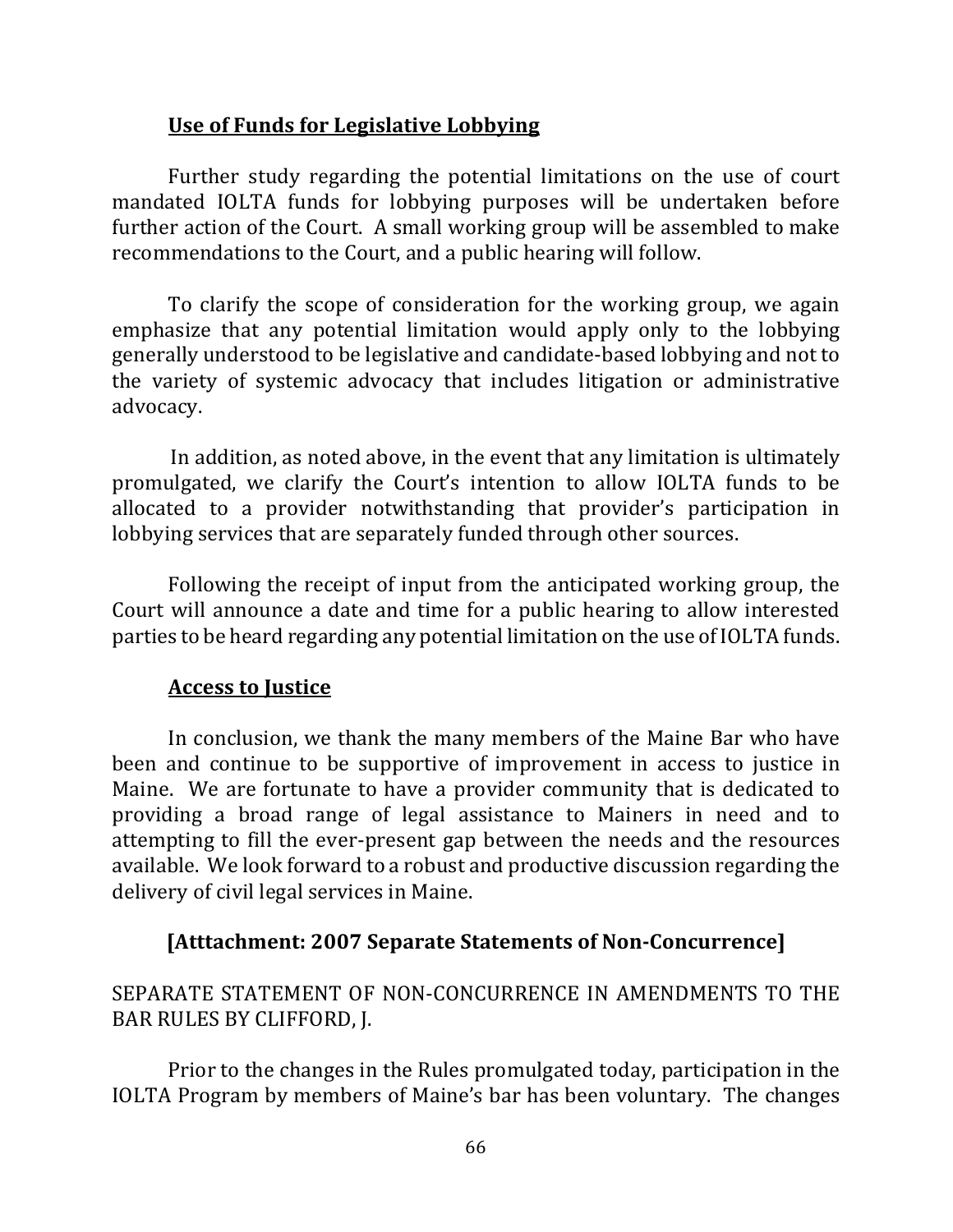in the Rules eliminate the existing opt-out provision and make participation mandatory.

The use of funds generated from such a mandatory program should properly be limited to the provision of legal services, and I would prohibit the use of any funds generated by a mandatory IOLTA program from being used for purposes of legislative advocacy at the state, local, or federal level.

The use of any such funds generated from bank accounts of attorneys and their clients for political purposes, with which many of those attorneys or clients may disagree, is coercive and, in my view, improper. Accordingly, I cannot support any changes in the rules that make participation in the IOLTA program mandatory, unless the use of those funds is limited to the provision of legal services.

\_\_\_\_\_\_\_\_\_\_\_\_\_\_\_\_\_\_\_\_\_\_\_\_\_\_\_\_\_\_\_\_\_\_\_

SEPARATE STATEMENT OF NON-CONCURRENCE IN AMENDMENTS TO THE BAR RULES BY ALEXANDER, J.

The Rule amendments adopted today make participation in the IOLTA Program mandatory for those lawyers who maintain client trust accounts. The 2007 amendments also assure that banks, credit unions, and other financial institutions maintaining IOLTA accounts pay interest on those accounts at rates comparable to similar commercial accounts. These actions are a further demonstration of the Court's and the Bar's commitment to improve the quality of legal services for Maine's poor and disadvantaged populations. I support the goals of the mandatory IOLTA program, but not the Rule amendments that will undermine opportunities for innovation, compel contributions to support political and lobbying activities, and provide no assurance of openness and accountability in spending decisions.

Supporters of the mandatory program estimate that it may nearly double IOLTA funds, adding as much as \$1 million to efforts to improve access to justice for our poor and disadvantaged populations. That prospective dramatic increase in resources presented a unique opportunity to engage the courts, the bar, the legal services community and the public in a creative reexamination of what we mean by access to justice, what are our priority needs, and how best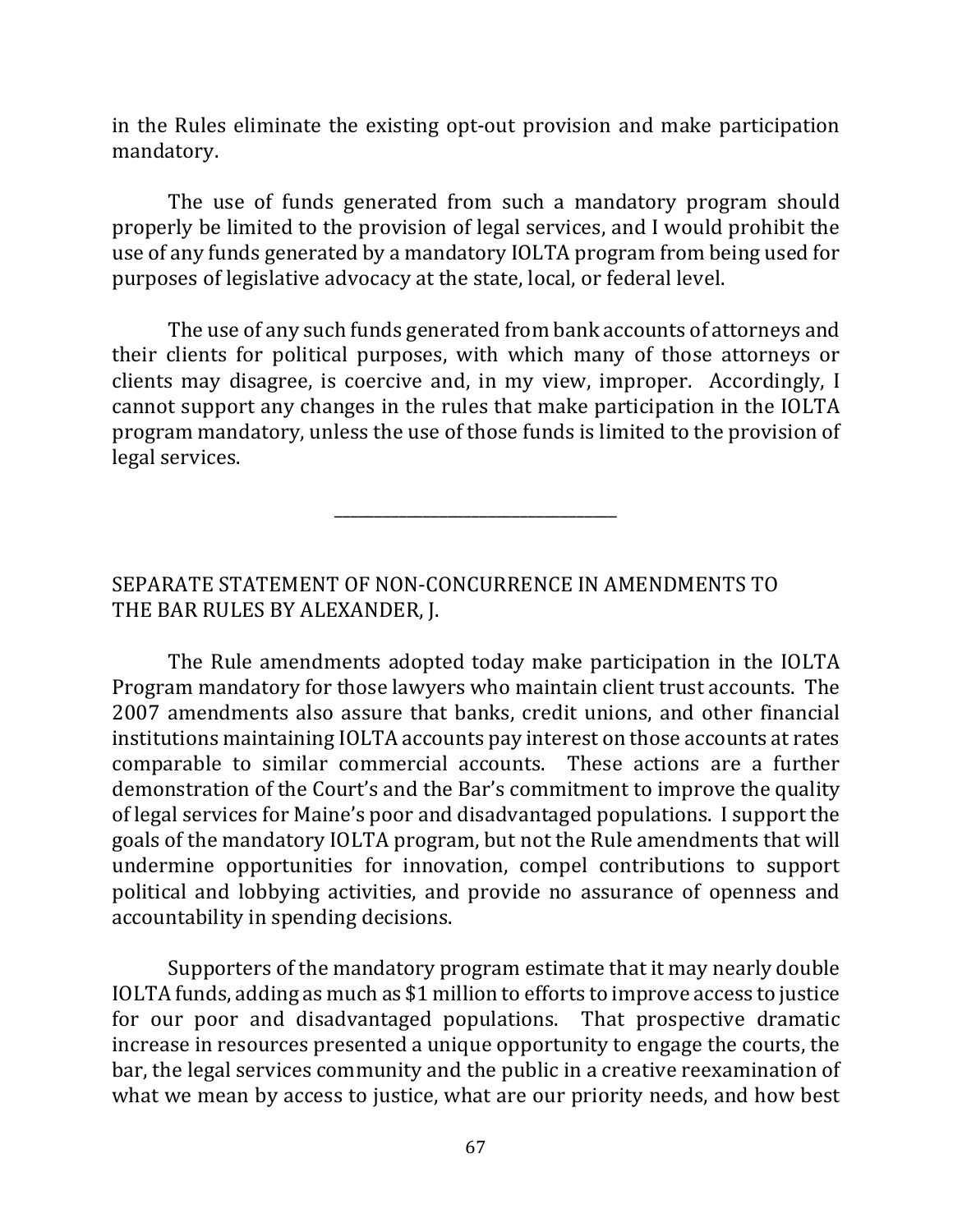to support those needs to assure that legal services funds are spent most productively. The opportunity for creative reexamination would be fostered by recommendations for many new initiatives that are currently being developed by the Justice Action Group. The Court's action today forfeits the opportunity for creative reexamination, because it assures that no significant pool of funds will be available to support new initiatives that the Justice Action Group or others may recommend.

Over \$11 million of IOLTA funds have already spent by the Maine Bar Foundation. These funds have been generated from voluntary contributions by the members of the Maine Bar who maintain trust accounts and choose to participate in the IOLTA Program. The six legal services groups for whom  $80^{\circ}$ /ci of the IOLTA funds are earmarked have been selected through an illdefined process with little or no public visibility or participation, and only limited accountability to assure that funds are spent effectively. Such a closed process may be appropriate for a private charity, but this is no longer a private, voluntary charitable venture.

The Court's action making the IOLTA Program mandatory fundamentally changes the nature of the program. Effective January 1, funding for the program will be generated as a result of a State government mandate, imposed by the Judicial Branch through this rule making.

In early July, the Maine Bar Foundation sent to the Court its proposed rules change to adopt mandatory IOLTA. The draft included no provisions to assure public participation, openness or accountability. It proposed no restriction on use of Court mandated funds for political activity and lobbying. It included no suggestion that the anticipated dramatic expansion in funding be accompanied by any innovative review to better define "access to justice," identify needs and priorities for funding, and assure that spending will be focused on serving the most urgent needs of Maine's poor and disadvantaged populations.

In letters to the Court and at the public hearing to consider its proposal to make IOLTA mandatory, the Bar Foundation confirmed its opposition to any change in practices for distributing IOLTA funds and any controls to assure openness, public participation and accountability in its spending decisions.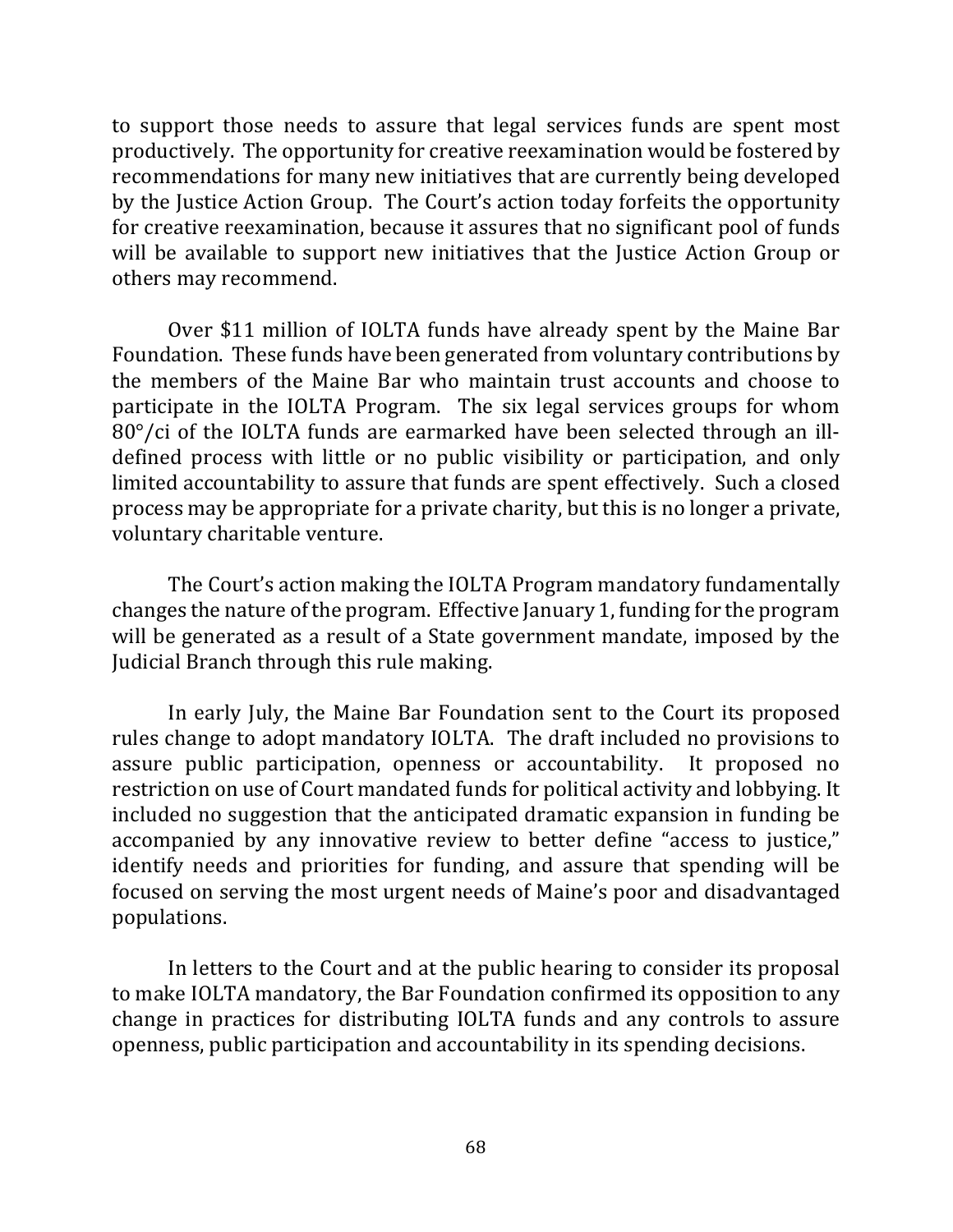In effect, the Bar Foundation told the Court, mandate IOLTA, give us the money, but Court and public oversight as to how we spend that money is not welcome. Today the Court grants the Bar Foundation its wish. I do not concur. When publicly mandated funds are spent to serve important public purposes, public participation, openness and accountability should be welcomed, not scorned. Use of publicly mandated funds for political activity and lobbying to advance particular social viewpoints and oppose others should be prohibited. Innovation should be encouraged.

The Court hands the Maine Bar Foundation the \$2 to \$2.5 million that it estimates will be generated annually as a result of the court-mandated IOLTA Program. It allows the Maine Bar Foundation to spend IOLTA funds just as it has in the past, with 80% of the funds, old funds and new funds, already earmarked for current programs of the same six specially affiliated groups. In so doing, the Court ends any hope for significant IOLTA funds to start up new legal services programs that JAG or others might recommend.

#### A. Missed Opportunity for Innovation

In discussion of the access to justice needs of Maine's poor and disadvantaged populations, it is often suggested that current programs can serve only approximately 20% of the needs for access to justice. If only 20% of the needs are currently being met, it necessarily follows that many needs are going unmet, and that within available resources, there must be a continuing, innovative effort to identify highest priority needs and direct resources to those needs. The JAG study, to be finalized later this fall, may provide that innovative review of needs and priorities and make suggestions for change.

While many would agree that most programs supported by the Maine Bar Foundation are directed to high priority needs of Maine's poor and disadvantaged populations, there are a number of important needs that, at least in my judgment, appear largely unaddressed in the current fund distribution processes. Those needs include, in a listing that does not suggest any particular order or priority, the following:

1. Better support for children and parents separating as a result of divorce, parental rights, and protection from abuse proceedings: Family structure fractures occurring in divorce, parental rights, and protection from abuse proceedings often have significant, long-term adverse effects on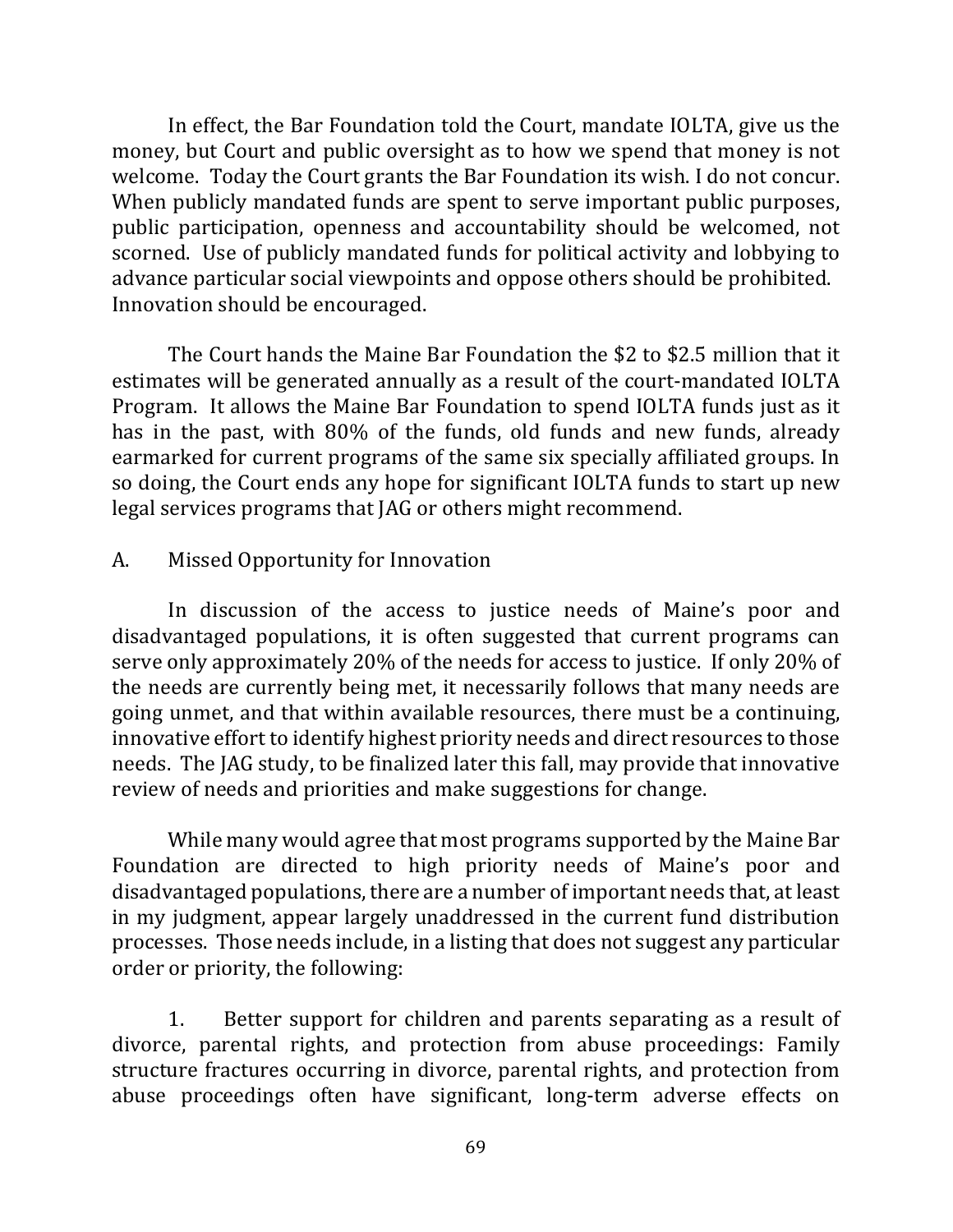separating parents and the children caught in these proceedings. Despite these impacts, most low-income and poor parents proceed through such actions without legal assistance. Improved access to legal services in these difficult cases would have long term benefits for the parties involved and for society, limiting or avoiding problems resulting from poorly informed self-representation in family matters. A draft of the JAG report suggests that JAG may recommend an important new initiative to provide court based aid for separating families, a program that will require significant new resources.

2. Training for trial and appellate advocacy for indigent clients: Our Constitution guarantees court-appointed counsel for trial and appellate advocacy for indigent citizens facing jail as a result of criminal charges, or facing loss of children in child protective and termination of parental rights proceedings. Case specific costs and fees relating to such proceedings are paid, although not necessarily paid well, by the court system. However, the case specific payment system has no method to pay for generalized training and support for trial and appellate advocacy. The current access to justice programs provide little or no support for trial and appellate advocacy training programs to support the constitutional right to counsel in these critical areas.

3. Credit and collections counseling and advocacy: Problems with credit, debts, and financial obligations are a frequent cause for people falling into and staying in poverty. Many people respond, with over-enthusiasm, to very generous invitations to become indebted provided by banks and other financial institutions. They then become caught in a spiral of bank fees, late fees, and other problems paying their credit obligations that induce or perpetuate a cycle of poverty. Such credit difficulties are particularly problematic in a heavily rural state such as Maine where a vehicle and minimal financial resources are essential to obtain and retain a job. The current access to justice programs supported by IOLTA and other funds provide little or no support for credit counseling and, if necessary, advocacy in the courts or administrative agencies for individuals caught in the easy credit, tough repayment cycle.<sup>4</sup> What credit counseling there is, is often provided by creditor supported institutions and entities that may not counsel consistent with what may be the debtor's best interest and are not available to go to court to challenge legally

<sup>&</sup>lt;sup>4</sup> This year the Maine Bar Foundation is providing a one-time grant of \$35,000 to support a program to aid homeowners victimized by predatory mortgage lending practices. It appears that past short term programs to aid victims of domestic violence were reduced to support this program. Funding was not reduced for any of the six programs that receive the bulk of Bar Foundation support.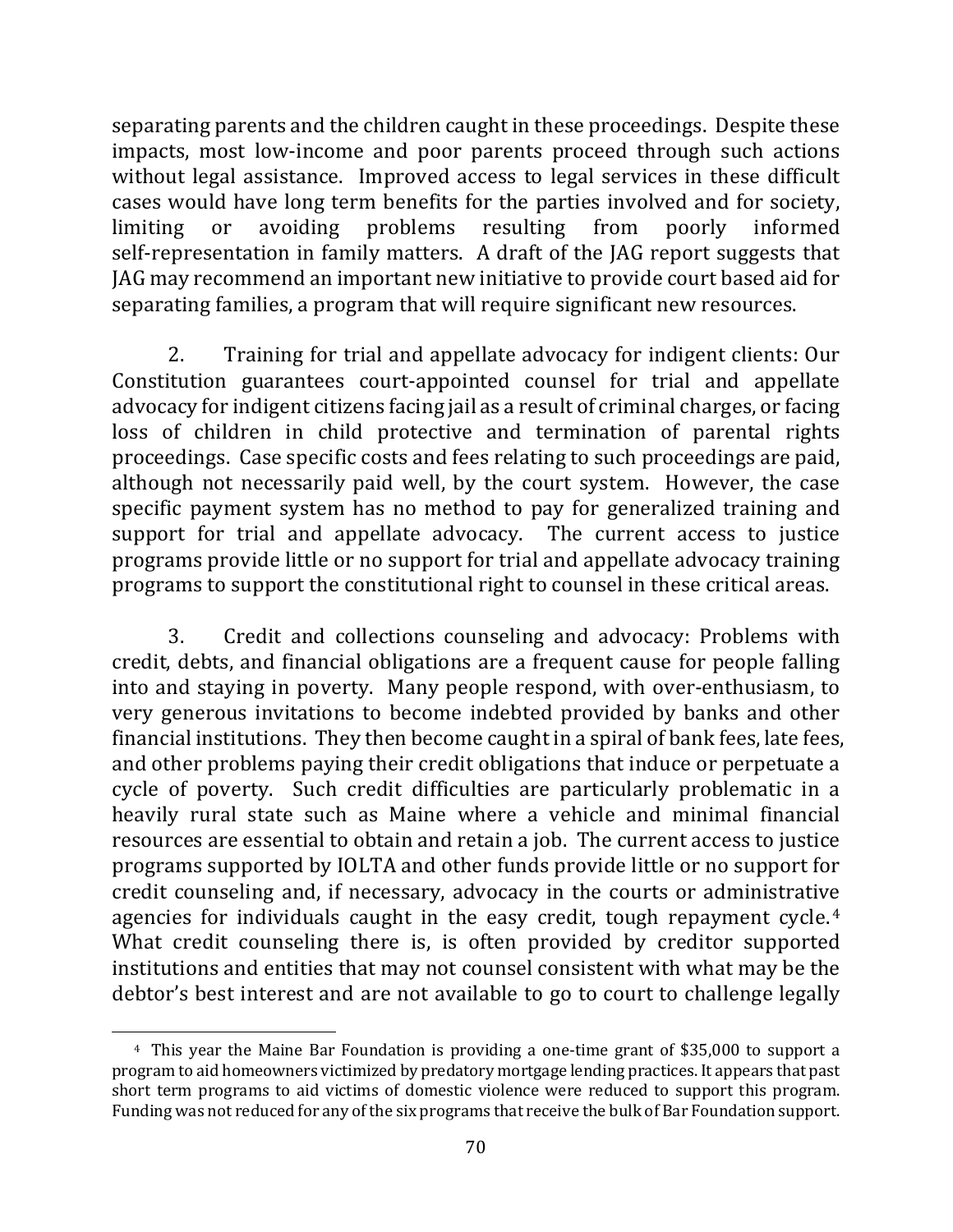questionable credit agreements and arrangements. See Credit Counseling *Centers, Inc. v. City of South Portland*, 2003 ME 2, 814 A.2d 458.

4. A landlord-tenant conciliation and dispute resolution program: In Maine a significant portion of the rental housing stock available to poor people is owned by individuals who, themselves, are not wealthy and do not have easy access to legal services. Many elderly people, living on fixed incomes, may own one or a few apartment buildings, living in one unit and renting out the others. They depend on the income from these units to maintain their own existence. When a tenant fails to pay the rent, causes disturbances that disrupt the lives of others, or damages the unit, the landlord may seek to evict the tenant, but may not be able to afford an attorney to assist with an eviction. As a result, in some proceedings, a tenant resisting eviction may have counsel, whereas a landlord does not. Many such matters might be resolved by proceedings short of a full court hearing and decision that could achieve resolution of a matter in a way somewhat acceptable to both the tenant and a landlord.

The Legislature recently adopted and provided basic funding for a mediation program in forcible entry and detainer matters.<sup>5</sup> However, a broader conciliation and dispute resolution program, supported by access to justice funds, may be beneficial to many under-funded tenants and landlords in such situations.

Are current programs that are guaranteed funds more important than improved legal services for victims of domestic violence, support for poor families who are separating, or assistance for people caught in the easy credit trap? Perhaps yes; perhaps no. But at least we should have asked the question and given ideas for new programs a chance to receive support from mandatory IOLTA funding. I decline to join an order that forfeits our chance to consider providing significant support for new initiatives through an engaged, innovative study of needs and priorities for access to justice funding. Innovation is not promoted by handing more money to the same groups that presently receive funds so that they can expand and quickly absorb the larger amount of funds that will become available.

<sup>&</sup>lt;sup>5</sup> P.L. 2007, chap. 246, enacting the mediation program as 14 M.R.S. § 6004-A, effective January I, 2008, and providing program support of  $$11,250$  in FY '08 and  $$22,500$  in FY '09.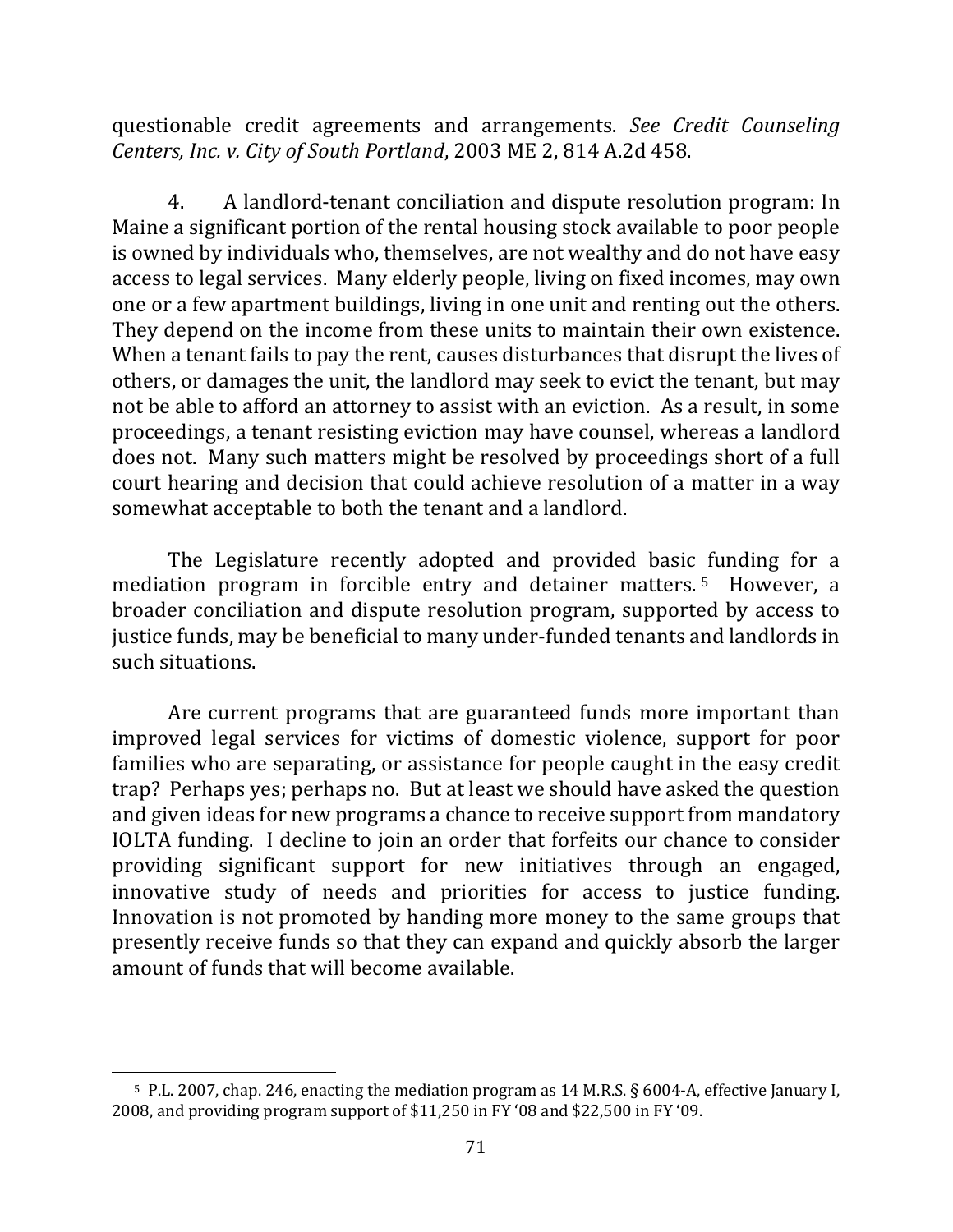#### B. Accountability

The decision to make the IOLTA Program mandatory fundamentally changes the nature of the program. It is now a government-mandated program with money to be accumulated and distributed in accordance with the government mandate. The Court considered and rejected several proposals to require that the Maine Bar Foundation engage in open and accountable decision-making. The rejected proposals were similar to those that the Court has recently imposed on the companion Maine Civil Legal Services Fund Commission. Among the limitations rejected were:

1. A conflict of interest provision that would have prevented board members and decision makers associated with the Maine Bar Foundation from also being board members or employees, or having immediate family members who were board members or employees, of an organization receiving or requesting IOLTA funds.

2. A requirement that the Maine Bar Foundation publish eligibility criteria and publicly solicit applications for new programs and program renewals on at least a bi-annual basis.

3. A requirement that Bar Foundation meetings to discuss and make decisions about priority setting and awards of IOLTA funds, be held in public, with adequate public notice, preceding public deliberation and selection of those entities and programs to receive IOLTA funds.

4. A requirement that needs for legal services and allocations of funds be reviewed on at least a bi-annual basis to assure that the goals of currently funded programs are being met and that funds are being utilized either in existing or new programs to meet the highest priority identified needs.

These minimal public participation, openness and accountability requirements, imposed on the companion Maine Civil Legal Services Fund Commission, should have been equally imposed upon the Maine Bar Foundation. I decline to join an order that does not impose such minimal, but necessary, openness and accountability requirements on spending of government mandated funds.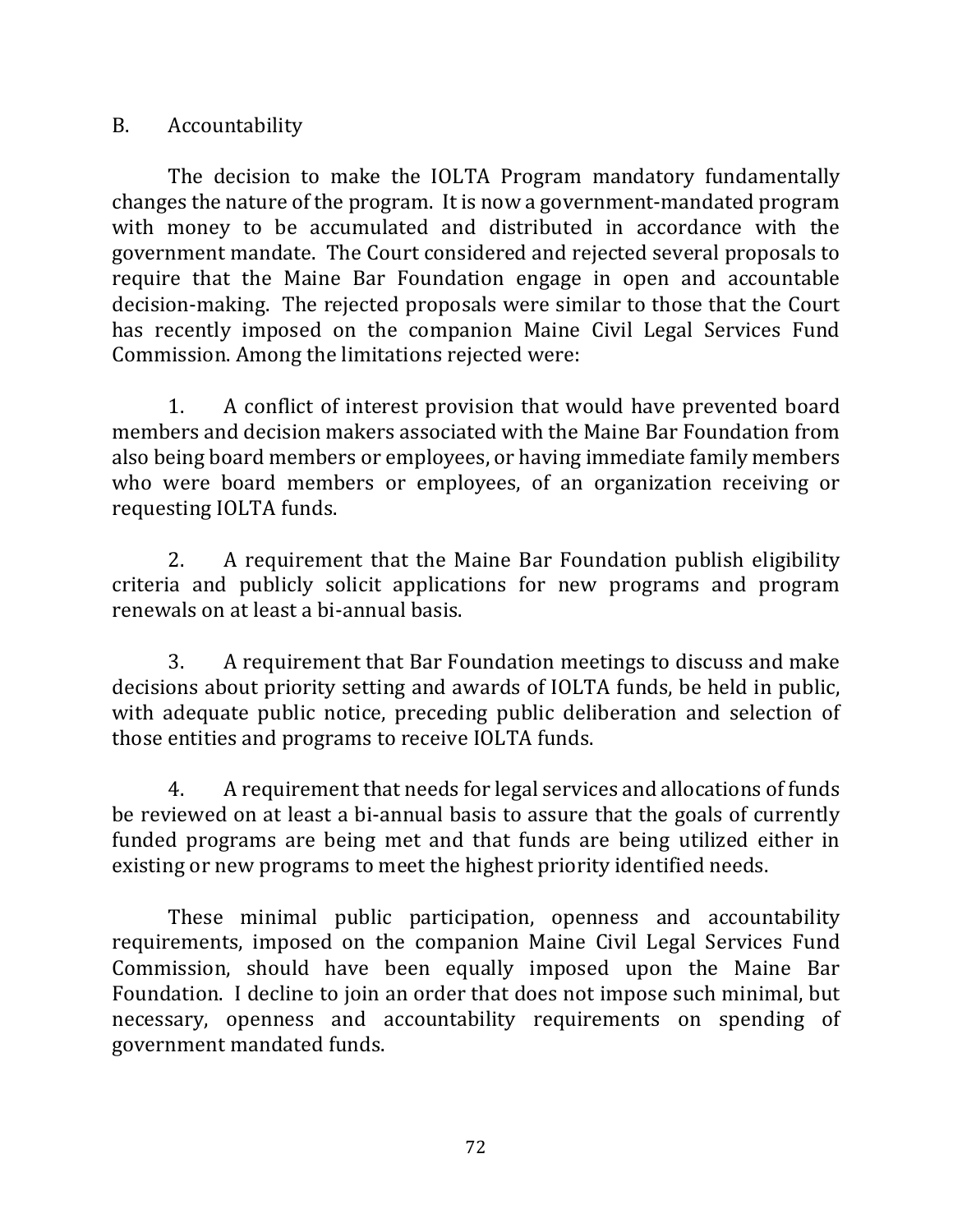#### C. Political Action and Lobbying

Our rule governing the companion Maine Civil Legal Services Fund includes a prohibition on use of that fund for political action and lobbying. The Court rejected a proposal for a similar prohibition on use of mandatory IOLTA funds. That is unfortunate for three reasons. First, use of funds generated by government mandate for political action and lobbying purposes is of questionable legality. Such uses may be violative of the expressive rights of those forced to pay to support political causes they oppose. Second, the IOLTA funds are sorely needed for front line legal services programs to aid Maine citizens. These scarce funds should not be diverted to support political action and lobbying ventures in support of or opposition to particular social causes. Third, purely as a matter of policy, people who are forced by the government to contribute to a particular program should not be forced to subsidize political action and lobbying for causes with which they may disagree.

There is not much law on the legality of using forced IOLTA contributions for political purposes. What law there is suggests that a challenge to use of compulsory contributions for political purposes might succeed. In *Phillips v. Washington Legal Foundation*, the U.S. Supreme Court held that the interest income generated by funds held in IOLTA accounts is the private property of the owner of the principle.  $524$  U.S. 156, 172 (1998). This conclusion was reached after a Texas businessman filed suit alleging that the Texas IOLTA program violated the Fifth Amendment by taking his property without just compensation. *Id.* at 163. The Court based its holding on the premise that the Constitution merely protects, rather than creates, private property interests, and therefore property interests must be independently created. *Id.* at 171. ("The State's having mandated the accrual of interest does not mean the State or its designate is entitled to assume ownership of that interest, as the State does nothing to create value; the value is created by respondents' funds.")

Although *Phillips* held that the interest generated by IOLTA programs was the private property of the owner of the principle, the Court subsequently held in *Brown v. Legal Foundation of Washington*, that IOLTA funds constituted a public use, and that just compensation is "measured by the property owner's loss rather than the government's gain." 538 U.S. 216, 237 (2003). Therefore, the private party "is entitled to be put in as good a position pecuniarily as if his property had not been taken." *Id.* at 236. Nevertheless, the Court held that by the very construct of IOLTA, the owner's opportunities to earn net interest in a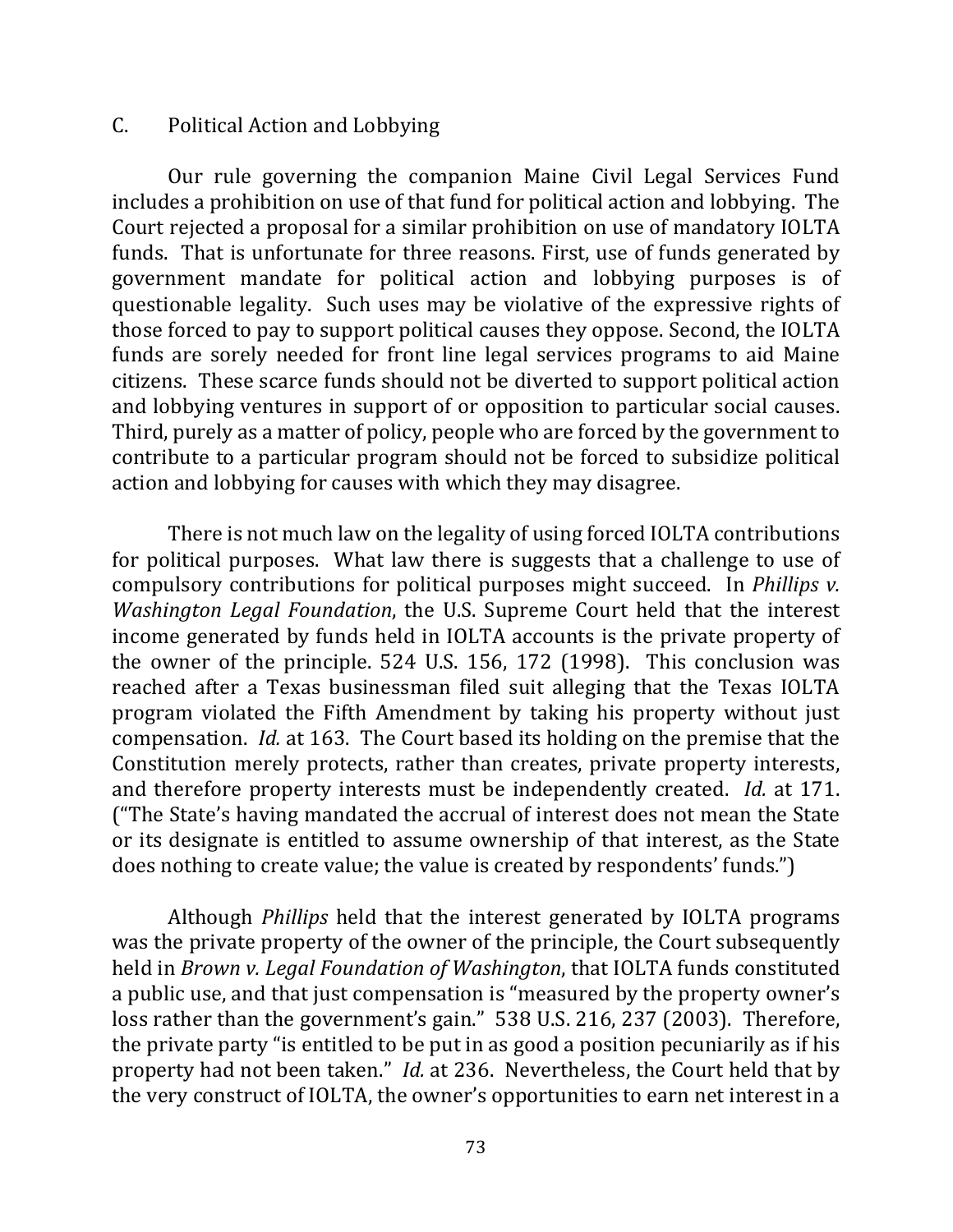separate, individual account must be zero, and thus there is no taking in violation of the Fifth Amendment. *Id.* at 240. Brown involved a takings challenge. The concern here is the potential for a First Amendment challenge. Justice Kennedy, dissenting in Brown, warned that the Court would one day be confronted with First Amendment challenges to IOLTA programs and suggested "one constitutional violation (the taking of property) likely will lead to another (compelled speech). These matters may have to come before the Court in due course." 538 U.S. 216, 253 (2003) (Kennedy, J., dissenting). Justice Kennedy stated that "the First Amendment consequences of the State's action have not been addressed in this case, but the potential for a serious violation is there." *Id.*

Recent jurisprudence on similar issues suggests that a First Amendment challenge would present a real risk that could seriously damage the IOLTA program. In *Locke v. Karass*, --- F.3d ---, 2007 U.S. App. LEXIS 18763 (1st Cir. 2007), the First Circuit approved the compulsory taking of deductions from public employee salaries to support legal services related to union organizing and bargaining activities. In so holding, the court distinguished what it held to be the proper use of funds for legal services related activities from what it suggested would be improper use of funds to "subsidize or financially support the political or ideological activities of the union" *Id.*, \*12 (citing *Machinists v. Street*, 367 U.S. 740, 744 ((1961) (it is a violation of First Amendment to permit forcible collection of funds from employees "to promote the propagation of political and economic doctrines, concepts and ideologies with which [they] disagreed"). $6$  It is not much of a stretch to say the same about political uses of government mandated attorney and client contributions to IOLTA.

Beyond First Amendment issues, authorizing use of IOLTA funds for political action and lobbying is bad policy because it diverts funds needed to support core legal services activities. While many needs discussed above are not being addressed more than minimally, and while some very high priority needs, such as protection for victims of domestic violence, are being addressed inadequately, IOLTA funds are being used for lobbying and political action programs about which there may be uncertainty as to their proper place in the priority structure. According to the reports provided to the Court by the Maine Bar Foundation, programs that IOLTA funds supported this past year included

<sup>&</sup>lt;sup>6</sup> See also Davenport v. Washington Education Assoc., --- U.S. ---, 127 S. Ct. 2372, 2377 (2007) ("Agency-shop arrangements in the public sector raise First Amendment concerns because they force individuals to contribute money to unions as a condition of government employment.")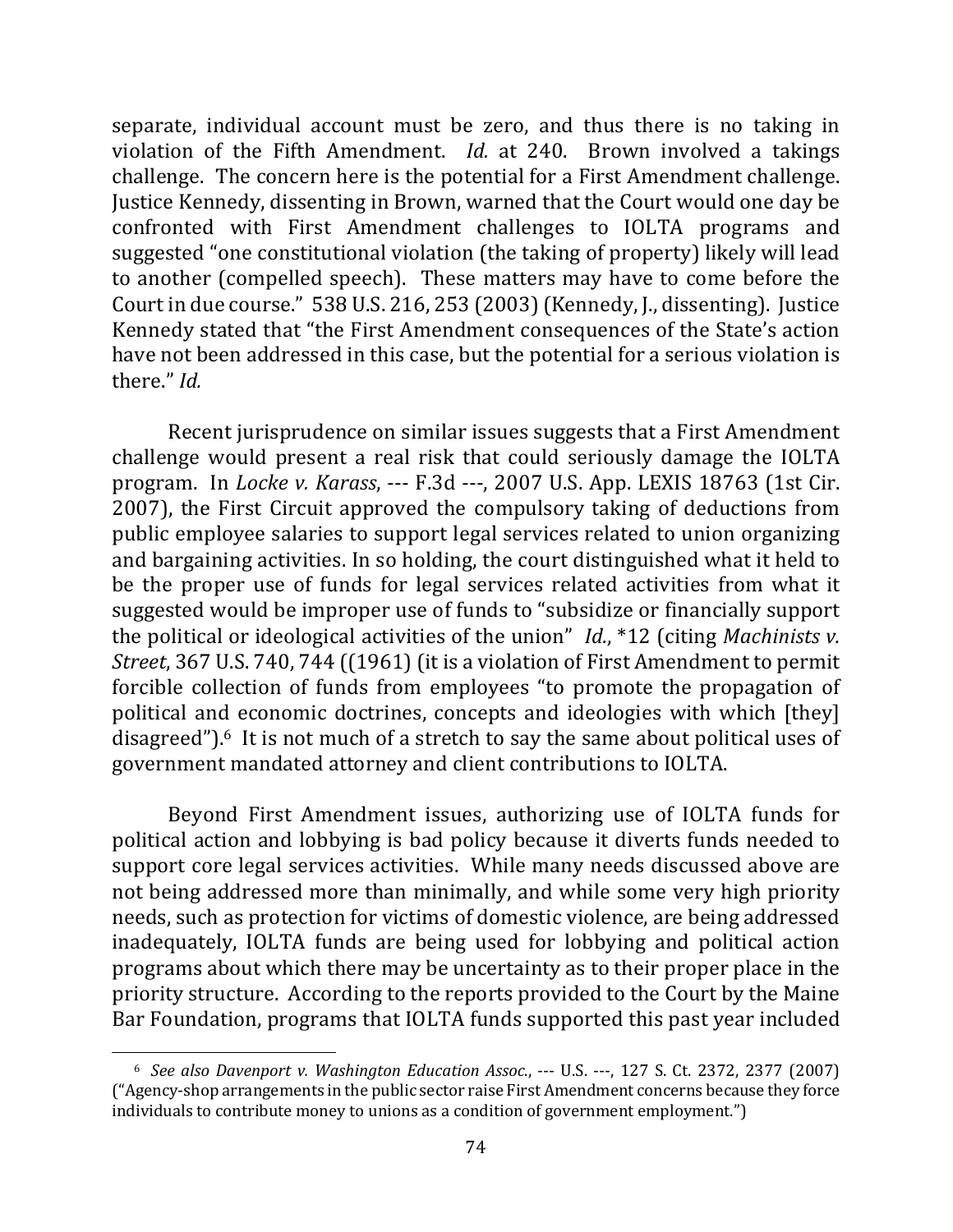(1) advocacy favoring citizens of foreign nations receiving in-state tuition rates at the University of Maine, while American citizens of other states would continue to be charged higher out-of-state tuition rates, (2) successful opposition to legislation to hold tenants criminally responsible for vandalism in their apartments, and  $(3)$  support for reforms in immigration practices to make it easier for citizens of foreign nations to relocate to the United States and to Maine.

To some, these efforts may be the most important initiatives that IOLTA funds support. Others may disagree. But debate over the legality and propriety of such political uses of funds may erode public support for the IOLTA program and divert attention from the important legal services work that is the justification for mandating IOLTA. I do not join an order that invites use of mandated IOLTA funds for political action and lobbying purposes.

### **Advisory Note – January 2017**

These various amendments to Rule 6 are necessitated to properly reference the Maine Justice Foundation which in 2015 replaced the Maine Bar Foundation as the bar's agency that helps those individuals desperate for civil legal aid in Maine.

### **Reporter's Notes – June 2015**

Rule 6 is based upon IOLTA rules embodied in former Maine Bar Rule 6(a), Maine Rule of Professional Conduct 1.15(b), and ABA Model Rules for Trust Account Overdraft Notification. The latter Rule is incorporated in substance at Rule  $(6)(c)(3)$ . It requires that participating financial institutions notify the Board if any IOLTA account check issued by the institutions' customer/lawyer is presented against a lawyer trust account containing insufficient funds, irrespective of whether or not the instrument is honored. Although the overdraft notification provision is a significant departure from current Maine practice, it puts Maine in line with the overwhelming majority of U.S. jurisdictions that currently provide for overdraft notification. Another departure from current Maine practice is Rule 6(d), which allows Bar Counsel, in certain circumstances, to verify the accuracy and integrity of a lawyer's bank account(s). The committee concluded that both the verification provision and the overdraft notification provisions will serve to protect the public and the interest of the clients.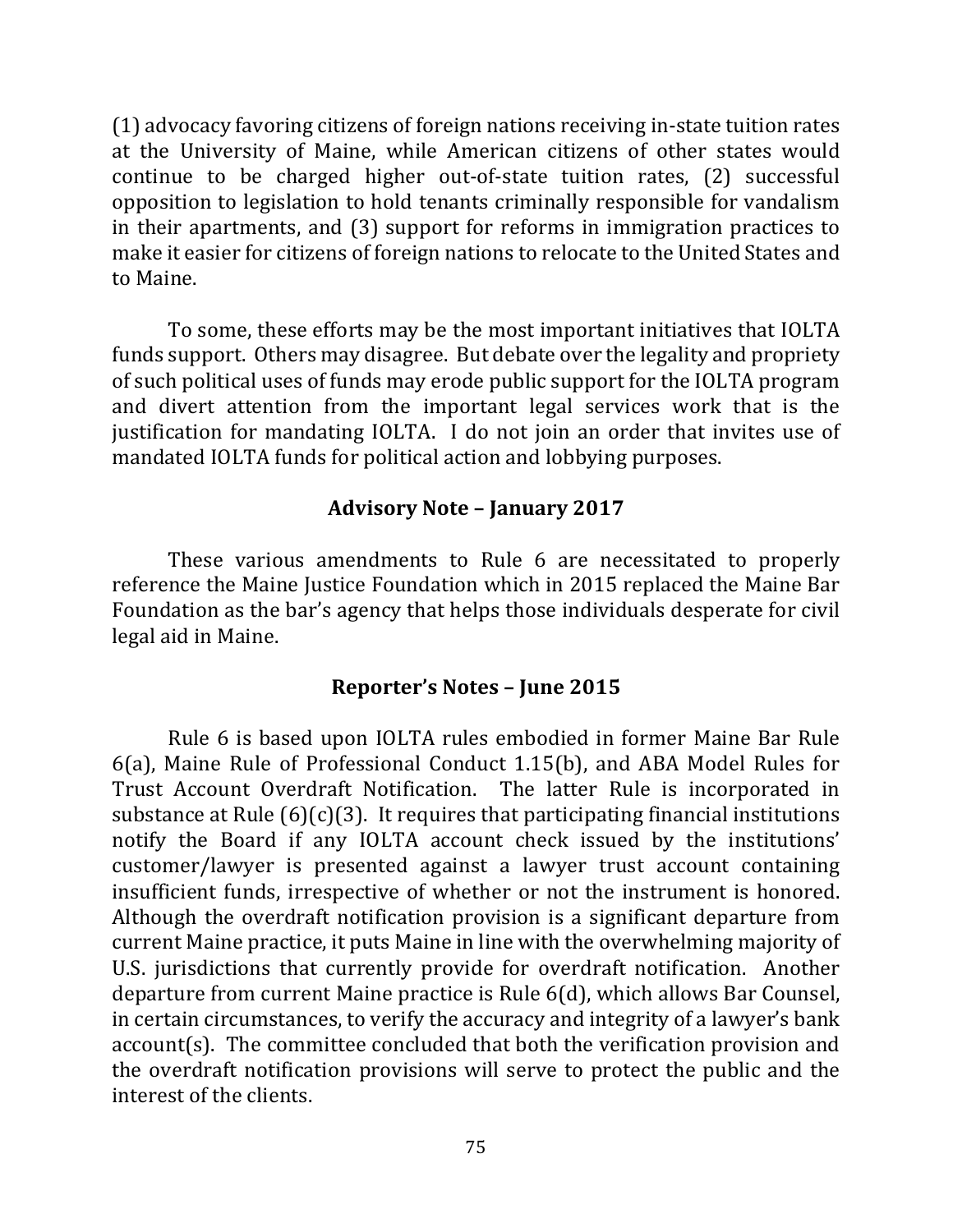#### **III. COMMISSIONS**

#### **RULE 7. FEE ARBITRATION COMMISSION**

### **(a) Commission.**

(1) *Appointment.* The Board shall appoint five or more Fee Arbitration Commission panels, each of which shall be assigned a geographic region of the state. Each panel shall consist of two attorneys licensed to practice law in Maine and one public member who is a Maine resident. The Board shall appoint alternate attorneys and public members to serve on the Fee Arbitration Commission as members at large. Each year the Board shall also appoint a Chair and Vice Chair of the Fee Arbitration Commission from among the Commission's attorney members. The Chair or Vice Chair shall appoint one of the attorney members of each panel to chair that panel.

(2) *Terms of Office.* Panel members shall be appointed for a term of four years. No member shall serve more than two consecutive four-year terms. A member whose term has expired may continue to serve on any case that was commenced before the expiration of the member's term. As each regular member's term of office on the Fee Arbitration Commission expires, a successor shall be appointed for no more than two consecutive full terms but a regular member appointed for less than a full term (originally or to fill a vacancy) may serve two additional full terms. A member who has served two consecutive four-year terms may not be reappointed before the expiration of at least one year. Members shall not be subject to removal by the Board during their terms of office except for cause.

(3) *Representation Prohibition.*  No member of the Fee Arbitration Commission may be legal counsel for a party in any proceedings under these Rules. When a member of the Commission member's firm serves as legal counsel for a party in any proceeding under this rule, the Commission member may perform Commission responsibilities unrelated to that proceeding, provided that the Commission member is timely screened from any participation in or relating to that proceeding, at both the Commission member's firm and the Commission.

(4) Upon conclusion of service, members shall take reasonable steps to destroy all documents, in paper or electronic format, relating to the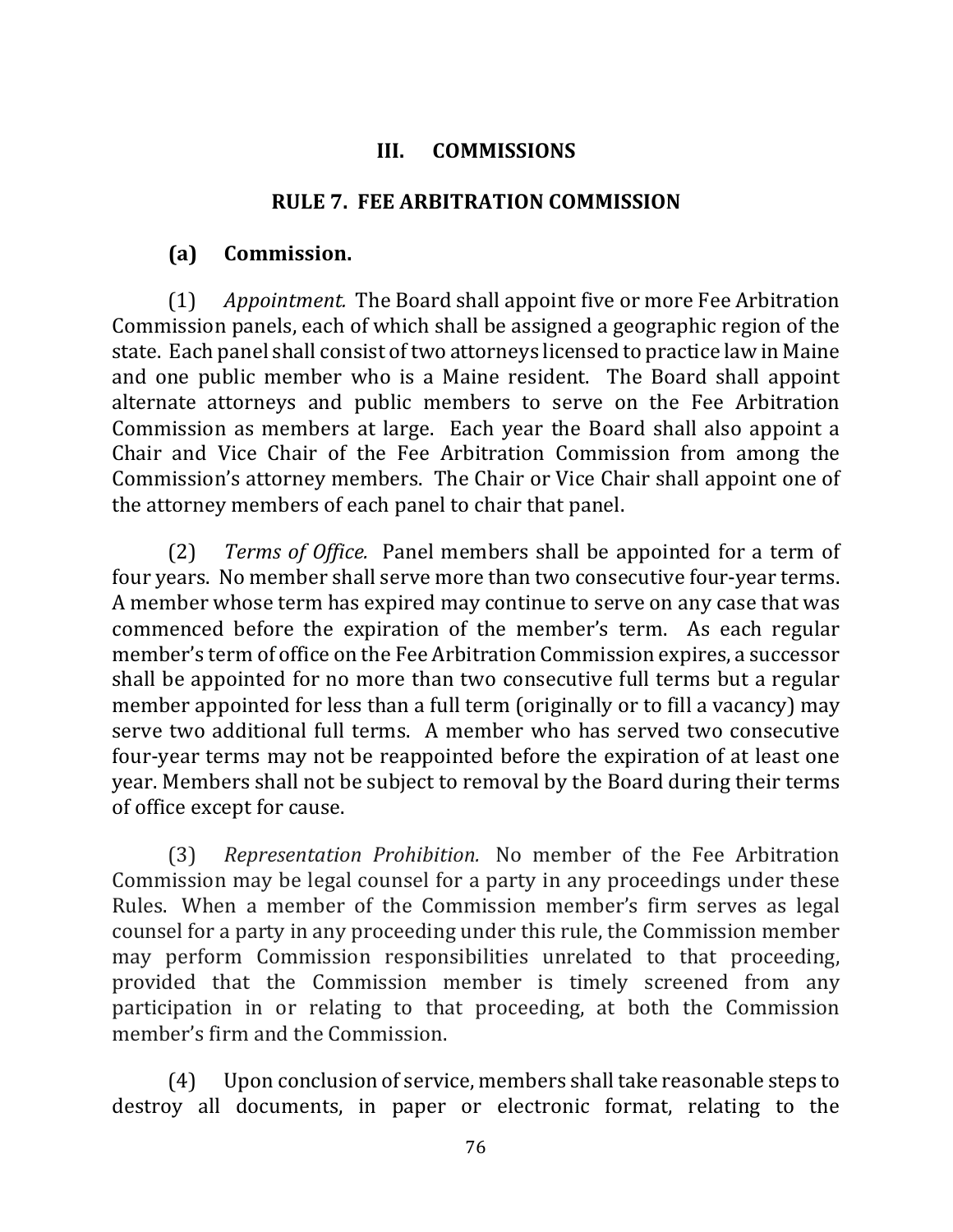proceedings of the Board subject to the confidentiality provisions of these Rules.

**(b) Powers and Duties.** The Fee Arbitration Commission shall have the following powers and duties:

 $(1)$  to interpret this rule;

 $(2)$  to approve forms;

(3) to establish written procedures that afford a full and equal opportunity to all parties to present relevant evidence;

(4) to educate the public and the bar about the Fee Arbitration Commission; and

 $(5)$  to perform all acts necessary for the effective operation of the Fee Arbitration Commission.

**(c) Board Clerk.** The Board Clerk shall perform the administrative functions of the Commission. The Board Clerk shall have the following powers and duties:

 $(1)$  to keep and maintain records of all petitioners and respondents, as well as all proceedings, determinations, and awards of the Fee Arbitration Commission;

(2) to process Fee Arbitration cases and communicate with parties to the dispute;

(3) to schedule Fee Arbitration hearings;

(4) to process and disseminate Arbitration Awards to the appropriate groups and parties; and

(5) to perform such additional duties as may be assigned by the Board or the Fee Arbitration Commission.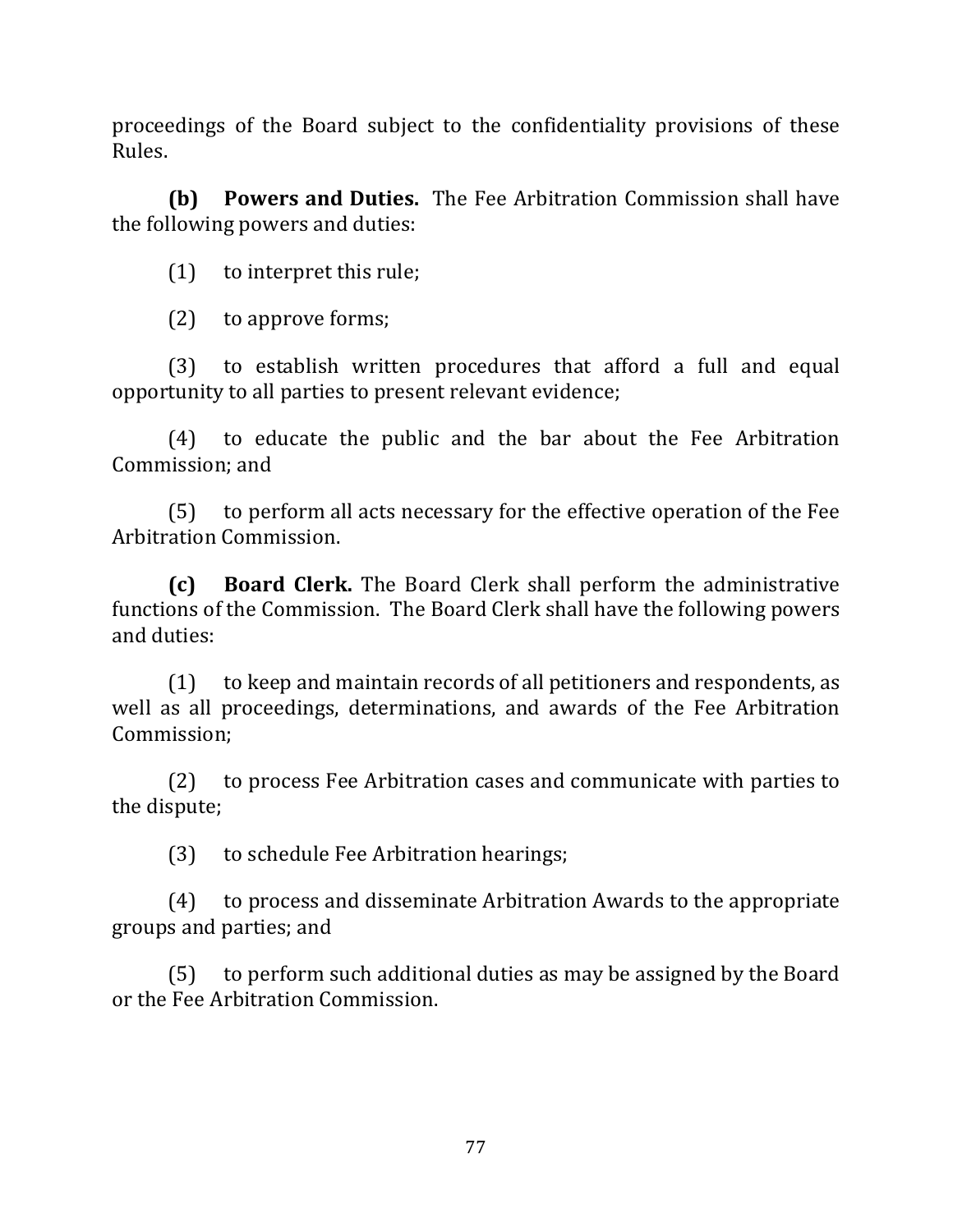## **(d) Procedures.**

(1) *Initiation of Proceedings.* Proceedings before the Fee Arbitration Commission shall be initiated upon receipt of a petition regarding legal fees and/or costs paid to or charged by an attorney providing legal services in Maine. The petitioner shall

 $(A)$  set forth the petitioner's full name and current address and the attorney with whom the petitioner has a dispute;

(B) agree to be bound by the decision of a Fee Arbitration Panel;

(C) represent that the petitioner has made a good faith effort to resolve the dispute with the attorney involved before filing the petition; and 

 $(D)$  state whether the dispute is the present subject of legal action and certify that the matter has not been finally adjudicated by a court or administrative agency. If the dispute is currently the subject of other judicial or administrative proceedings, such proceedings shall be identified in the petition.

(2) *Pending Action.* If there is a pending action or proceeding before a Maine court or agency involving the disputed fees, then such matter shall, upon motion of the petitioner, be stayed by that tribunal until such dispute is resolved pursuant to this rule, and the award hereunder shall be determinative of the action so stayed.

(3) *Preliminary Review by Board Clerk.* Upon filing, a petition shall be expeditiously reviewed by the Board Clerk. If the Board Clerk determines that there are no just grounds for the dispute, or that the matter is moot, or that the arbitration was not commenced within six years from the time the bill in dispute was rendered or the fee paid in whole or part, whichever occurs first, the Board Clerk may recommend that the Chair or Vice Chair of the Fee Arbitration Commission dismiss the matter. When recommending a dismissal, the Board Clerk shall provide a concise written statement of the facts and reasons why a matter should be dismissed to the Chair or Vice Chair of the Fee Arbitration Commission. If the Chair or Vice Chair concurs with the Board Clerk's recommendations, the matter shall be closed and the petitioner so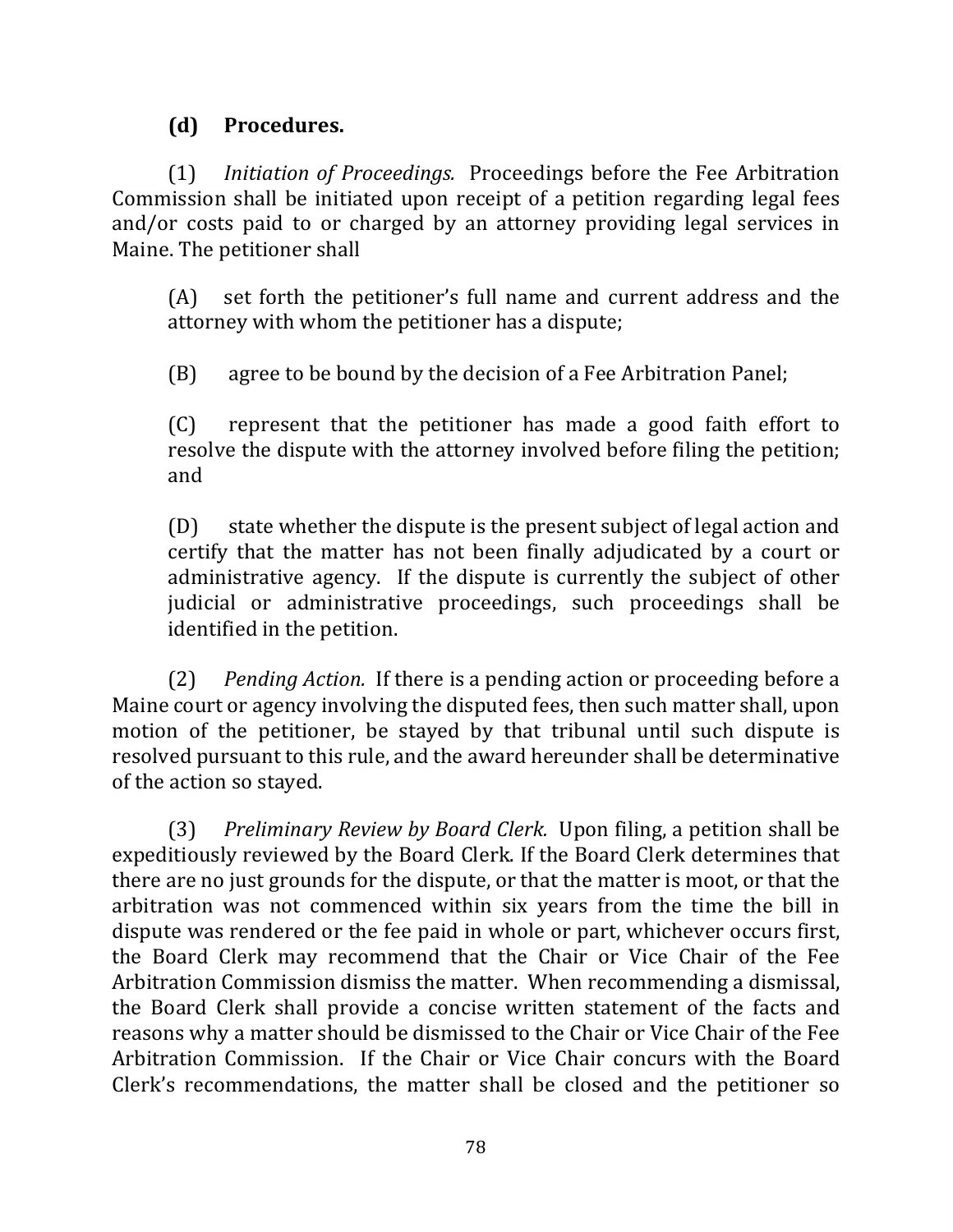advised. If the Chair or Vice Chair rejects the Board Clerk's recommendations, the matter shall proceed under this rule.

(4) *Petition Filed by Non-Client.* When a petition is filed by a non-client of the named respondent attorney, the Board Clerk shall provide the client with notice of the petition and request that within 10 days the client consent in writing to the filing and processing of the petition under this rule. Should the client fail to provide consent, the Board Clerk shall refer the matter to the Chair or Vice Chair for determination whether any action under this rule is appropriate for the Fee Arbitration Commission or if dismissal is required.

(5) Notice to Respondent. A blank form captioned "Respondent's Reply and Submission to Arbitration" shall be forwarded to the respondent. If the respondent fails, without good cause, to file a reply within 30 days after the mailing, the panel may proceed to hear the petition and make its findings and award upon the evidence produced by the petitioner. The panel may, at its discretion, refuse to consider evidence offered by the respondent that would reasonably be expected to have been disclosed in the Respondent's Reply. Upon receipt of Respondent's Reply, the Board Clerk shall forward a copy of the same to the petitioner.

(6) *Notice of Client's Right to Arbitrate Legal Fees.* At least 30 days before service or filing of a complaint in a civil action against an attorney's client or former client (hereinafter client) to recover fees for professional services previously rendered and/or costs incurred for which no judgment has previously been obtained, an attorney shall mail to the client at the client's last known address, and to the person liable for the payment of the attorney's fees if other than the client at that person's last known addresses, a written notice of the right to arbitrate, which shall include the following language:

You currently owe the sum of  $\ell$  in legal fees [and costs] to [name of attorney or firm]. If you dispute the fact that you owe any part of the amount claimed to be due, you have the right to have the matter resolved without additional expense to you by arbitration before a panel of the Fee Arbitration Commission. Forms and instructions for filing a petition for arbitration are available from the Board of Overseers of the Bar [insert Board address, phone number and website URL].

(7) *Failure to Give Notice.* No attorney shall seek to enforce a judgment against a client for attorney fees or costs which have been entered without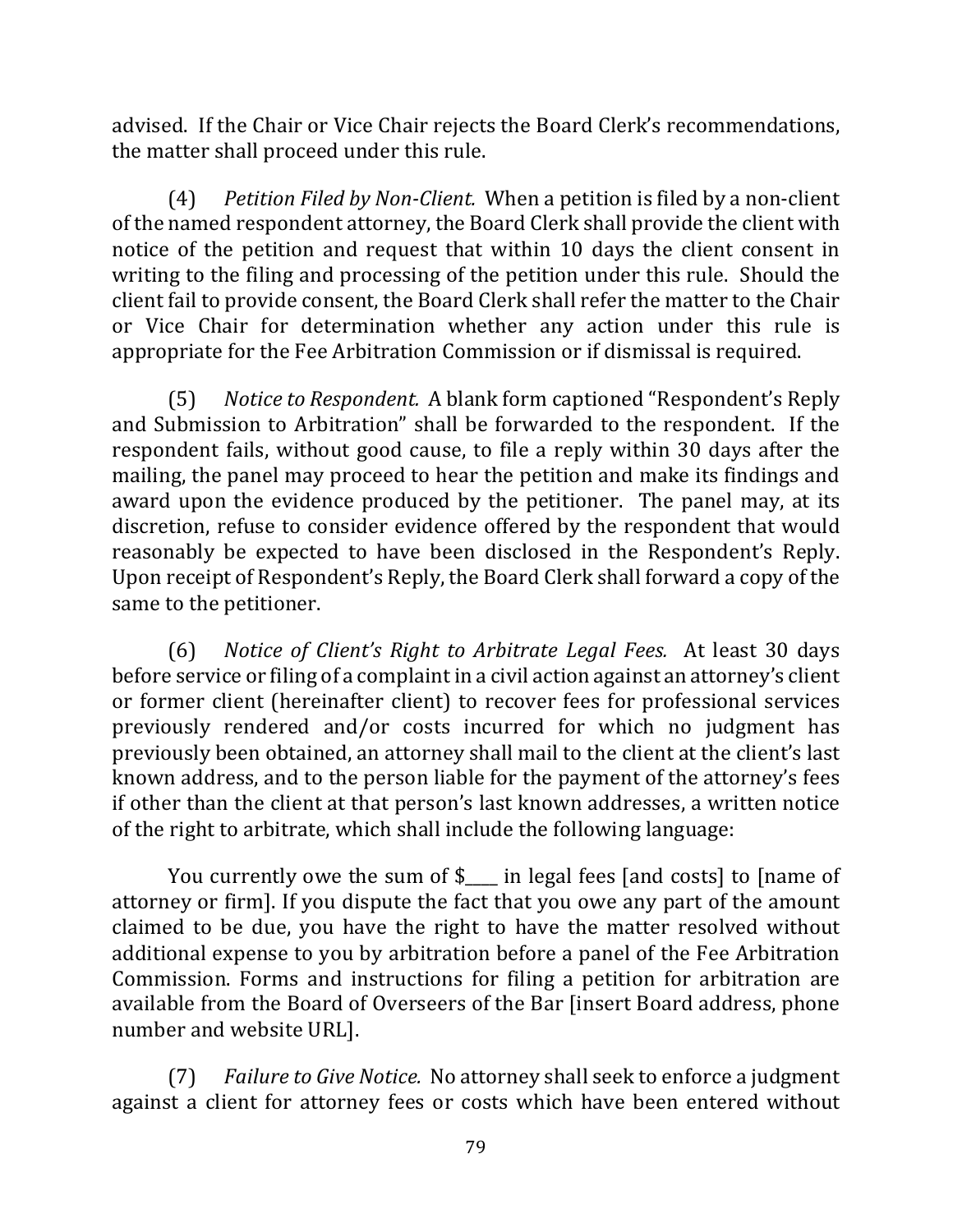having provided that client with the required notice of the right to arbitrate as set forth above.

# (8) *Referral to Arbitration Panel.*

(A) *Panel Composition.* After notification of appointment to a panel, assigned panel members shall notify the Board Clerk of any conflict of interest with a party to the arbitration. Upon notification of the conflict, the Board Clerk shall appoint a replacement from the list of Fee Arbitration Commission members. Parties may object in writing to the composition of a panel, and the Fee Arbitration Commission may relieve the disqualified panel member and appoint a replacement.

(B) *Notice of Hearing.* The Board Clerk shall make a reasonable effort to assign the matter for hearing within 60 days after the date of receipt of the petition. The Board Clerk shall also provide petitioner and the respondent written notice of the date, time, and place of hearing.

(C) *Dismissal.* If not earlier resolved pursuant to Rule 7(d)(3), a petition shall later be dismissed by the Board Clerk upon the petitioner's submission of a written request for dismissal prior to the respondent's filing of a reply to the dispute. After the respondent files a reply to the dispute, the petition shall not otherwise be dismissed except by order of the chair of the assigned hearing panel or of the Chair or Vice Chair of the Fee Arbitration Commission.

(9) Right to Counsel. Each party to a dispute shall have the right to be represented at the party's own expense by an attorney at any stage of the arbitration. For cause shown, or on its own motion, the Chair or Vice Chair may, in its discretion, authorize the Board Clerk to obtain the volunteer services of and assign an attorney to represent either the petitioner or the respondent in any proceeding before the panel.

(10) *Communications.* Any notice or other communication required by this rule shall be sufficient if in accordance with the requirements of Rule 15. Notice to a petitioner shall be made to the address set forth by petitioner in the petition.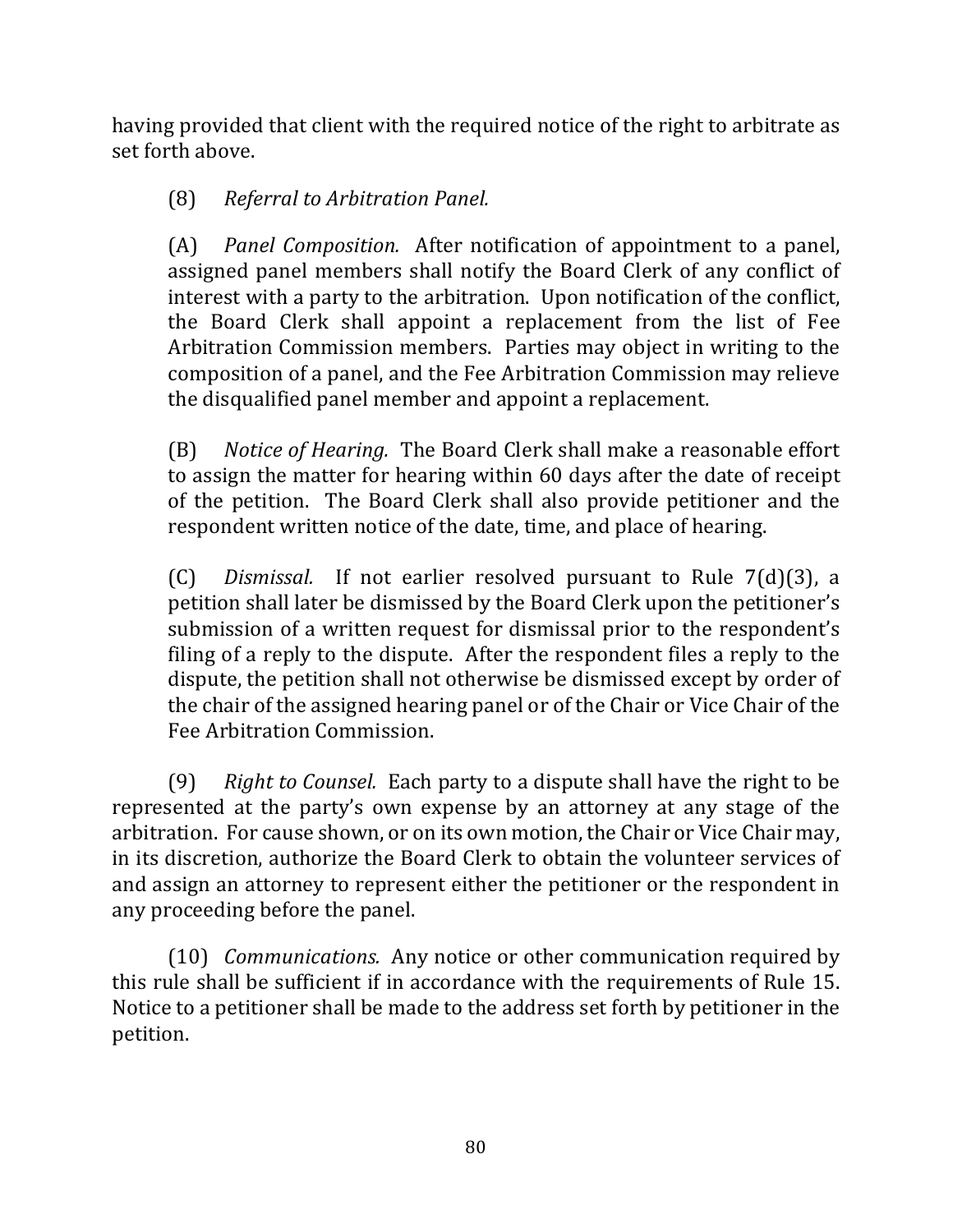# **(e) Arbitration Hearing.**

 $(1)$  If, at the time set for a hearing before a panel, three members are not present, the chair of the panel, or in the event of the chair's unavailability, the other members present, may decide either to postpone the hearing, or, with the written consent of those parties present, to proceed with the hearing with two panel members, one of whom must be a public member.

(2) If any member of a panel dies or becomes unable to continue to act while the matter is pending and before an award has been issued, the proceedings to that point shall be declared null and void and the matter assigned to a new panel for rehearing unless the parties, with the consent of the panel chair, or in the event of the chair's unavailability, the Chair or Vice Chair of the Fee Arbitration Commission, consent to proceed with the remaining panel members, one of whom must be a public member.

 $(3)$  The members of the arbitration panels shall be vested with all of the powers, and shall assume all of the relevant duties, granted and imposed upon neutral arbitrators by the Uniform Arbitration Act, 14 M.R.S.  $\S$  5927 et seq., to the extent that the same is not in conflict with this rule.

 $(4)$  On the hearing date, the arbitration panel shall meet, take testimony, receive other evidence, and otherwise conduct an impartial, fair, and expeditious hearing on the matter. The panel shall accept such evidence as is relevant and material to the dispute and request additional evidence as necessary to understand and resolve the dispute. The parties shall be entitled to be heard, to present evidence, and to cross-examine parties and witnesses. The panel shall judge the relevance and materiality of the evidence.

(5) Upon request of a party or upon its own determination, a panel or its chair may, for good cause shown, adjourn or postpone the hearing.

(6) The chair of the panel shall preside at the hearing. For purposes of admissibility, the chair shall be the judge of the relevance and materiality of the evidence offered and shall rule on questions of procedure. The chair shall exercise all powers relating to the conduct of the hearing. Evidence shall be admitted if it is the kind of evidence upon which reasonable persons are accustomed to rely in the conduct of serious affairs. The panel may exclude irrelevant, unduly repetitious, or unduly prejudicial evidence. The Maine Rules of Evidence shall not apply at the hearing.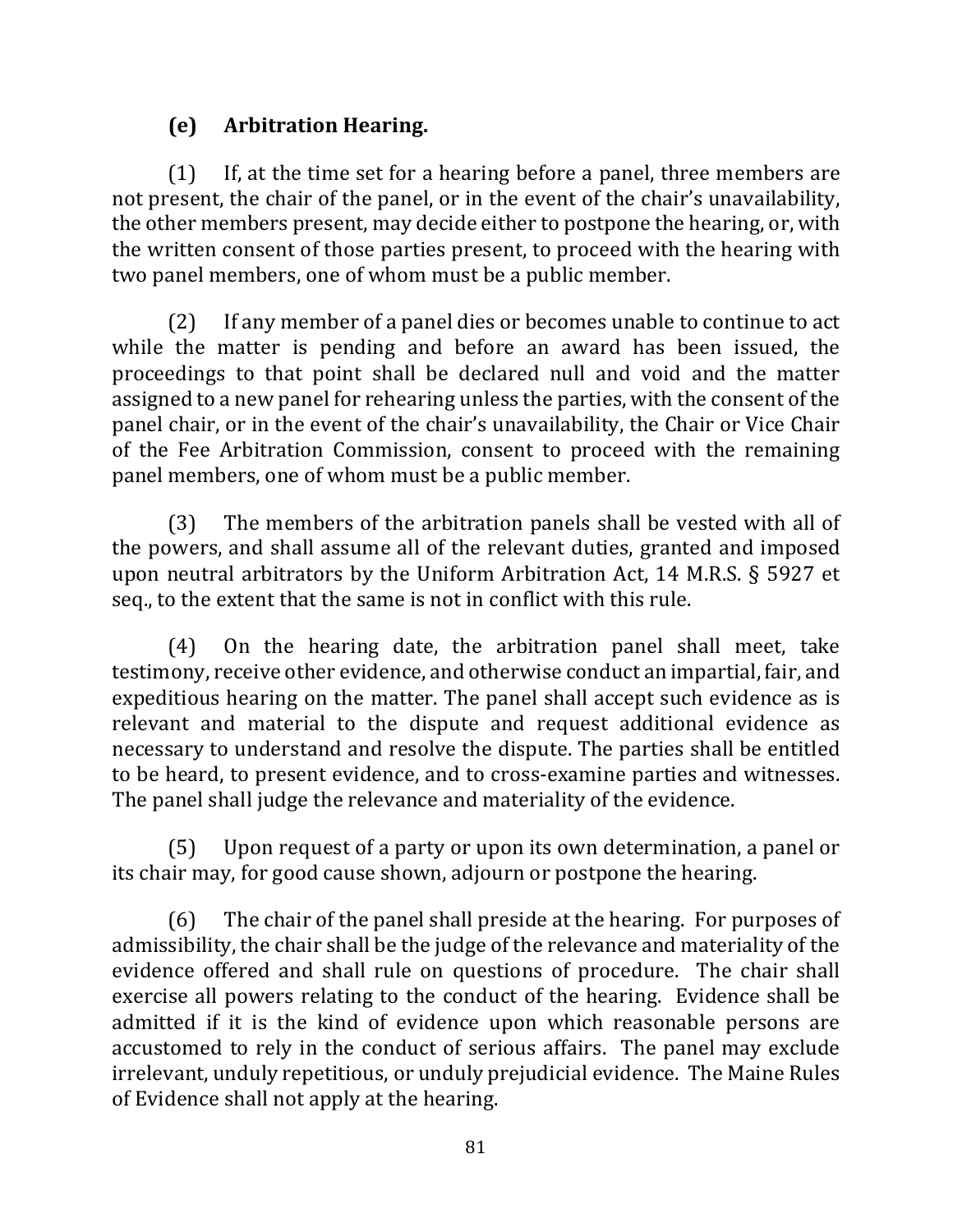(7) The petitioner and the respondent, or counsel representing either of them, shall be entitled to be heard, to present evidence, and to cross-examine parties and witnesses appearing at the hearing. In addition, any panel member shall be entitled to make inquiries of any party or witness at the hearing. The testimony of witnesses shall be by oath or affirmation administered by the panel chair.

 $(8)$  Appearance by a party at a scheduled hearing shall constitute waiver by said party of any deficiency with respect to the giving of notice of hearing. If a party who has been notified of the time, date, and place of the hearing in accordance with the procedures of this rule fails to appear at the hearing, an arbitration panel or its chair may either postpone the hearing or proceed with the hearing and determine the controversy upon the petition, reply, and other evidence produced.

 $(9)$  The Board shall cause all proceedings before the panel to be stenographically or electronically recorded in a form that will readily permit transcription. A hearing transcript or partial transcript may be ordered at any time by the Fee Arbitration Commission panel, the petitioner, the respondent, or the Board. When ordering a transcript, the respondent or petitioner must provide a copy of the requested transcript to the opposing party and the Board at that party's own expense.

(10) *Death or Incompetency of a Party*. In the event of death or incompetency of a party, the personal representative of the deceased party or the guardian or conservator of the incompetent may be substituted.

 $(11)$  A witness or party may be summoned by subpoena to appear before a Fee Arbitration Commission panel pursuant to the procedures set forth in Rule 16.

 $(12)$  In the event there is no written agreement or engagement letter between the parties concerning fees and expenses as to the particular matter in dispute, the respondent shall bear the burden of proof of an agreement, or other basis for recovery of fees and expenses, and of the reasonableness of the fees and expenses.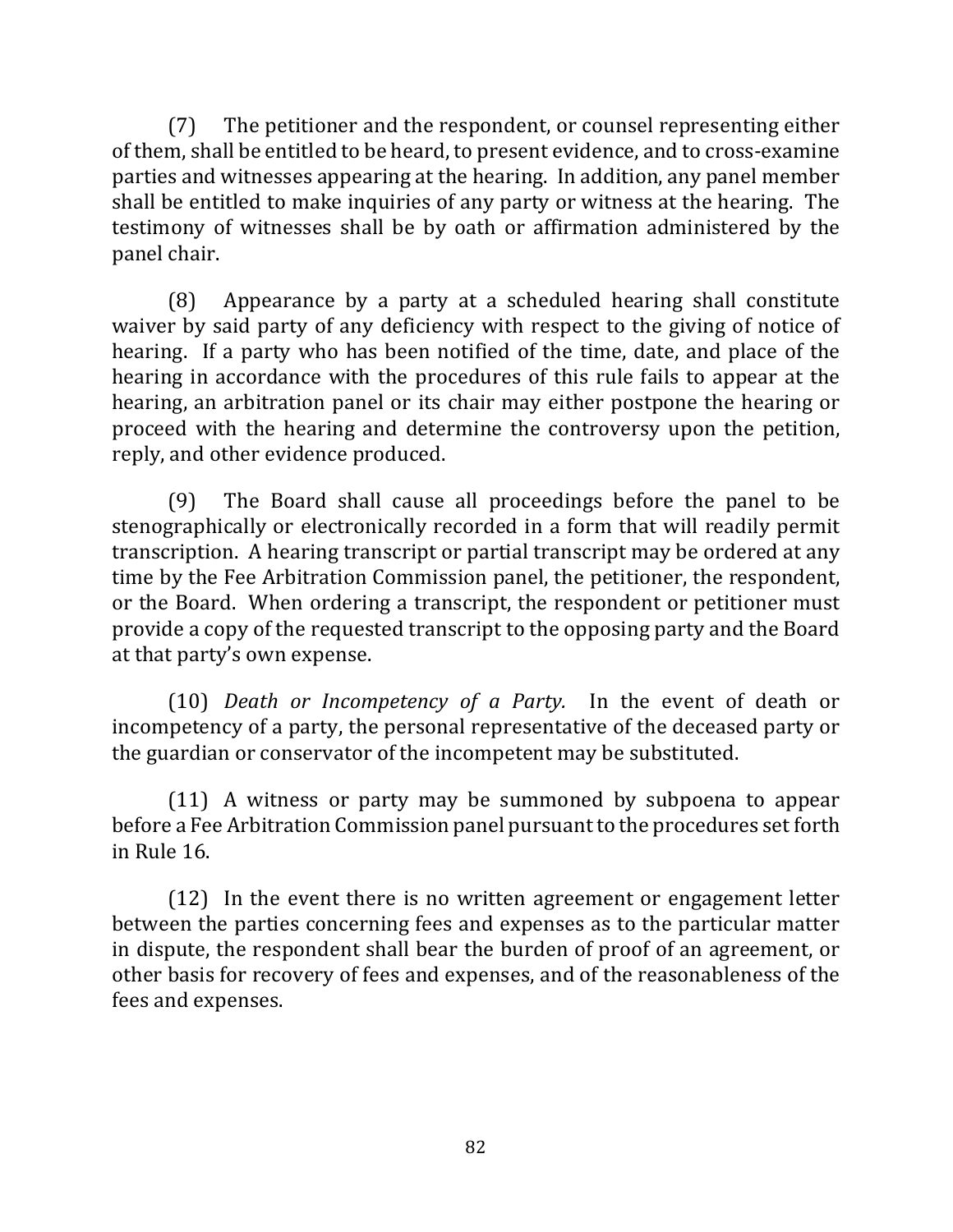# **(f) Arbitration Award.**

 $(1)$  The decision of the arbitration panel shall be expressed in a written award accompanied by a confidential addendum expressing the specific reasons for the award, signed by the panel chair on behalf of the panel, and thereupon filed with the Board Clerk. If there is a dissent, it shall be signed separately by the dissenting panel member. If the hearing is held before a two-member panel, both panel members must be in agreement regarding the disposition of a case. Absent such agreement, the matter will be rescheduled for a new hearing before a different panel. An award may also be entered on consent of the parties.

 $(2)$  The decision and award of the arbitrators shall contain a statement of the amount or nature of the award, if any, and the terms of payment, if applicable. Clerical mistakes arising from oversight or omission may be corrected at any time by the panel chair or the Board Clerk at the Fee Arbitration Commission's initiative or on the motion of a party.

 $(3)$  The award of the arbitration panel shall be rendered within 30 days after the close of the hearing, unless otherwise extended by the Chair or Vice Chair of the Fee Arbitration Commission.

 $(4)$  A copy of the decision containing the award and the accompanying confidential addendum shall be promptly forwarded by the Board Clerk to the petitioner and the respondent, or their respective counsel; the Chair and Vice Chair of the Fee Arbitration Commission; and the Board.

**(g)** Enforcement and Challenges to Award. Whenever an arbitration panel finds by its award that all or part of the fee paid by the petitioner should be refunded by the respondent, the attorney shall make the awarded refund within 30 days of receipt of the award, unless otherwise provided for in the award. If the respondent fails to make the awarded refund within the applicable timeframe, the Board Clerk shall refer the matter to Bar Counsel for action pursuant to Rule  $14(b)(5)$ . The award rendered by an arbitration panel may be enforced in accordance with the Uniform Arbitration Act, 14 M.R.S.  $\S$ 5927 et seq. Section 5928 of Title 14, relating to proceedings to compel or stay arbitration is not applicable to proceedings under this rule. The award may be challenged on the limited grounds, and by the procedure, set forth in 14 M.R.S. § 5938.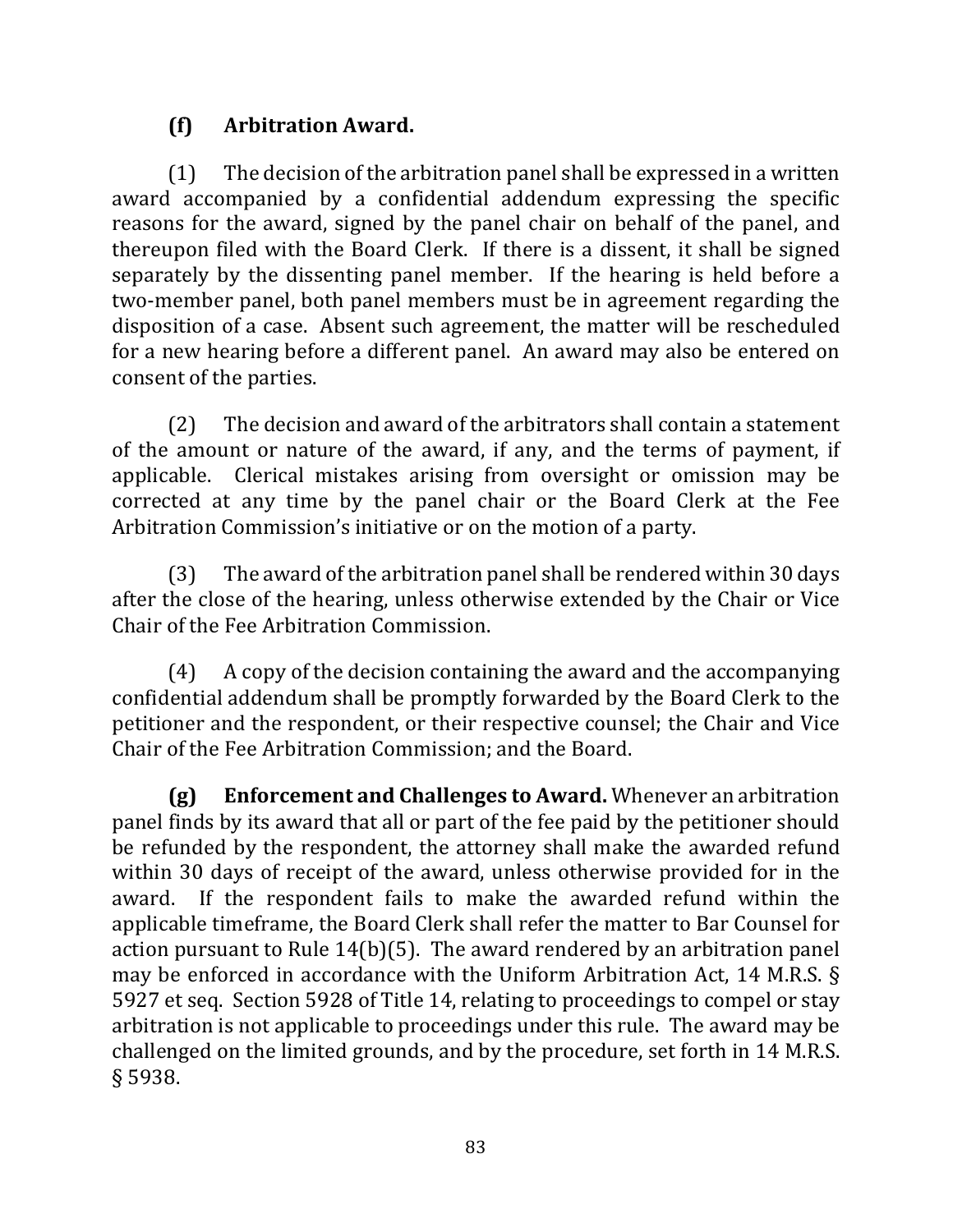**(h) Confidentiality.** With the exception of the award itself, the confidential addendum as well as all petitions, replies, records, documents, files, proceedings, and hearings pertaining to arbitrations of any fee dispute under this rule and these procedures shall be confidential, and, unless otherwise ordered by the Court, shall not be open to the public, press, or any person not involved in the dispute, excepting only the staff and members of the Fee Arbitration Commission, the Board, and the Committee on Judicial Responsibility and Disability in connection with any complaint within its jurisdiction. Notwithstanding this confidentiality, any person—including but not limited to members of the Board, members of the Fee Arbitration Commission, and Board staff—may notify governmental officials of actual or threatened criminal conduct by any individual. Access to relevant information may also be provided to authorized agencies.

### **Advisory Note – April 2018**

Rule  $7(e)(9)$  is amended to require the Board to ensure that all hearings before a panel of the Fee Arbitration Commission are recorded.

### **Reporter's Notes – June 2015**

Rule  $7(a)$  is based on the Model Rules for Fee Arbitration Rule  $2(A)$  and is consistent with former Maine Bar Rule  $9(a)$ . The committee adopted the language of former Maine Bar Rule  $9(a)$ , with the following notable changes:  $(1)$ The position of Fee Arbitration Commission Vice Chair was created, and (2) the term duration of Fee Arbitration Commission members was increased from three years to four years in order to be consistent with the terms of Grievance Commission members.

Rule  $7(b)$  is based on the Model Rules for Fee Arbitration Rule 2(C). There is no direct analogue in the former Maine Bar Rules, and the committee substantially adopted the language of Model Rule  $2(C)$ .

Rule  $7(c)$  is based on former Maine Bar Rule  $9(d)$ . There is no equivalent Model Rule. The revised rule's language reflects the creation of the Board Clerk position and more specifically delineates the duties of the Board Clerk in the Fee Arbitration process.

Rule 7(d) is based on the Model Rules for Fee Arbitration Rules 4 and 5, and is consistent with former Maine Bar Rule  $9(e)$ , albeit with revisions. First,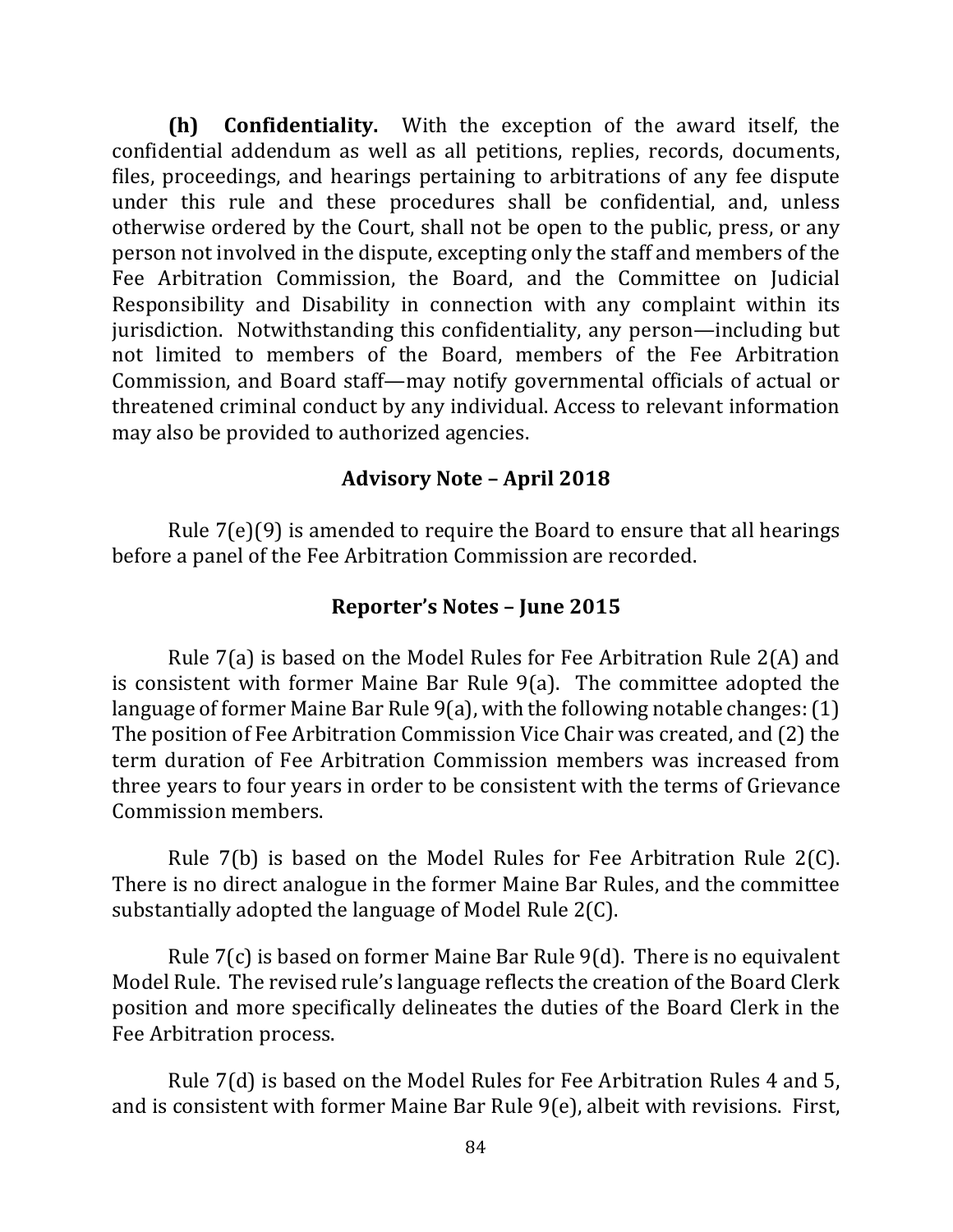the Commission found that the "Initial Resolution Period" discussed in former Maine Bar Rule  $9(e)(2)$  created unnecessary delay in processing fee arbitration petitions, and thus, revised rule  $7(d)$  eliminates this 30-day period. Second, revised rule  $7(d)(5)$ , in contrast with former Maine Bar Rule  $9(e)(4)(A)$ , no longer requires that the Respondent's Reply form be sent to the respondent via certified mail, return receipt requested. Third, to address the issue of respondents failing to file a Reply and then submitting an excessive number of documents at hearing, Rule  $7(d)(5)$  now contains the provision that a panel may refuse to consider evidence offered by the attorney that would reasonably be expected to have been disclosed in the Reply. Fourth, in comparison to former Maine Bar Rule  $9(e)(5)(E)$  which only requires an attorney to mail the Notice of Right to Arbitrate Legal Fees to the client, Rule  $7(d)(6)$  requires an attorney to mail the notice to both the client and the person liable for the payment of the attorney's fees if other than the client.

Rule  $7(e)$  is based on the Model Rules for Fee Arbitration Rule 5 and is consistent with former Maine Bar Rule  $9(g)$ . After some discussion, the committee decided to continue the practice of allowing a fee arbitration proceeding to go forward with a two-person panel in circumstances where one panel member is absent, but concluded that, consistent with the former Maine Bar Rule, one member of the two-person panel must be a public member. Additionally, the committee decided not to adopt the Model Rule prohibition on recording fee hearings. However, the revised rule requires that requests to schedule a court reporter to record a hearing must go through the Board Clerk.

Rule  $7(f)$  is based on the Model Rules for Fee Arbitration Rule 6, and is consistent with former Maine Bar Rule  $9(h)$ . To increase the efficiency of issuing decisions, the revised rule allows panel chairs to sign awards on behalf of the full panel. The revised rule also grants the Board Clerk authority to correct clerical mistakes in decisions. Additionally, the revised rule extends the period in which awards must be rendered from the former Maine Bar Rule twenty-day deadline to the Model Rule thirty-day deadline.

Rule  $7(g)$  is based on the Model Rules for Fee Arbitration Rule 7, and is consistent with former Maine Bar Rule 9(i). The committee elected not to include the Model Rules' language regarding non-binding fee arbitration.

Rule  $7(h)$  is based on the Model Rules for Fee Arbitration Rule 8, and is consistent with former Maine Bar Rule 9(j). The revised rule more specifically delineates who may have access to confidential documents. In contrast to the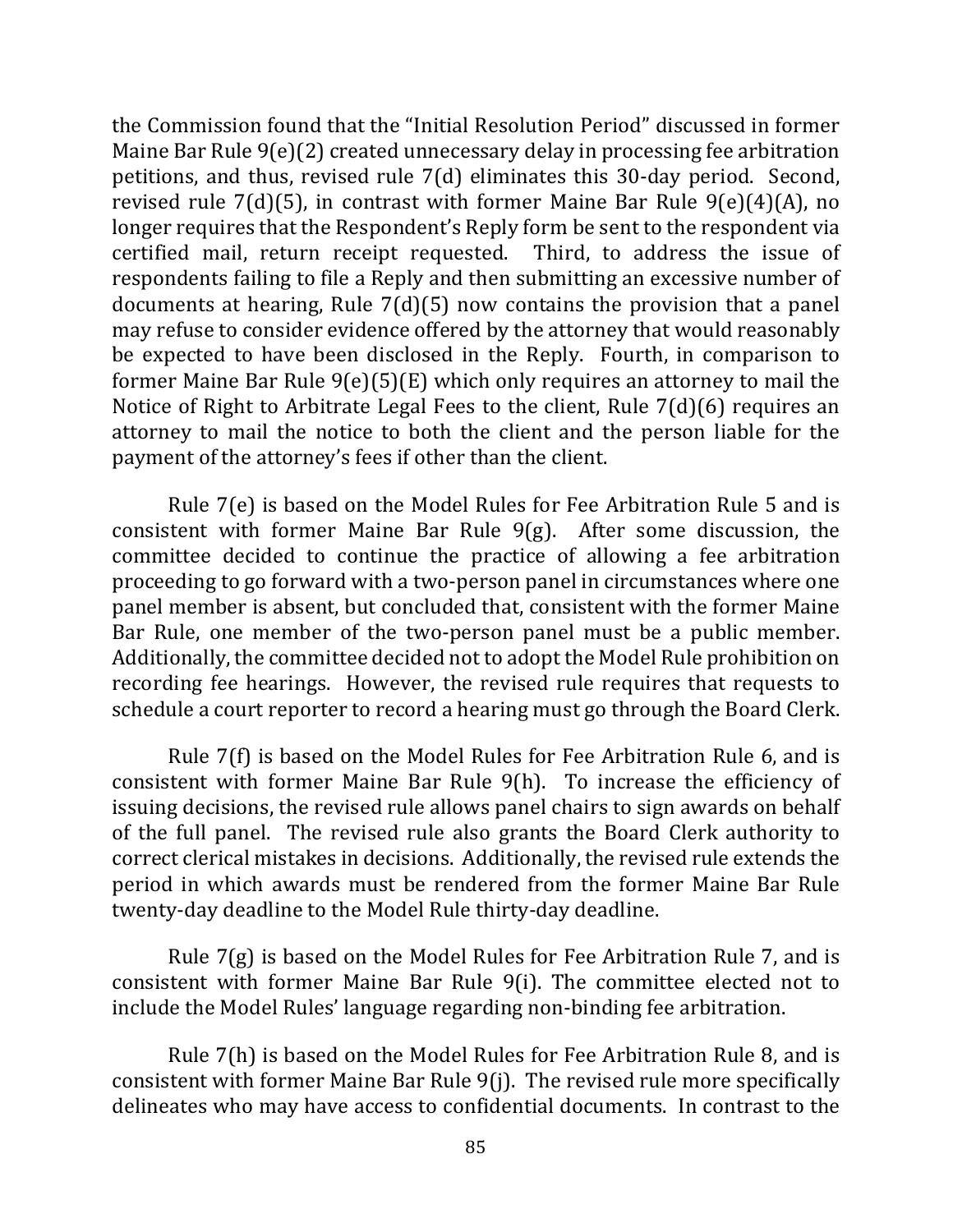Model Rule, the former Maine Bar Rule and the revised rule do not designate Awards as confidential.

# **RULE 8. PROFESSIONAL ETHICS COMMISSION**

**(a) Appointment.** The Board shall appoint eight attorney members to the Professional Ethics Commission.

**(b) Terms of Office.** Members shall be appointed for a term of four years. No member shall serve for more than two consecutive four-year terms, except that members shall continue to serve until a replacement has been appointed. A member who has served two consecutive four-year terms may not be reappointed before the expiration of at least one year. The Board may not remove members during their terms of office except for cause.

**(c)** Quorum and Action. A quorum shall exist for the purposes of the Professional Ethics Commission's exercise of its authority and duties when a majority of its members are present. The concurrence of a majority of such members present shall be sufficient for any action taken.

**(d) Powers and Duties.** The Professional Ethics Commission shall have the following powers and duties:

(1) to render advisory opinions to the Court, the Board, Bar Counsel, and the Grievance Commission on matters involving the interpretation and application of the Maine Rules of Professional Conduct;

(2) to receive ethical questions posed by members of the Maine bar involving the Maine Rules of Professional Conduct and to determine whether to issue a formal advisory opinion;

(3) to make recommendations to the Board or to the Advisory Committee on the Rules of Professional Conduct regarding amendments to the Maine Rules of Professional Conduct: and

(4) to maintain an indexed compilation of its opinions.

**(e) Opinions as Evidence.** Opinions of the Professional Ethics Commission shall be admissible in any proceeding in which the interpretation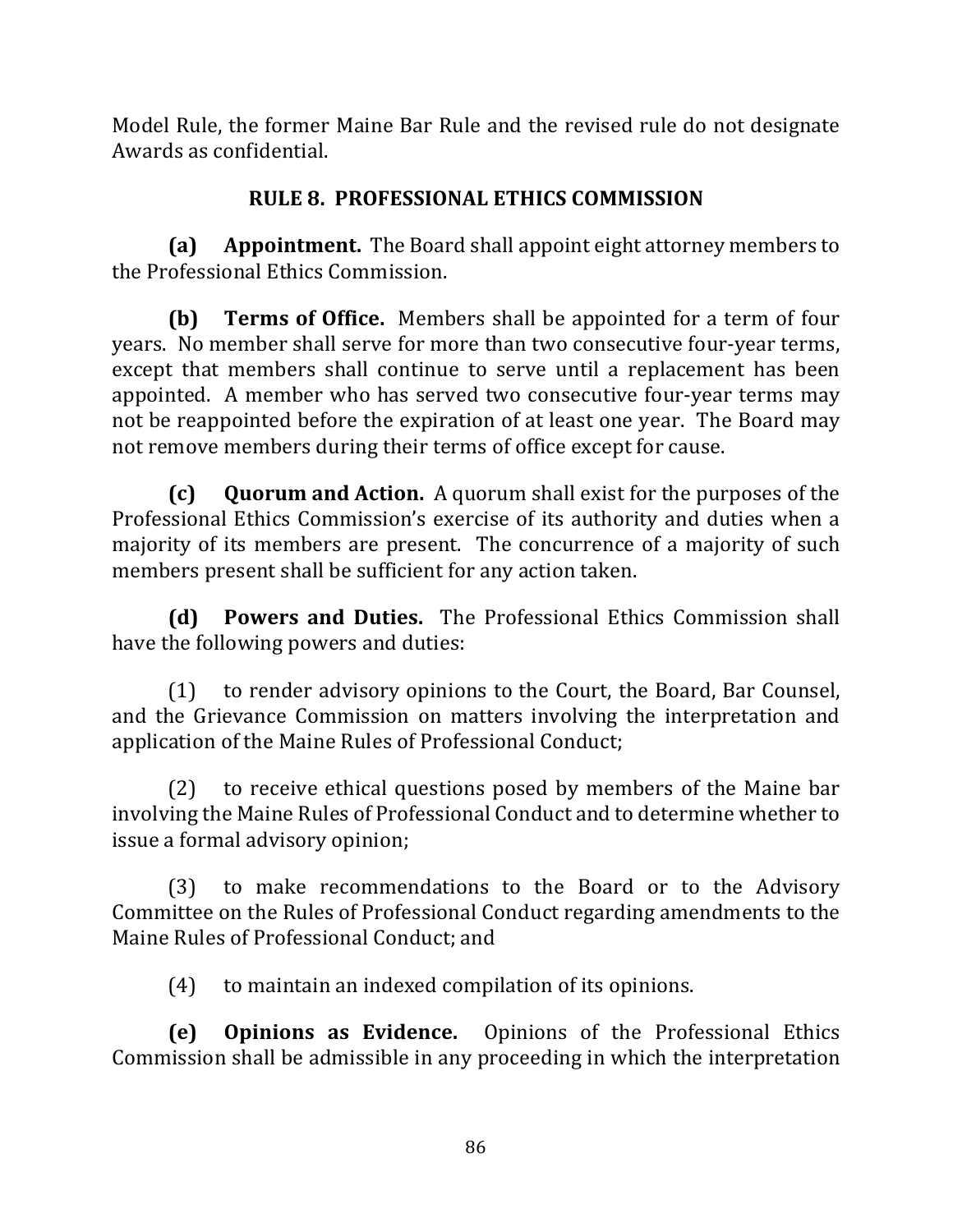or application of a provision of the Maine Rules of Professional Conduct is at issue. 

**(f)** Confidentiality. With the exception of an advisory opinion finally rendered pursuant to this rule, all inquiries, replies, records, documents, files, and proceedings pertaining to the interpretation of ethical rules and the rendering of advisory opinions with respect thereto shall be confidential, and, unless otherwise ordered by the Court, shall not be opened to the public, press, or any person not involved in the rendering of the advisory opinions, excepting only the staff and members of the Professional Ethics Commission and their professional associates actively involved in working on an advisory opinion for such member, the staff and members of the Grievance Commission, Bar Counsel, the staff and members of the Board, and the Court. No person shall publicly disclose the identity of another individual whose conduct was the subject of an advisory opinion without the consent of that individual.

**(g) Destruction of Confidential Documents.** Upon conclusion of service, members shall take reasonable steps to destroy all documents, in paper or electronic format, relating to the proceedings of the Board and subject to the confidentiality provisions of these rules.

### **Reporter's Notes – June 2015**

Rule  $8(a)$  is consistent with former Maine Bar Rule  $4(d)(20)$  appointing eight attorney members to serve on the Professional Ethics Commission. There is no Model Rule equivalent.

Rule  $8(b)$  is based on former Maine Bar Rule 11(a). There is no Model Rule equivalent. The revised rule omits reference to the "initial members of the Commission" because such a situation is no longer applicable. The revised rule adds that Commission members shall not be subject to removal by the Board except for cause.

Rule  $8(c)$  is based on former Maine Bar Rule 11(b). There is no Model Rule equivalent. The committee adopted the former Maine Bar Rule in its entirety.

Rule  $8(d)$  is based on former Maine Bar Rule 11(c). There is no Model Rule equivalent. The most significant change reflected by the revised rule is the elimination of the mandates of former Maine Bar Rule  $11(c)(3)$ , which requires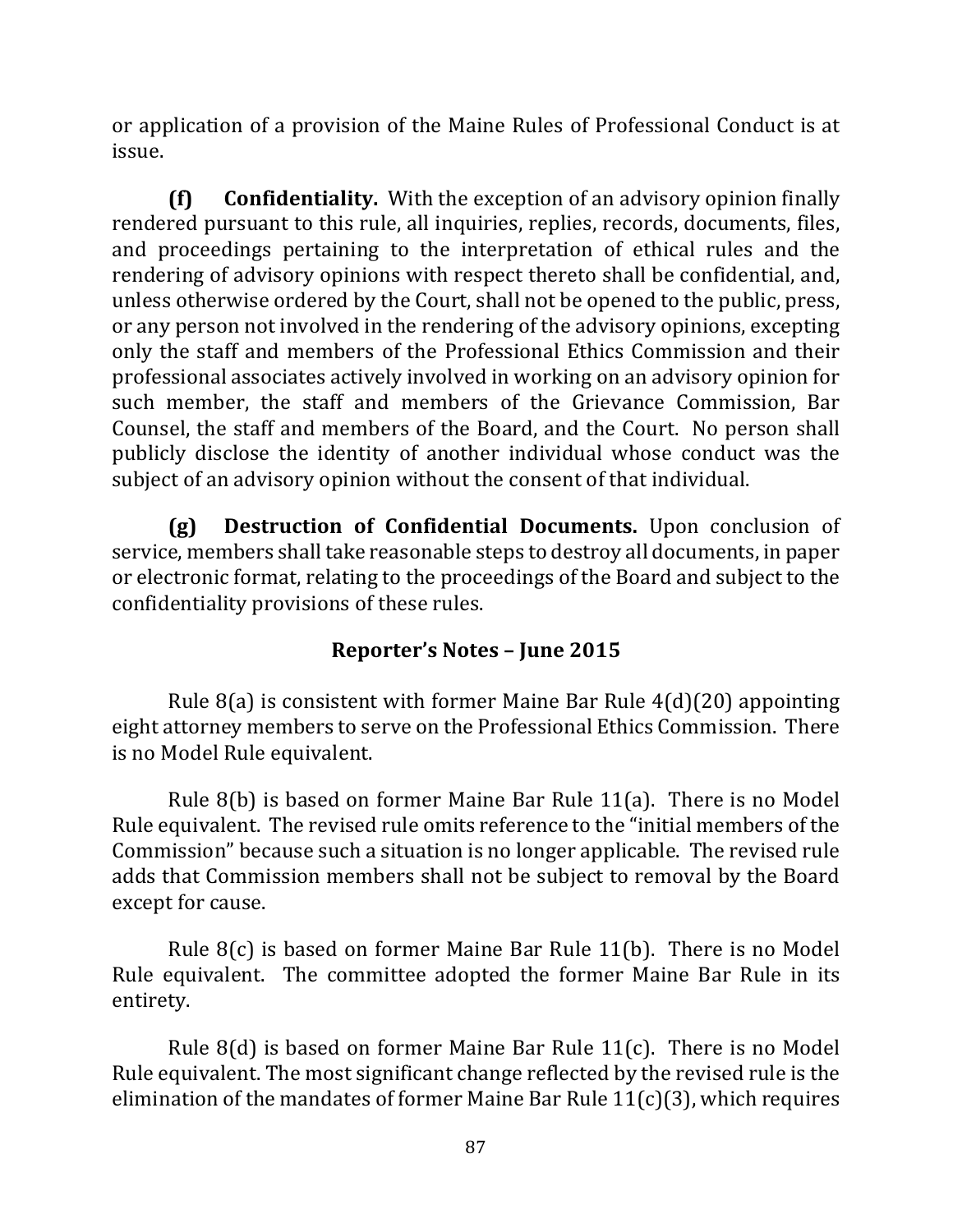the maintenance of a library containing opinions on ethical questions. Due to widespread Internet usage, the commission viewed the dictates of former Maine Bar Rule  $11(c)(3)$  as outdated and no longer necessary.

Rule  $8(e)$  is based on former Maine Bar Rule 11(d). There is no Model Rule equivalent. The committee adopted the former Maine Bar Rule in its entirety.

Rule  $8(f)$  is based on former Maine Bar Rule 11(f). There is no Model Rule equivalent. The committee adopted the former Maine Bar Rule in its entirety.

### **RULE 9. GRIEVANCE COMMISSION**

**(a) Appointment.** The Board shall appoint five or more Grievance Commission panels. Each Grievance Commission panel shall consist of two attorney members and one public member. The Board shall also appoint alternate attorney members and public members to serve on the Grievance Commission. The Board shall appoint the Chair and Vice Chair of the Grievance Commission each year from among the attorney members of the Grievance Commission. The Chair or Vice Chair shall appoint a lawyer member of each panel each year as chair of that panel.

**(b) Terms of Office.** Panel members shall be appointed for a term of four years. No member shall serve for more than two consecutive four-year terms. A member whose term has expired may continue to serve on any case that was commenced before the expiration of the member's term. A member who has served two consecutive four-year terms may not be reappointed before the expiration of at least one year. The Board may not remove members during their terms of office except for cause. The Board may defer the reappointment of commission members who are temporarily removed pursuant to Rule  $1(d)(2)$ .

**(c) Representation Prohibition.** No member may be legal counsel for a party in any proceedings under Rules 10 to 32. When a member of the panel member's firm serves as legal counsel for a party in any proceeding under Rules 10 to 32, the panel member may perform Commission responsibilities unrelated to that proceeding, provided that the panel member is timely screened from any participation in or relating to that proceeding, at both the panel member's firm and the Commission.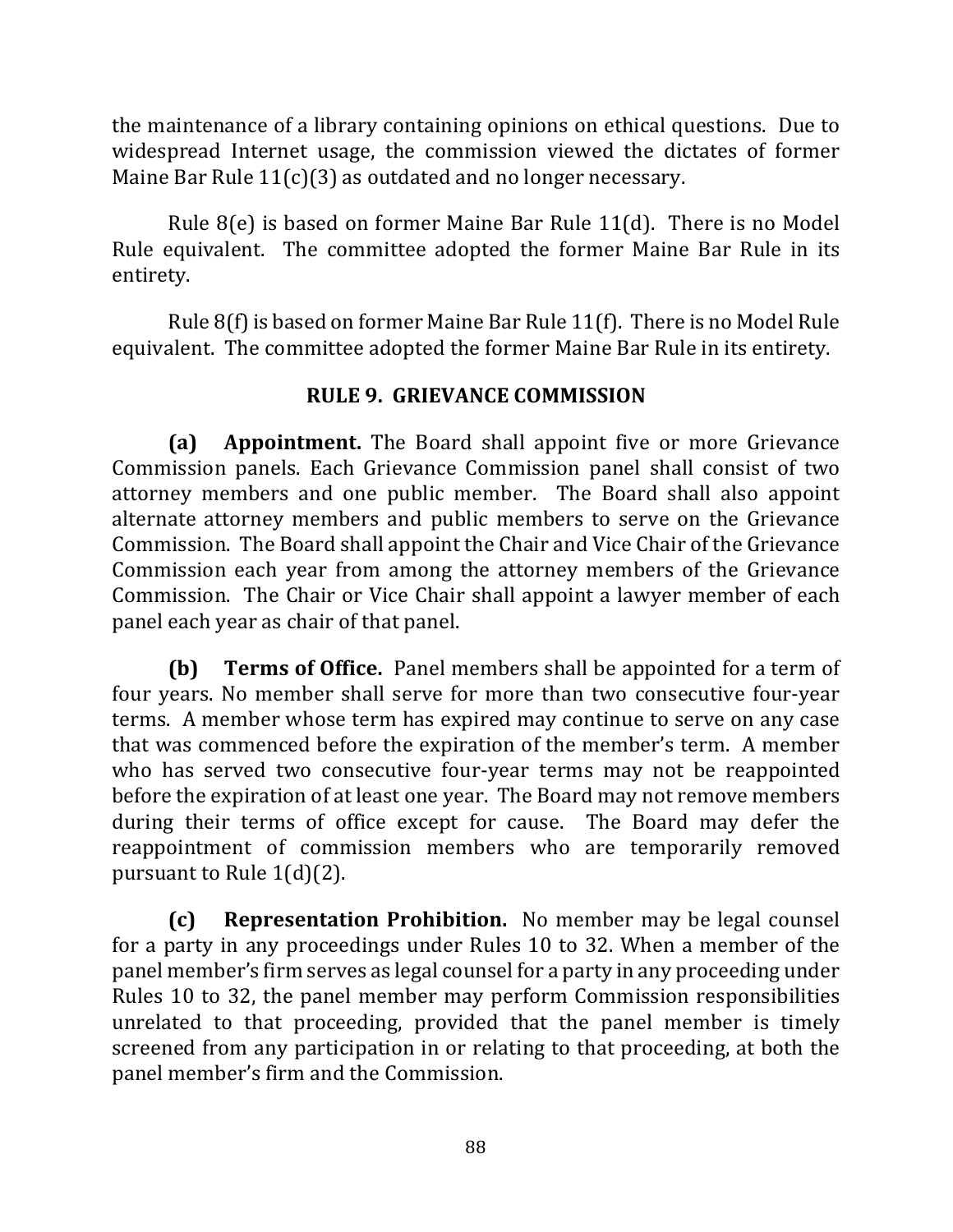**(d)** Powers and Duties. Grievance Commission panels shall have the following powers and duties:

 $(1)$  to review and approve, modify, or disapprove recommendations by Bar Counsel: and

(2) to conduct hearings in connection with public disciplinary proceedings on charges of misconduct or petitions for reinstatement, and in connection with such hearings, to make findings and issue written decisions.

**(e) Review by Public Member.** Upon a written request made in accordance with Rule  $13(b)(3)$ , a public member shall review dismissals by the Central Intake Office or Bar Counsel. Dismissals by Bar Counsel shall not be subject to review under this rule if a public member has previously reviewed a dismissal by the Central Intake Office in the same matter. The written request for review must be made within 21 days of receipt of the dismissal notice. The public member shall

 $(1)$  approve the dismissal by the Central Intake Office or Bar Counsel, and the Board Clerk shall notify the complainant and the respondent that the matter shall remain closed; or

(2) disapprove the dismissal by the Central Intake Office or Bar Counsel and direct that the matter be investigated further by Bar Counsel and reviewed in accordance with Rule  $13(d)$ . The Board Clerk shall notify the complainant and the respondent of the public member's action in writing.

**(f)** Powers and Duties of Panel Chair. Each Grievance Commission panel chair shall have the following powers and duties:

(1) to preside at hearings in accordance with Rules  $13(e)$  and  $14(a)$ ;

(2) to conduct prehearing conferences regarding formal charges of misconduct or petitions for reinstatement; and

(3) to consider and decide prehearing motions.

# **(g) Recusal and Disqualification of Panel Members.**

 $(1)$  Panel members shall refrain from taking part in any proceeding in which a judge, similarly situated, would be required to abstain. If a member is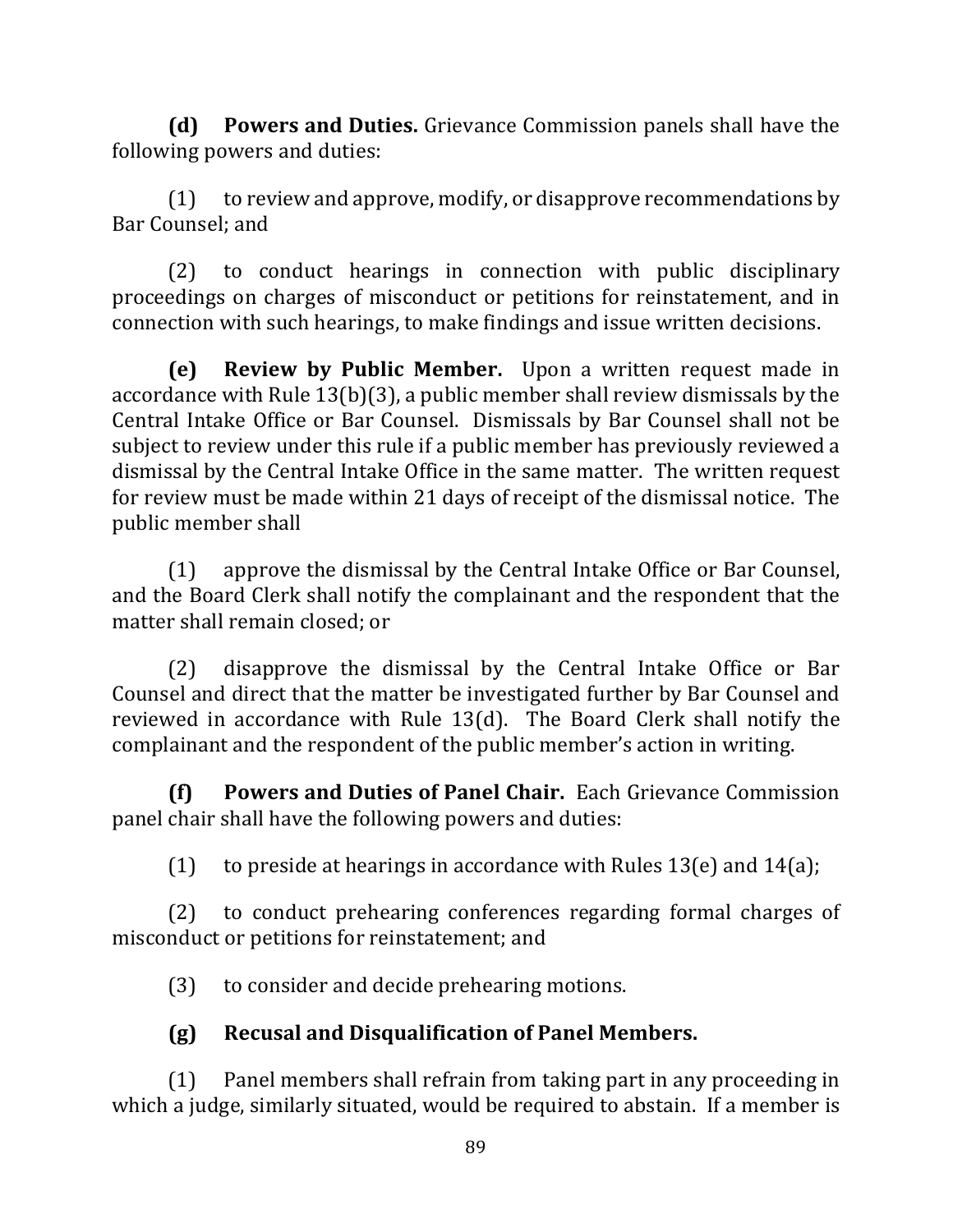disqualified or recused, another member shall be appointed by the Board Clerk. No peremptory challenges of a panel member are allowed.

(2) Requests to disqualify panel members shall be filed within 10 days after service of the first hearing notice containing the names of the panel members assigned to the matter. The chair of the Grievance Commission panel or the Commission Chair or Vice Chair shall rule on the motion. Failure to timely file a motion to disqualify shall be a factor in deciding whether the motion should be granted.

(3) Grounds for disqualification or recusal not reasonably discoverable within that 10-day period may be asserted within 10 days after they were discovered or in the exercise of reasonable diligence should have been discovered.

 $(4)$  A former member of a Grievance Commission panel who is a member of the bar shall comply with the provisions of Rule 1.12 of the Maine Rules of Professional Conduct with respect to participating in any proceedings under these Rules.

(5) In the event that a Grievance Commission panel finds probable cause for a public disciplinary hearing or authorizes Bar Counsel to file an Information and the respondent attorney is a member of the Grievance Commission, Fee Arbitration Commission, or Professional Ethics Commission, such member shall be disqualified from all Commission responsibilities until such time as the pending matter is concluded.

(6) Grievance Commission members may not testify voluntarily in any proceedings under these Rules or as an expert witness in the field of ethics in any court proceeding.

(7) Grievance Commission members may not serve as probation monitors. Members of the Grievance Commission shall be recused from participating in any matter where a member of the Grievance Commission member's firm is serving as a probation monitor.

**(h) Destruction of Confidential Documents.** Upon conclusion of service, members shall take reasonable steps to destroy all documents, in paper or electronic format, relating to the proceedings of the Board and subject to the confidentiality provisions of these rules.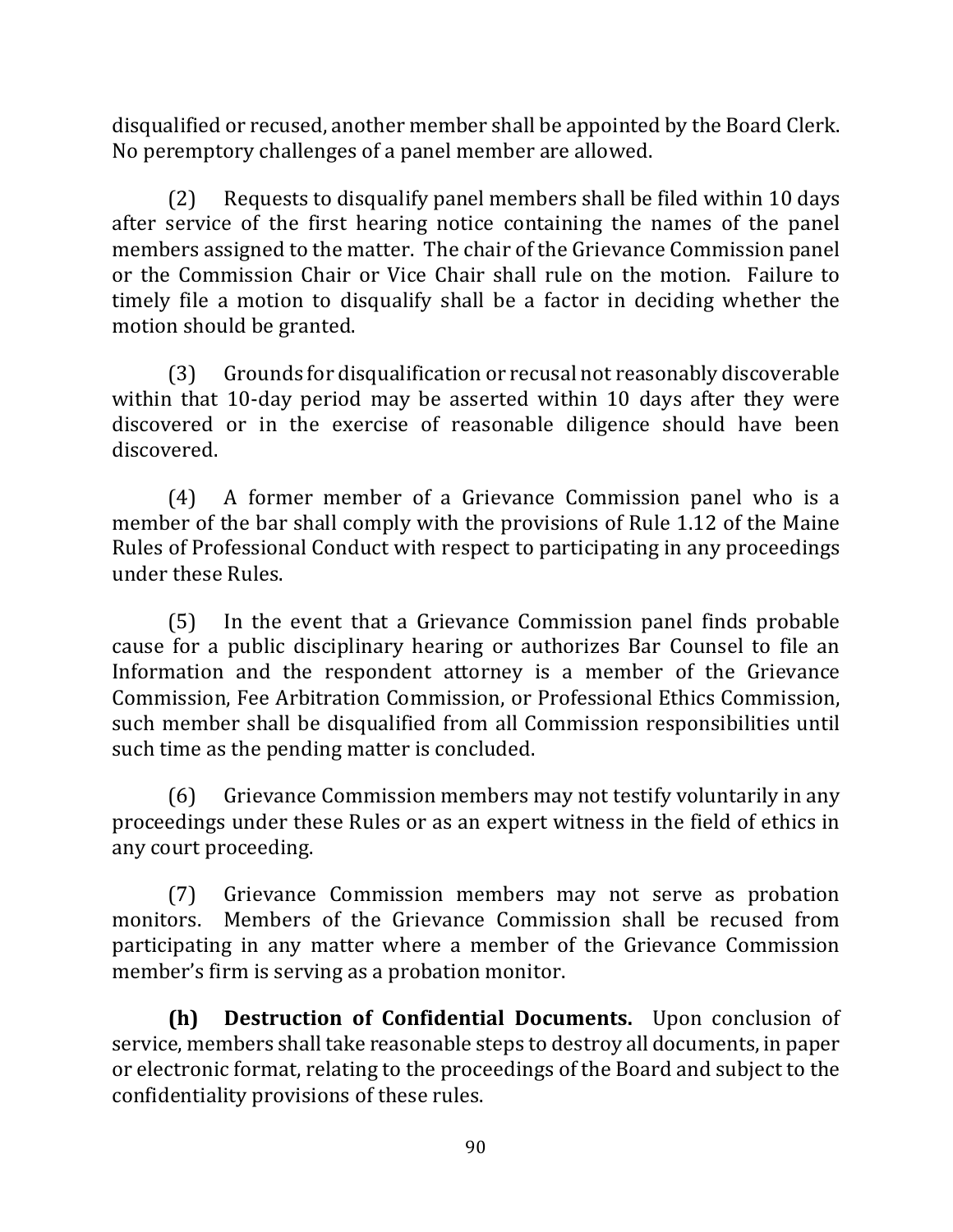**(i)** *Ex Parte* **Communication.**  Except as otherwise permitted under Rule 13(f), members of a Grievance Commission panel shall refrain from *ex parte* meetings and communication with non-Commission members concerning matters affecting a particular case or pending proceeding.

#### **Reporter's Notes – June 2015**

Rule  $9(a)$ , which governs appointments to the Grievance Commission, adopts language similar to that contained in Model Rule  $3(A)$ . However, in contrast to the Model Rule, the revised rule requires the Board appoint five or more panels rather than three or more panels. In this regard, the appointment procedure is in accord with former Maine Bar Rule  $7(b)(2)$ .

Rule  $9(b)$  sets out the terms of office for members of the Grievance Commission. The committee concluded four-year terms, as was provided in former Maine Bar Rule  $7(a)$ , worked well and decided to retain the four-year terms rather than adopting the three-year terms provided in Model Rule 3(B).

Rule  $9(d)$  is based on Model Rule  $3(D)$ , and is consistent with former Maine Bar Rule 7(c).

Rule  $9(e)$  is based on former Maine Bar Rule 7.1(c). The equivalent Model Rules are  $4(B)$  and  $11(A)$ . The revised rule references the Central Intake Office's authority to dismiss complaints. In contrast to the former Maine Bar Rule that allots complainants a fourteen-day period to request public member review, the revised rule increases this timeframe to twenty-one days.

Rule  $9(f)$  is based on Model Rule  $3(E)$ , and is consistent with former Maine Bar Rule 7.1(e)(2)(D).

Rule  $9(g)$  is based on Model Rule  $3(F)$ . There is no direct analogue in the former Maine Bar Rules. The revised rule expands on the Model Rule in describing the process for requesting a recusal of a panel member.

### **IV. MAINE DISCIPLINARY RULES**

#### **RULE 10. JURISDICTION**

**(a)** Lawyers Admitted to Practice. Any lawyer admitted to practice law in Maine is subject to the disciplinary jurisdiction of the Court and the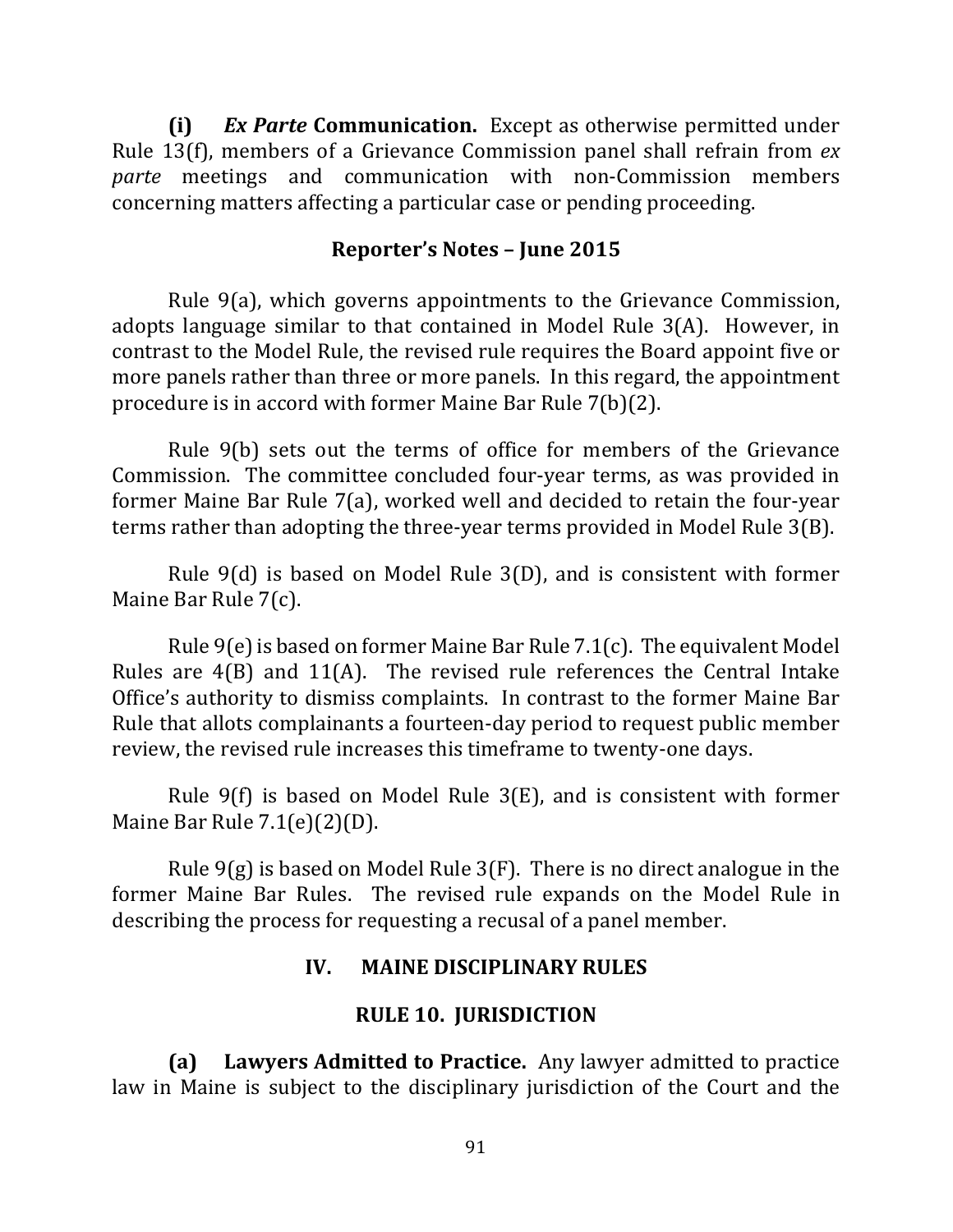Board. This includes any formerly admitted lawyer with respect to acts committed prior to resignation, surrender of license, suspension, disbarment, or transfer to inactive status, or with respect to acts subsequent thereto which amount to the practice of law or constitute a violation of these Rules or of the Maine Rules of Professional Conduct or any Rules or Code subsequently adopted by the Court in lieu thereof, and any lawyer specially admitted by a Maine court for a particular proceeding, and any lawyer not admitted in Maine who practices law or renders or offers to render any legal services in Maine.

**(b) Former Judges.** A former justice or judge who has resumed the status of a lawyer is subject to the jurisdiction of the Board not only for conduct as a lawyer but also for misconduct that occurred while the lawyer was a judge and would have been grounds for lawyer discipline, provided that the misconduct was not the subject of a judicial disciplinary proceeding as to which there has been a final determination by the Court. Misconduct by a justice or judge that is not finally adjudicated before the justice or judge leaves office falls within the disciplinary jurisdiction of the Board. The Board shall coordinate with the Committee on Judicial Responsibility and Disability in any investigations or proceedings concerning a justice or judge arising out of the same or related conduct.

**(c) Incumbent Judges.** Incumbent justices or judges shall not be subject to the jurisdiction of the Board; however, if an incumbent justice or judge is to be removed from office in the course of a judicial discipline or disability proceeding, the Court shall first afford the Board and the respondent an opportunity to submit a recommendation whether lawyer discipline should be imposed, and if so, the extent thereof.

**(d)** Powers Not Assumed. These Rules shall not be construed to deny to any court the powers necessary to maintain control over its proceedings.

# **Reporter's Notes – June 2015**

Rule 10(a) adopts Model Rule  $6(A)$  in its entirety and corresponds to former Maine Bar Rule  $1(a)$ . The committee felt that the Model Rule accurately reflects current Maine practice and does not expand or diminish the jurisdiction of the Board.

Rule 10(b) adopts Model Rule  $6(B)$  in its entirety and adds in the stipulation that the Board shall coordinate with the Committee on Judicial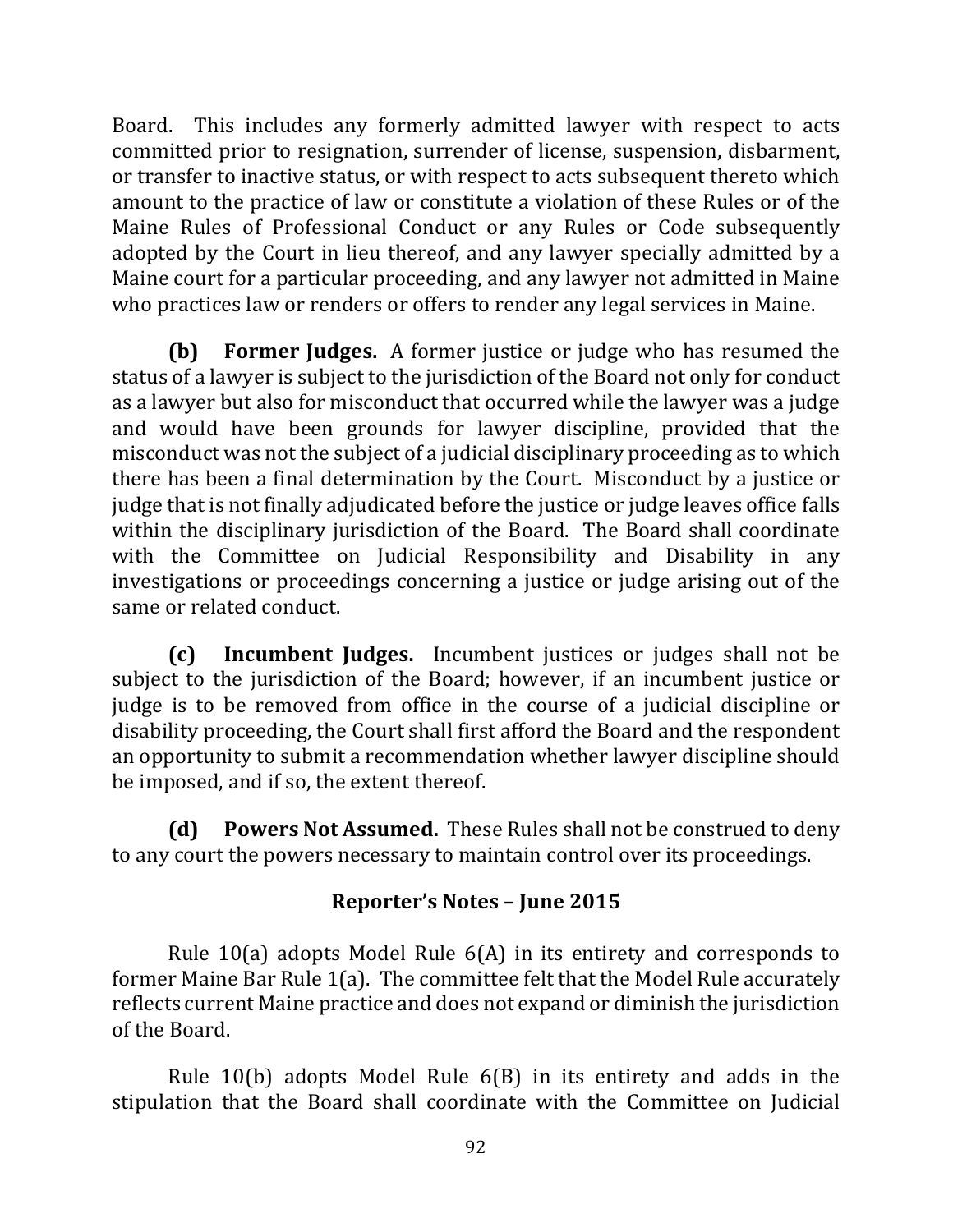Responsibility and Disability in investigations involving judges and justices. The revised rule corresponds to former Maine Bar Rule 1(a).

Rule  $10(c)$  adopts Model Rule  $6(C)$  in its entirety and has no equivalent in the former Maine Bar Rules. The commission believed that affording the Board an opportunity to be heard on the subject of lawyer discipline protects the right of the profession to preserve the high standards of conduct that it maintains in the public interest.

Rule  $10(d)$  adopts Model Rule  $6(D)$  in its entirety and has no equivalent in the former Maine Bar Rules.

#### **RULE 11. STATUTE OF LIMITATIONS**

Proceedings under these Rules shall be exempt from all statutes of limitations.

#### **Reporter's Notes – June 2015**

Rule 11 corresponds to Model Rule 32. It has no equivalent in the former Maine Bar Rules but is in accord with current Maine practice. The members of the committee thought that it was important to expressly recognize that statutes of limitation are inappropriate in disciplinary proceedings established by these Rules because misconduct by a lawyer, whenever it occurs, reflects upon the lawyer's fitness to practice. Client protection requires that grievance proceedings be exempt from statutes of limitations.

#### **RULE 12. IMMUNITY**

The Board of Overseers of the Bar is a quasi-judicial agent of the Court. The Board, members of the Board; members of Grievance Commission panels; members of Fee Arbitration Commission panels; Bar Counsel, monitors, and any person acting on their behalf; and the Board's staff shall be immune from suit or claim for conduct and communications in the course of their official duties, to the extent provided by statute and other provisions of law.

#### **Reporter's Notes – June 2015**

Rule 12 represents a change from former Maine Bar Rules  $4(e)$ , 5(g), and 7.3(a), and from Model Rule 12. The committee recommended that Rule 12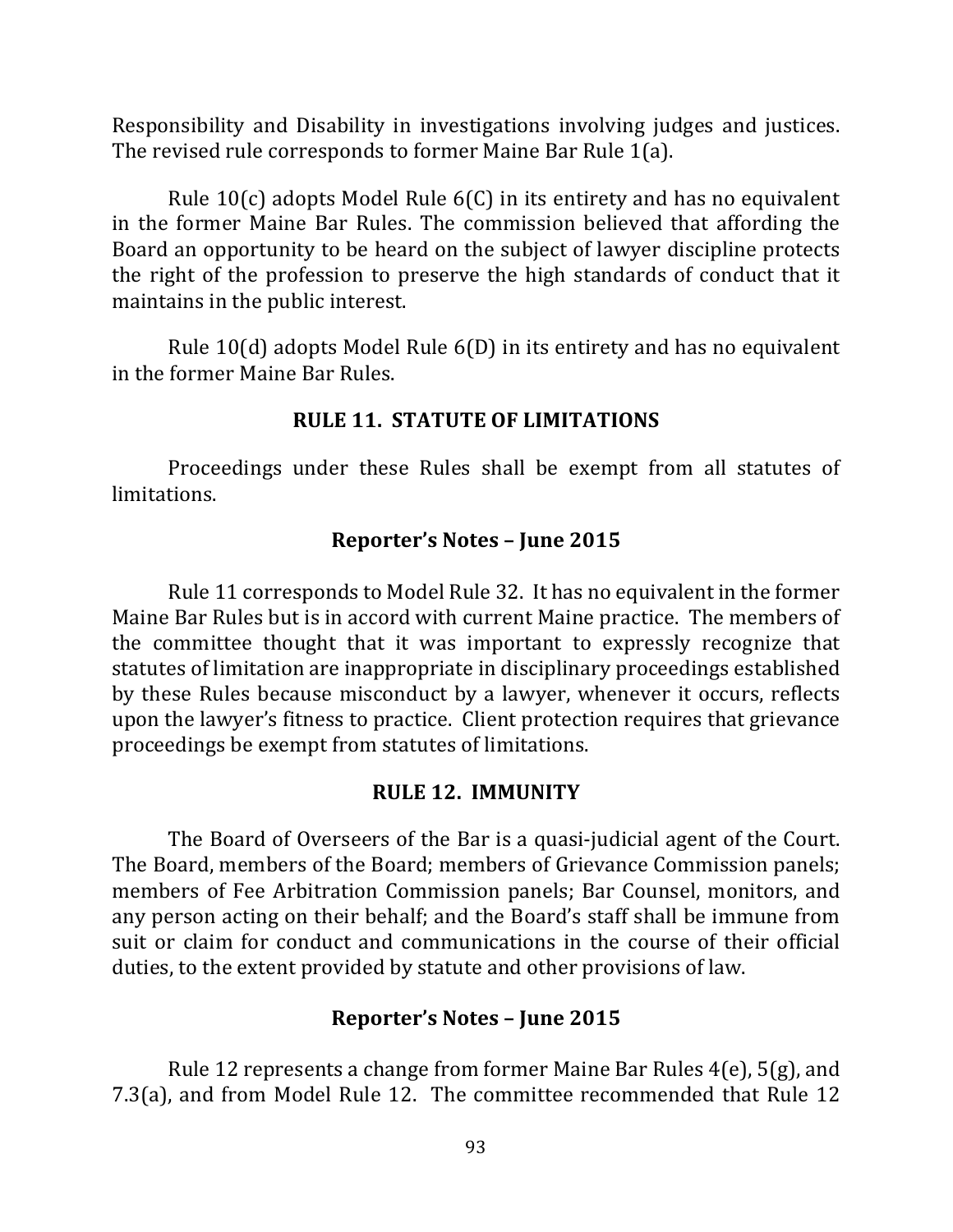maintain similar provisions for immunity. Under the revised rule adopted by the Court, immunity is provided to agency personnel to the full extent provided by statute and other provisions of law but without an independent grant of immunity. 

## **RULE 13. DISCIPLINARY RULES OF PROCEDURE**

**(a) Evaluation.** The Central Intake Office shall evaluate all information coming to the attention of the Board by complaint or from other sources alleging lawyer misconduct or incapacity. If the lawyer is not subject to the jurisdiction of the Court, the Central Intake Office shall refer the matter to the appropriate entity in any jurisdiction in which the lawyer is known to be admitted. If the information, if true, would not constitute misconduct or incapacity, the Central Intake Office may refer the matter to another agency with appropriate jurisdiction, or dismiss the complaint. If the lawyer is subject to the jurisdiction of the Court and the information alleges facts that, if true, would constitute misconduct or incapacity, the Central Intake Office shall refer the matter to Bar Counsel, who shall conduct an investigation.

## **(b) Investigation.**

(1) Bar Counsel shall conduct all investigations, except as otherwise required by these Rules. Upon the conclusion of an investigation, Bar Counsel shall

(A) dismiss subject to review under Rules  $9(e)$  and  $13(b)(3)$ ;

 $(B)$  issue a stay;

(C) refer respondent to the Alternatives to Discipline Program, pursuant to Rule  $13(c)$ ;

(D) recommend dismissal, if a public member had previously disapproved dismissal under Rule  $9(e)$ ;

(E) recommend dismissal with a warning, subject to review under Rule  $13(d)$ ; or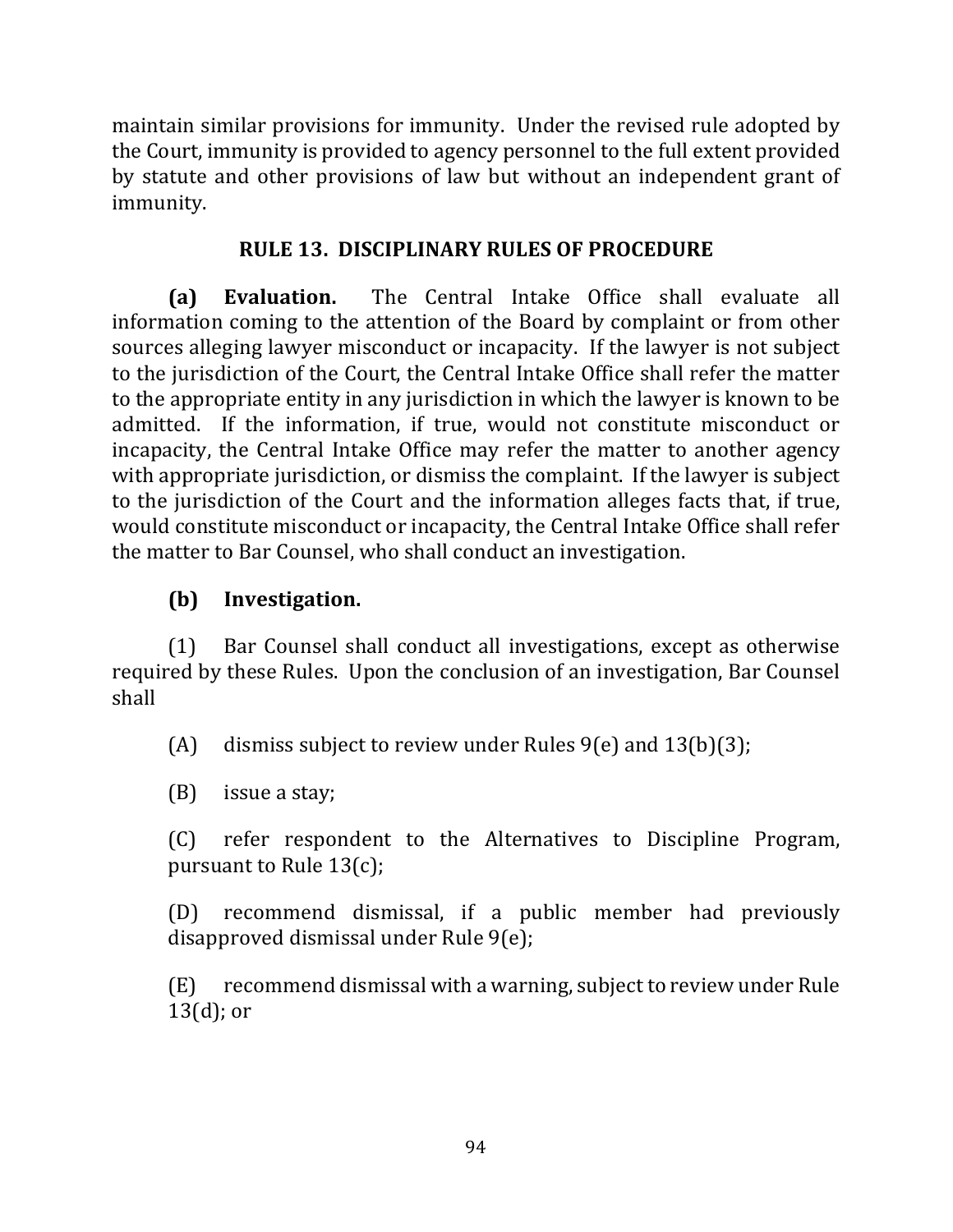$(F)$  issue a report to the Board Clerk recommending the filing of formal charges with a Grievance Commission panel (or a Single Justice, if authorized by these Rules).

In all cases, Bar Counsel shall briefly and generally state in writing the reasons for the recommended disposition.

(2) Notice to Respondent. Bar Counsel may dismiss a matter or issue a stay without providing respondent an opportunity to respond. In all other cases, Bar Counsel shall first notify the respondent in writing of the substance of the matter and afford him or her an opportunity to respond. Notice to the respondent shall be pursuant to Rule 15.

(3) *Dismissal Review.* If Bar Counsel dismisses the complaint, Bar Counsel shall notify the complainant and the respondent of the dismissal, provide the reasons for the dismissal, and inform the complainant and the respondent that any review of the dismissal must be requested within 21 days of service pursuant to Rule 15. Any further review shall be subject to Rule  $9(e)$ .

# **(c) Alternatives to Discipline Program.**

(1) *Referral to Program.* Bar Counsel may refer respondent to the Alternatives to Discipline Program. The Alternatives to Discipline Program may include fee arbitration, Silent Partners, Maine Assistance Program for Lawyers and Judges, psychological counseling, continuing legal education, or any other program authorized by the Board or the Court.

(2) *Factors.* The following factors may be considered in determining whether to refer a respondent to the Alternatives to Discipline Program:

(A) whether the presumptive sanction under the ABA Standards for Imposing Lawyer Sanctions for the alleged misconduct is likely to be no more severe than reprimand or admonition;

 $(B)$  whether participation in the program is likely to benefit the respondent and accomplish the goals set forth by the program; and

 $(C)$  whether aggravating or mitigating factors exist.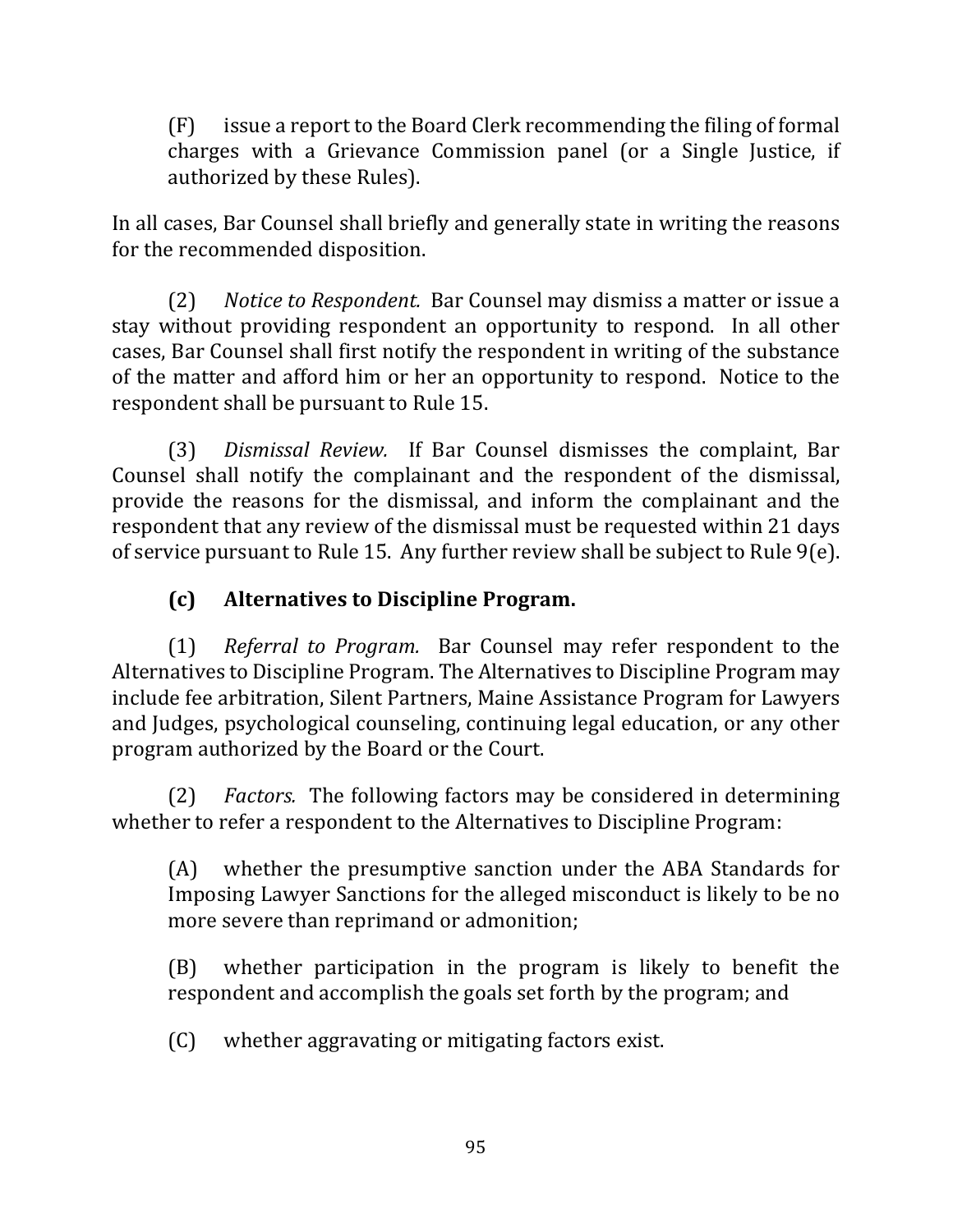(3) Notice to Complainant. Bar Counsel shall notify the complainant, if any, of the decision to refer the respondent to the Alternatives to Discipline Program. The complainant shall have a reasonable opportunity to submit a statement offering any new information regarding the respondent. This statement shall be made part of the record.

(4) *Contract.* Bar Counsel and the respondent shall negotiate a contract, the terms of which shall be tailored to the individual circumstances. In each case, the contract shall be in writing and signed by the respondent and by Bar Counsel. The contract shall set forth the terms and conditions of the plan for the respondent and, if appropriate, shall identify the use of a practice monitor and/or a recovery monitor and the responsibilities of the monitor(s). The contract shall provide for oversight of fulfillment of the contract terms. Oversight includes reporting of any alleged breach of contract to Bar Counsel. The contract shall also provide that the respondent will pay all costs incurred in connection with the contract. The contract shall include a specific acknowledgment that a material violation of a term of the contract renders voidable the respondent's participation in the program for the original  $charge(s)$  filed. The contract may be amended upon agreement of the respondent and Bar Counsel. If a recovery monitor is assigned, the contract shall include respondent's waiver of confidentiality so that the recovery monitor may make necessary disclosures in order to fulfill the monitor's duties under the contract.

(5) *Effect of Non-Participation in the Program.* The respondent has the right not to participate in the Alternatives to Discipline Program. If the respondent does not participate, the matter will proceed as though no referral to the Program had been made.

(6) *Stay.* After an agreement is reached, the disciplinary complaint may be stayed pending successful completion of the terms of the contract.

(7) *Termination.*

(A) Fulfillment of the Contract. Bar Counsel may terminate the contract when Bar Counsel determines that the respondent has fulfilled the terms of the contract, at which point the stay is lifted.

(B) *Material Breach.* A material breach of the contract shall be cause for termination of the respondent's participation in the program. After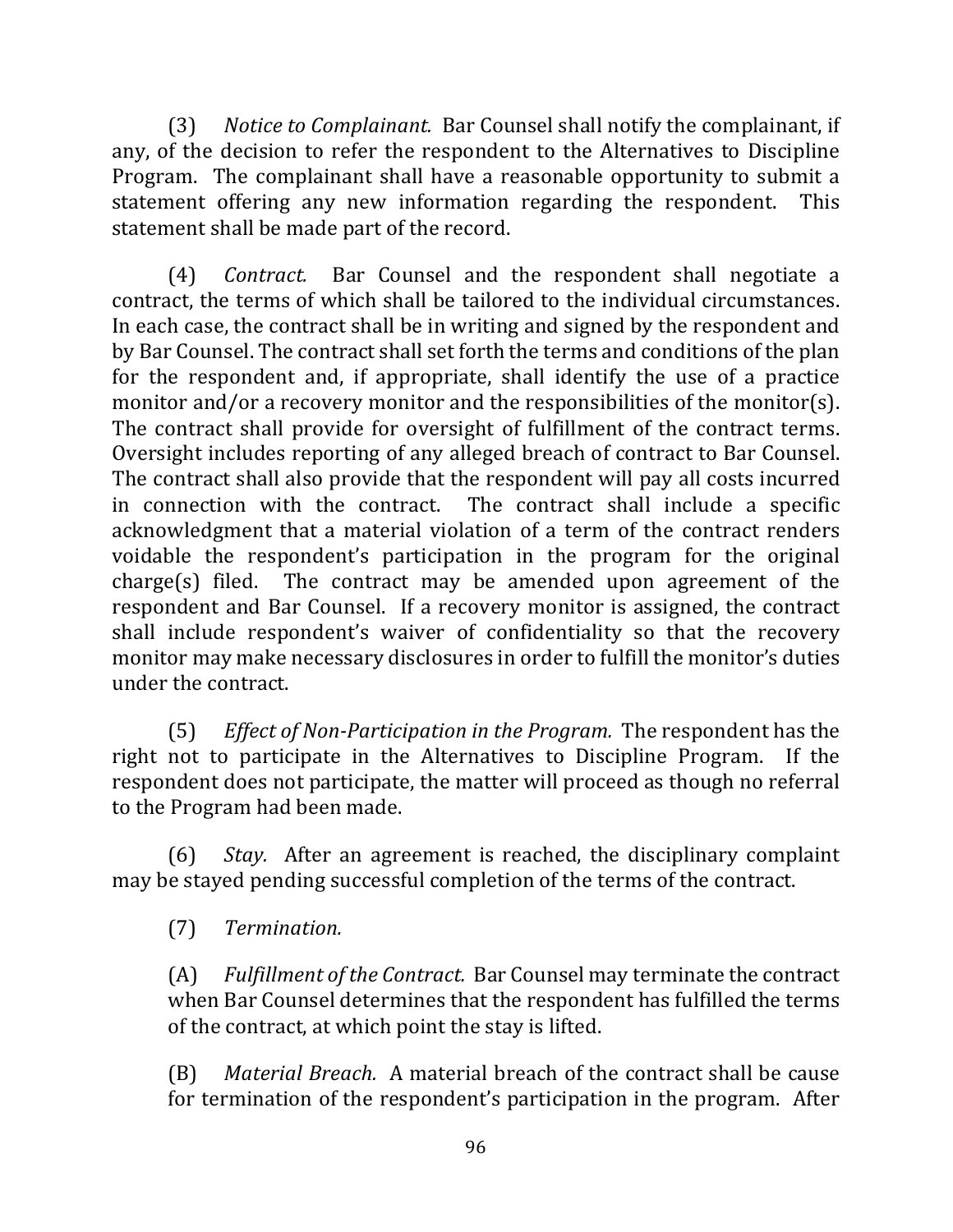such termination, disciplinary proceedings may be resumed or reinstituted.

# **(d) Preliminary Review by Grievance Commission Panel.**

(1) If a complaint is not concluded pursuant to Rules  $13(b)(1)(A)$  to (C), at the conclusion of Bar Counsel's investigation, Bar Counsel shall file a confidential report with the Board Clerk recommending disposition pursuant to Rules  $13(b)(1)(D)$  to  $(F)$ . Bar Counsel shall also notify the parties of the proposed recommendation.

(2) At least fourteen days in advance of the preliminary review, the Board Clerk shall prepare and deliver to Bar Counsel a statement as to the existence of any sanction record, reinstatement, or surrender of license involving the respondent. Bar Counsel shall then mail the statement to the respondent. Within 10 days, the respondent may submit a reply as to the relevance of the prior sanction record to the present charge. The statement and any reply from the respondent shall be provided to the panel in accordance with Rule  $13(e)(8)$ . These procedures and filings shall not be applicable when the respondent attorney has no prior sanction record.

(3) The Board Clerk shall assign the complaint to a three-member panel of the Grievance Commission for a confidential review. However, with the consent of the review panel chair, the panel may act with the concurrence of one attorney and one public member. In the event that such a review panel is deadlocked, a new three-member panel shall be assigned to review. The confidential review is not open to the public. Only Bar Counsel and the panel shall be present for the review.

 $(4)$  The panel shall review the complaint, any response submitted by the attorney, any reply submitted by the complainant, the results of Bar Counsel's investigation, and Bar Counsel's report with recommendation to  $(A)$ file formal charges,  $(B)$  dismiss with a warning, or  $(C)$  dismiss. Within 10 days following a review, unless otherwise extended by the Chair or Vice Chair of the Grievance Commission, the panel shall decide whether it approves Bar Counsel's recommended disposition and notify the Board Clerk of its decision.

(5) The Board Clerk shall notify Bar Counsel, the respondent, and the Complainant in writing of the panel's decision to defer, dismiss, dismiss with a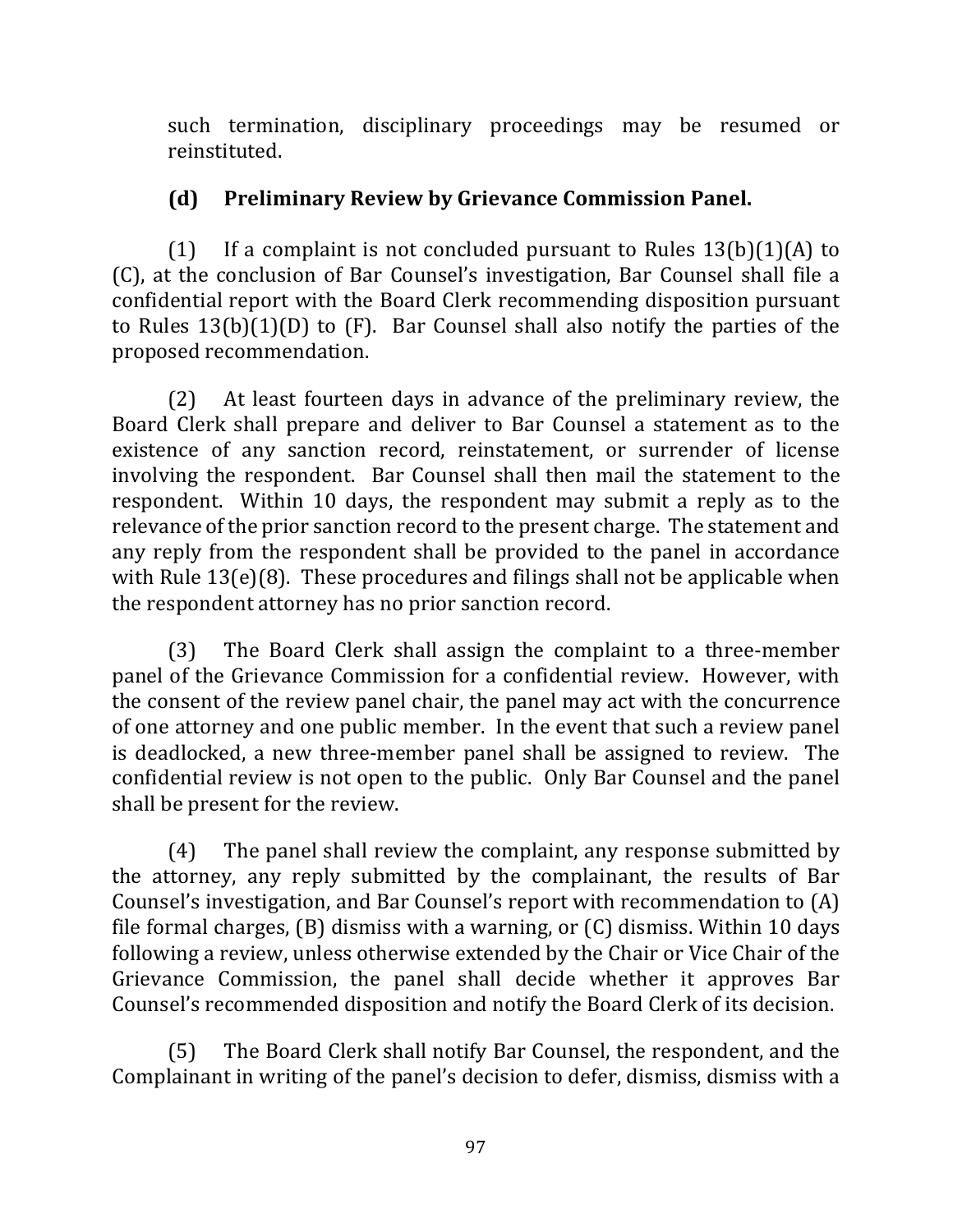warning, or file formal charges. The panel's decision is final and not subject to further review.

 $(6)$  When a respondent is the subject of a pending disciplinary proceeding pursuant to Rule  $13(g)$ , with the consent of a Grievance Commission review panel, Bar Counsel may bypass the preliminary review stage and commence a disciplinary action before a Single Justice concerning any allegations of misconduct by the same attorney that have subsequently come to the attention of Bar Counsel.

 $(7)$  Prior to a hearing, a review panel may, for good cause shown, rescind the directive to proceed to a public hearing and issue a dismissal or a dismissal with a warning.

**(e) Formal Charges Hearing.** If a matter is to be resolved by a formal proceeding, Bar Counsel shall prepare formal charges in writing that give fair and adequate notice of the nature of the alleged misconduct.

(1) Bar Counsel shall file the charges with the Board Clerk.

(2) Bar Counsel shall serve a copy of the formal charges upon the respondent in accordance with Rule 15.

 $(3)$  The respondent shall file a written answer with the Board Clerk and serve a copy on Bar Counsel within 21 days after service of the formal charges, unless the time is extended by the chair of the Grievance Commission panel to which the matter is assigned for review or, in the chair's absence, by the Chair or Vice Chair of the Grievance Commission. If the respondent fails to answer within the prescribed time or the time as extended, the factual allegations and the alleged misconduct shall be deemed admitted as provided in Rule 20(a). Bar Counsel may provide a copy of the respondent's answer to the complainant; provided, however, that upon a request by the respondent and submission of a redacted version of the answer, Bar Counsel may provide the complainant with only a redacted version of the answer.

(4) The Board Clerk shall assign the complaint to a three-member panel of the Grievance Commission for hearing. The panel may act with the concurrence of two members. However, one attorney and one public member may conduct a hearing with the consent of all parties. In the event that such a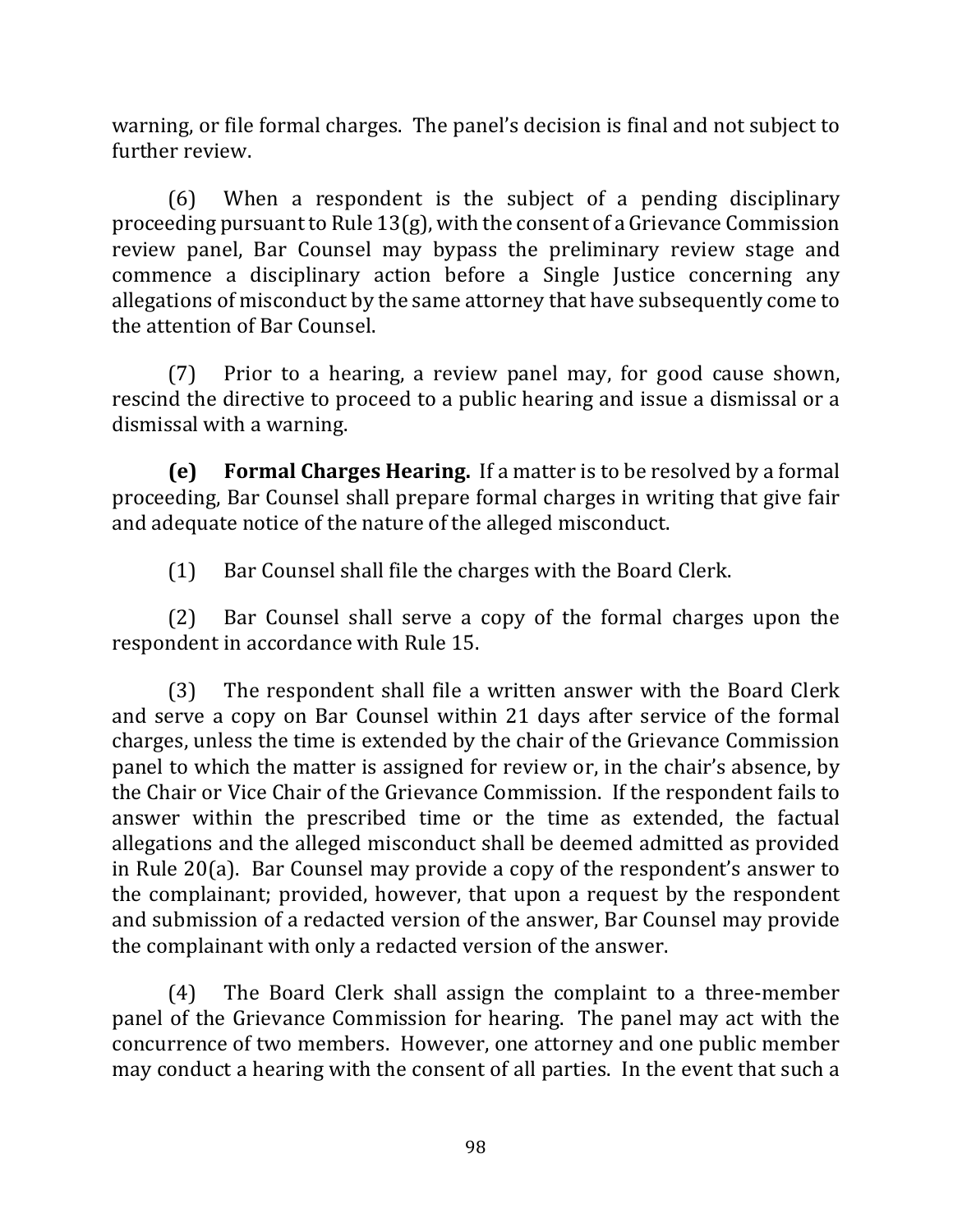two-member panel member is deadlocked, a new three-member panel shall be assigned to hear the matter.

(5) The Board Clerk shall serve a notice of hearing upon Bar Counsel, the complainant and the respondent, stating the date and place of hearing at least 25 days in advance thereof. The notice of hearing shall advise the respondent of the right to be represented by a lawyer, to cross-examine witnesses, and to present evidence.

(6) At least 14 days before the hearing, the Board Clerk shall prepare and deliver to Bar Counsel a statement as to the existence or absence of any sanction record, reinstatement, or surrender of license involving the respondent. Bar Counsel shall then mail the statement to the respondent. Within 10 days, the respondent may submit a reply as to the relevance of the prior sanction record to the present charge. The statement and any reply from the respondent shall be provided to the panel in accordance with Rule  $13(e)(8)$ .

(7) *Hearing.* The Grievance Commission panel shall hold a hearing in accordance with Rule  $14(a)$  and the following:

 $(A)$  The panel chair shall preside at the hearing, and shall have the power to control the course of proceedings and regulate the conduct of those individuals appearing as counsel, parties, or witnesses. The failure of an attorney participating in such a hearing as a party, counsel for a party, or a witness to obey an order of the chair shall constitute a violation of Rule 8.4 of the Maine Rules of Professional Conduct, and if committed by the respondent, may be duly considered by the Grievance Commission panel in its disposition of the matter before it.

 $(B)$  The hearing shall be open to the public, except that to protect the interests of a complainant, witness, third party, or respondent attorney, the chair may, upon motion filed with the Board Clerk and for good cause shown, issue a protective order prohibiting the disclosure of specific information otherwise privileged or confidential and direct that the proceedings be conducted so as to implement that order. The deliberations of the Grievance Commission panel following the hearing shall not be open to the public or the parties.

(C) At the hearing, Bar Counsel and the respondent may present evidence and may cross-examine witnesses. The respondent may be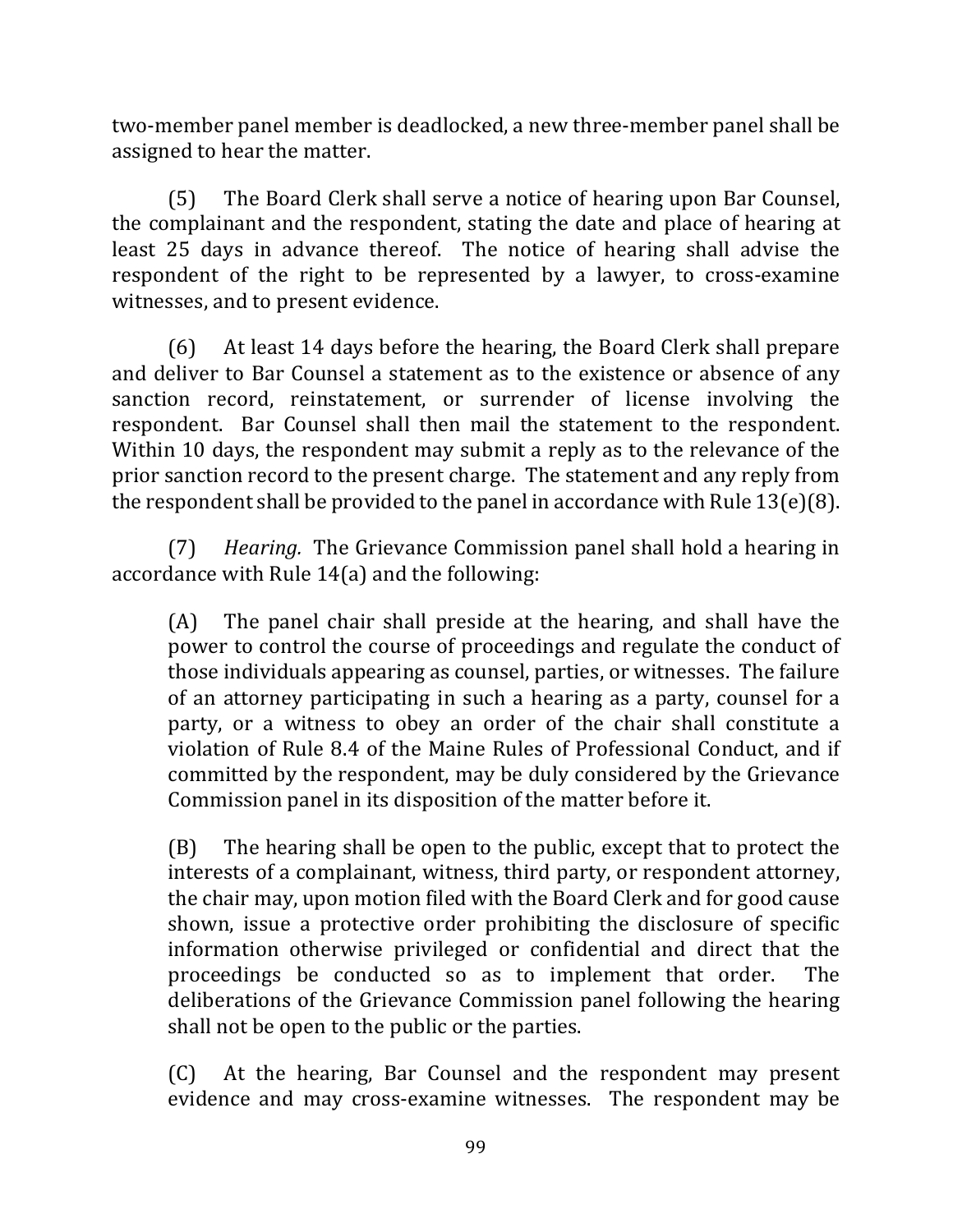represented by counsel. The testimony of witnesses shall be by oath or affirmation administered by the panel chair.

 $(D)$  Subject to approval by the chair, hearing formalities of this rule may be waived by a signed, stipulated agreement of the parties. When such a waiver includes or incorporates the parties' submission of an agreed proposed sanction order pursuant to Rule 25, that waiver shall also contain the respondent attorney's signed waiver of the right to file a petition for review under Rule 13(f).

(8) Bar Counsel shall not divulge the statement as to the existence or absence of any sanction record to the Grievance Commission panel until after the panel has made a finding of misconduct, unless this statement is probative of issues pending in the matter before the panel.

(9) Within 30 days following the hearing, unless otherwise extended by the Chair or Vice Chair of the Grievance Commission, the Grievance Commission panel shall issue a written report containing its findings and decision on dismissal or sanction to the Board Clerk. The report shall set forth the Grievance Commission panel's findings of fact, conclusions of law, and application of any relevant factors with respect to appropriate sanctions for misconduct. The Board Clerk shall serve the report on respondent and Bar Counsel, who shall provide the report to the complainant.

(10) The Grievance Commission panel's report shall render one or more of the following:

(A) *Dismissal.* The Grievance Commission panel shall dismiss the petition if it finds, on the evidence and arguments presented, that no misconduct subject to sanction under these Rules occurred.

(B) *Admonition.* If the disciplinary panel finds that misconduct subject to sanction under these Rules has occurred, but that the misconduct is minor; that there is little or no injury to a client, the public, the legal system, or the profession; and that there is little likelihood of repetition by the attorney, the panel will issue an admonition having the effect provided in Rule  $21(b)(1)$ .

(C) Reprimand. If the disciplinary panel finds that misconduct subject to sanction under these Rules has occurred and that all of the conditions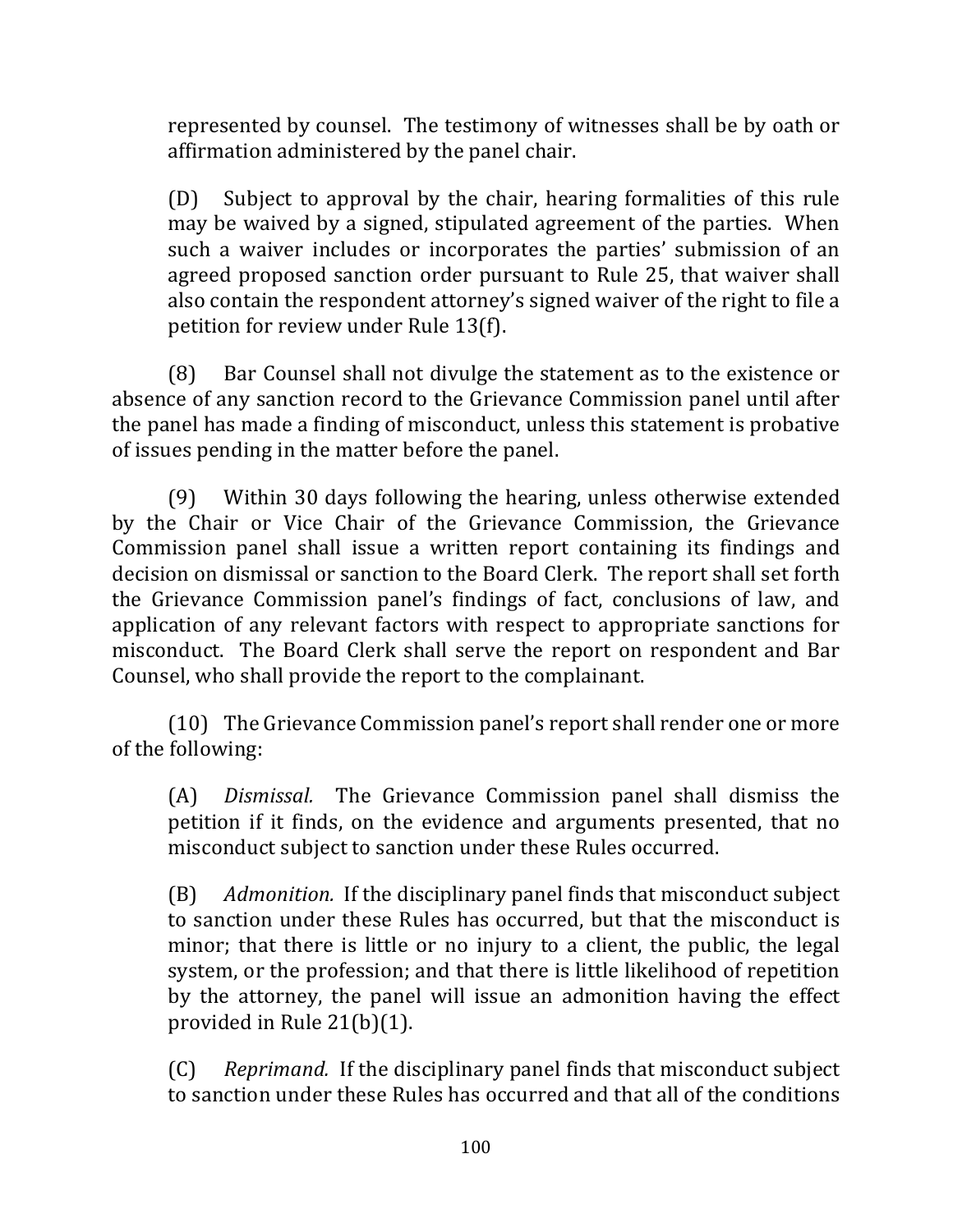set forth in Rule  $13(e)(10)(B)$  are not present, the panel may reprimand the respondent attorney.

(D) *Probation.* If the disciplinary panel finds that misconduct subject to sanction under these Rules has occurred and that all of the conditions set forth in Rule  $13(e)(10)(B)$  are not present, the panel may impose a period of probation on the respondent attorney as defined in Rule  $21(b)(4)$ .

(E) *Information*. Upon a finding of probable cause for suspension or disbarment, the Grievance Commission panel shall direct Bar Counsel to file an Information pursuant to Rule  $13(g)$ .

# **(f) Petition for Review of Dismissal, Admonition, Reprimand, or Probation.**

(1) *Petition and Answer.* Within 21 days after dismissal or delivery of a reprimand, probation, or admonition, a respondent attorney or Bar Counsel may file a petition for review by a Single Justice. The petitioning party shall file the petition for review with the Executive Clerk of the Court, and shall serve the petition on the opposing party. The petition for review shall include copies of the disciplinary petition and answer filed with the Grievance Commission and of the panel's decision dismissing or imposing a reprimand, probation, or admonition, and shall contain a concise statement of the grounds upon which the petitioning party seeks relief and a demand for the specific relief sought. Within 21 days after service of the petition for review, the opposing party shall file an answer with the Executive Clerk of the Court and shall transmit a copy thereof to the petitioning party.

(2) Preparation of Record. Within 21 days after the answer is filed, the Board Clerk shall prepare and file the complete record of the proceedings with the Executive Clerk of the Court and provide notice thereof to the parties. If either party believes that the record filed by the Board Clerk is incomplete or over-inclusive, that party shall serve notice upon the opposing party within 10 days after the record is filed. The notice shall include specific proposals regarding additions to or deletions from the record filed by the Board Clerk. The parties shall attempt to agree upon the contents of the record. If the parties cannot agree, either party may request that the Single Justice modify the contents of the record.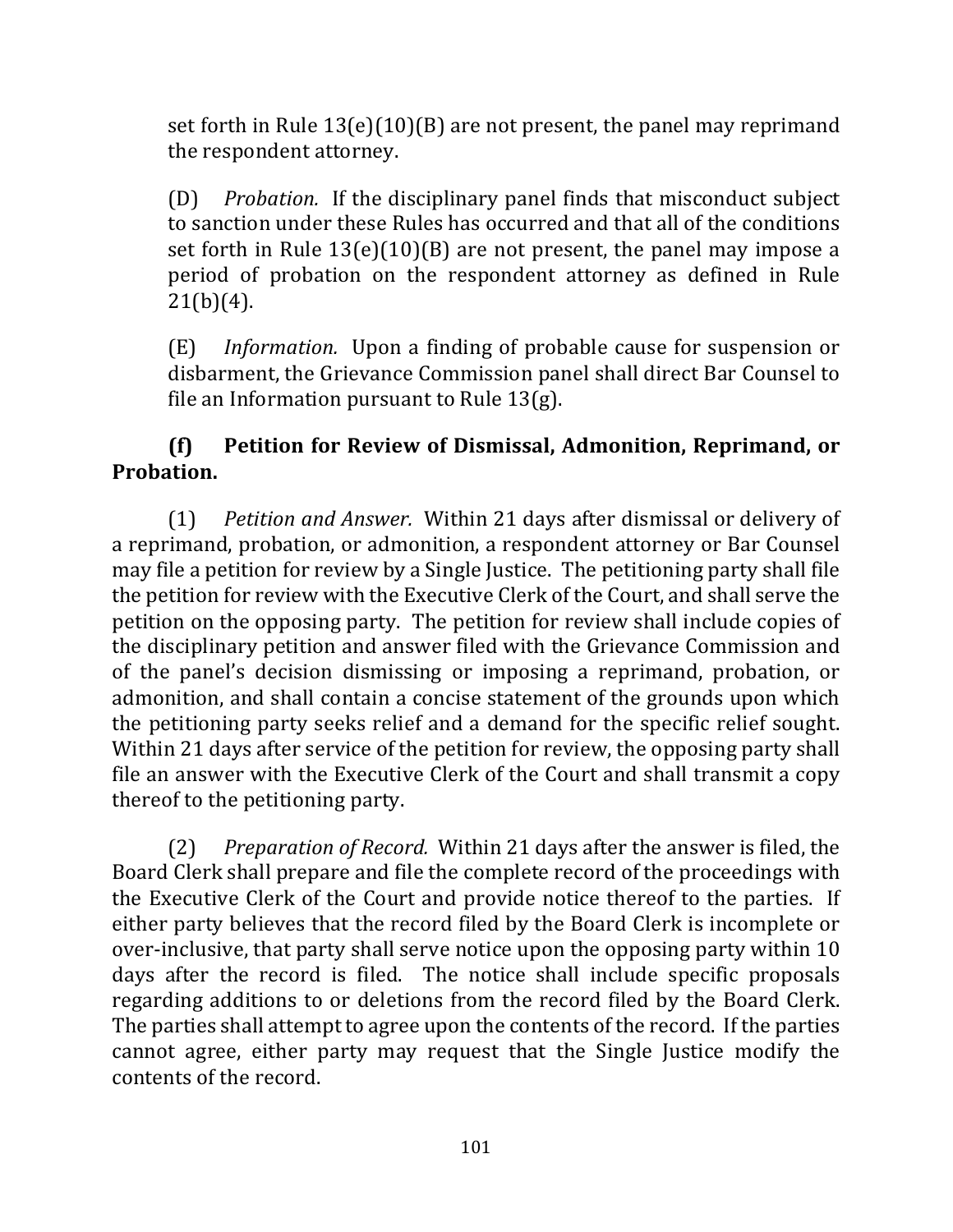(3) Motion for Trial of the Facts. The respondent may file a motion for a trial of the facts with the petition for review. If, on motion, the Court finds in its discretion that the respondent attorney ought to have a trial of the facts, the Single Justice may order a hearing to permit the introduction of evidence that does not appear in the record of the proceedings before the Grievance Commission panel and that has not been stipulated. Respondent's failure to file such a motion shall constitute a waiver of any right to a trial of the facts. With the motion, the respondent attorney shall also file a detailed statement, in the nature of an offer of proof, of the evidence to be introduced at the hearing. That statement must be sufficient to permit the Single Justice to make a proper determination as to whether any trial of the facts as presented in the motion and offer of proof is appropriate and, if so, to what extent. After hearing, the Single Justice shall issue an appropriate order specifying the future course of proceedings. The Single Justice may order that additional evidence be taken.

(4) *Scope of Review.* Unless otherwise provided by order of the Single Justice, review of a Grievance Commission panel's decision to dismiss or impose a reprimand, probation, or admonition shall be based upon the record of the proceedings before the panel. The judgment entered after such review may affirm, vacate, or modify the decision of the panel. Any findings of fact of the Grievance Commission panel shall not be set aside unless clearly erroneous. Either party may appeal to the Court within 21 days from entry of the judgment.

(5) *Finding of Probable Cause.* If at any stage of the proceedings on petition for review, the Single Justice determines that there is probable cause that the matter be concluded by suspension or disbarment, the Single Justice shall direct Bar Counsel to file an Information and the matter shall be conducted as an attorney discipline action in accordance with Rule  $13(g)$ .

# **(g) Attorney Discipline Actions before the Court.**

(1) *Commencement.* An attorney discipline action authorized pursuant to this rule shall be commenced by the filing of an Information with the Executive Clerk of the Court. The Information shall allege that the respondent is an attorney subject to these Rules and has conducted herself or himself in a manner unworthy of an attorney admitted to the Maine Bar for the reasons specified in the Information. The Board shall be responsible for serving the Information, together with a summons, upon the respondent in accordance with Rule 15.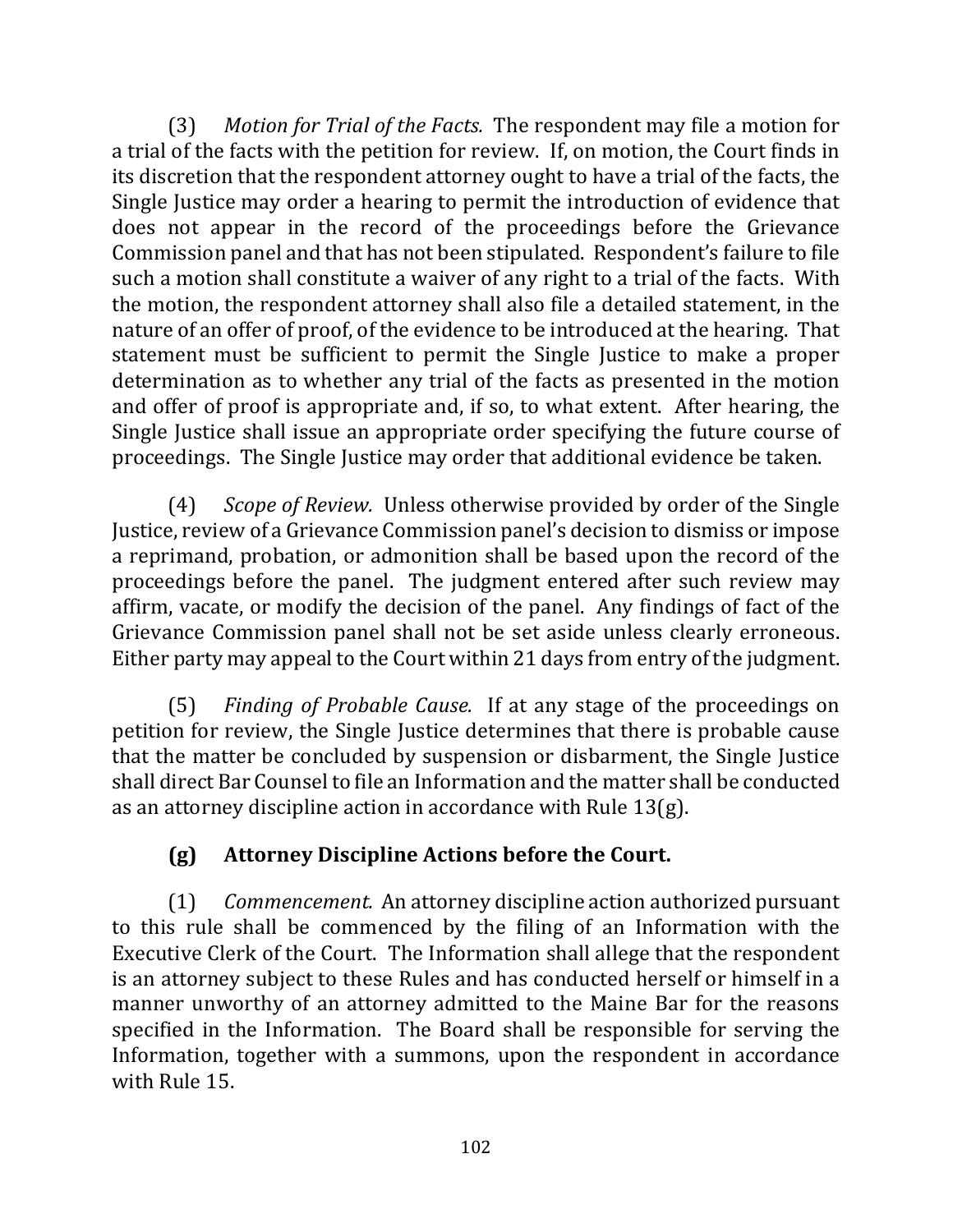(2) *Procedure.* An attorney discipline action shall be heard by a Single Justice assigned by the Chief Justice to hear the action. The Board shall be treated as the plaintiff and the respondent attorney as the defendant; and the action shall be captioned "Board of Overseers of the Bar v. [name of respondent attorney]."

(3) *Discovery.* Bar Counsel shall furnish to the respondent attorney, within a reasonable time after the filing of the Information, copies of all exhibits presented to the Grievance Commission panel or the Board in the proceedings leading to the information. The stenographic or electronic record, as required by Rule 14(a)(6), and any other matter within Bar Counsel's possession or control that is discoverable under Rule 26 of the Maine Rules of Civil Procedure, shall be made available to the respondent attorney at the office of Bar Counsel at any reasonable time for inspection and copying at the respondent attorney's expense.

(4) *Judgment and Appeal.* The Single Justice may enter judgment imposing an admonition, probation, a reprimand, suspended suspension, suspension for a definite period, or disbarment, or may dismiss the Information. Either party may appeal to the Court within 21 days from the entry of the judgment.

(5) *Attorney's Status Pending Appeal.* Pending appeal to the Court, a judgment of suspension or disbarment shall, unless stayed in whole or in part by the Single Justice or the Court, be given full force and effect.

### **Advisory Notes – June 2017**

In Rule  $13(e)(7)(D)$ , a reference to Rule 25 is added. See the Advisory Notes – June  $2017$  to Rule 25 for a summary of the changes effected by the amendments to Rules  $13(e)(7)(D)$  and 25.

# **Advisory Note – January 2017**

The identical amendments to Rules  $13(d)(2)$  and  $13(e)(6)$  are issued to make the full disclosure of a respondent attorney's complete prior sanction history consistent with the language of Rule  $13(e)(8)$ . Under that Rule, any prior sanction record of the involved respondent attorney, including both disciplinary and non-disciplinary sanctions, is provided to a hearing panel after it has made a finding of professional misconduct in a current matter(s). Such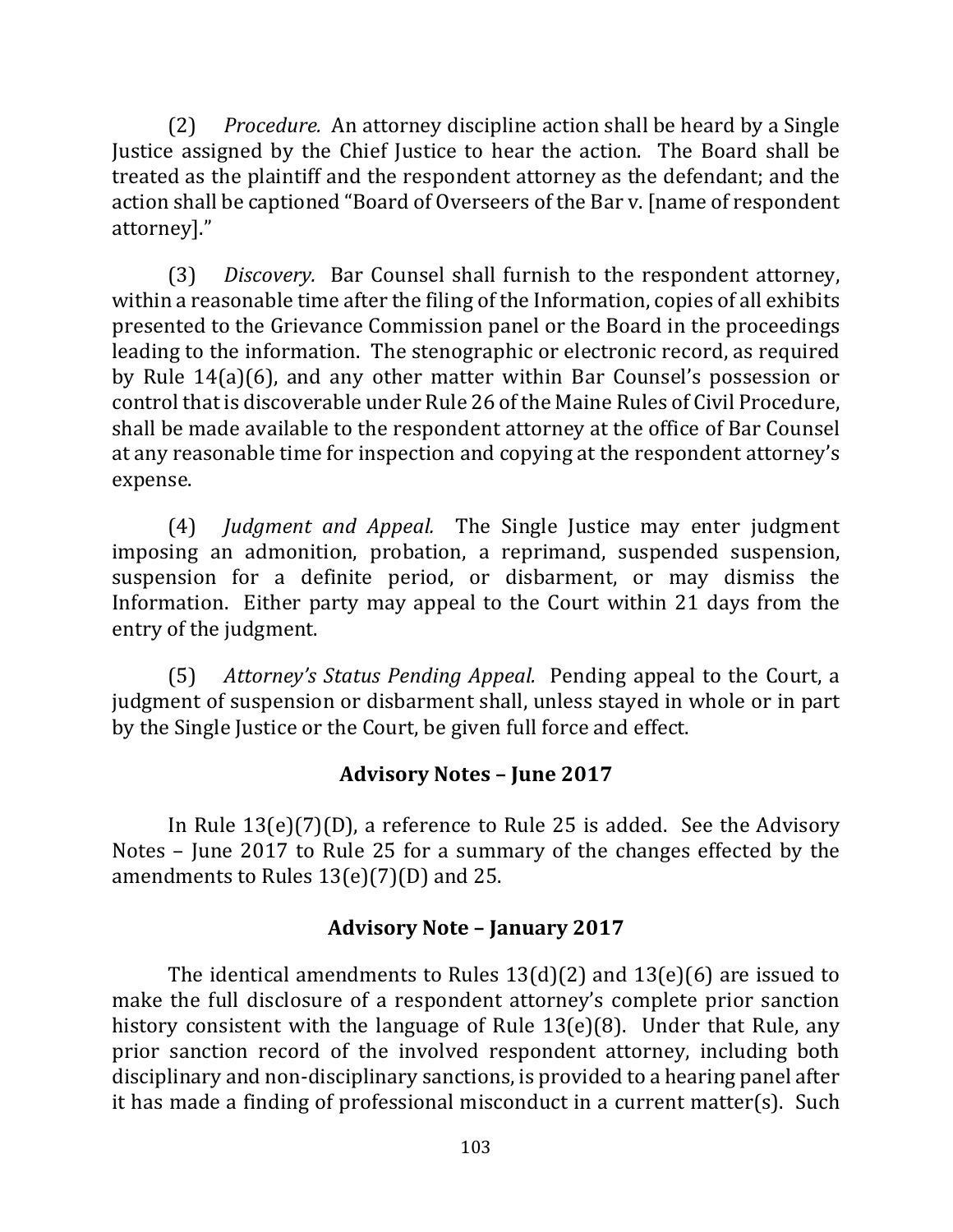full disclosure of that complete sanction record to review panels and hearing panels under these amendments to Rules  $13(d)(2)$  and  $13(e)(6)$ , respectively, is also consistent with the prior practice of Grievance Commission panels under both former Bar Rule  $7.1(d)(4)(B)$  and Board of Overseers' Regulation #31.

### **Reporter's Notes – June 2015**

Rule  $13(a)$  is a new rule that incorporates the Central Intake Office into the review process. That office initially evaluates the complaint, thus removing the need for Bar Counsel to review all submitted complaints.

Rule 13(b) corresponds with former Maine Bar Rules  $7.1(b)$ , (c), and (d). Bar Counsel retains substantially the same investigative powers, but the revised rule gives Bar Counsel additional options that did not exist under the former Maine Bar Rules. One of those options is to refer the respondent to the Alternatives to Discipline Program, which is described in Rule  $13(c)$ . The revised rule also requires Bar Counsel to state in writing the reasons for the recommended disposition. The committee thought this requirement was important to ensure that the respondent and the complainant have fair notice as to Bar Counsel's reason for the decision, and to ensure that all decisions are fair and supported by the provided factual information.

Rule  $13(c)$  corresponds to Model Rule  $11(G)$ . There is no comparable provision in the former Maine Bar Rules. The committee believes that incorporation of this Rule provides Bar Counsel, in appropriate cases, with meaningful alternatives to formal proceedings.

Rule 13(d) continues Maine practice of a preliminary review by a Grievance Commission under former Maine Bar Rules 7(b), 7.1(d), and does not have a Model Rule equivalent.

Rule 13(e) corresponds to former Maine Bar Rule  $7.1(e)(1)$  to (4) and Board Regulation  $#31$ , as well as Model Rule 13(D). The procedure for the formal disciplinary proceeding remains largely the same.

Rule  $13(f)$  is a departure from both the former Maine Bar Rules and Model Rules  $11(E)$  and  $(F)$ . The committee felt the Board should not be involved in the appellate function of reviewing a panel's determination. Therefore, the committee rejected Model Rule  $11(E)$ , as well as former Maine Bar Rule  $7.1(e)(5)(A)$  to (C). The committee also rejected the Model Rules'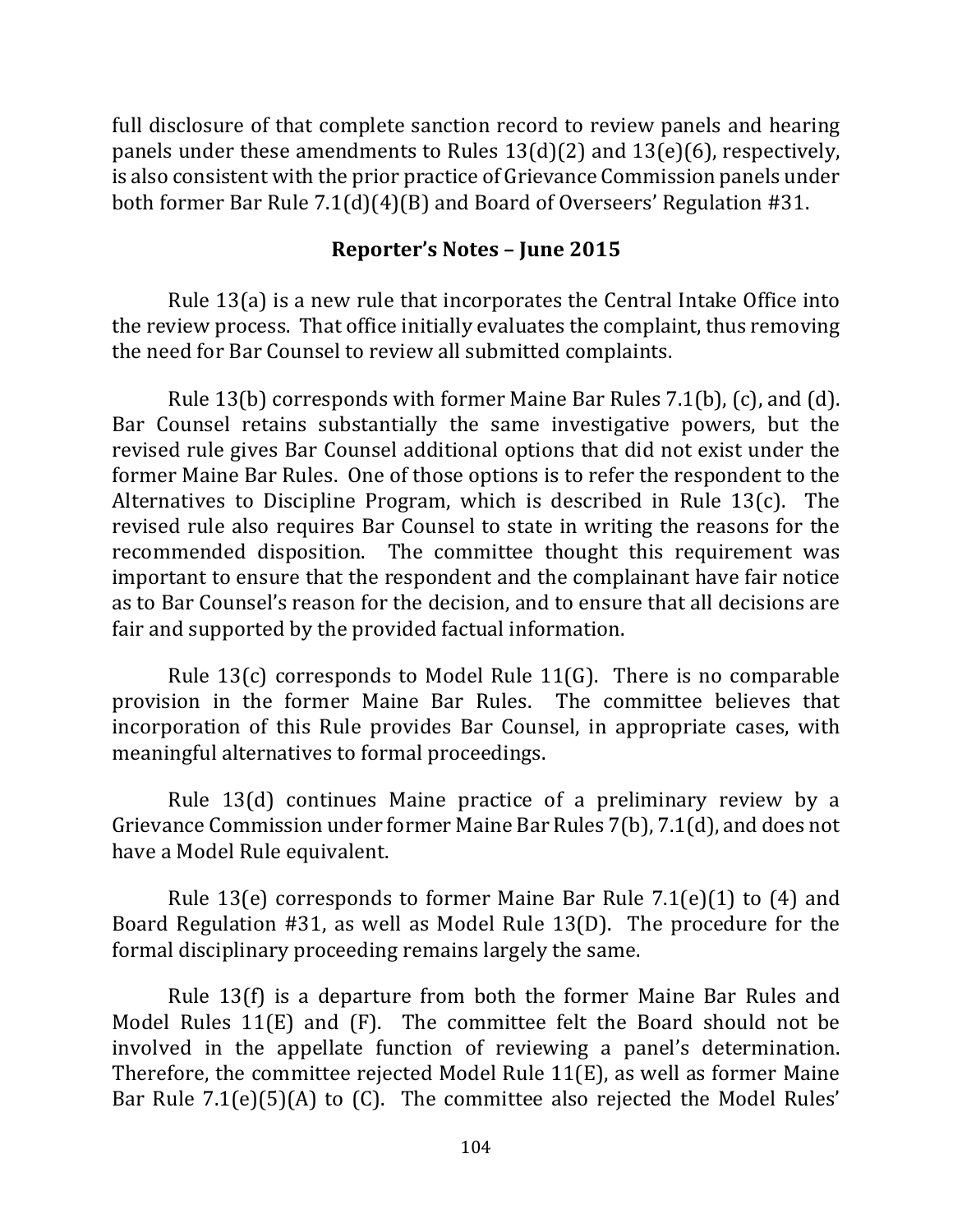approach that makes court review discretionary. Instead, the committee chose to continue current Maine practice of appeals to the Court, and endorsed the inclusion of Bar Counsel's much more extensive option to file an appeal consistent with Model Rule  $11(F)$ . The Maine Bar Rules allow for a very limited right of appeal by Bar Counsel.

Rule  $13(g)$  has no Model Rule equivalent, and is generally consistent with the procedures for the Court's disciplinary proceedings under former Maine Bar Rule 7.2(b). The committee believes that the current involvement of the Court by conducting de novo testimonial hearings after a preliminary hearing by a panel of the Grievance Commission, usually to confirm whether serious sanctions such as actual suspension or disbarment, is a proper and appropriate involvement of the Court in such matters. The committee rejected the general approach of the Model Rules allowing Grievance Commission panels to impose suspensions and disbarments subject to the Court's approval without hearing. The committee agreed that such serious sanction determinations should remain as a factual determination to be made by the Court after hearing. However, the new rule departs from current practice requiring such hearings to be heard by a Single Justice of the Court by allowing a either a Single Justice or another judge designated by the Chief Justice of the Court to preside over a hearing.

# **RULE 14. ADDITIONAL RULES OF PROCEDURE**

### **(a) Proceedings before a Grievance Commission Panel.**

(1) Nature of Proceedings. Disciplinary proceedings before a Grievance Commission panel are neither civil nor criminal.

(2) Proceedings Not Governed by Rules of Civil Procedure and Evidence. Except as otherwise provided in these Rules, the Maine Rules of Civil Procedure and the Maine Rules of Evidence do not apply in disciplinary proceedings before a Grievance Commission panel.

(3) *Evidence.* Evidence shall be admitted if it is the kind of evidence upon which reasonable persons are accustomed to rely in the conduct of serious affairs. The chair of the Grievance Commission panel may exclude irrelevant or unduly repetitious evidence.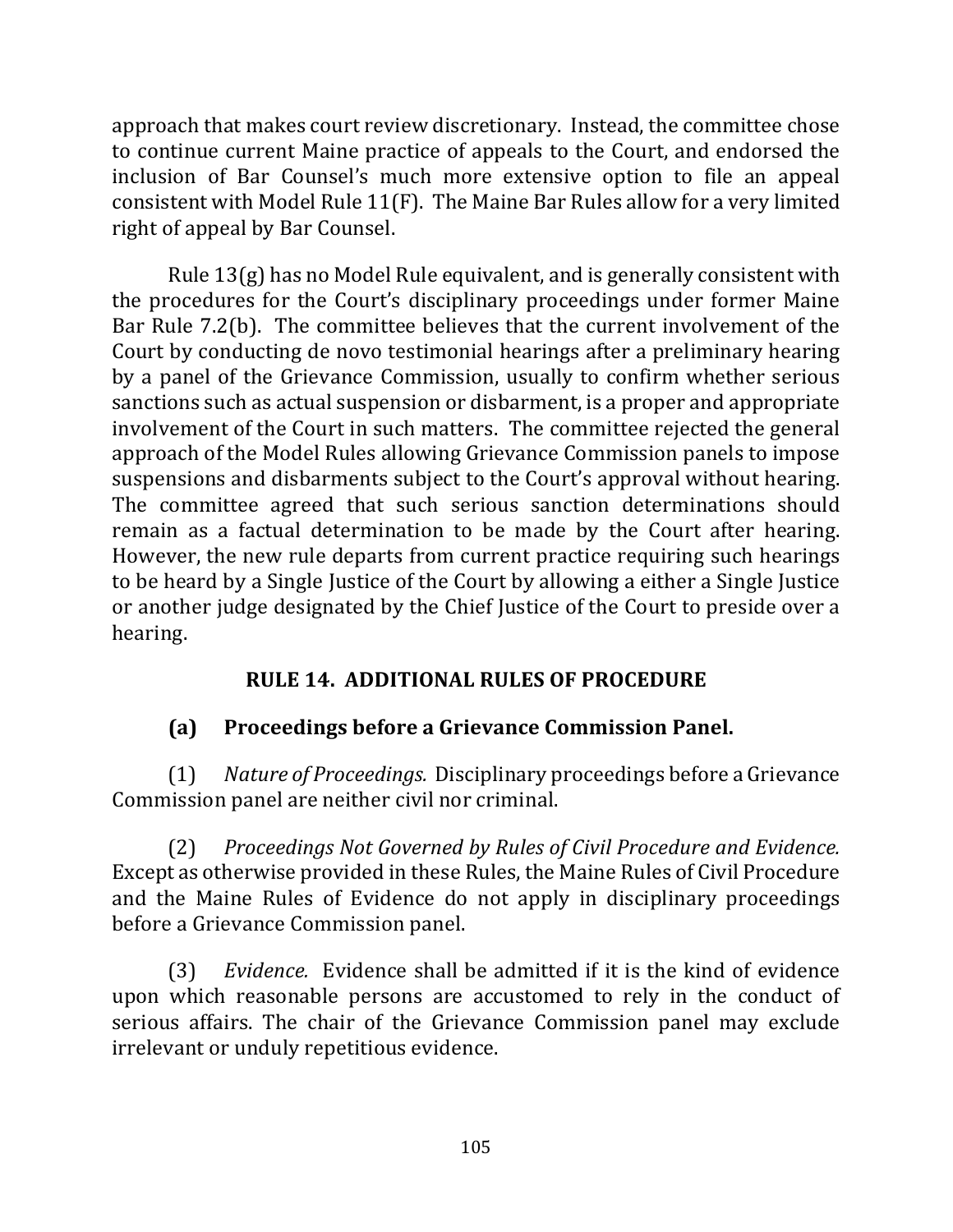(4) *Burden and Standard of Proof.* In disciplinary matters before a Grievance Commission panel, Bar Counsel shall have the burden of establishing the Board's case by a preponderance of the evidence. In proceedings seeking reinstatement, the petitioner shall have the burden of establishing his or her case by clear and convincing evidence.

(5) *Prehearing Conference.* At the discretion of the chair of the Grievance Commission panel or upon request of either party, a conference may be ordered for the purpose of obtaining admissions or otherwise narrowing the issues presented by the pleadings. The conference shall be held before the chair of the Grievance Commission panel or another member of the Grievance Commission panel designated by the chair.

(6) *Hearings Recorded.* The Board shall cause all proceedings before the panel to be stenographically or electronically recorded in a form that will readily permit transcription.

(7) *Hearing Transcript.* A hearing transcript or partial transcript may be ordered at any time by the Grievance Commission panel, respondent, Bar Counsel, or the Board. When ordering a transcript, respondent or Bar Counsel must provide a copy of the requested transcript to the opposing party at that party's own expense.

(8) *Related Pending Litigation.* Upon a showing of good cause, the Grievance Commission panel may stay a disciplinary matter because of substantial similarity to the material allegations of pending criminal or civil litigation or disciplinary action. The panel may weigh the following factors:

 $(A)$  whether a factual dispute exists such that weighing and balancing contending factors is peculiarly one for the tribunal;

(B) whether disciplinary action prior to conclusion of the case might have an unwarranted effect on the outcome of litigation;

 $(C)$  whether the complainant has taken the opportunity to present the dispute to the tribunal where such action would normally be expected; and

 $(D)$  whether the misconduct is so blatant as to warrant immediate discipline.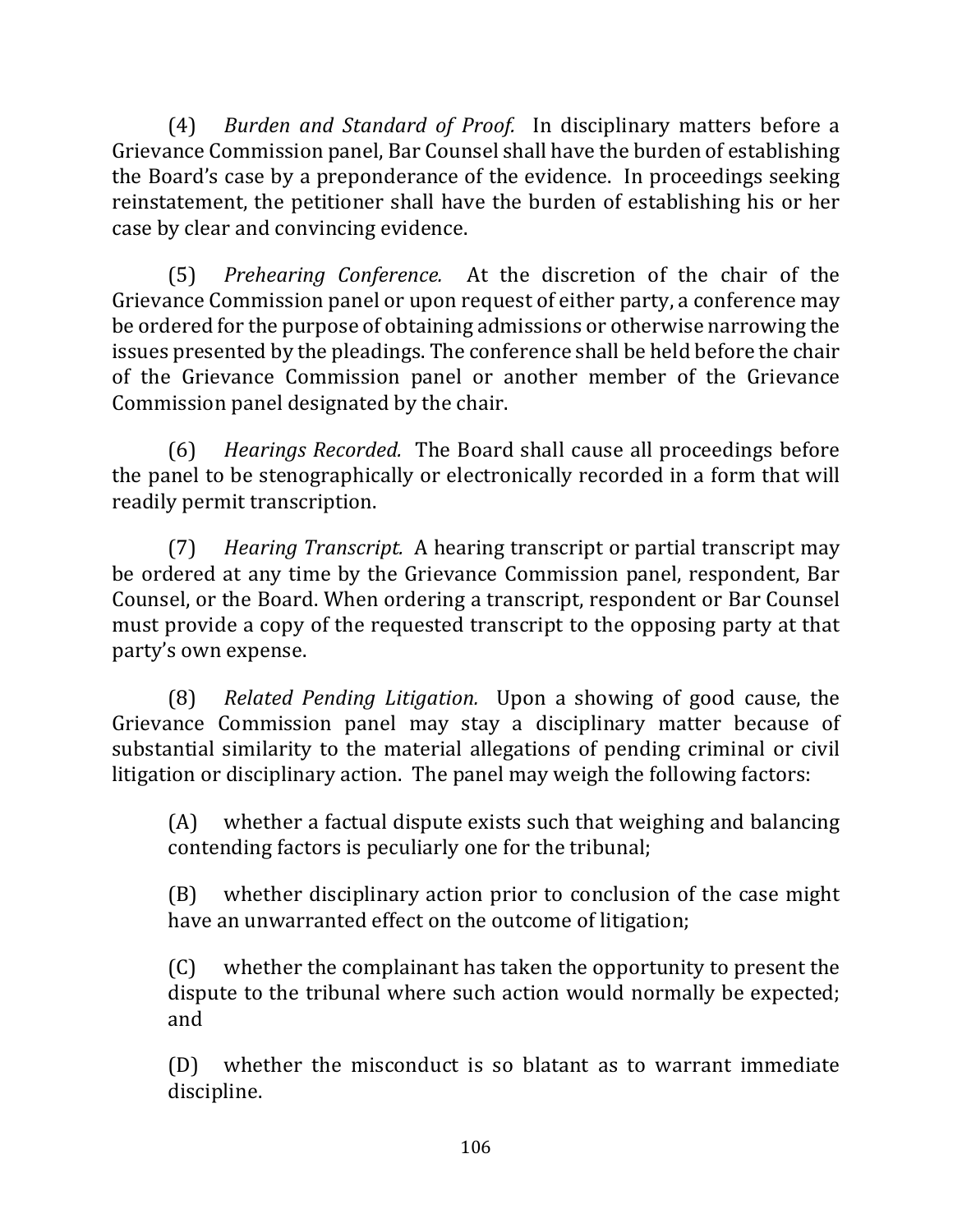(9) *Delay Caused by Complainant.* None of the following shall independently justify abatement of the processing of any complaint:

 $(A)$  a complainant's unwillingness or neglect to sign a complaint or prosecute a charge,

(B) a settlement or compromise between a complainant and the respondent, or

(C) a complainant's acceptance of restitution from the respondent.

(10) *Effect of Time Limitations.* Except as is otherwise provided in these Rules, time is not jurisdictional. Failure to observe prescribed time intervals may result in sanctions against the party that has failed to observe such prescribed time intervals, but does not ordinarily, in itself, justify abatement of any discipline investigation or proceeding.

# **(b) Proceedings before a Single Justice or the Court.**

(1) *Proceedings Governed by Rules of Civil Procedure and Evidence.*  Except as otherwise provided, disciplinary proceedings before a Single Justice or the Court shall be governed by the Maine Rules of Civil Procedure and the Maine Rules of Evidence. Except as otherwise provided by Rule 17, Maine Rules of Civil Procedure  $12(c)$ , 13, 14, 16, 26 to 37, and 56 shall not apply.

(2) *Prehearing Conference.* A Single Justice or the Court may hold a prehearing conference with the attorneys for the parties to consider such matters as may aid in the disposition of the action and may by written order limit the issues to be tried.

(3) *De Novo*. Proceedings before a Single Justice or the Court are subject to a *de novo* standard of review.

(4) *Burden and Standard of Proof.* In disciplinary matters before a Single Justice or the Court, the Board shall have the burden of establishing its case by a preponderance of the evidence.

(5) Failure to Comply With an Award of the Fee Arbitration Commission. When a matter involving an award of a panel of the Fee Arbitration Commission is referred to Bar Counsel under Rule  $7(g)$  because of the attorney's failure to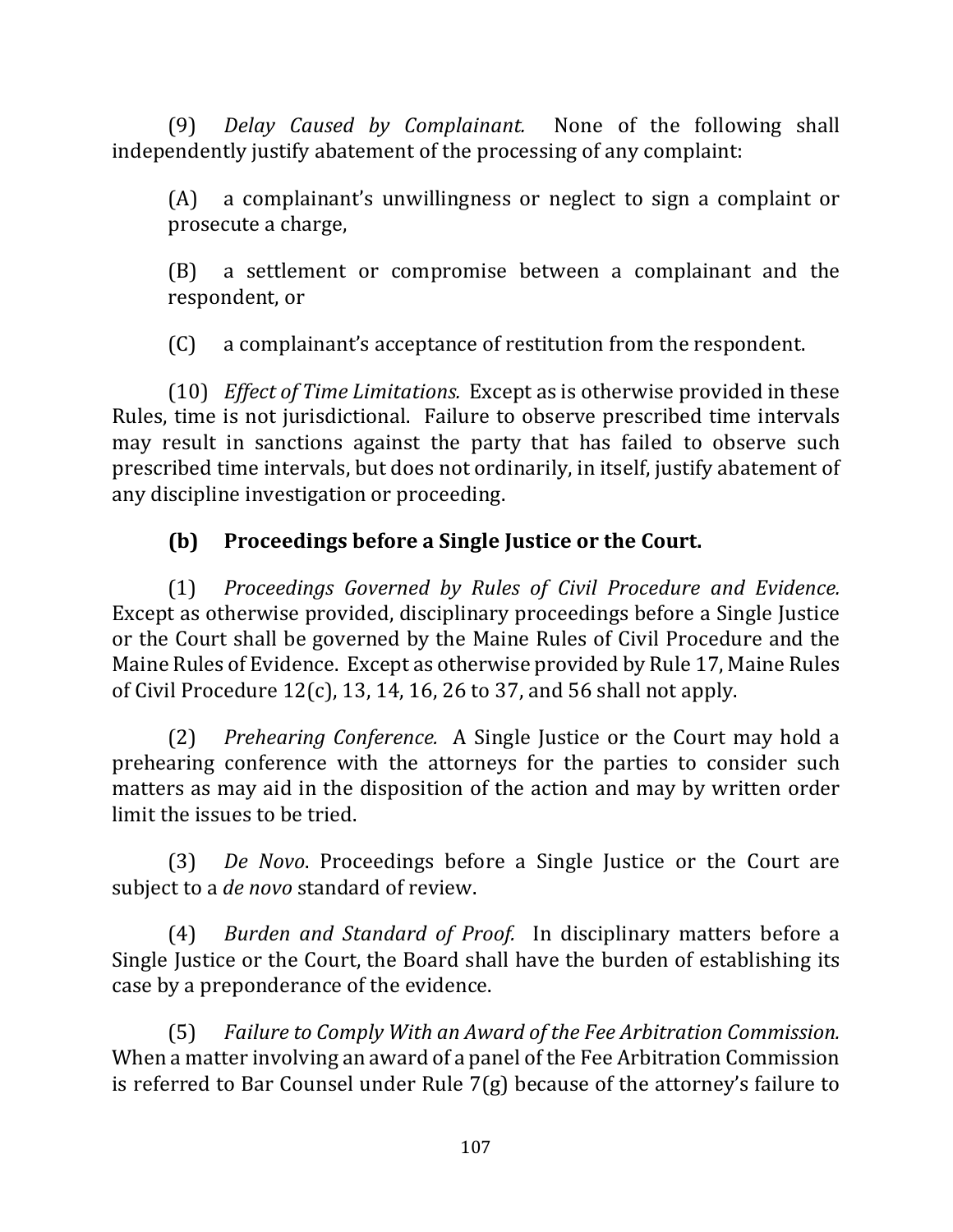make an awarded refund to the petitioner within 30 days of receipt of the arbitration award, the Board, upon request of Bar Counsel and after affording the attorney an opportunity to respond in writing, may refer the matter to a Single Justice or the Court for appropriate disciplinary action.

**(c) Complaints Against Bar Counsel, Attorney Commission and Board Members, or the Board Clerk.** If a complaint is filed against Bar Counsel, the Board Clerk, or attorney Commission or Board members, the matter shall proceed in accordance with these Rules except that:

(1) If the respondent is Bar Counsel or the Board Clerk, the Chair of the Board shall appoint Special Counsel who shall exercise independent authority to investigate the complaint, and, if necessary assign an *ad hoc* panel to the case.

 $(2)$  If the respondent is a member of the Grievance Commission, Fee Arbitration Commission, or Professional Ethics Commission, the office of Bar Counsel shall investigate the complaint, and, if necessary, the Chair of the Board shall assign an *ad hoc* panel to the case.

(3) If the respondent is a member of the Board, the Chief Justice of the Court shall appoint Special Counsel who shall exercise independent authority to investigate the complaint, and if necessary, assign an *ad hoc* panel to the case.

(4) Special Counsel shall not receive compensation for services unless the Board has contracted in advance with that Special Counsel to receive compensation. Special Counsel may seek reimbursement from the Board for the payment of reasonable expenses and for investigative, administrative and legal support. The Board shall have discretion to determine the amount of financial, investigative, administrative, and legal assistance to be provided.

**(d)** Cameras and Audio Recordings. Cameras and audio recording devices are allowed in public disciplinary hearings, subject to the regulations and limitations contained in the Court's Cameras and Audio Recording in the Courts Administrative Order, and provided any person or organization intending to record or photograph such proceedings shall file a notice of intent to do so with the Board Clerk or the Clerk of the Court in advance of such hearing.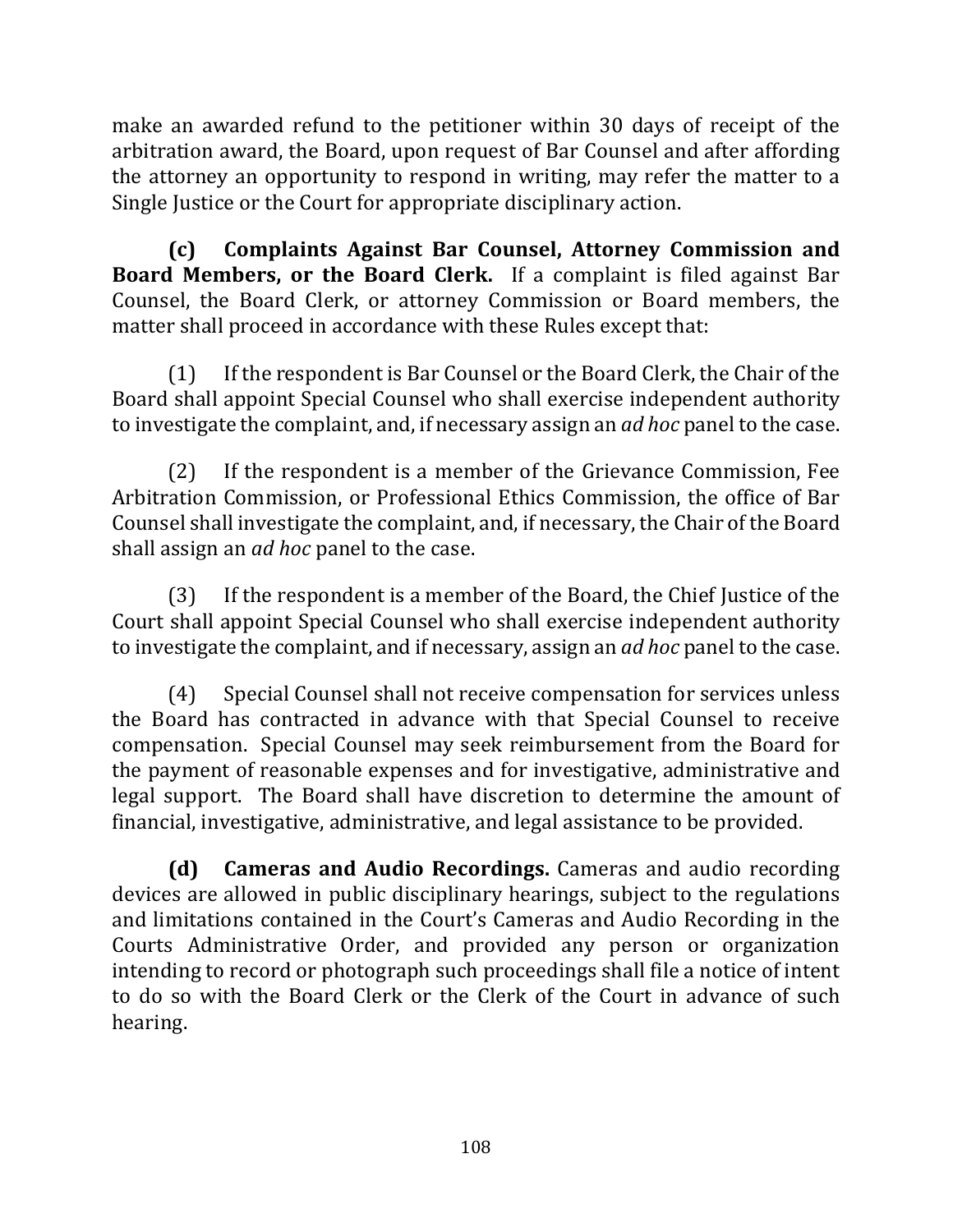#### **Reporter's Notes – June 2015**

Rule 14(a) is based upon portions of Model Rule 18 and former Maine Bar Rule  $7.1(e)(2)$ . The committee rejected the script in Model Rule  $18(B)(C)$ providing for application of either the Maine Rules of Civil Procedure or the Maine Rules of Evidence. It also rejected the application of the standard of proof by clear and convincing evidence for Bar Counsel contained in Model Rule 18 $(C)$  and agreed to retain the current practice of employing a preponderance of the evidence standard. The remainder of revised Rule  $14(a)$  generally follows former Maine Bar Rules  $7.1(e)(2)$  and  $7.3(b)(c)$  as well as Board Regulation #12.

Rule 14(b) makes the same refinements to Model Rule 18 in Court proceedings concerning Rules of Procedure, Rules of Evidence and burden of proof as discussed above regarding Rule  $14(a)$ . Although the organizational format has changed, Rule  $14(b)$  adopts the practice in existence under former Maine Bar Rules  $7.2(b)(2)(4)$ , 6(b)(6), and 9(i).

Rule  $14(c)$  adopts current practice under former Maine Bar Rule 7.1(b) and Board Regulation #49. It has no direct equivalent in the Model Rules.

Rule  $14(d)$  permits the presence of cameras in the courtroom, so long as the party seeking to record the proceedings complies with the requirements contained in the Court's administrative orders IB-05-15 and IB-05-16, as well as the procedural requirements of this rule.

#### **RULE 15. SERVICE AND NOTICE**

Service of a petition, or of any other papers or notices required by these Rules, shall be sufficient if made by first class mail addressed to the attorney's office and/or residence address as provided by the attorney in the registration materials as required by Rule 4. Service is complete upon mailing, except as otherwise provided by these Rules. The Board may, in its discretion, use additional methods of service and notice (e.g., e-mail or telephone communication) upon learning that previous attempts at providing service or notice in the manner required by this rule have failed.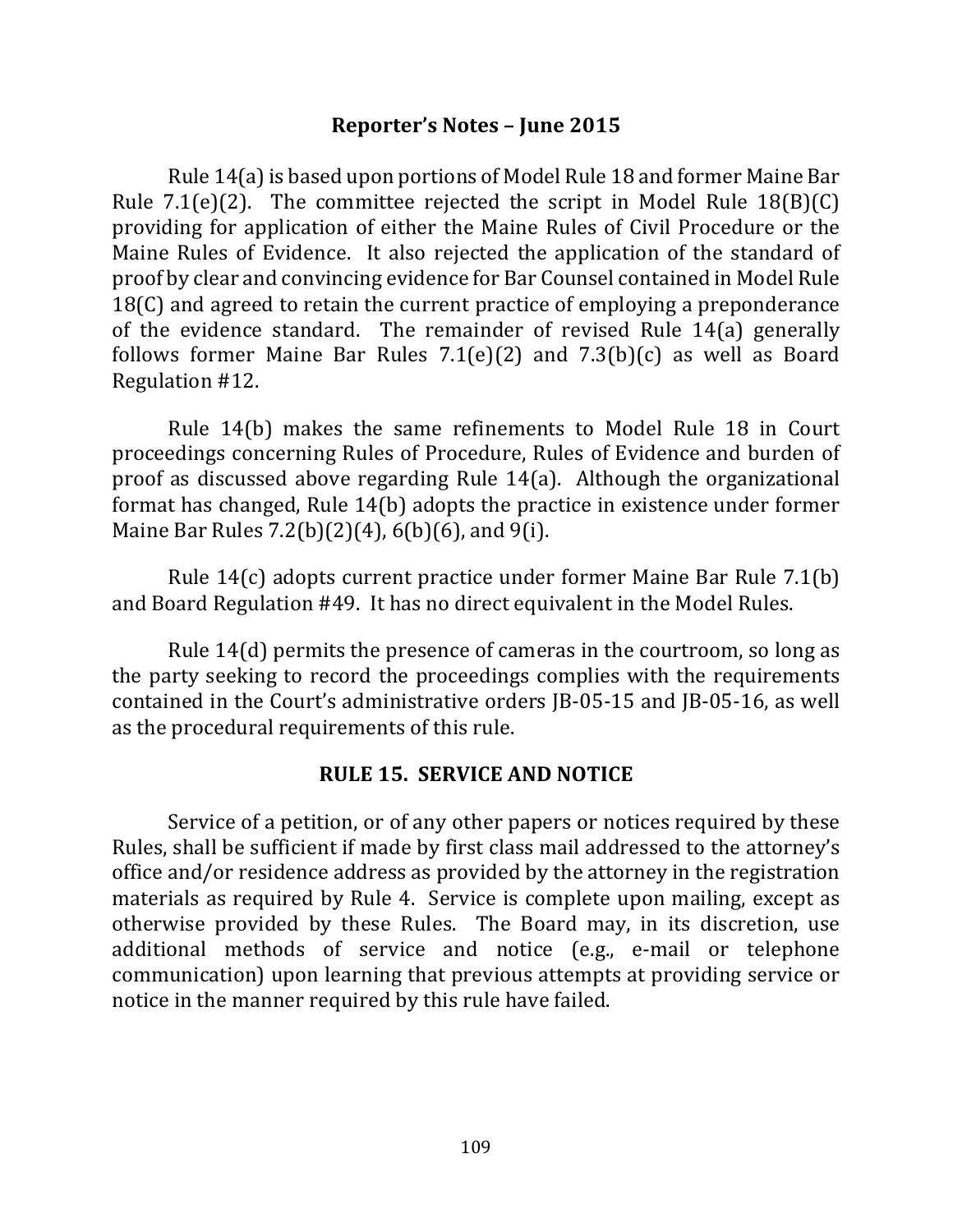## **Reporter's Notes – June 2015**

Recognizing the obligation of attorneys to keep the Board apprised of their current contact information. Rule 15 limits the service of documents within these rules to the attorney's office or residence address. Service by certified or registered mail or pursuant to Rule 4 of the Maine Rules of Civil Procedure is not required.

## **RULE 16. SUBPOENA POWER**

**(a) Investigatory Subpoenas.** Before formal charges have been filed, Bar Counsel may compel by subpoena the attendance of witnesses or the respondent, and the production of pertinent books, papers, and documents, in accordance with Rule 45 of the Maine Rules of Civil Procedure.

**(b) Subpoenas for Hearing.** After formal charges are filed, Bar Counsel or respondent may, in accordance with Rule 45 of the Maine Rules of Civil Procedure, compel by subpoena the attendance of witnesses or the respondent and the production of pertinent books, papers, and documents at a hearing under these Rules.

**(c) Enforcement of Subpoenas.** The Court may, upon proper application, enforce the attendance and testimony of any witnesses or the respondent and the production of any documents subpoenaed under this rule.

**(d)** Quashing Subpoena. Any person to whom a subpoena has been issued under this rule may object to the subpoena, or may move to quash or modify the subpoena, as set forth in Rule 45 of the Maine Rules of Civil Procedure, and may appear through legal counsel for that purpose. Any objection to a subpoena so issued, or any motion to quash or modify such a subpoena, shall be heard and determined by the chair of the Commission panel before which the matter is pending or by the court wherein enforcement of the subpoena is being sought.

**(e)** Witnesses and Fees. Subpoena and witness fees and mileage shall be the same as those provided for proceedings in the Court.

**(f) Subpoena Pursuant to Law of Another Jurisdiction.** Whenever a subpoena is sought in Maine pursuant to the law of another jurisdiction for use in lawyer discipline proceedings, and where the issuance of the subpoena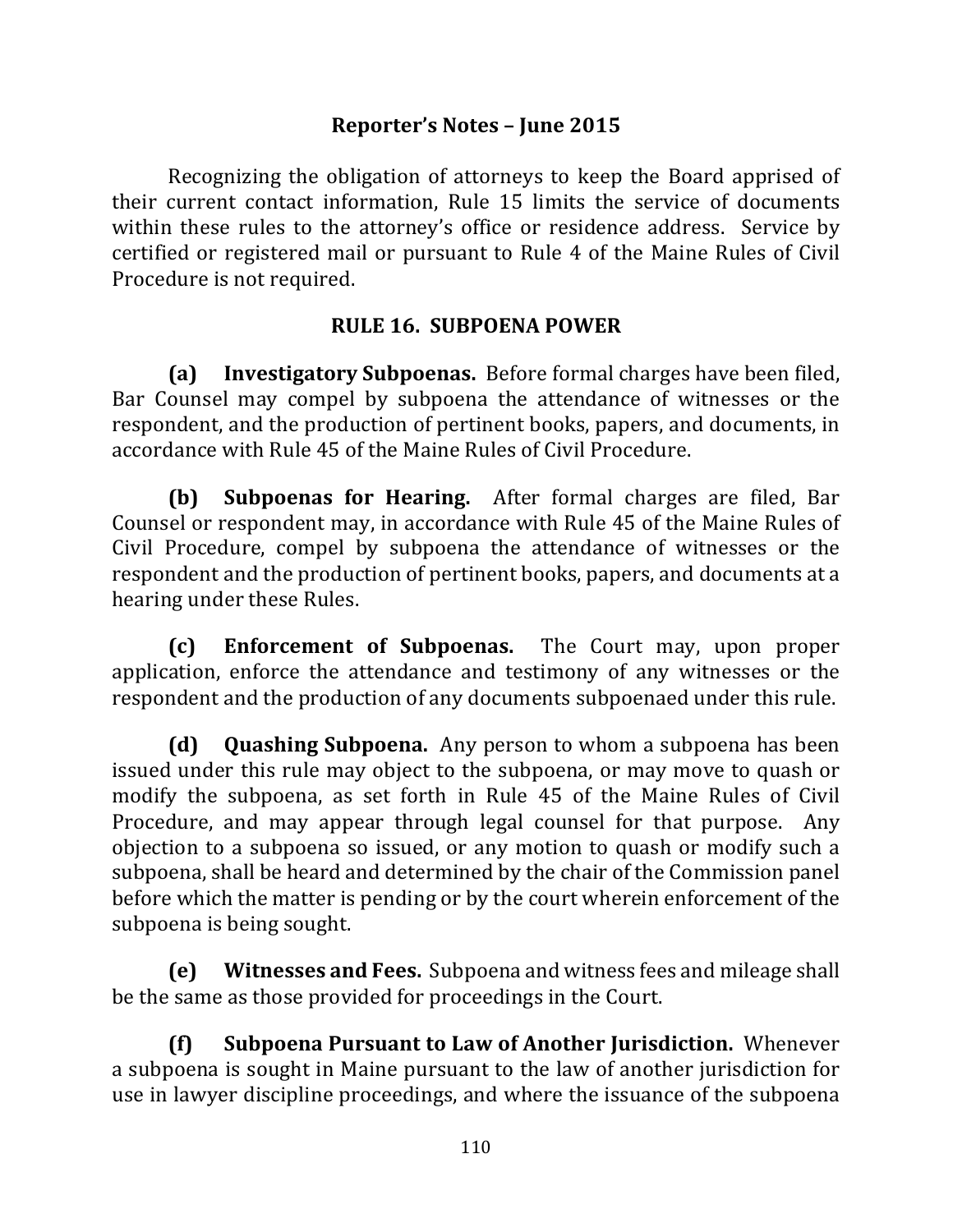has been duly approved under the law of the other jurisdiction, the Chair (or, in the Chair's absence, the Vice Chair) of the Commission, upon good cause shown, may issue a subpoena in accordance with Rule 45 of the Maine Rules of Civil Procedure.

## **Reporter's Notes – June 2015**

Rule 16 governing subpoenas is a slight variation of Model Rule 14 and broader in scope than former Maine Bar Rule  $7.3(m)(1)$ . This Rule gives Bar Counsel more subpoena powers if a respondent or a third party does not cooperate with Bar Counsel's investigation. In addition, the revised rule, unlike former Maine Bar Rule  $7.3(m)(1)$ , does not limit sanctions to situations where a subpoenaed witness fails to appear without reasonable excuse. The committee felt that this was a slight improvement on current practice, and adopted that language from Model Rule 14. The committee also concluded that eliminating the reference in the Maine Rule to subpoenas *duces tecum*, and replacing it instead with a specific description of subpoenas for "the production of pertinent books, papers, and documents" as set forth in the Model Rule, was clearer.

### **RULE 17. DISCOVERY**

### **(a) Public Proceedings before the Grievance Commission.**

(1) *Scope.* Within 21 days following the respondent's answer to Bar Counsel's formal charges, Bar Counsel and the respondent shall (A) exchange the names and addresses of all persons having knowledge of relevant facts; (B) identify which persons are reasonably anticipated to be called as witnesses; and (C) exchange all documents Bar Counsel or respondent reasonably anticipate will be introduced at trial or hearing.

(2) *Resolution of Disputes.* The chair of the Grievance Commission panel shall resolve by order all disputes concerning discovery. All discovery orders are interlocutory and may not be appealed prior to the entry of the final order.

(3) *Additional Discovery.* Upon good cause shown, the chair of the Grievance Commission panel may order additional discovery.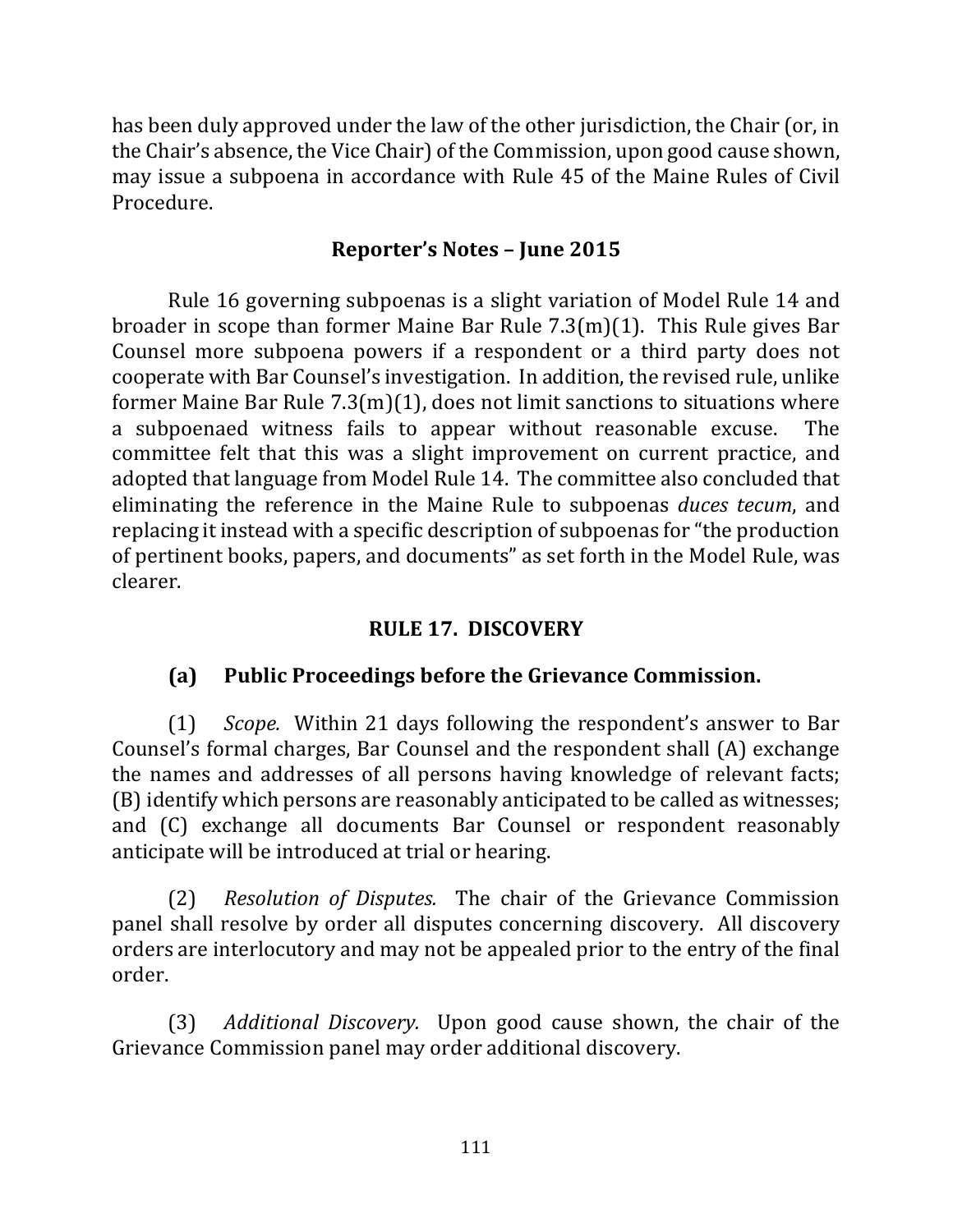# **(b)** Disciplinary Proceedings before a Single Justice.

(1) *Scope.* Within 21 days after filing of an Answer to the Board's Information with the Executive Clerk of the Court, Bar Counsel and the respondent shall (A) exchange the names and addresses of all persons having knowledge of relevant facts; (B) identify which persons are reasonably anticipated to be called as witnesses; and  $(C)$  exchange all documents Bar Counsel or respondent reasonably anticipates will be introduced at trial or hearing.

(2) *Exhibits and Transcripts.* In the event that a formal charges hearing was held before the Grievance Commission pursuant to Rule  $13(e)$ , Bar Counsel and the respondent shall make available to one another copies of all exhibits presented to the Grievance Commission hearing panel. The transcript from proceedings before the Grievance Commission hearing panel and any other matter within Bar Counsel's or the respondent's possession or control that is discoverable under Maine Rules of Civil Procedure 26, shall be made available to the other party at any reasonable time for inspection and duplication at that party's expense.

(3) *Resolution of Disputes.* A Single Justice shall resolve by order all disputes concerning discovery.

(4) *Additional Discovery.* Upon good cause shown, the Single Justice may order additional discovery pursuant to Maine Rules of Civil Procedure 26 to 37.

## **Advisory Note – January 2017**

The July 2015 promulgation of Rule 17 formalized the past informal discovery procedures utilized by the parties during disciplinary proceedings conducted by the Court or the Grievance Commission. This change to Rule  $17(b)$ directs that the mandates of the discovery requirements for Court proceedings mirror the same discovery requirements set forth in Rule  $17(a)$ , regardless of whether a Commission hearing occurred prior to that Court proceeding.

### **Reporter's Notes – June 2015**

Rule 17 is generally based on Model Rule 15. There is no equivalent in the former Maine Bar Rules. The committee felt it was important to adopt a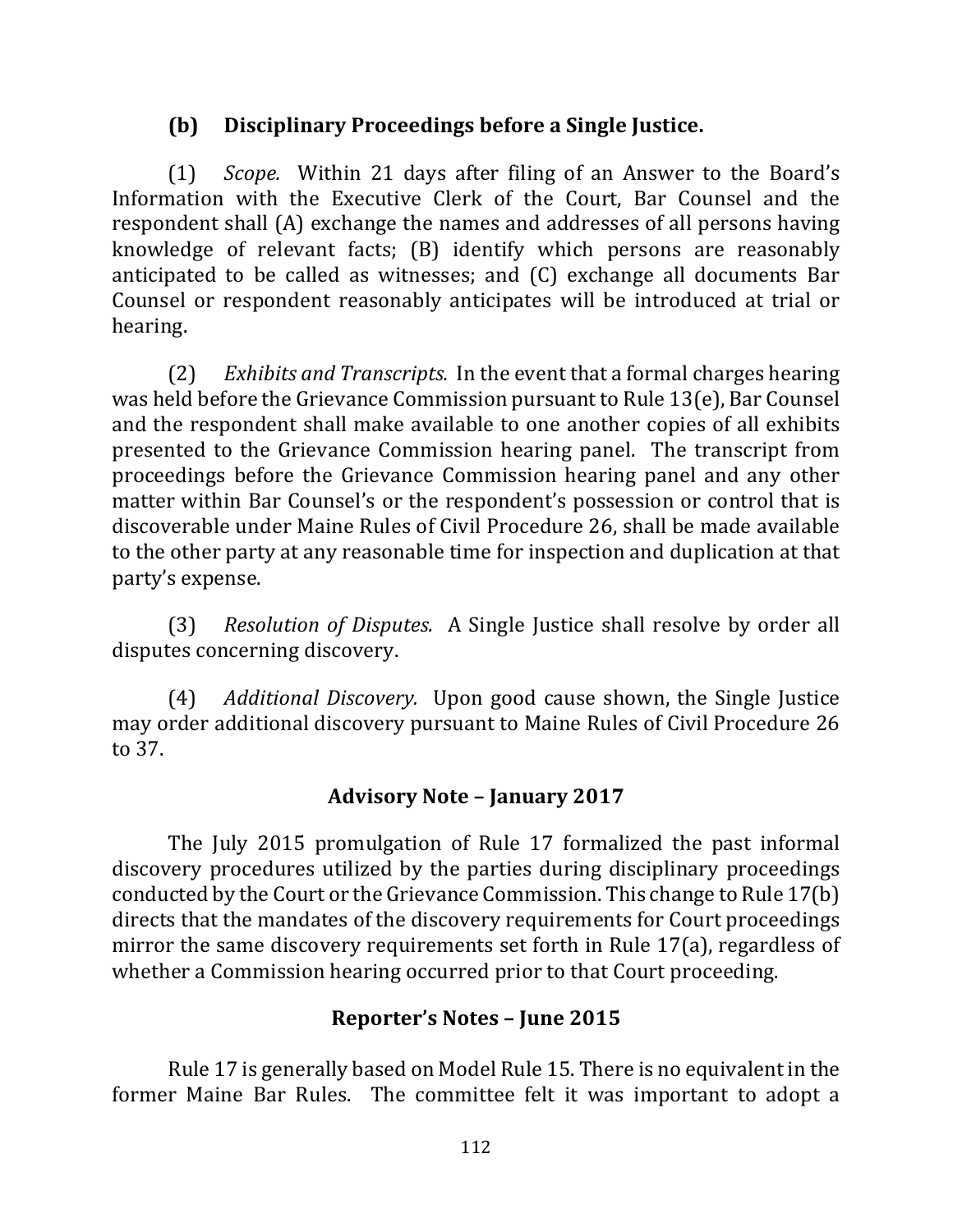discovery rule but concluded that the Model Rule did not offer clear guidance as to the scope of discovery. The committee also rejected the Model Rule's inclusion of depositions in the grievance process in Maine, finding that such formal additional discovery was not warranted and would significantly delay the timely processing and hearing of grievance complaints. The committee adopted two tracks of rules: one for proceedings before the Grievance Commission in Rule  $17(a)$ , and one for proceedings before a Single Justice in Rule 17(b). Although there was no clear discovery rule in the former Maine Bar Rules, the committee feels that Rule 17 accurately reflects the existing informal discovery practice of the office of Bar Counsel.

# **RULE 18. ACCESS TO DISCIPLINARY INFORMATION**

**(a) Confidentiality.**  Prior to service of Bar Counsel's disciplinary petition or an Information upon the respondent, the disciplinary proceeding is confidential, except that the pendency, subject matter, and status of an investigation by Bar Counsel or a Grievance Commission panel may be disclosed by Bar Counsel if

(1) respondent has waived confidentiality;

 $(2)$  the proceeding is based upon allegations that include the respondent's conviction of a crime;

(3) the proceeding is based upon allegations that have become generally known to the public; or

 $(4)$  there is a need to notify another person or entity, in order to protect the public, the administration of justice, or the legal profession.

**(b)** Public Information. All filings submitted to the Board Clerk or the Executive Clerk of the Court shall be available to the public after a determination that probable cause exists to believe that misconduct occurred and the filing and service of formal charges, unless the complainant or respondent obtains a protective order for specific testimony, documents, or records. 

**(c) Public Proceedings.** Upon service of Bar Counsel's disciplinary petition or information upon the respondent, the proceeding is public except for:

113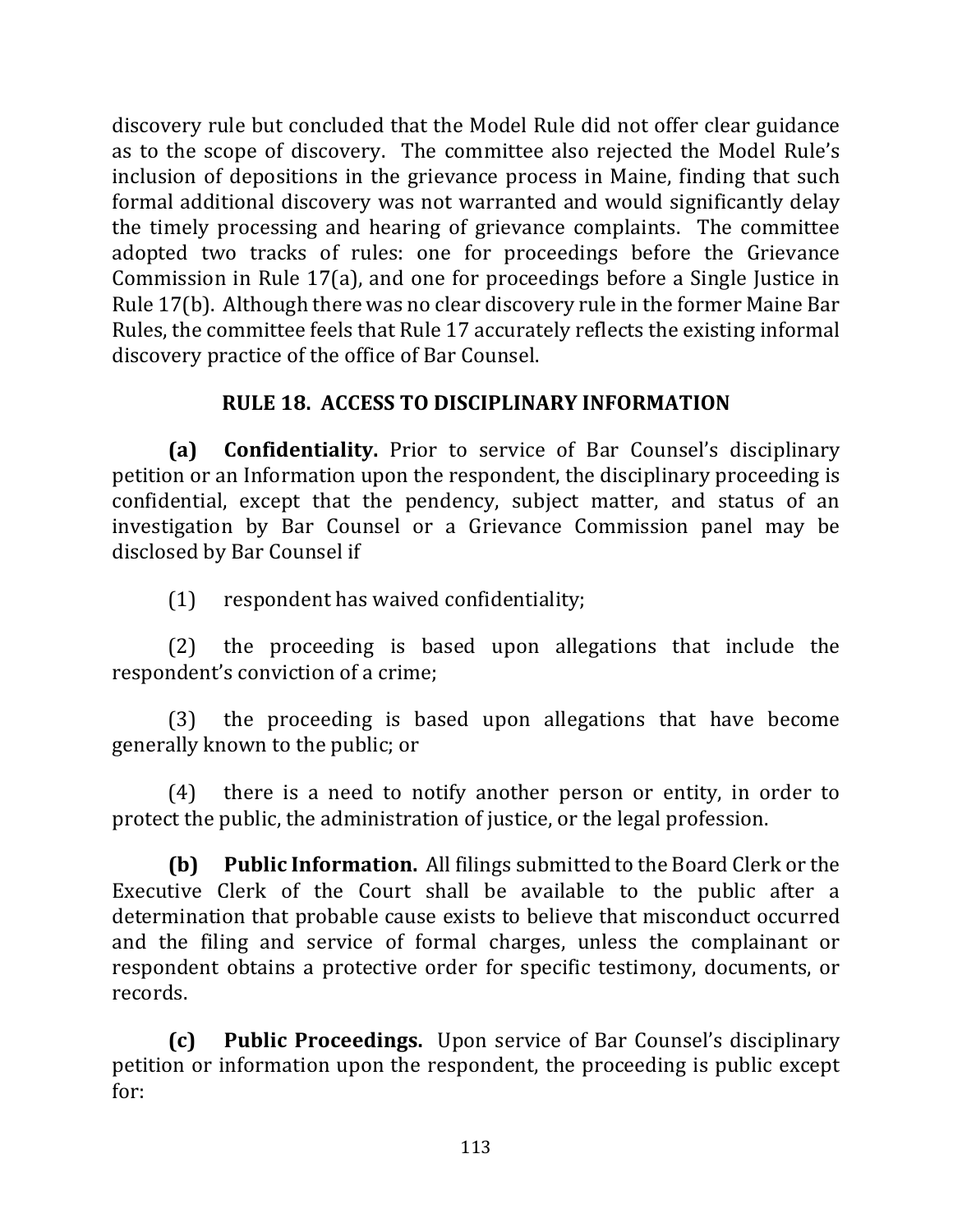$(1)$  deliberations of the Grievance Commission panel, or the Court; and

(2) information with respect to which the Grievance Commission panel, or the Court has issued a protective order.

**(d)** Protective Orders. To protect the interests of a complainant, witness, third party, or respondent, the Grievance Commission panel, the Board, a Single Justice, or the Court may, upon motion and for good cause shown, issue a protective order prohibiting the disclosure of specific information and directing that the proceedings be conducted so as to implement the order.

**(e)** Disclosure of Nonpublic Information. The Court, a Single Justice, the Board, Grievance Commission panels, and Bar Counsel may not disclose any nonpublic information, other than that authorized for disclosure under Rule  $18(a)$  and (b), unless pursuant to one of the following:

- $(1)$  a written authorization from the respondent;
- (2) an order of a court having appropriate jurisdiction; or
- $(3)$  other lawful authority to compel a disclosure.

**(f) Release of Confidential Information to Authorized Entities.**  The provisions of this rule shall not be construed to deny access to relevant information to authorized entities, including members of the Grievance, Fee Arbitration or Professional Ethics Commissions, agencies investigating the qualifications of judicial candidates, jurisdictions investigating qualifications for admission to practice of law or considering reciprocal disciplinary action, law enforcement agencies investigating qualifications for government employment, the ABA National Lawyer Regulatory Data Bank, the Committee on Judicial Responsibility and Disability, the Maine Assistance Program for Lawyers and Judges, or the Lawyers' Fund for Client Protection.

**(g) Release to Law Enforcement and the Maine Assistance Program.** The provisions of this section shall not be construed to prevent Bar Counsel or any other person from notifying  $(1)$  the appropriate law enforcement agency of complaints that accuse the respondent attorney of conduct in violation of a criminal law, or  $(2)$  the Director of the Maine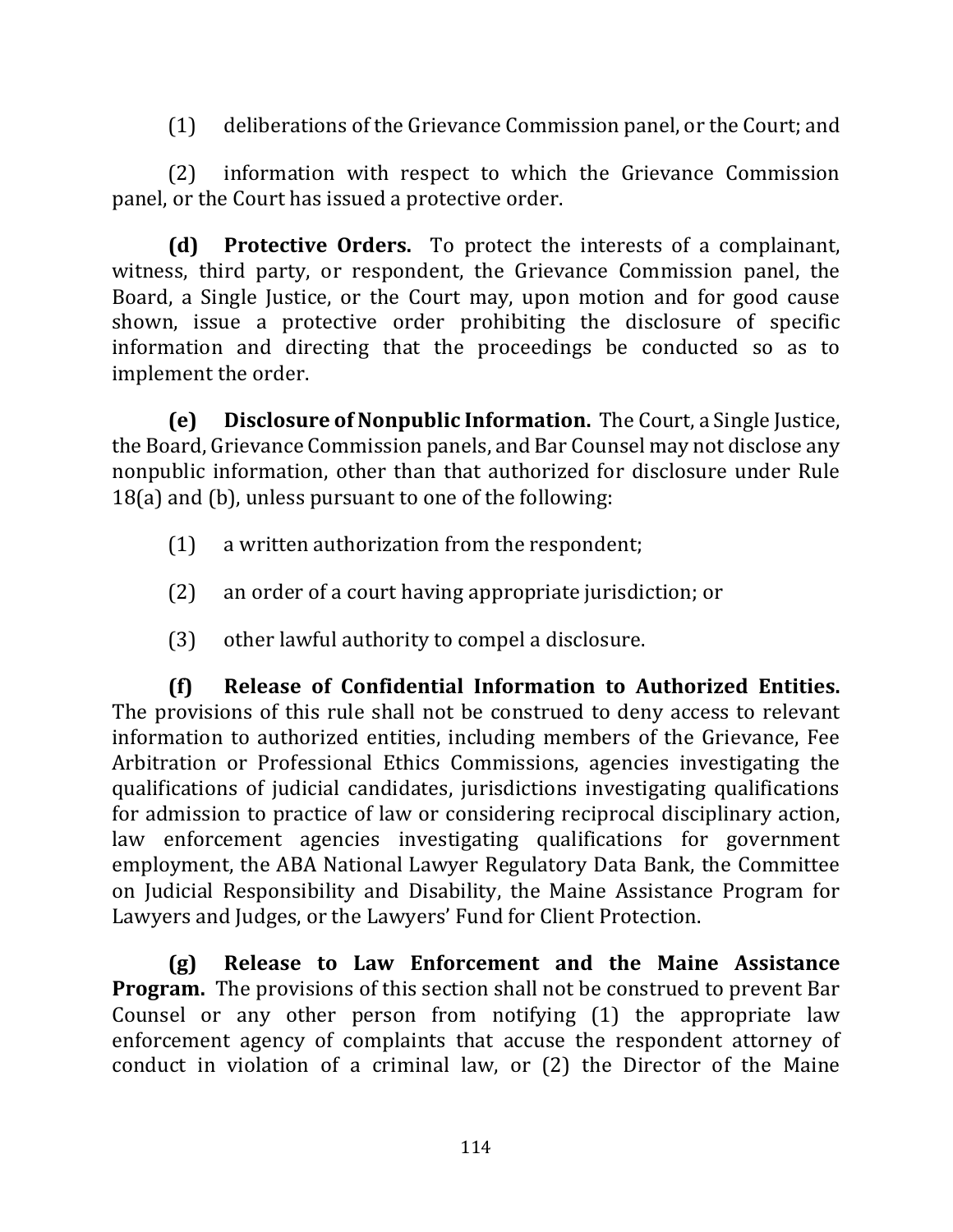Assistance Program for Lawyers and Judges, of the name of any lawyer whom Bar Counsel determines should be contacted concerning that program.

**(h) Release to Investigators or Prosecutors.** The provisions of this section shall not be construed to prohibit Bar Counsel's use of relevant information in the investigation or prosecution of complaints pursuant to Rules 2 or 13.

**(i)** File Retention. The Board shall retain all files. Files may be retained in a digital format.

**(i)** Duty of Officials and Employees of the Board. All officials and employees of the Board in a proceeding under these Rules shall conduct themselves so as to maintain the confidentiality mandated by this rule. However, any person, including but not limited to members of the Board, Grievance Commission and Board staff, may notify governmental officials of actual or threatened criminal conduct by any individual.

**(k)** Copying and Attestation Fees. Copying and attestation fees shall be the same as those for proceedings in the Court.

## **Advisory Note – January 2017**

Upon being promulgated and adopted effective July 1, 2015, it had been intended that new Rule 18 would adopt and follow the earlier script contained within the confidentiality provisions of Rule  $7.3(k)$  (see Reporter's Notes). However, the necessary provisions and "exceptions" contained within Rule  $7.3(k)(4)-(6)$  that allowed for proper notice of complaint matters to be given to other appropriate and necessary officials and agencies, or to such individuals Bar Counsel deems necessary to contact in order to properly and completely investigate complaints, were omitted in Rule 18 as then adopted. That necessary language is now promulgated within Rule  $18(g)(h)(j)$ , as amended.

# **Reporter's Notes – June 2015**

Rule  $18(a)$  is partially based on Model Rule  $16(B)$ , but the committee chose to adopt a structure more similar to former Maine Bar Rule  $7.3(k)(2)$  to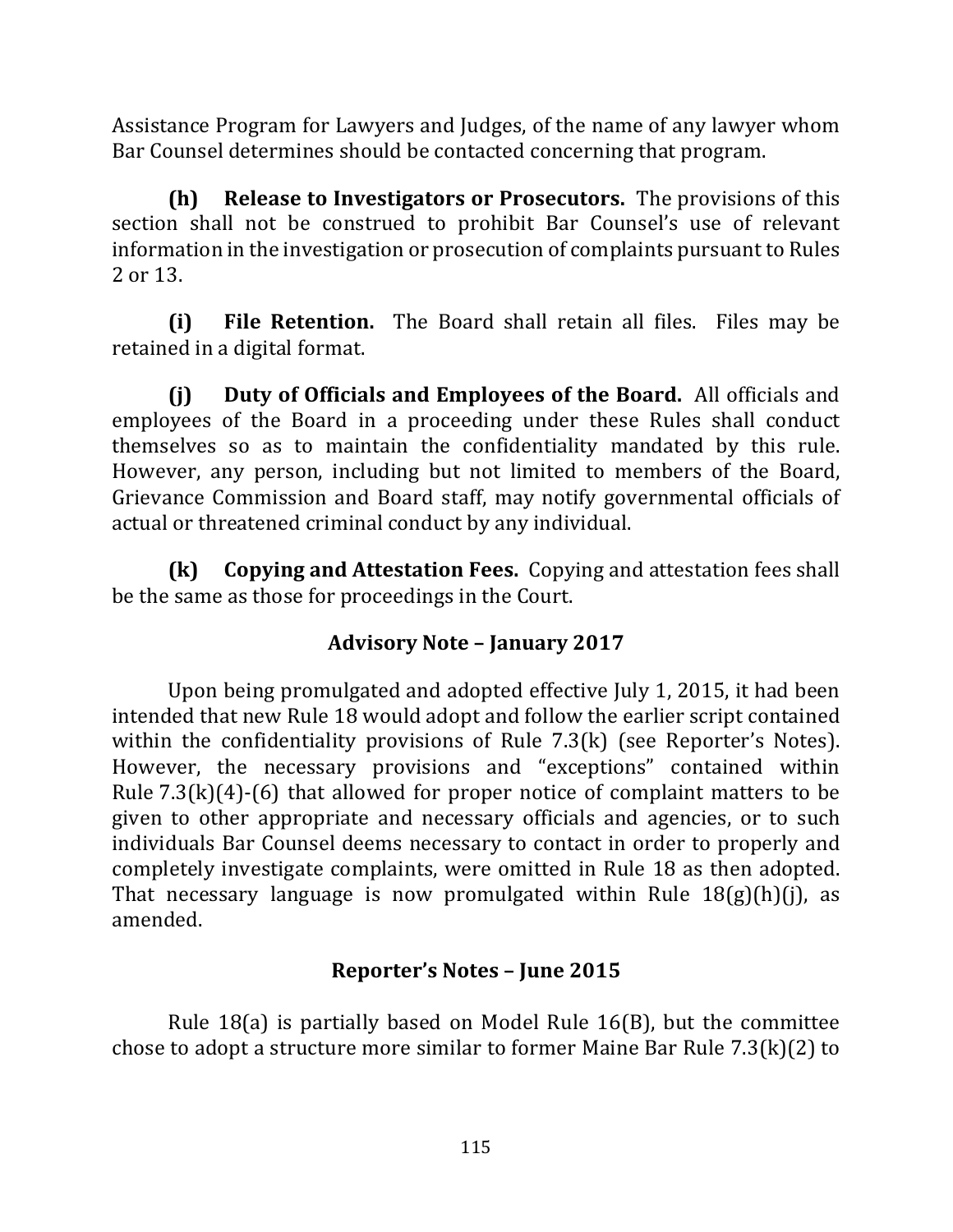confirm the broad confidentiality of grievance filings before formal charges have been approved and filed.

Rule  $18(b)$  is derived from Model Rule  $16(C)$  and denotes that the filing of charges is point at which related filings are public. It is analogous to former Maine Bar Rule  $7.1(e)$  and Regulation 29.

Rule  $18(c)$  is more similar to former Maine Bar Rule 7.3(e) and Board Regulation  $#29$  than to related Model Rule  $18(C)$ . The committee chose to use language in Rule  $18(c)$  that retains the former Maine Bar Rules' provision that matters remain confidential until the charging pleading has been formally filed.

Rule 18(d) is similar to Model Rule 16(E) and is equivalent to former Maine Bar Rule  $7.1(e)(2)(B)$  allowing for the tribunal to issue a protective order where good cause is shown for a matter to be kept confidential. The committee elected to use the more modified script of the former Maine Bar Rules than that of Model Rule 16(E).

Rule  $18(e)$  is a modification of Model Rule  $16(F)$  with the committee choosing language more similar to portions of former Maine Bar Rule  $7.3(k)$  for the allowance of limited exceptions to the confidentiality of the initial investigation of grievance complaints.

Rule 18(f) has no direct Model Rule equivalent and is based upon the committee's adoption of the confidentiality exceptions contained in former Maine Bar Rule  $7.3(k)(3)$ .

Rule  $18(g)$  has no Model Rule equivalent and is a major rewrite of the existing expungement requirements of former Maine Bar Rule 5(d). The committee found that the Board of Overseers' retention—normally in digital format—was the manner in which matters should be handled instead of the current practice of file and record destruction after a set date, depending on the matter. The committee found no appropriate basis to destroy records that may later be needed to answer or confirm subsequent related inquiries or filings.

Rule 18(h) is similar to Model Rule  $16($ f) and has no equivalent in the former Maine Bar Rules.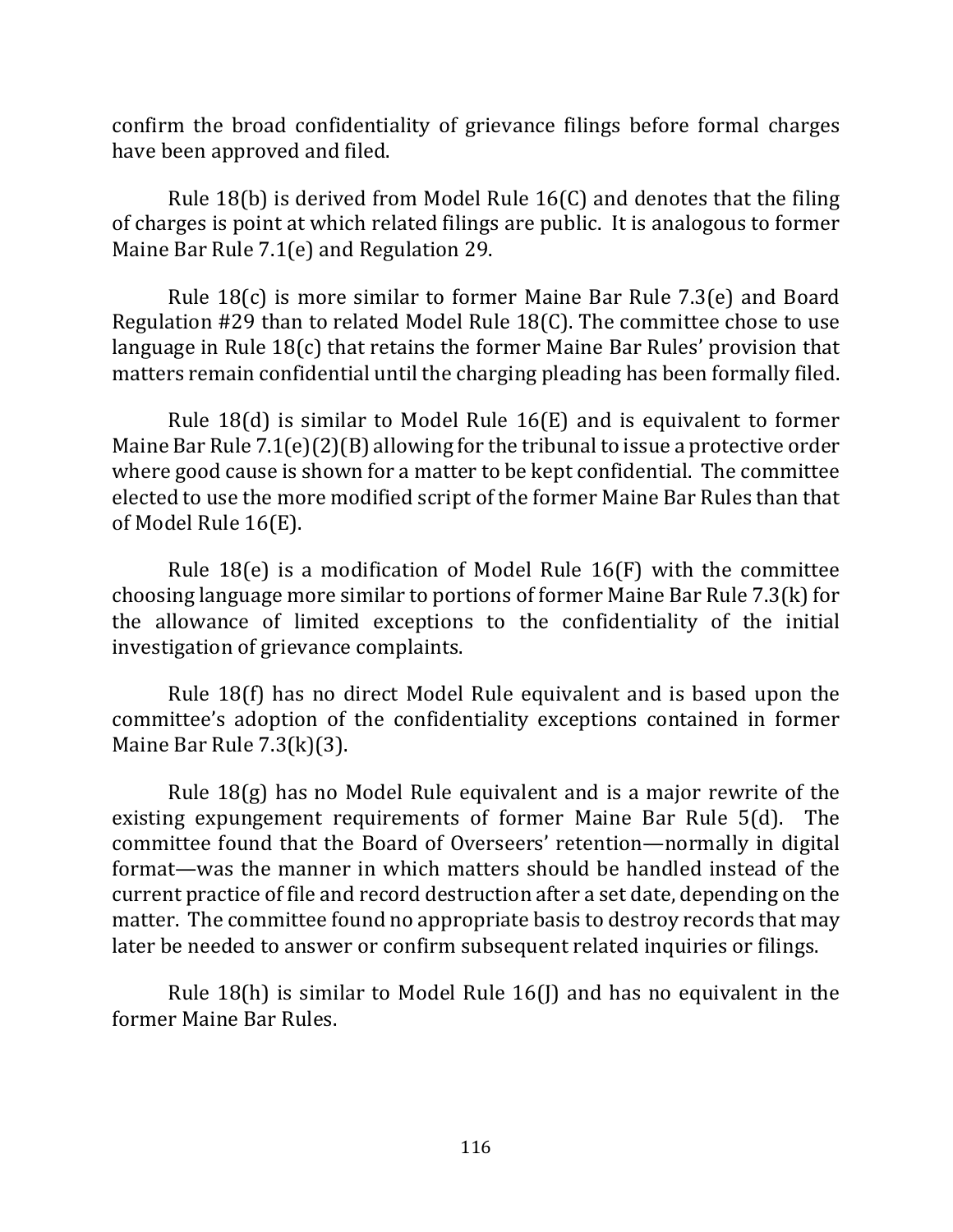## **RULE 19. DISSEMINATION OF DISCIPLINARY INFORMATION**

# **(a) Public Notice.**

(1) The Board Clerk shall issue, electronically or otherwise, a news release to general media outlets throughout Maine to effect the notice of disciplinary disbarment, suspension, probation, or reinstatement decisions and orders.

(2) The Board Clerk shall publish hearing decisions and orders issued by the Court, the Single Justice, and the Grievance Commission on the Board's website.

**(b)** Notice to Discipline Authorities and Other Entities. The Board Clerk shall transmit, electronically or otherwise, notice of all public disciplinary and non-disciplinary sanctions, reinstatement decisions and orders, and surrenders of license to members of the Board and Grievance Commission, and to members of the following:

(1) all State, Federal, and Tribal Courts in Maine;

 $(2)$  the attorney disciplinary authority in any other jurisdiction known to the Board in which the attorney is licensed to practice;

(3) the Maine State Bar Association;

(4) the American Bar Association's National Lawyer Regulatory Data Bank; and

(5) other such organization as determined by the Board.

# **Advisory Note – July 2018**

Rule 19(b) is amended to clarify that all public non-disciplinary sanctions, i.e. admonitions, are transmitted to discipline authorities and other entities. Such notice has been the longstanding practice of the Board.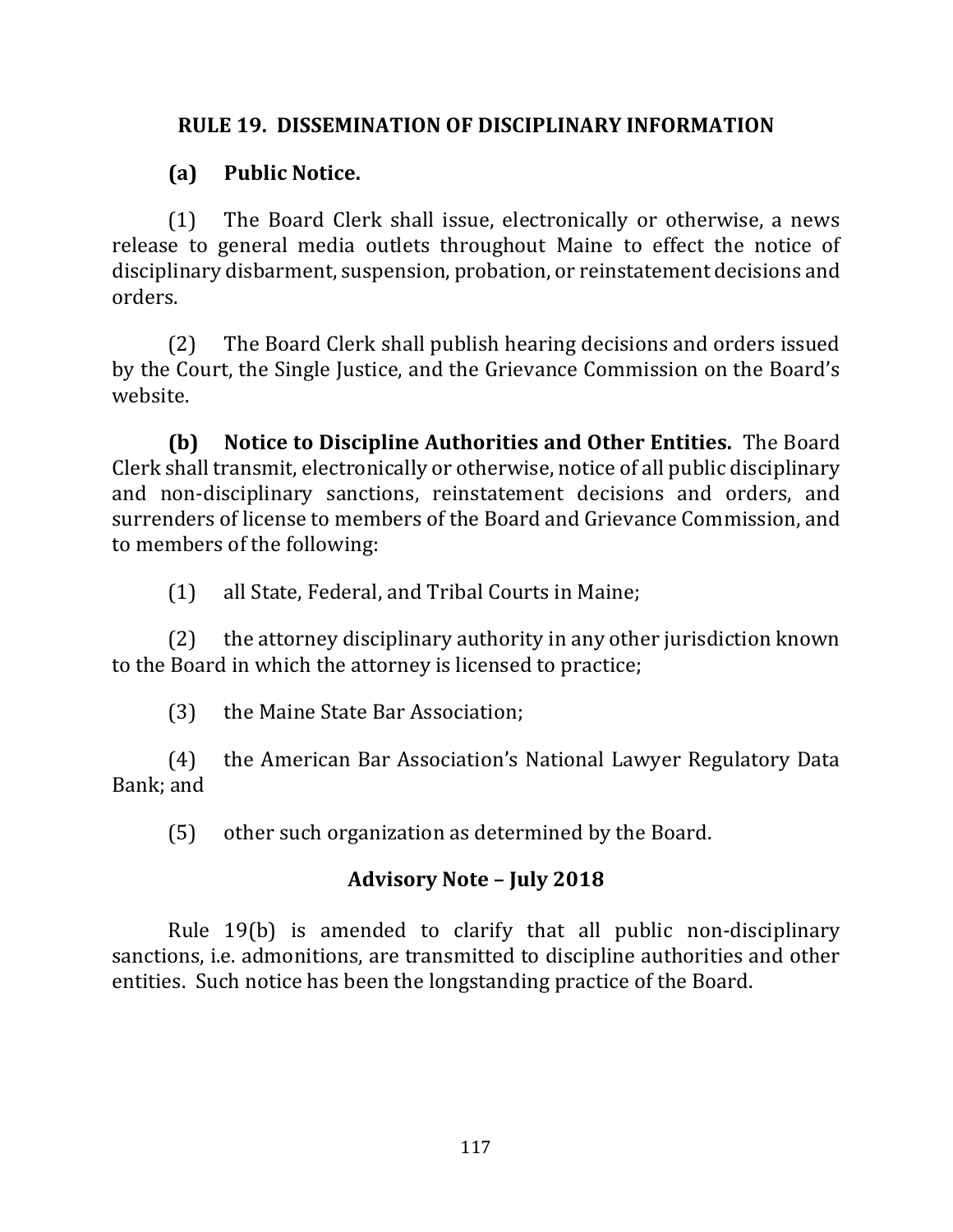### **Reporter's Notes – June 2015**

Rule  $19(a)$  is based on Model Rule 17. Rule  $19(a)$  is new and incorporates functions of the new Board Clerk. Although covered by Board Regulation #56, there was previously no Maine Bar Rule requiring the Board to provide a news release to general media outlets throughout Maine.

Rule 19(b) is based on Model Rule 17 but provides for certain notice functions to be performed by the Board Clerk instead of Bar Counsel. Current Maine procedure on this function was contained in former Maine Bar Rule 7.3(i)(1)(E) and  $(2)(D)$ .

### **RULE 20. FAILURE TO ANSWER/FAILURE TO APPEAR.**

**(a) Failure to Answer.** Failure to answer charges filed shall constitute an admission by the respondent of the factual allegations and the misconduct alleged in the formal charges.

**(b)** Failure to Appear. If the respondent fails, without good cause, to appear at a disciplinary proceeding, the respondent shall be deemed to have admitted the factual and misconduct allegations that were to be the subject of such appearance, and/or to have waived objection to any motion or recommendations to be considered at such appearance. The Grievance Commission panel or Board may not, absent good cause, continue or delay proceedings due to the respondent's failure to appear.

### **Reporter's Notes – June 2015**

Rule  $20(a)$  corresponds to Model Rule  $33(A)$ , and by adding language concerning an adoptive admission of the alleged misconduct by a respondent's failure to answer charges, it is an adoption of former Maine Bar Rule  $7.1(e)(1)$ .

Rule  $20(b)$  is based on Model Rule  $33(B)$  and is not specifically covered in former Maine Bar Rule  $7.1(e)(1)$ . The committee determined that a respondent's failure to appear in a disciplinary proceeding was a serious problem that should be addressed by the rules.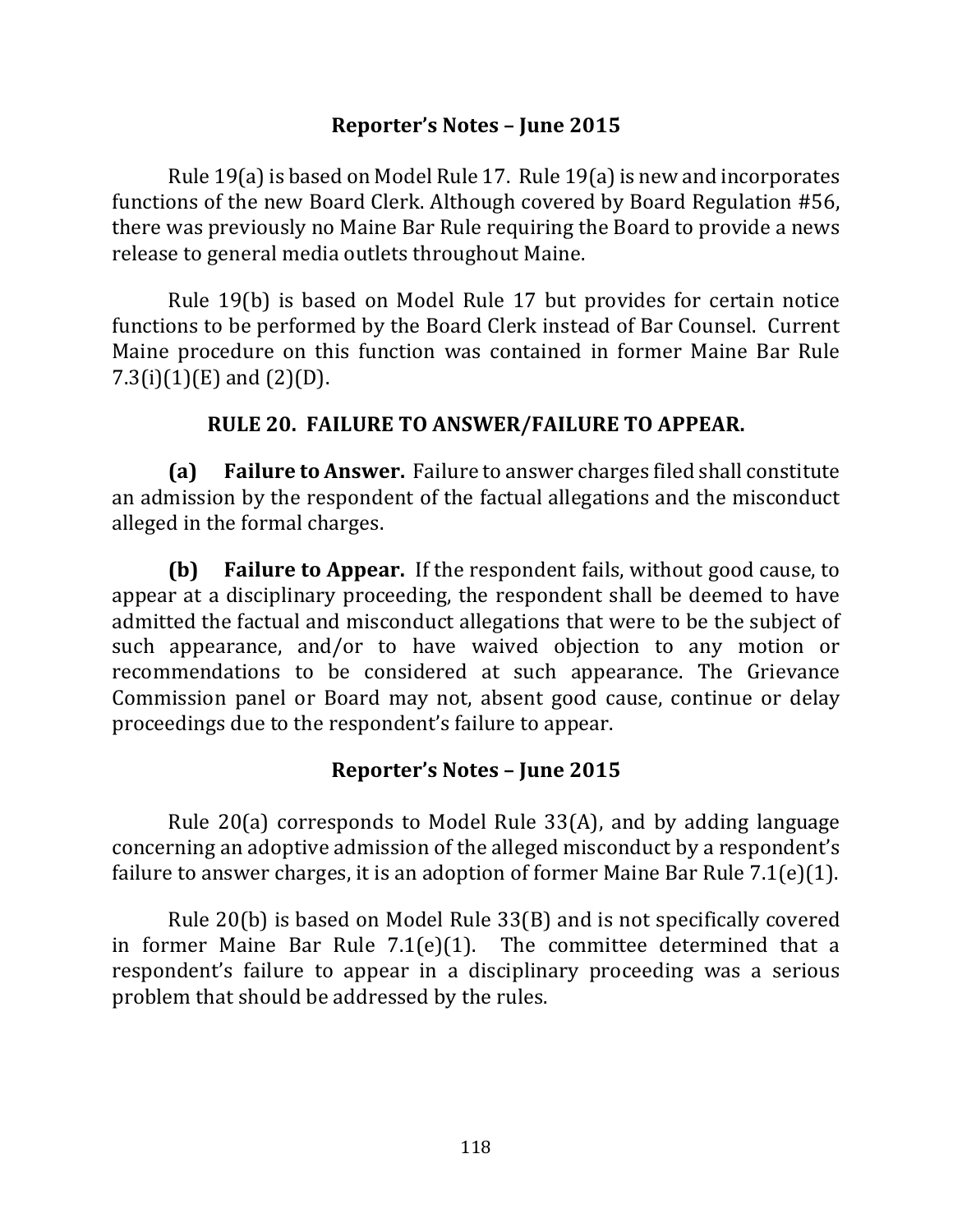### **RULE 21. SANCTIONS**

**(a) Grounds for Discipline.** It shall be a ground for discipline for a lawyer to:

(1) violate or attempt to violate these Rules, the Maine Rules of Professional Conduct, or any other rules of this jurisdiction regarding professional conduct of lawyers;

(2) engage in conduct violating applicable rules of professional conduct of another jurisdiction;

(3) willfully violate a valid order of the Court, a Single Justice, the Board, or a Grievance Commission panel imposing discipline; willfully fail to comply with a subpoena validly issued under these Rules; or knowingly fail to respond to a lawful demand from a disciplinary authority, except that this rule does not require disclosure of information otherwise protected by applicable rules relating to confidentiality.

**(b) Types of Sanctions.** Misconduct shall be grounds for one or more of the following sanctions:

(1) *Admonition*, a public non-disciplinary sanction, may be imposed by the Court, a Single Justice, or a Grievance Commission panel after hearing pursuant to Rule 13(e) and  $(g)$ . Admonitions are to be imposed only in cases of minor misconduct, when there is little or no injury to a client, the public, the legal system, or the profession, and when there is little likelihood of repetition by the lawyer.

(2) *Disbarment*, a public disciplinary sanction, may be imposed only by the Court or a Single Justice pursuant to Rule 13(f) and  $(g)$ .

(3) *Dismissal with a warning*, a private non-disciplinary sanction, may be imposed by a Grievance Commission panel after a preliminary review pursuant to Rule 13(d). Dismissals with a warning are to be imposed only in cases of minor misconduct, when there is little or no injury to a client, the public, the legal system, or the profession, and when there is little likelihood of repetition by the lawyer.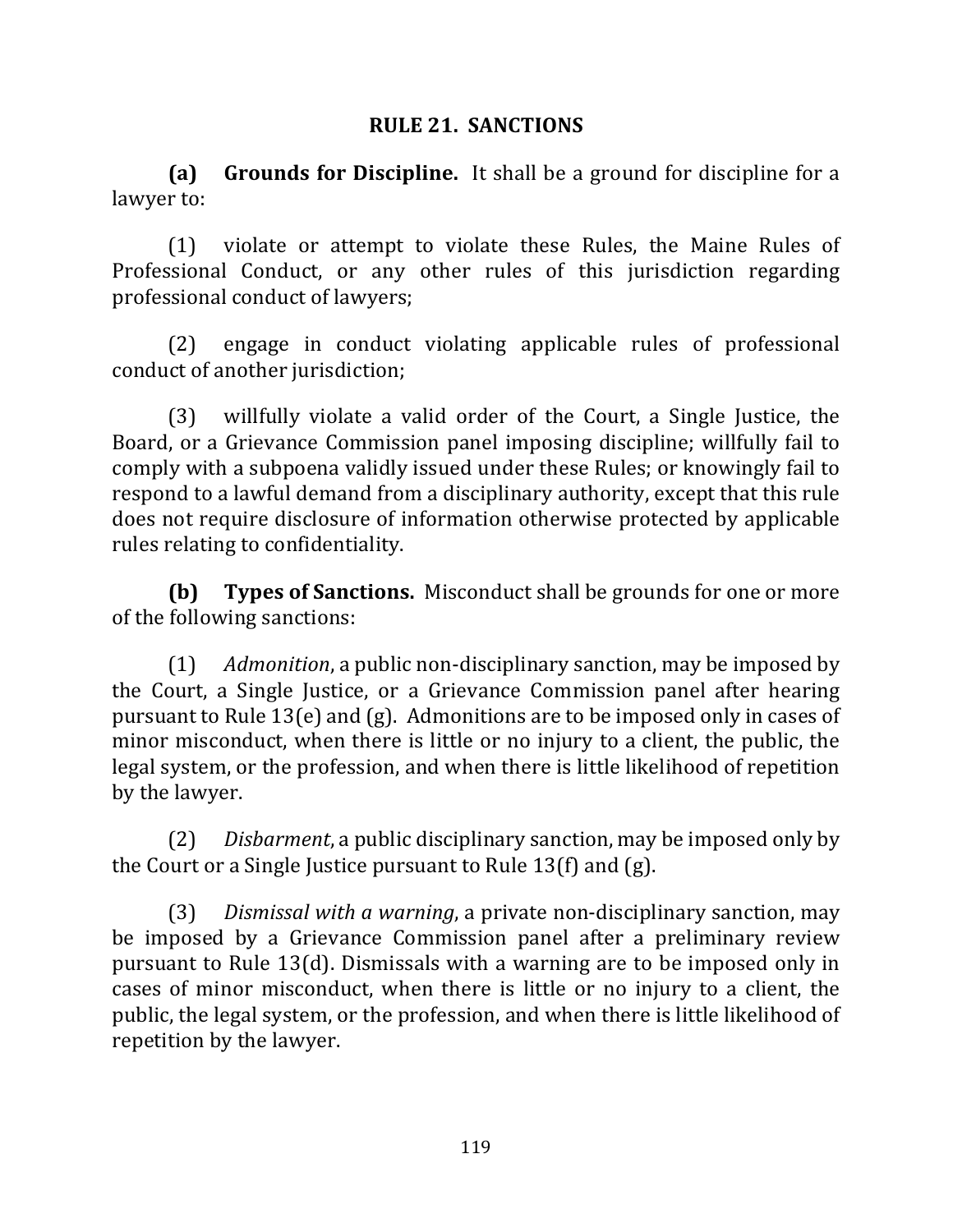(4) *Probation*, a public disciplinary sanction, may be imposed by a Single Justice, the Court, or a Grievance Commission panel pursuant to Rule  $13(e)$  or (g). Probation durations shall be for a period not in excess of two years; provided, however, that probation may be renewed for an additional two-year period by consent or after a hearing to determine if there is a continued need for supervision. The conditions of probation shall be stated in writing. Probation shall be used only in cases where there is little likelihood that the respondent will harm the public during the period of rehabilitation and the conditions of probation can be adequately supervised. Probation shall be terminated upon the filing of an affidavit by respondent showing compliance with the conditions and an affidavit by the probation monitor stating that probation is no longer necessary and summarizing the basis for that statement. A Single Justice or the Court may impose other limitations on the nature or extent of the respondent's future practice.

(5) *Reprimand*, a public disciplinary sanction, may be imposed by a Single Justice, the Court, or a Grievance Commission panel pursuant to Rule  $13(e)$  or  $(g)$ .

(6) Suspension, a public disciplinary sanction, may be imposed only by a Single Justice or the Court pursuant to Rule 13(g). Suspension durations shall be for an appropriate fixed period of time not in excess of three years.

Sanctions issued under this rule shall be provided to tribunals in any subsequent proceedings in which the respondent has been found to have committed misconduct as evidence of prior misconduct bearing upon the issue of the proper sanction to be imposed in the subsequent proceeding.

**(c)** Factors to be Considered in Imposing Sanctions. In imposing a sanction after a finding of lawyer misconduct, the Single Justice, the Court, or the Grievance Commission panel shall consider the following factors, as enumerated in the ABA Standards for Imposing Lawyer Sanctions:

 $(1)$  whether the lawyer has violated a duty owed to a client, to the public, to the legal system, or to the profession;

 $(2)$  whether the lawyer acted intentionally, knowingly, or negligently;

 $(3)$  the amount of the actual or potential injury caused by the lawyer's misconduct: and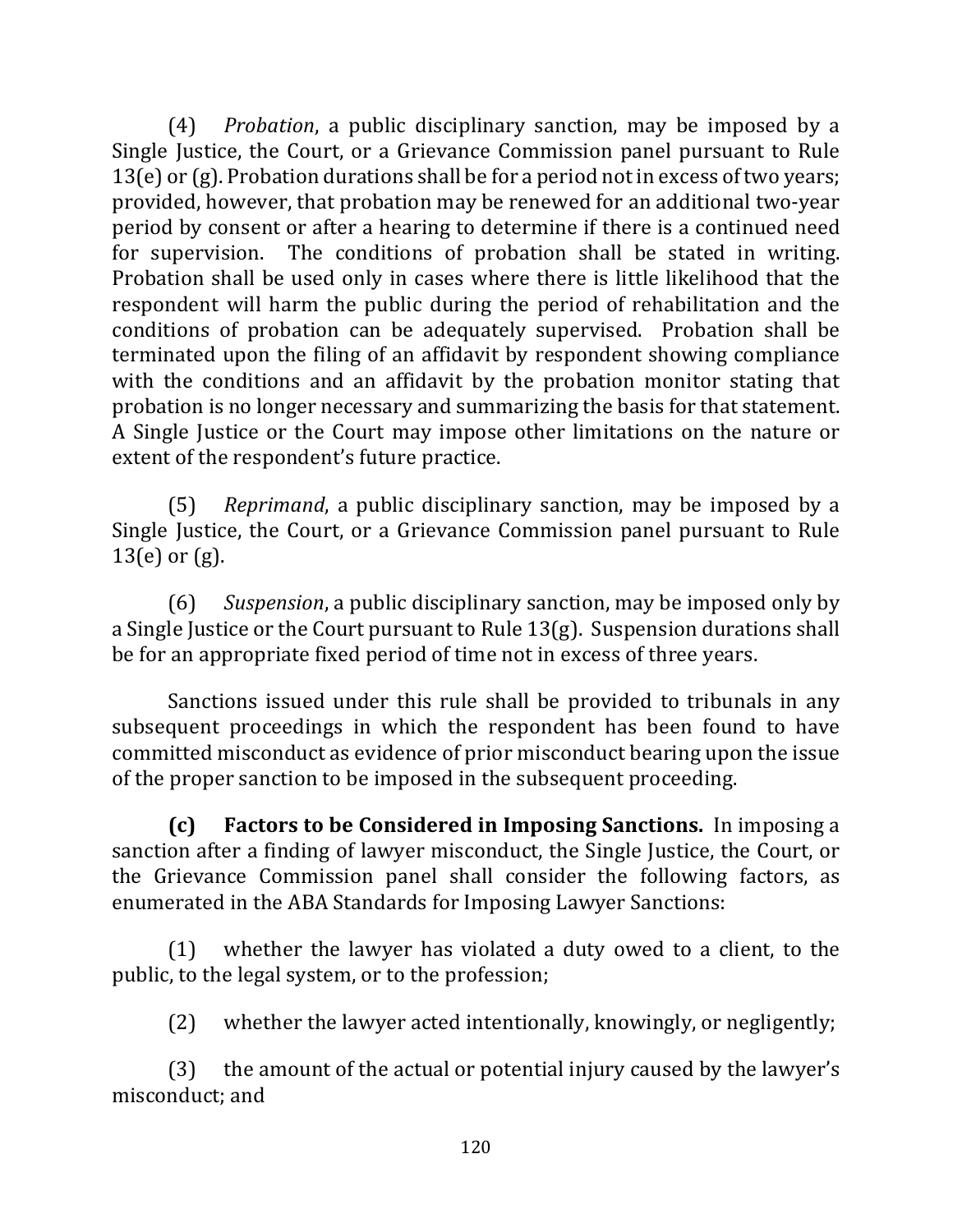$(4)$  the existence of any aggravating or mitigating factors.

**(d)** Public Nature of Sanctions. Disposition of lawyer discipline shall be public in cases before a Single Justice, the Court, or a Grievance Commission panel. The Single Justice, the Court, or the Grievance Commission panel shall issue a written opinion setting forth its justification for imposing the sanction in that particular case.

## **Reporter's Notes – June 2015**

Rule 21(a) is based on Model Rule  $9(A)$  and former Maine Bar Rule 2(c). Maine Rules of Professional Conduct  $8.1(b)$  and  $8.4(a)$  also contain similar provisions. The committee added language to Rule 21(a) such that a lawyer's violation of an order of the Board or Grievance Commission is prohibited. Model Rule  $9(A)$  limits such conduct to orders of the Court.

Rule 21(b) is partially based on Model Rule  $10(A)$  and lists the potential grounds of discipline. The Rule adopts an additional sanction option dismissal with a warning—from former Maine Bar Rule  $7.1(d)(4)$  and  $(e)(3)(B)$ . Rule 21(b)(4) incorporates the sanction option of probation from Model Rule  $10(A)(3)$ , a choice not available under the former Maine Bar Rules. The committee concluded that increasing the tools available to Bar Counsel, the Grievance Commission, and the Court will allow for those entities to better tailor a sanction to an attorney's misconduct. The committee adopted the language of both Model Rule  $10(A)(1)(2)$  and former Maine Bar Rule 7.2(b)(5) such that the serious sanctions of suspension and disbarment may be imposed only by the Court.

Rule  $21(c)$  is based on former Maine Bar Rule  $7.1(e)(3)(C)$  but also incorporates language from Model Rule  $10(C)$  that specifically references the ABA's *Standards for Imposing Lawyer Sanctions*.

Rule  $21(d)$  specifically follows the script from Model Rule  $10(D)$  as to the public nature of all disciplinary decisions with its equivalent section being found in former Maine Bar Rules  $7.1(e)(2)(B)$  and  $(4)$ , and  $7.3(k)(1)$ .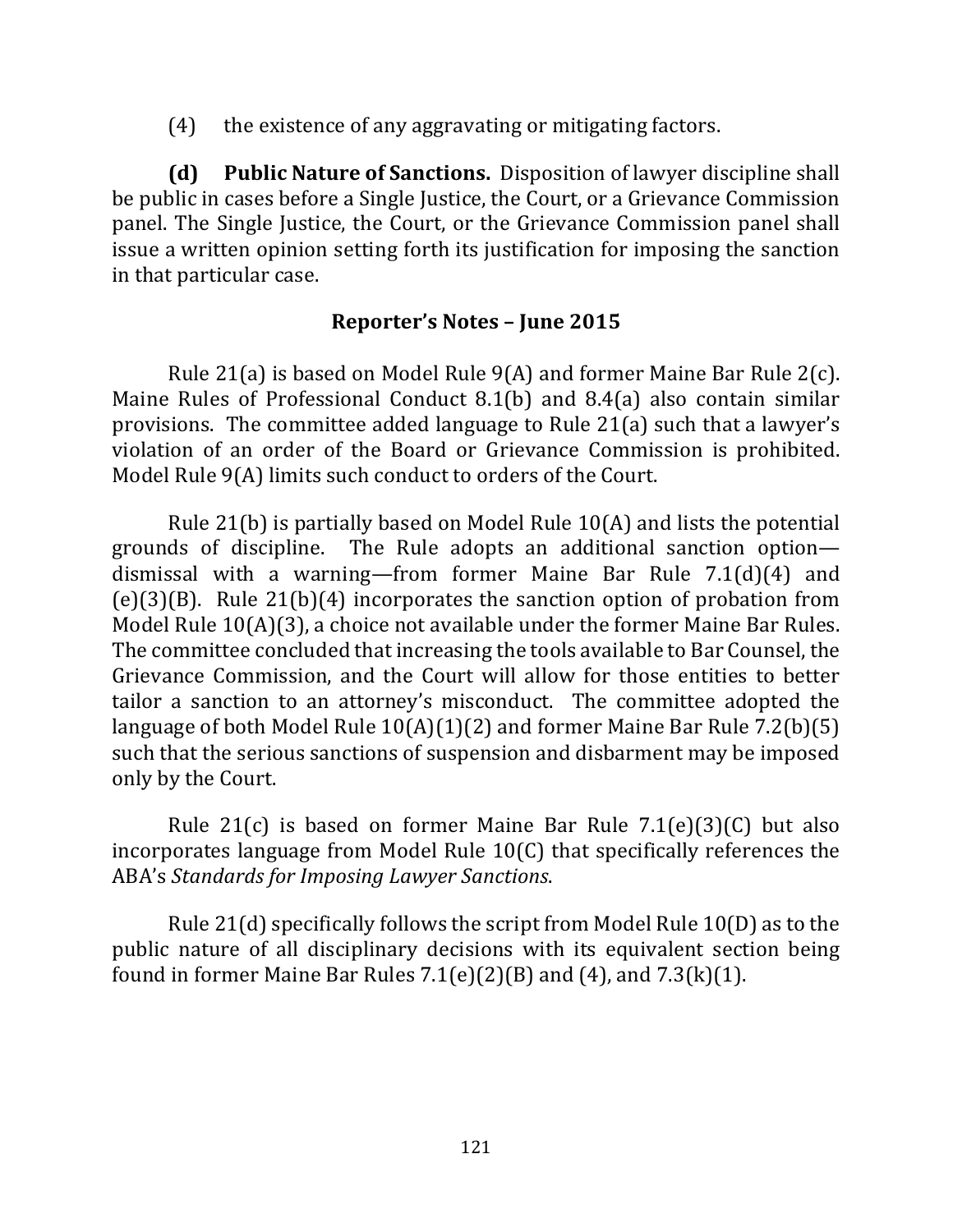### **RULE 22. REIMBURSEMENT OF COSTS**

**(a)** Costs. Upon order of a Single Justice, the Court, or a Grievance Commission panel, or upon stipulation, the following costs may be imposed on the respondent:

 $(1)$  assessment of the costs of the proceedings, including, but not limited to, the costs of investigations, service of process, witness fees, and court reporter services, in any case where discipline is imposed; and

(2) disgorgement of all or part of the lawyer's or law firm's fee, and reimbursement to the Lawyers' Fund for Client Protection.

**(b) Failure to Pay.** Any lawyer who fails to pay costs and expenses when ordered to do so or who fails to comply with the terms of an agreed upon periodic payment plan may be served pursuant to Rule 15 with a notice of delinquency and imminent suspension from the practice of law. Any attorney who fails to comply with this notice within 30 days of service shall be administratively suspended by the Board. The Board shall provide notice of any administrative suspensions to the suspended attorney in accordance with the requirements of Rule 15. This notice shall not be effective until 30 days after the date of mailing. A lawyer suspended pursuant to this rule shall comply with the notice requirements in Rule 30. Upon receipt of all outstanding costs and expenses, the suspension may be cancelled by the Board.

**(c)** Waiver. In any case in which costs and expenses are sought pursuant to this rule, the assessment of any or all such costs and expenses may be waived by the Board or the Court when it serves the interest of justice to do so.

#### **Reporter's Notes – June 2015**

Rule  $22(a)$ , which provides for the reimbursement of costs by the respondent upon order of the Court or a Grievance Commission panel, is based on Model Rule  $10(A)(6)(7)$ . It is in accord with former Maine Bar Rule 7.2(b)(8) concerning reimbursements ordered by the Court, but Rule 22(a) now adds such authority to the Grievance Commission which is absent from the former Maine Bar Rules. Costs do not include Bar Counsel legal fees.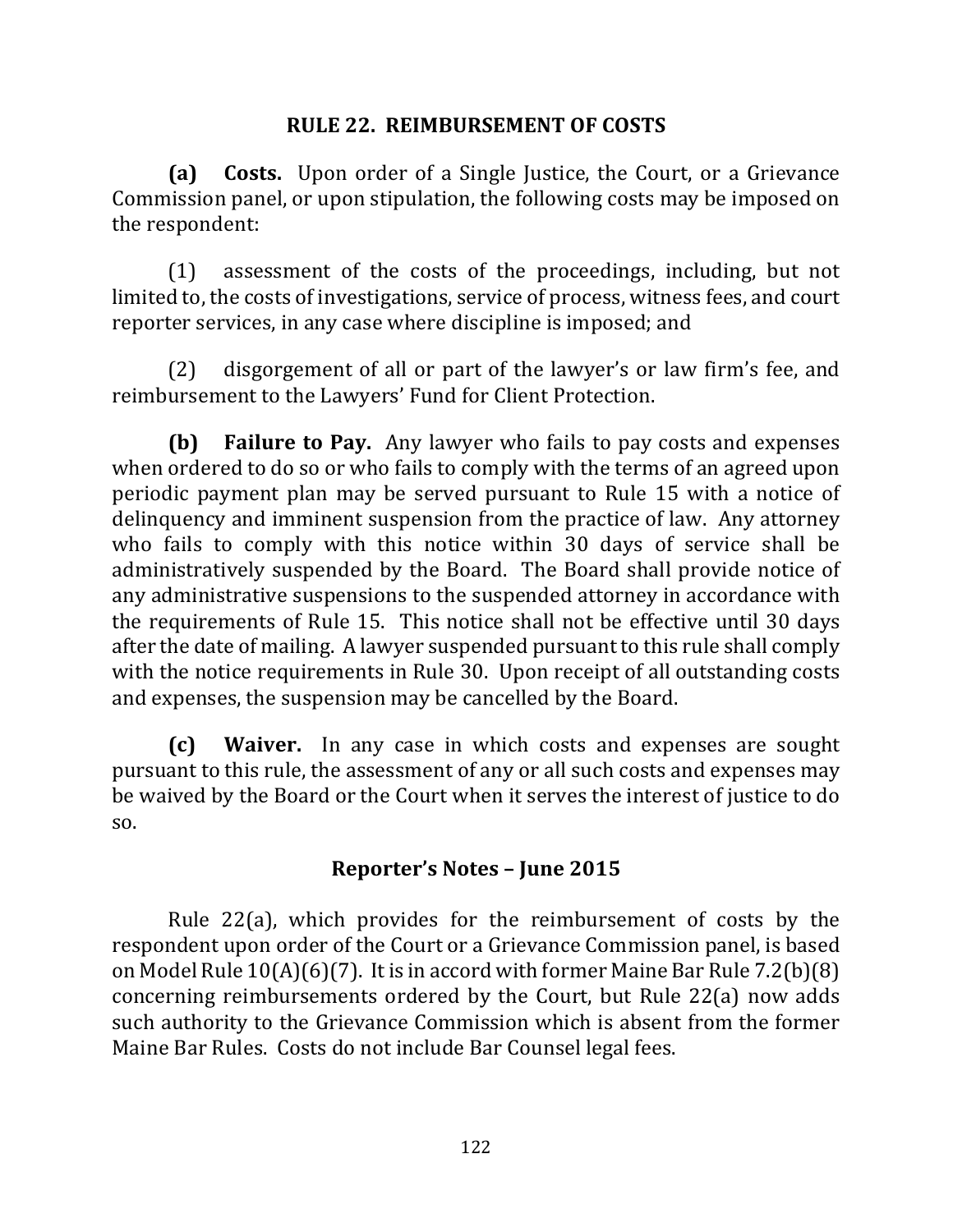Rule 22(b) has no Model Rule equivalent and finds its closest equivalent in former Maine Bar Rule  $7.3(i)(1)(F)$  concerning the consequences for a lawyer's failure to pay costs and expenses as ordered by the tribunal. Rule 22(b) allows suspension to be ordered for such misconduct.

Rule 22(c) has no specific Model Rule or former Maine Bar Rules equivalent. It allows the Board or the Court to waive the lawyer's reimbursement of costs and expenses. The committee felt such a waiver should be allowed for the tribunal to so find and order in specific circumstances where good cause is shown.

# **RULE 23. LAWYERS FOUND GUILTY OF A CRIME**

**(a)** Notification. A Maine lawyer found guilty of any crime shall, within 30 days after the judgment, transmit a certified copy of the judgment of conviction to counsel for the lawyer disciplinary agency of every jurisdiction in which the lawyer is admitted to practice. The lawyer shall also submit a certified copy of the judgment of conviction with registration materials to the professional licensing agency of every jurisdiction in which the lawyer seeks admission to practice, following entry of the judgment.

**(b) Determination of "Serious Crime."** Upon being advised that a lawyer subject to the disciplinary jurisdiction of the Court has been found guilty of any crime, Bar Counsel shall determine whether the crime constitutes a "serious crime" warranting immediate interim suspension. If the crime is a "serious crime," Bar Counsel may prepare an order for interim suspension and forward it to the Court and the respondent with proof of the finding of guilt. Bar Counsel shall in addition file formal charges against the respondent predicated upon the finding of guilt. On or before the date established for the entry of the order of interim suspension, the lawyer may assert any jurisdictional deficiency that establishes that the suspension may not properly be ordered, such as that the crime did not constitute a "serious crime" or that the lawyer is not the individual found guilty. If the crime is not a "serious" crime," Bar Counsel shall process the matter in the same manner as any other information coming to the attention of the Board.

**(c) Definition of "Serious Crime."** A "serious crime" is any felony or any lesser crime that reflects adversely on the lawyer's honesty, trustworthiness, or fitness as a lawyer in other respects, or any crime a necessary element of which, as determined by the statutory or common law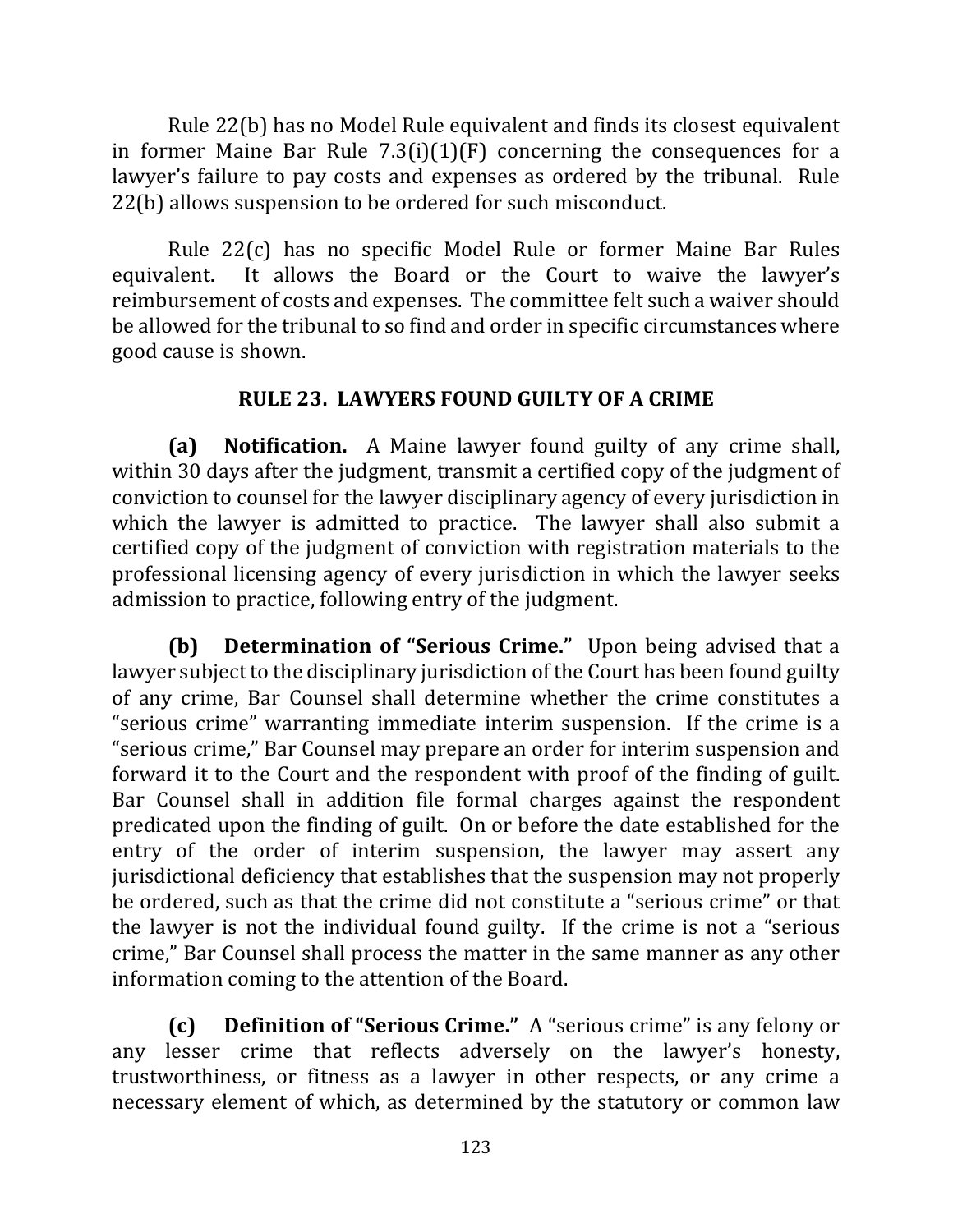definition of the crime, involves interference with the administration of justice, false swearing, misrepresentation, fraud, deceit, bribery, extortion, misappropriation, theft, or an attempt, conspiracy or solicitation of another to commit a "serious crime."

**(d)** Immediate Interim Suspension. The Court has exclusive power to place a lawyer on interim suspension.

(1) *Imposition.* The Court may place a lawyer on interim suspension immediately upon proof that the lawyer has been found guilty of a serious crime, regardless of the pendency of any appeal. In the interest of justice, the Court may elect not to impose an interim suspension upon a showing of extraordinary circumstances, after affording Bar Counsel notice and an opportunity to be heard.

(2) *Termination*. The Court has exclusive power to terminate an interim suspension. In the interest of justice, the Court may terminate an interim suspension at any time upon a showing of extraordinary circumstances, after affording Bar Counsel notice and an opportunity to be heard.

**(e)** Conviction as Conclusive Evidence. For purposes of a hearing on formal charges filed as a result of a finding of guilt, a certified copy of a conviction constitutes conclusive evidence that the lawyer committed the crime, and the sole issue in any such hearing shall be the nature and extent of the discipline to be imposed.

**(f) Automatic Reinstatement from Interim Suspension upon Reversal of Finding of Guilt or Conviction.** If a lawyer suspended solely under the provisions of Rule  $23(d)$  demonstrates that the underlying finding of guilt or conviction has been reversed or vacated, the order for interim suspension shall be vacated and the lawyer placed on active status. The vacating of the interim suspension will not automatically terminate any formal proceeding then pending against the lawyer, the disposition of which shall be determined by the Grievance Commission panel and the Board on the basis of the available evidence other than the finding of guilt or conviction.

**(g)** Notice to Clients and Others of Interim Suspension. An interim suspension under this rule shall constitute a suspension of the lawyer for the purpose of Rule 31.

124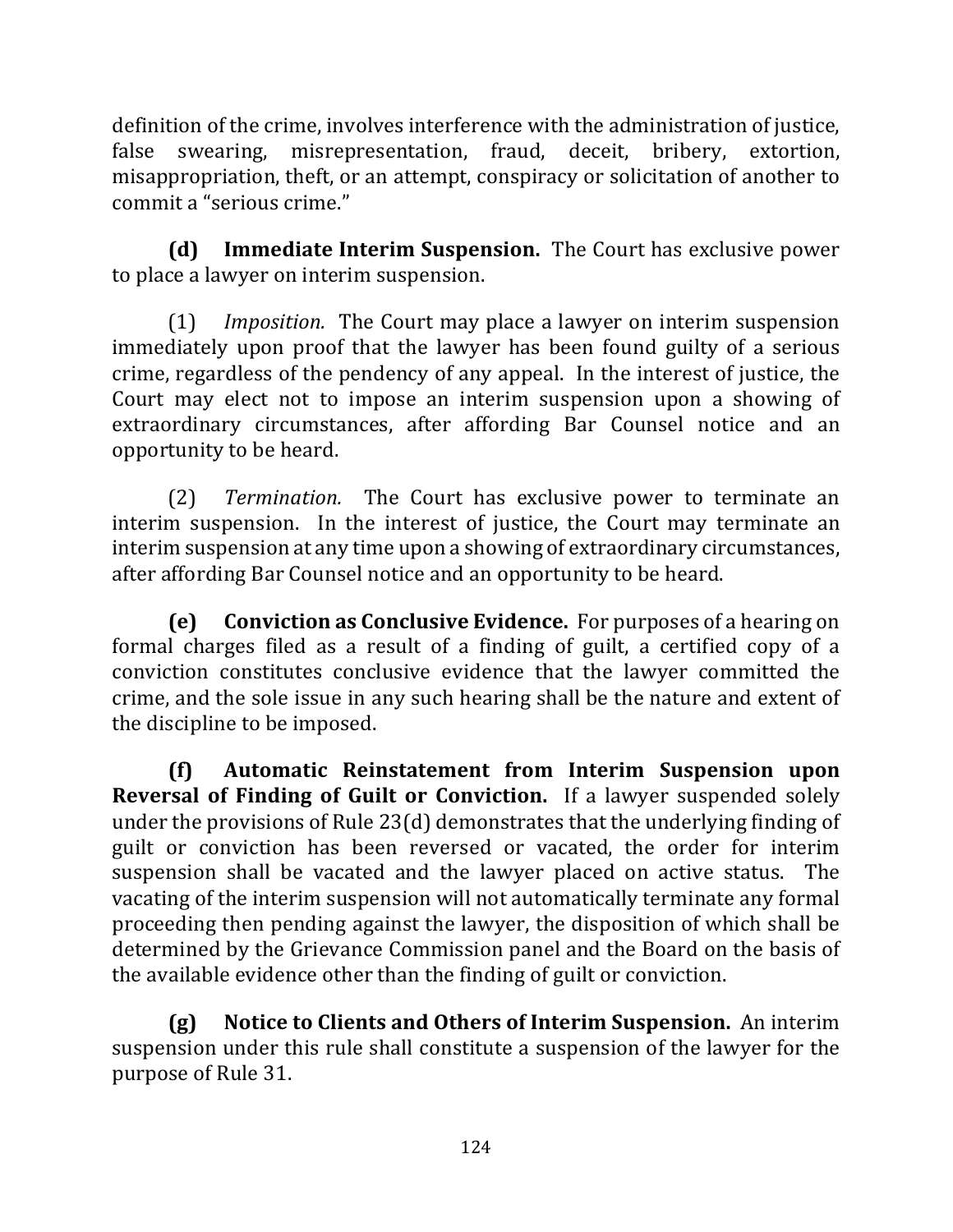#### **Reporter's Notes – June 2015**

Rule  $23(a)$  is similar to Model Rule  $19(A)$  but retains the language of former Maine Bar Rule  $7.3(d)(6)$  requiring the lawyer, not the court clerk, to properly notify Bar Counsel of that lawyer's conviction of any crime. Rule 23(a) includes the concept of Model Rule  $19(A)$  requiring the lawyer to also so notify the lawyer disciplinary agency of every state in which the lawyer is admitted, but uses the term "jurisdiction" so that the District of Columbia, Territories of the Unites States, and foreign countries must also be notified of the conviction. Rule  $23(a)$  also adds new language requiring the lawyer to inform the professional licensing agency in every jurisdiction where the lawyer seeks admission to practice. Former Maine Bar Rule  $7.3(d)(6)$  had no such requirements.

Rule  $23(b)$  is similar to Model Rule  $19(B)$  and its partial equivalent is former Maine Bar Rule  $7.3(d)$ . Rule  $23(b)$  requires certain interim suspension action by Bar Counsel concerning a lawyer's conviction of a "serious crime," a term not used in former Maine Bar Rule  $7.3(d)(1)$ , refers to such action for a lawyer's conviction of a crime that "demonstrates unfitness to practice law."

Rule  $23(c)$  is similar to Model Rule 19(C) and the committee determined that while analogous former Maine Bar Rule  $7.3(d)$  is somewhat more expansive than the Model Rule, it ultimately concluded the Model Rules' distinction between a serious crime and a non-serious crime is worthwhile. However, the committee was unable to reach consensus as to the definition of serious crime. As a result, two competing definitions—a broader and a narrower one—were submitted to the Court for approval. The Court adopted the broader definition in order to provide a greater level of immediate protection to the public.

Rule  $23(d)$  is identical to Model Rule 19(D). Unlike the equivalent language from former Maine Bar Rule  $7.3(d)$ , Rule  $23(d)$  provides that the Court shall immediately issue an interim suspension of the lawyer upon Bar Counsel's completion of the certification of the lawyer's conviction of a "serious crime."

Rule  $23(e)$  is identical to Model Rule  $19(E)$ , with similar language contained in former Maine Bar Rule  $7.3(d)(2)$ .

Rule  $23(f)$  is identical to Model Rule  $19(F)$  and has no significant variation from former Maine Bar Rule 7.3(d)(5).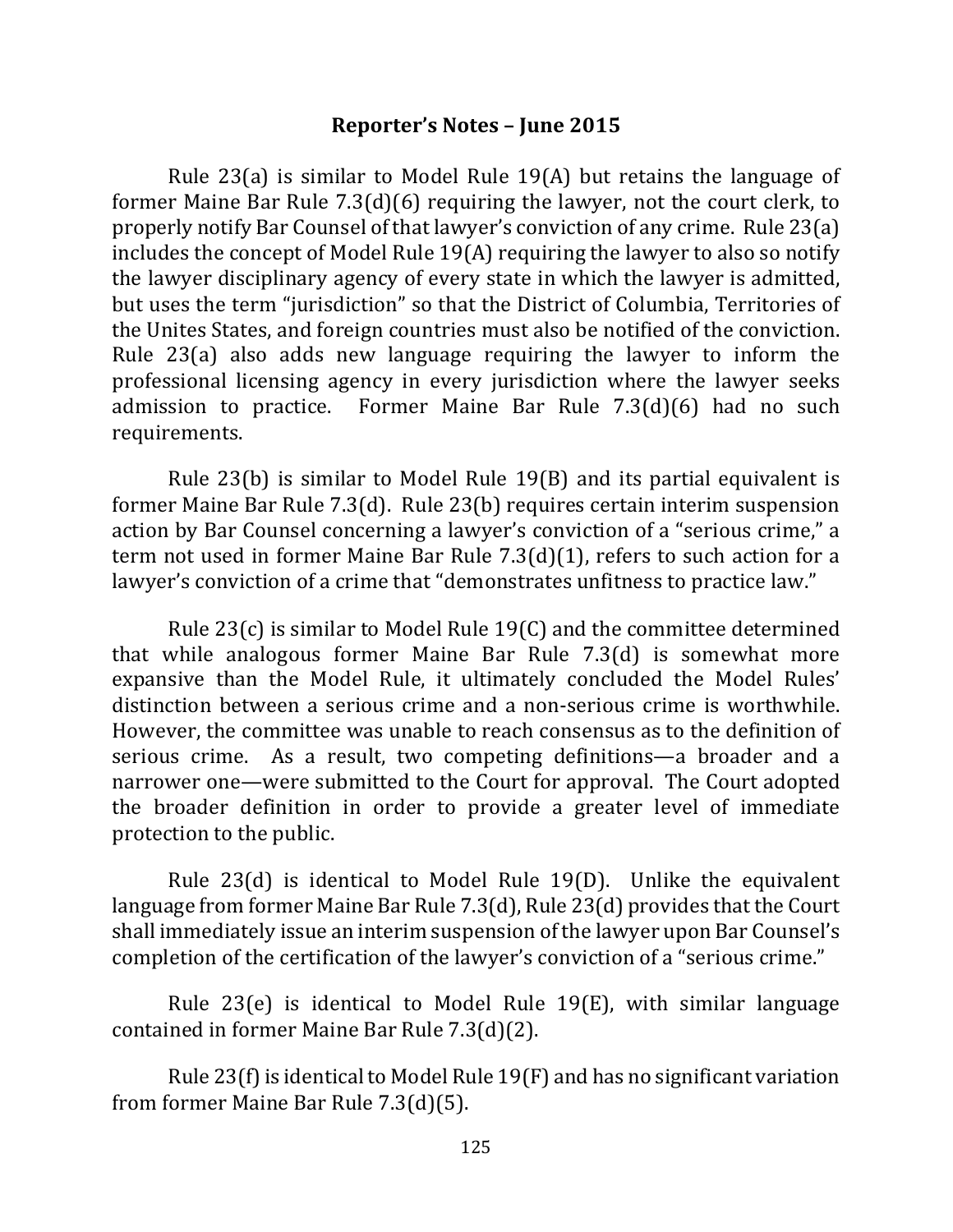Rule  $23(g)$  is identical to Model Rule 19(G). The committee felt that its specific designation of the notification requirements of Rule 31 being required for the lawyer to undertake is an improvement on the silence of former Maine Bar Rule  $7.3(i)$  on that issue.

# **RULE 24. INTERIM SUSPENSION**

**(a) Transmittal of Evidence.** Upon receipt of evidence demonstrating that a lawyer subject to the disciplinary jurisdiction of the Court  $(1)$  has committed a violation of the Maine Rules of Professional Conduct or is incapacitated; and  $(2)$  by reason of that violation or incapacity threatens imminent injury to a client, to the public, or to the administration of justice, Bar Counsel, with the approval of the Board, shall

 $(1)$  transmit the evidence to the Court together with a petition and proposed order for interim suspension;

(2) certify to the Court in accordance with M.R. Civ. P.  $65(a)$  that Bar Counsel has contemporaneously made a reasonable attempt to provide the lawyer with notice pursuant to Rule 15 that a proposed order for immediate interim suspension has been transmitted to the Court; and

In exigent circumstances, Bar Counsel may apply for the Interim Suspension on an *ex parte* basis.

**(b)** Immediate Interim Suspension. Upon examination of the evidence transmitted to the Court by Bar Counsel and of rebuttal evidence, if any, which the lawyer has transmitted to the Court prior to the Court's ruling, the Court may enter an order immediately suspending the lawyer, pending final disposition of a disciplinary proceeding predicated upon the conduct causing the harm, or may order such other action as it deems appropriate. In the event the order is entered, the Court may appoint a receiver pursuant to Rule 32 to protect clients' interests.

**(c)** Notice to Clients. A lawyer suspended pursuant to Rule 24(b) shall comply with the notice requirements in Rule 31.

**(d)** Motion for Dissolution of Interim Suspension. On two days' notice to Bar Counsel, a lawyer suspended pursuant to Rule 24(b) may appear and move for dissolution or modification of the order of suspension, and in that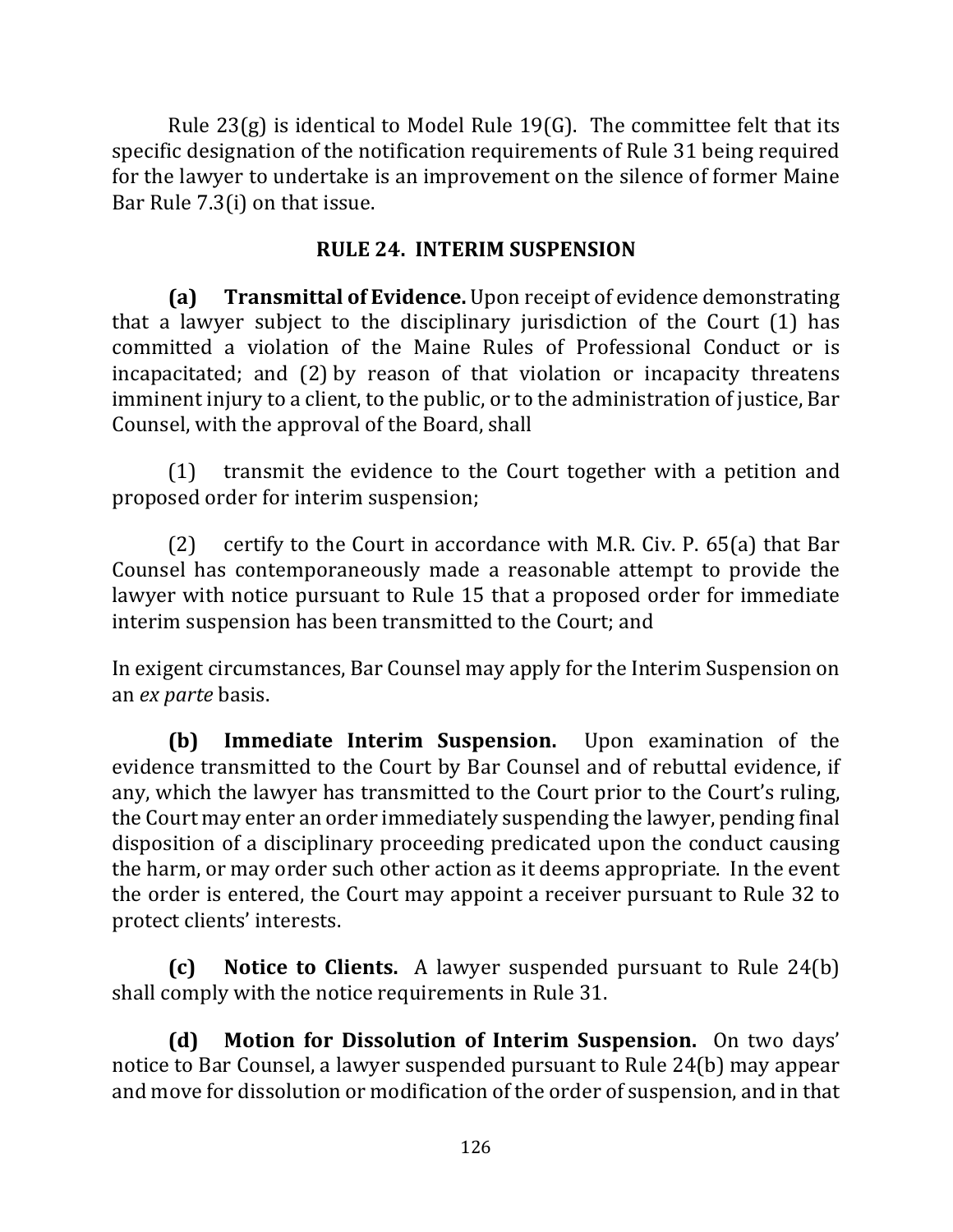event the motion shall be heard and determined as expeditiously as the ends of justice require.

# **Reporter's Notes – June 2015**

Rule 24(a) is identical to Model Rule  $20(A)$  and allows Bar Counsel to seek Board approval to request the Court's immediate suspension of attorneys that threaten imminent injury to others. It is analogous to former Maine Bar Rule  $7.2(c)$ .

Rule  $24(b)$  is identical to Model Rule  $20(B)$ . It improves on former Maine Bar Rule  $7.2(c)$  by specifically referring to the Court's authority to appoint a receiver under Rule 32 to address clients' files and related issues.

Rule  $24(c)$  is identical to Model Rule  $20(B)$  and is an improvement of former Maine Bar Rule  $7.2(c)$  by making it clear that the notification requirements of Rule 31 are applicable.

Rule  $24(d)$  is identical to Model Rule  $20(D)$  and has no direct equivalent in the former Maine Bar Rules.

# **RULE 25. DISCIPLINE BY CONSENT AND SURRENDER OF LICENSE**

**(a) Approval of Tendered Admission.** A lawyer against whom formal charges have been filed may tender to Bar Counsel a conditional admission to the petition or to a particular count thereof in exchange for a stated sanction. The Grievance Commission panel may approve or reject the tendered conditional admission, subject to final approval or rejection by a Single Justice or the Court if the stated form of discipline includes disbarment, suspension, or surrender. If a Single Justice, the Court, or the Grievance Commission panel reject the stated sanction, the admission and any affidavit(s) submitted pursuant to Rule  $25(b)$  and  $(d)$  cannot be used against the respondent in any subsequent proceedings.

**(b)** Affidavit of Consent. A lawyer who consents to a stated sanction shall present to the Grievance Commission panel an affidavit stating that the lawyer consents to the sanction and that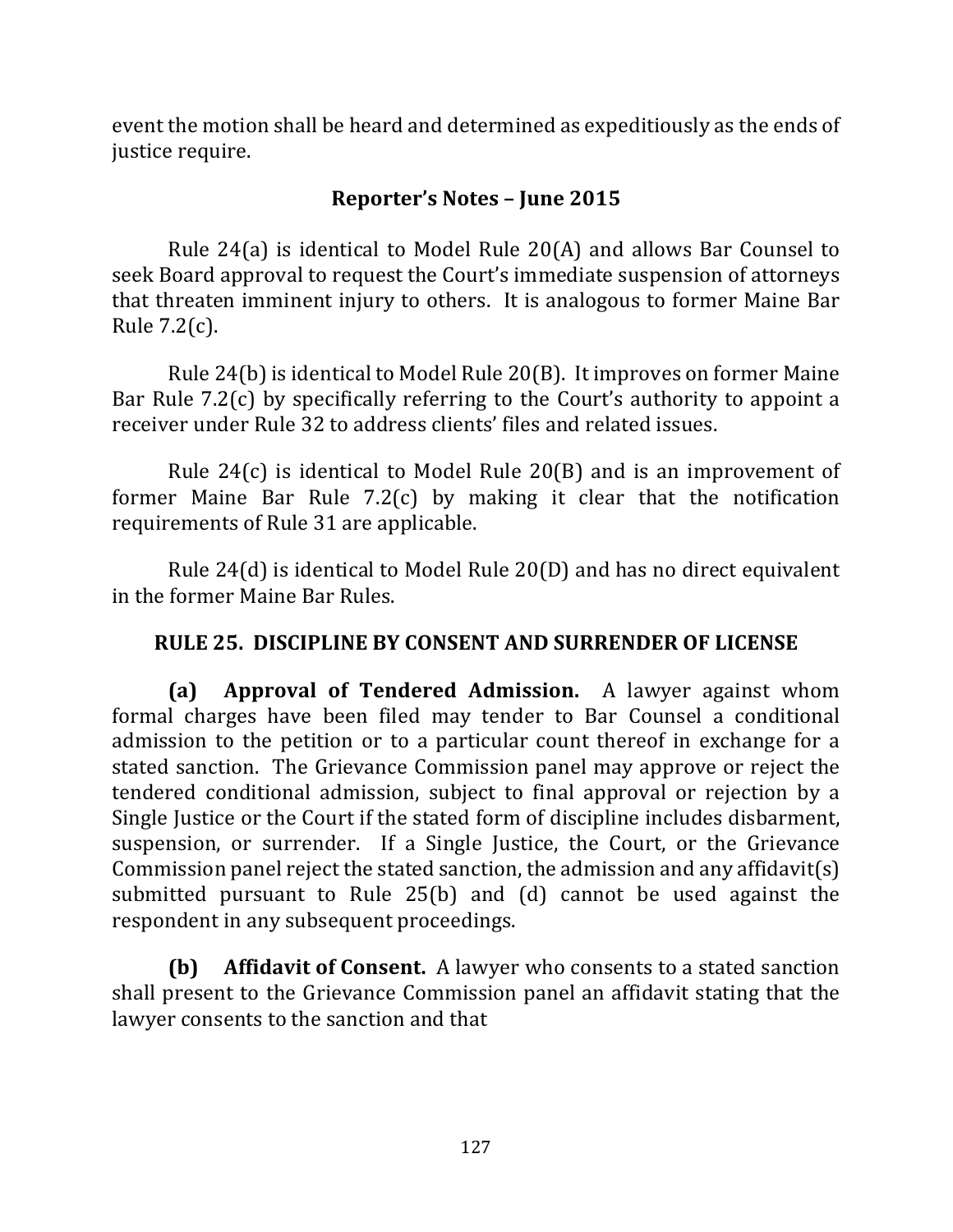$(1)$  the consent is freely and voluntarily rendered, the lawyer is not being subjected to coercion or duress, and the lawyer is fully aware of the implications of submitting the consent;

 $(2)$  the lawyer is aware that there is presently pending an investigation into, or proceeding involving, allegations that there exist grounds for sanction, the nature of which shall be specifically set forth;

 $(3)$  the lawyer acknowledges that the material facts so alleged are true or could be proven; and

(4) the lawyer acknowledges that sufficient evidence exists to support a finding of misconduct and the imposition of the stated sanction.

**(c)** Order of Discipline. If the sanction by consent is an admonition, probation, or reprimand, the Board Clerk shall enter the order. If the sanction is disbarment or suspension, review for approval of the sanction may be sought as permitted by these Rules. In all other instances in which any proposed sanction has been approved, the Board Clerk shall file the affidavit with the Court, and upon approval the Court shall enter the order sanctioning the lawyer on consent.

# **(d) Surrender of License.**

 $(1)$  An attorney who is the subject of an investigation under these Rules may submit to the Board a letter of surrender, supported by an affidavit showing that

 $(A)$  the surrender is freely and voluntarily rendered, the attorney is not being subjected to coercion or duress, and the attorney is fully aware of the implications of surrender;

(B) the attorney is aware that there is presently pending an investigation into allegations of misconduct, the nature of which allegations the attorney shall specifically set forth; and

(C) the attorney acknowledges that the material facts, or specified material portions of them, underlying the allegations are true or could be proven.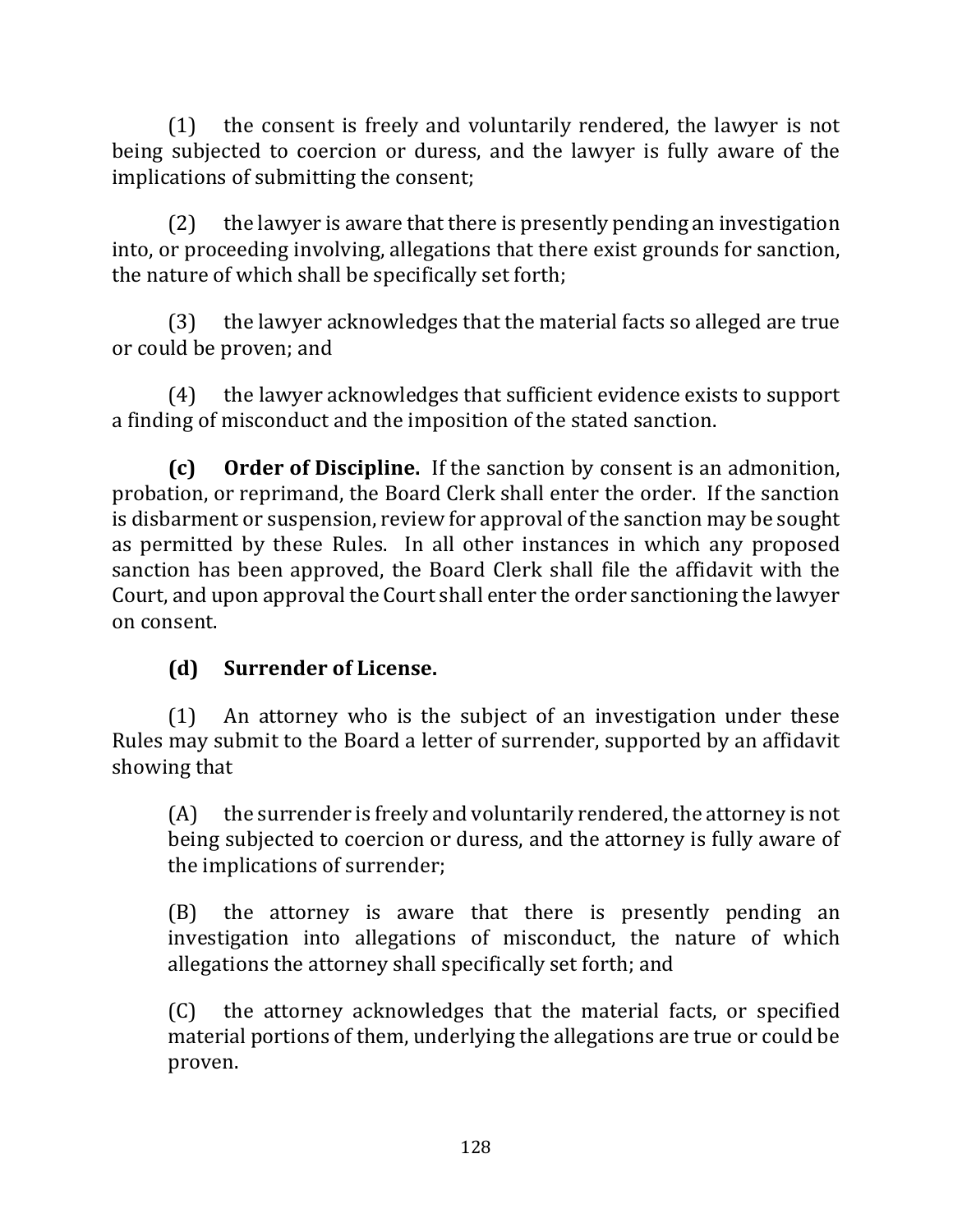(2) Upon receipt of such surrender, the Board shall file it, together with its recommendation thereon, with the Court, which after hearing shall enter such order as it deems appropriate.

(3) Any order accepting such surrender shall be a matter of public record unless otherwise ordered by the Court; but the supporting affidavit required under the provisions of subsection  $(1)$  shall be impounded, whether or not such surrender is accepted, and shall not be made available for use in any other proceeding unless otherwise ordered by the Court.

(4) An attorney who has surrendered his or her license under this rule may be reinstated only upon petition filed in the Court after at least 5 years from the effective date of the surrender, unless otherwise ordered by the Court.

## **Advisory Notes – June 2017**

Rule  $13(e)(7)(D)$  provides for the Grievance Commission's imposition of a sanction by agreement of the parties, which may include either disciplinary or non-disciplinary sanctions. Rule 21 provides for the imposition of both disciplinary sanctions as well as a non-disciplinary sanction (admonition). By making reference only to "discipline" by consent, the former language contained in Rule 25 made no provision for the acceptance and imposition of an agreed upon non-disciplinary sanction (an admonition) by the Grievance Commission. The revised language of Rule  $13(e)(7)(D)$  and Rule 25 makes it clear that the provisions of Rule 25 apply to both disciplinary and non-disciplinary sanctions that the Grievance Commission may impose by agreement of the parties.

### **Reporter's Notes – June 2015**

Rule  $25(a)$  is similar to Model Rule  $21(A)$ . However, the committee elected to retain the jurisdictional approach of current practice and former Maine Bar Rule  $7.1(e)(2)(E)$ . Thus, a Grievance Commission panel, not the Board, has the authority to approve or reject the lawyer's tendered admission to formal charges. Rule  $25(a)$  also adopts a major change to the current authority of a Grievance Commission panel in such admitted matters. The committee felt panels should have the authority to accept all such admissions of misconduct including, subject to Court approval, matters including disbarment, suspension, or surrender of license.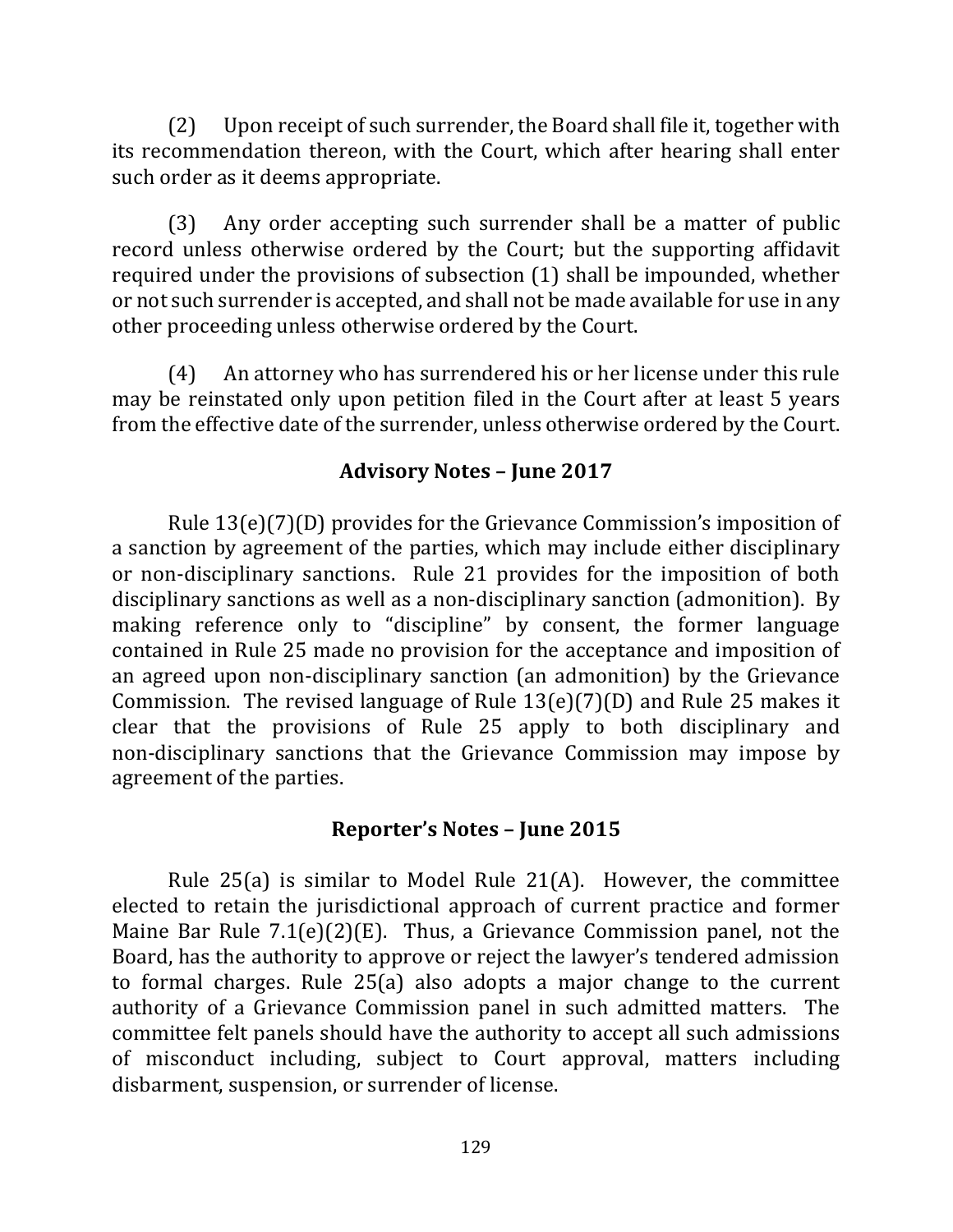Rule  $25(b)$  is identical to Model Rule  $21(D)$  and has no direct former Maine Bar Rule equivalent.

Rule  $25(c)$  is a slight variant of Model Rule  $21(E)$  and although similar to existing practice concerning reprimand matters, it has no direct equivalent in the former Maine Bar Rules. Under Rule  $25(c)$ , the Board Clerk shall enter all reprimand orders.

The surrender of license provision in Rule  $25(d)$  is not based upon any Model Rule. It is substantively similar to former Maine Bar Rule  $7.3(g)$ (resignation). This rule changes the current language ("resignation") to language the committee felt better reflects the circumstances.

## **RULE 26. RECIPROCAL DISCIPLINE**

**(a)** Notification. Upon being disciplined or the equivalent in another jurisdiction, a lawyer admitted to practice in Maine shall promptly inform Bar Counsel of the action.

**(b) Certified Order.** Upon notification from any source that a lawyer within the jurisdiction of the Board has been disciplined or its equivalent in another jurisdiction, Bar Counsel shall obtain a certified copy of the order and file it with the Executive Clerk of the Law Court.

**(c)** Notice Served Upon Respondent. Upon receipt of a certified copy of an order demonstrating that a lawyer admitted to practice in Maine has been disciplined or its equivalent in another jurisdiction, the Chief Justice of the Court shall designate a Single Justice forthwith and issue a notice directed to the lawyer and to Bar Counsel containing

(1) a copy of the order from the other jurisdiction; and

(2) an order directing that the lawyer or Bar Counsel inform the Court, within 30 days from service of the notice, of any claim by the lawyer or Bar Counsel predicated upon the grounds set forth in Rule  $26(e)$ , that the imposition of a substantially identical order in Maine would be unwarranted and the reasons for that claim.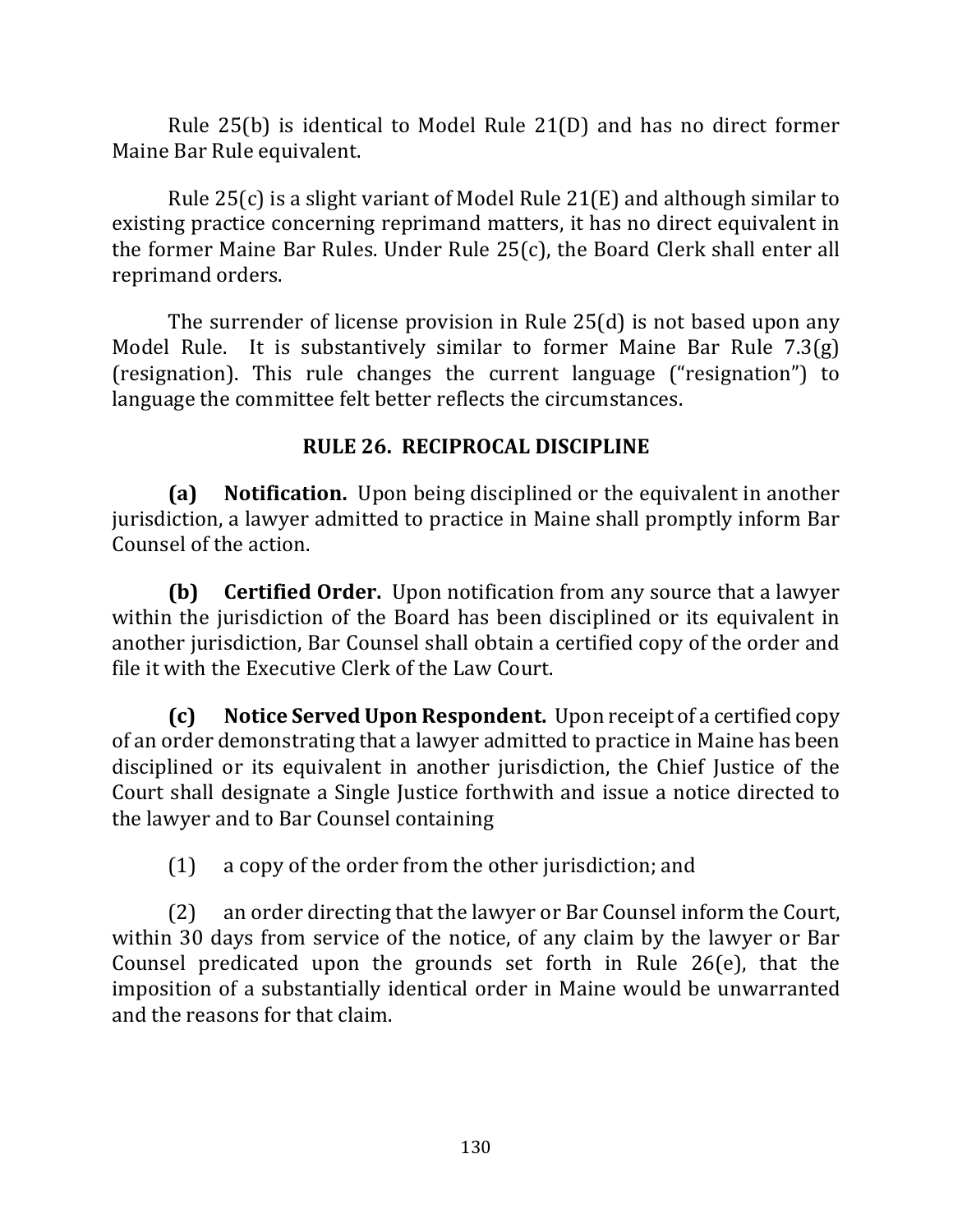**(d)** Effect of Stay in Other Jurisdiction. In the event the order in the other jurisdiction has been stayed there, any reciprocal order in Maine shall be deferred until the stay expires.

**(e)** Discipline to be Imposed. Upon the expiration of 30 days from service of the notice pursuant to the provisions of Rule  $26(c)$ , the Court shall impose a substantially identical order unless Bar Counsel or the lawyer demonstrates, or the Court finds that it clearly appears upon the face of the record from which the order is predicated, that

 $(1)$  the procedure was so lacking in notice or opportunity to be heard as to constitute a deprivation of due process; or

 $(2)$  there was such infirmity of proof establishing the misconduct as to give rise to the clear conviction that the Court could not, consistent with its duty, accept as final the conclusion on that subject; or

(3) the discipline imposed would result in grave injustice or be offensive to Maine public policy; or

 $(4)$  the reason for the original order no longer exists.

If the Court determines that any of those elements exists, it may enter such other order as it deems appropriate. The burden is on the party seeking different discipline in Maine to demonstrate that the imposition of the same discipline is not appropriate.

**(f) Conclusiveness of Adjudication in Other Jurisdictions.** In all other aspects, a final adjudication in another jurisdiction that a lawyer, whether or not admitted in that jurisdiction, has been guilty of misconduct or determined to be incapacitated shall establish conclusively the misconduct or the incapacity for purposes of a disciplinary proceeding in Maine.

# **Reporter's Notes – June 2015**

Rule 26(a) is a modification of Model Rule 22(A) and is analogous to former Maine Bar Rule  $7.3(h)$ . Rule  $26(A)$  requires the lawyer disciplined elsewhere to so inform Bar Counsel, but the similar duty for disability status changes included in Model Rule  $22(A)$  was deleted by the committee.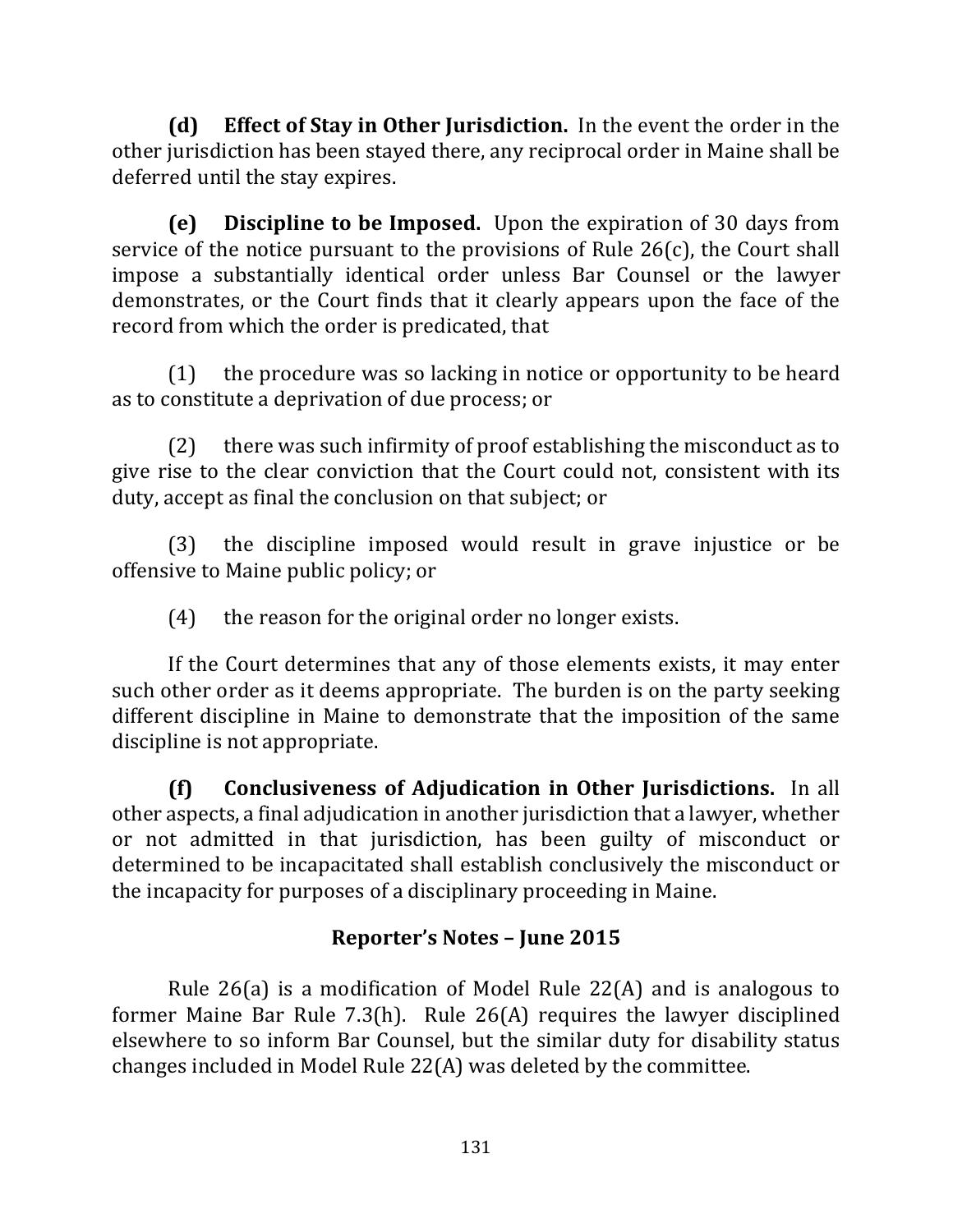Rule 26(b) is based upon a portion of Model Rule 22(A) and has no similar specific provision in former Maine Bar Rule 7.3(h).

Rule  $26(c)$  is identical to Model Rule  $22(B)$  and contains no significant change from former Maine Bar Rule  $7.3(h)(1)$ .

Rule  $26(d)$  is identical to Model Rule  $22(C)$ . Its requirement for a mandatory deferral to occur if a stay is issued in the initial issuing jurisdiction is a variance from the discretion allowed in former Maine Bar Rule  $7.3(h)(2)$ .

Rule  $26(e)$  is identical to Model Rule  $22(D)$  concerning the discipline to be imposed. It is similar to former Maine Bar Rule  $7.3(h)(3)$  but clarifies the process for reciprocal discipline, burden of proof and time frames to be followed by the lawyer in attempting to demonstrate that the imposition of reciprocal discipline is inappropriate.

Rule  $26(f)$  is substantively similar to Model Rule 22, and is in accord with former Maine Bar Rule 7.3(h).

# **RULE 27. PROCEEDINGS IN WHICH A LAWYER IS DETERMINED INCAPACITATED**

**(a) Incapacity.** In any instance where an attorney has been determined to be incapacitated, including any proceeding in which (1) the attorney has been judicially declared incompetent; (2) the attorney has been acquitted of a crime by reason of mental illness; (3) the attorney has been committed to a mental health hospital after a judicial hearing;  $(4)$  the attorney has admitted herself or himself to a mental health hospital for acute care; (5) the attorney has admitted herself or himself to a substance abuse facility for extended treatment and no proxy has been appointed to protect client interests; or (6) the attorney has been placed by court order under guardianship or conservatorship, the Grievance Commission, on reference from any court or on its own motion, may, in its discretion, give the attorney the opportunity to surrender or to agree to a suspension. A Single Justice, upon Bar Counsel's petition or upon its own motion, may enter an order to show cause why the attorney should not be suspended from the practice of law. A copy of such order shall be served upon the attorney, the attorney's personal representative, if any, and the director of the mental health hospital to which the attorney is committed, if any, in such manner as the Single Justice may direct.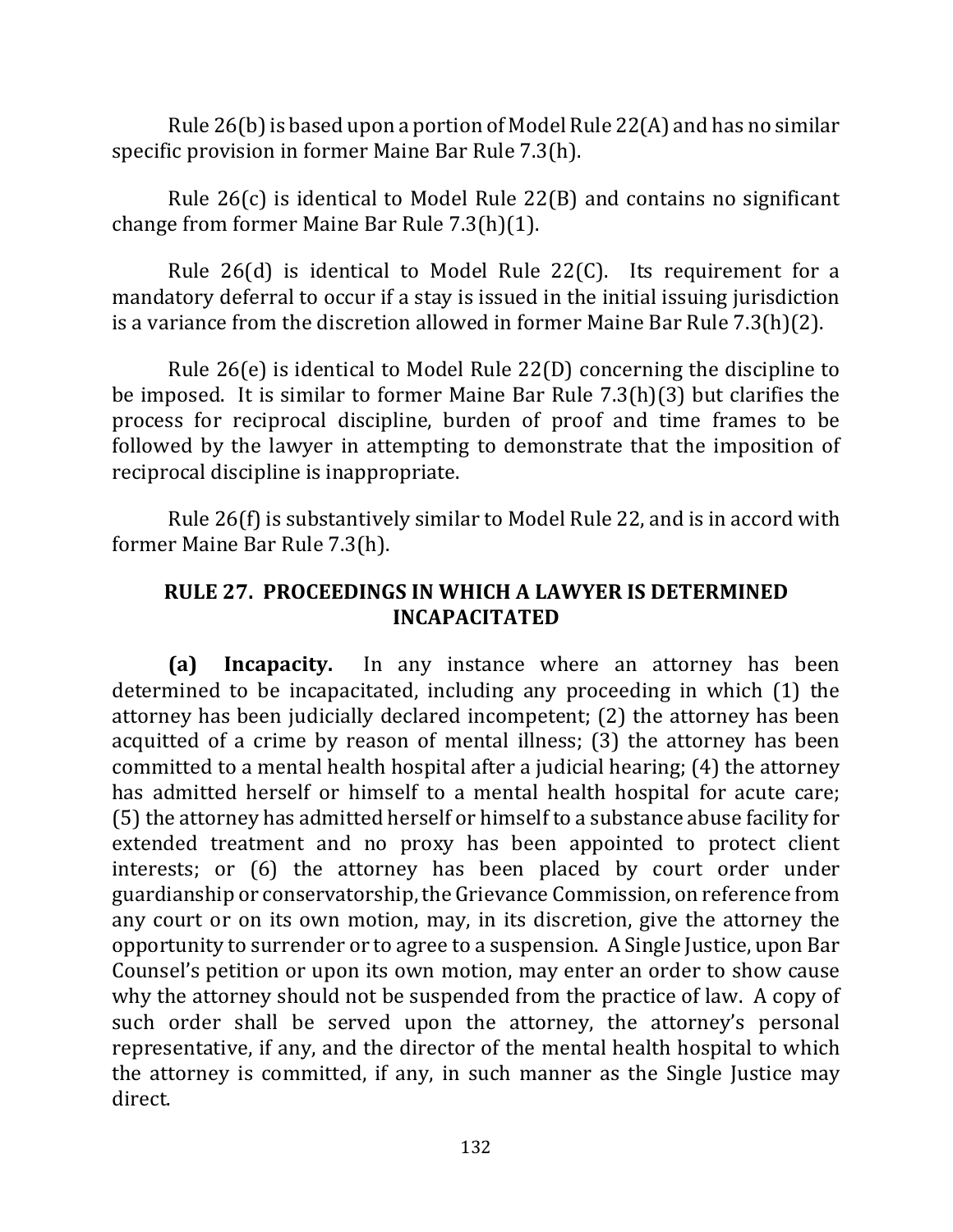**(b)** Inability to Properly Defend. If during a disciplinary proceeding the respondent claims to be incapacitated, and the respondent's incapacity makes it impossible to present an adequate defense, the Single Justice may immediately suspend the lawyer pending determination of the incapacity.

(1) If the Single Justice determines the claim of inability to defend is valid, the disciplinary proceeding shall be deferred and the respondent retained on interim suspension until the Court subsequently considers a petition to terminate the suspension. If the Single Justice determines the petition shall be granted, the Single Justice shall also determine the disposition of the interrupted disciplinary proceedings.

 $(2)$  If the Single Justice determines the claim of incapacity to defend to be invalid, the disciplinary proceeding shall resume and the respondent may immediately be placed on interim suspension pending the final disposition of the matter.

# **(c) Proceedings Where an Attorney Is Alleged to Be Incapacitated.**

(1) Bar Counsel may, after investigation, seek a determination by a Grievance Commission panel, after hearing, that an attorney is incapacitated from continuing practice. Upon so finding, the Grievance Commission panel shall promptly petition the Court to determine whether the attorney is so incapacitated. The Chief Justice shall designate a Single Justice who, after due notice and hearing, shall issue any orders necessary or appropriate to protect the public interest, including an order suspending the attorney.

(2) The Chair of the Board, or in the absence of the Chair, the Vice Chair, upon an application by Bar Counsel alleging such incapacity of an attorney together with an allegation that the continued practice of such attorney poses a substantial threat of irreparable harm to the public, may direct that such petition seeking the suspension of the attorney be filed directly with the Court. The Chief Justice shall designate a Single Justice who shall order such action as it deems appropriate, including an expedited hearing. The Single Justice may enter an interim order suspending the attorney pending such expedited hearing. With notice to Bar Counsel, the attorney may move for dissolution or modification of the interim order of suspension.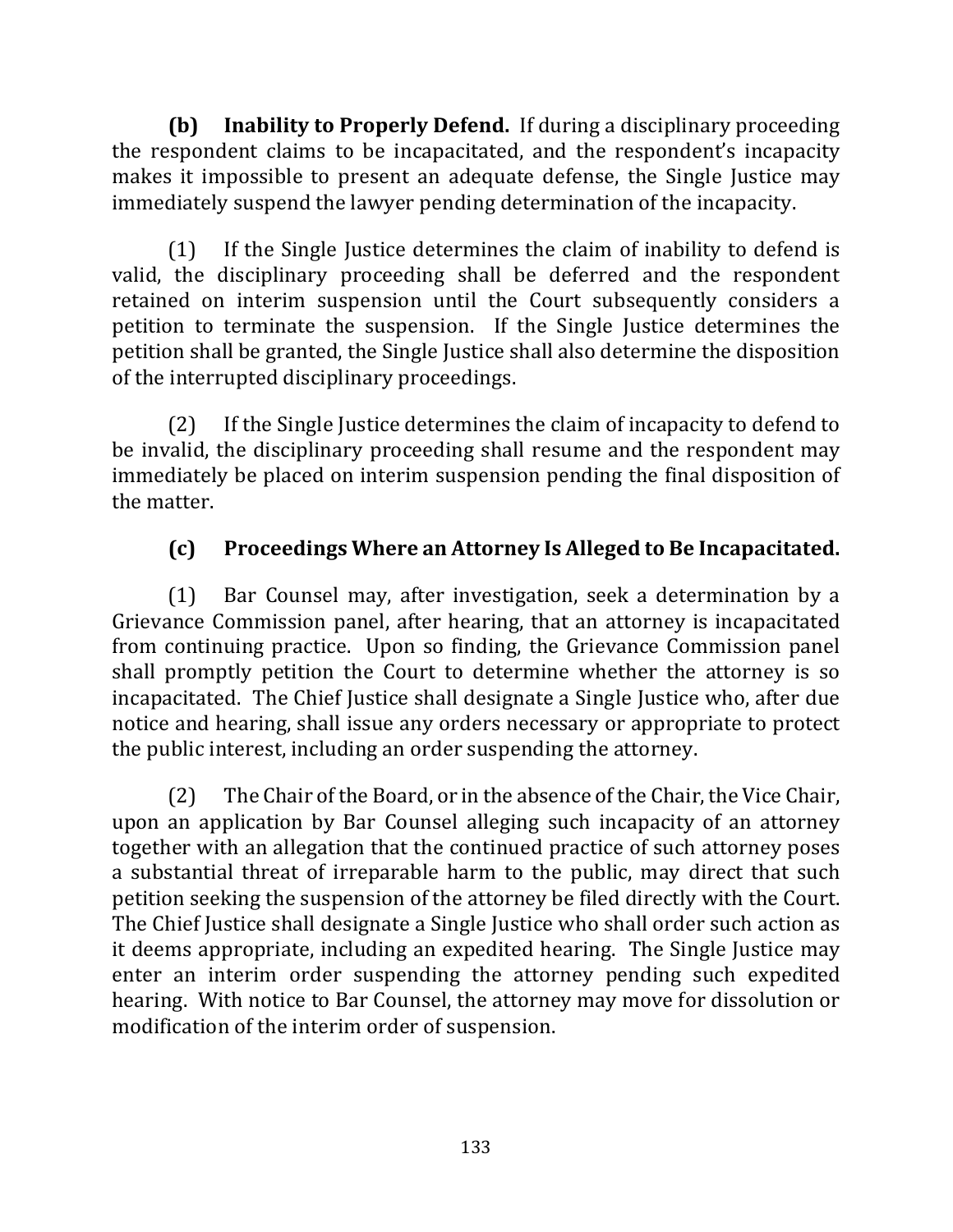# **(d) Reinstatement.**

(1) *Generally*. No respondent suspended hereunder may resume active status except by order of the Court.

(2) *Petition.* Any respondent suspended hereunder shall be entitled to petition for transfer to active status once a year, or at whatever shorter intervals the Court may direct in the order of suspension or any modifications thereof.

(3) *Examination.* Upon the filing of a petition for transfer to active status, the Court may take or direct whatever action it deems necessary or proper, including a direction for an examination of the respondent by qualified medical experts designated by the Court. In its discretion, the Court may direct that the expense of the examination be paid by the respondent.

(4) *Waiver of Doctor-Patient Privilege.* With the filing of a petition for reinstatement to active status, the respondent shall disclose the name of each psychiatrist, psychologist (or other mental health professional), physician, and hospital or other institution by whom or in which the respondent has been examined or treated since the suspension. The respondent shall furnish to the Court written consent to the release of information and records relating to the incapacity if requested by the Court or court-appointed medical experts.

(5) Learning in Law; Bar Examination. The Court may also direct that the respondent establish proof of competence and learning in law.

(A) The Court may, before granting the petition, require that by a specific date the petitioner take and pass the modified bar examination (or its then equivalent) as administered by the Maine Board of Bar Examiners. 

(B) The Court may require proof that the petitioner has met the CLE requirements of Rule 5 for each year the attorney has been inactive, withdrawn or prohibited from the practice of law in Maine, but need not complete more than 24 credit hours of approved continuing legal education for that entire period of absence from practice, provided that: (i) no more than one half of the credits are earned through self-study; (ii) at least two credit hours are primarily concerned with the issues of ethics or professional responsibility; and (iii) at least two credit hours are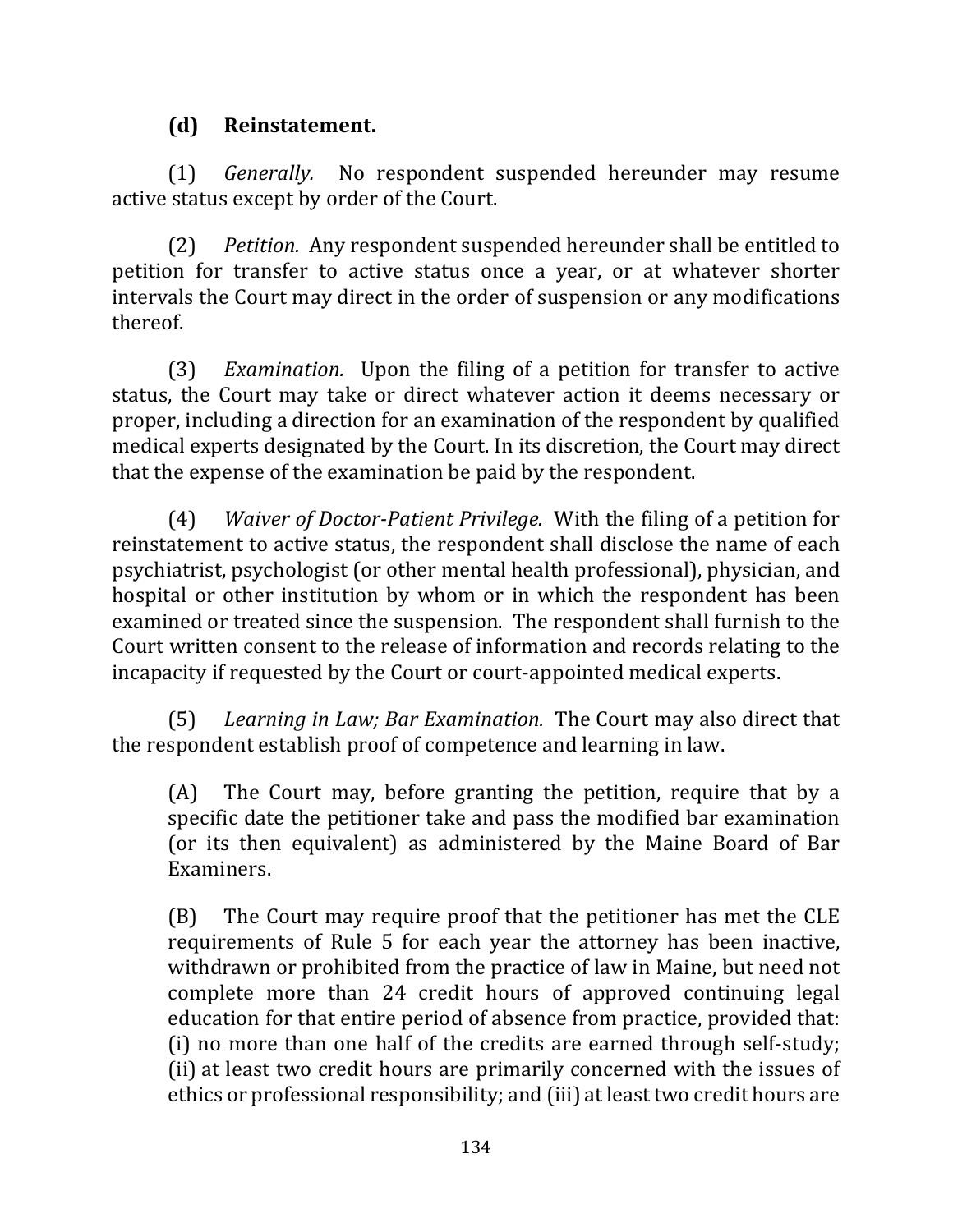primarily concerned with issues of recognition and avoidance of harassment and discriminatory communication or conduct related to the practice of law.

(6) *Granting Petition for Transfer to Active Status.* The Court shall grant the petition for transfer to active status upon a showing by clear and convincing evidence that the incapacity has been removed.

(7) *Judicial Declaration of Competence.* If a respondent suspended on the basis of a determination of incapacity has been judicially declared to be competent, the Court may dispense with further evidence that the lawyer's incapacity has been removed and may immediately direct the lawyer's reinstatement to active status upon terms as are deemed proper and advisable.

## **Advisory Note – May 2019**

This amendment removes unnecessary subdivision references to Rule 5, increases the maximum number of CLE credits required for reinstatement from 22 to 24, and provides guidance to members of the bar with respect to the two additional credits. The amendment also eliminates the reference to in-house courses, as revised Maine Bar Rule 5 no longer contains in-house self-study language.

### **Reporter's Notes – June 2015**

Rule  $27(a)$  is based on Model Rule  $23(A)$  but incorporates the more substantive and detailed language and procedures of former Maine Bar Rule  $7.3(e)(1)$ . While the Model Rules contemplate that some attorneys will be transferred to "disability inactive status," the committee concluded that it was unnecessary to create this new designation in Maine.

Rule 27(b) closely follows Model Rule 23(B) and former Maine Bar Rule  $7.3(e)(3)$  concerning the lawyer's claim of incapacity issues causing an inability to defend a disciplinary matter.

Rule  $27(c)$  is a significant variant from Model Rule  $23(C)$  concerning a determination of the lawyer's capacity. The committee elected to include and continue the existing practice as contained in former Maine Bar Rule  $7.3(e)(2)(A)$  and  $(B)$ .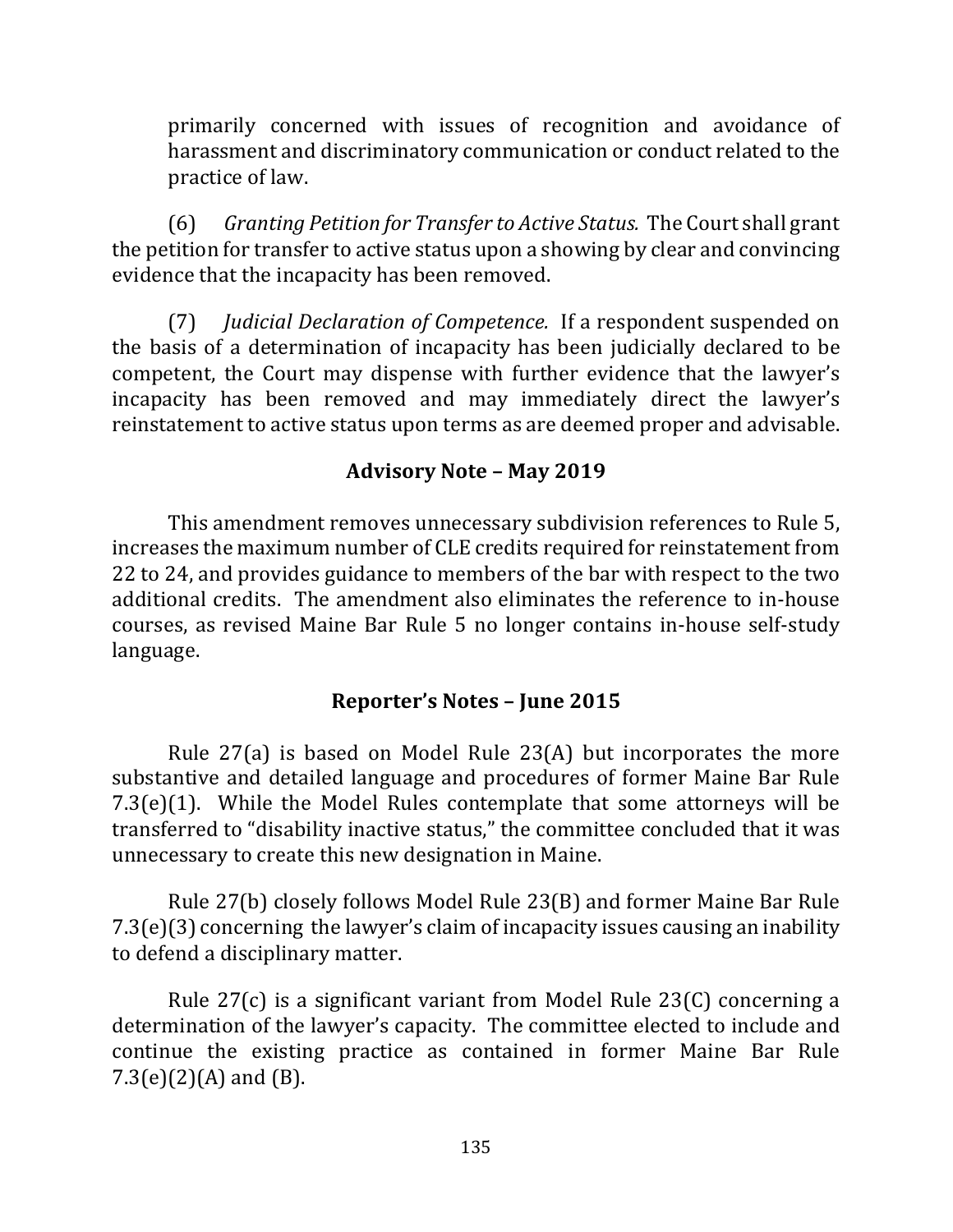Rule  $27(d)$  is partially based on Model Rule  $23(E)$  but does not contain that section's "Disability Inactive Status" title heading. The committee added specific "learning in law" requirements in Rule  $27(d)(5)(A)$  and  $(B)$  that are not included in Model Rule  $23(E)(5)$ . Rule  $27(d)$  is generally in accord with former Maine Bar Rule  $7.3(e)(4)$ .

### **RULE 28. REINSTATEMENT FOLLOWING A DISCIPLINARY SUSPENSION OF SIX MONTHS OR LESS**

A lawyer who has been suspended for six months or less pursuant to disciplinary proceedings may be reinstated at the end of the period of suspension by filing with the Court and serving upon the Board an affidavit stating that he or she has fully complied with the requirements of the suspension order and has paid any required fees and costs.

#### **Reporter's Notes – June 2015**

Rule 28 is based on Model Rule 24. The revised rule is substantially identical to former Maine Bar Rule  $7.3(j)(2)$ . The current rule provides if an attorney has been suspended for less than six months no petition need be filed so long as the attorney complies with registration requirements. The revised rule continues the automatic reinstatement but adds the requirement of an affidavit confirming that any requirements of the suspension have been met as well as the payment of fees and costs. The committee adopted the Model Rule language in its entirety.

### **RULE 29. REINSTATEMENT AFTER DISCIPLINARY SUSPENSION FOR MORE THAN SIX MONTHS**

**(a) Generally.** A lawyer suspended for more than six months or a disbarred lawyer may be reinstated only upon order of the Court. No suspended lawyer may petition for reinstatement until six months before the period of suspension is to expire. No disbarred lawyer may petition for reinstatement until five years after the effective date of disbarment unless otherwise provided by a Single Justice or the Court in its order of disbarment. A lawyer who has been placed on interim suspension and is then disbarred for the same misconduct that was the ground for the interim suspension may petition for reinstatement at the expiration of five years from the time of the effective date of interim suspension unless otherwise provided by a Single Justice or the Court in its order of disbarment.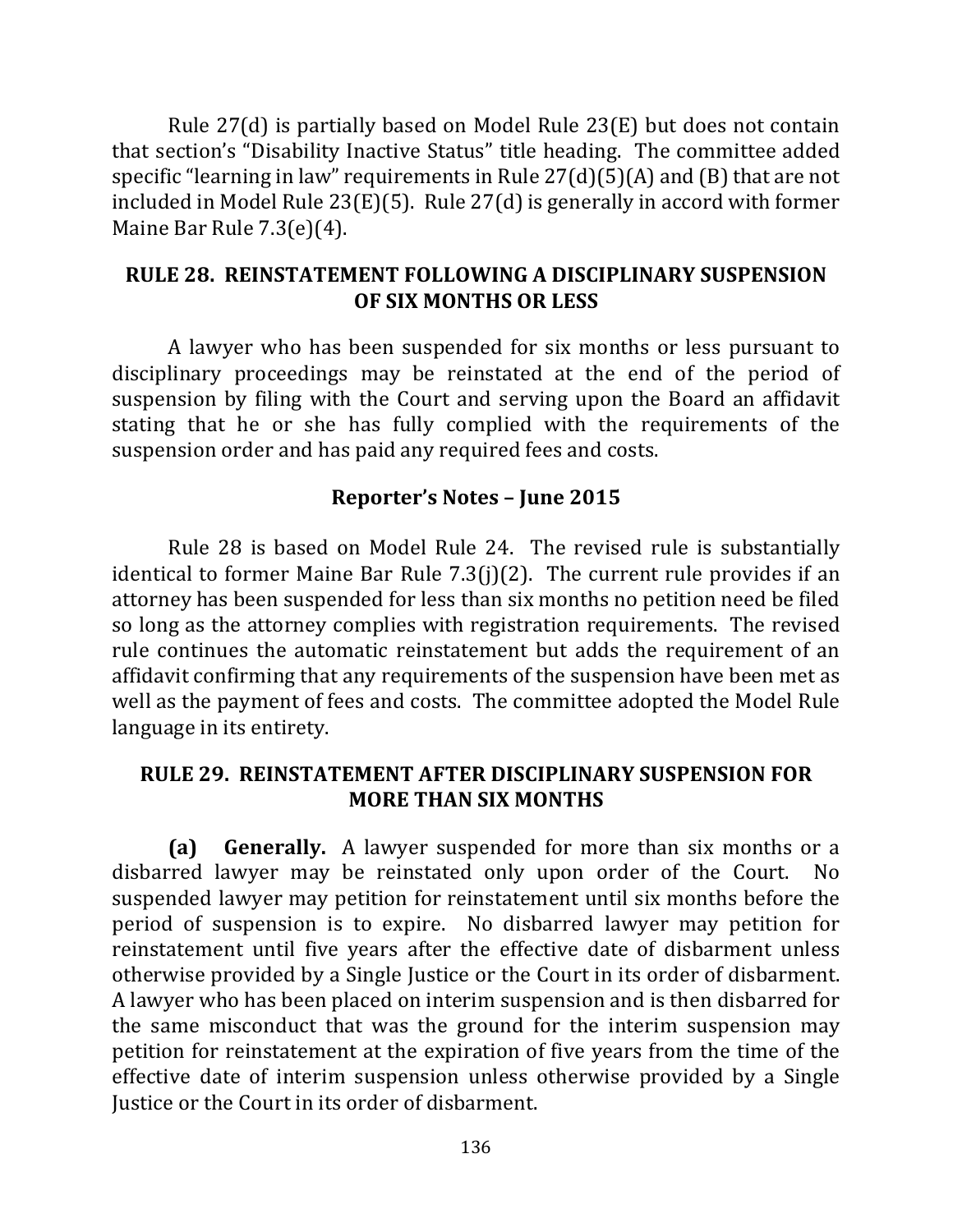**(b) Petition.** A petition for reinstatement must be under oath or affirmation under penalty of perjury and shall specify with particularity the manner in which the petitioner meets each of the criteria specified in Rule 29(e) or, if not, why there is good and sufficient reason for reinstatement.

**(c) Service of Petition.** The petition shall be filed with the Executive Clerk of the Court and also with Bar Counsel accompanied by a filing fee made payable to the Board of Overseers of the Bar and a completed Board Reinstatement Questionnaire.

**(d)** Publication of Notice of Petition. Upon a petitioner's filing of a petition for reinstatement, the Board Clerk, shall publish a notice of the petition on the Board's website. The notice shall inform members of the bar and the public about the application for reinstatement, and shall request that any individuals file notice of their opposition or support of the petition with the Board within 60 days. In addition, as appropriate, Bar Counsel may notify the  $complainant(s)$  in the disciplinary proceeding that led to the petitioner's suspension or disbarment that the petitioner is applying for reinstatement, and shall inform each complainant that he or she has 60 days to file written opposition to support the petition.

**(e)** Criteria for Reinstatement. A petitioner may be reinstated only if the petitioner meets each of the following criteria:

 $(1)$  the petitioner has fully complied with the terms and conditions of all prior disciplinary orders issued in Maine or in any other jurisdiction except to the extent they are abated under Rule 30, unless such suspension, disbarment, or discipline is solely the result of reciprocal action resulting from disciplinary action taken by Maine authorities;

 $(2)$  the petitioner has not engaged or attempted to engage in the unauthorized practice of law during the period of suspension or disbarment;

 $(3)$  if the petitioner was suffering under a physical or mental disability or infirmity at the time of suspension or disbarment, including alcohol or other drug abuse, the disability or infirmity has been removed. Where alcohol or other drug abuse was a causative factor in the petitioner's misconduct, the petitioner shall not be reinstated unless:

 $(A)$  the petitioner has pursued appropriate rehabilitative treatment;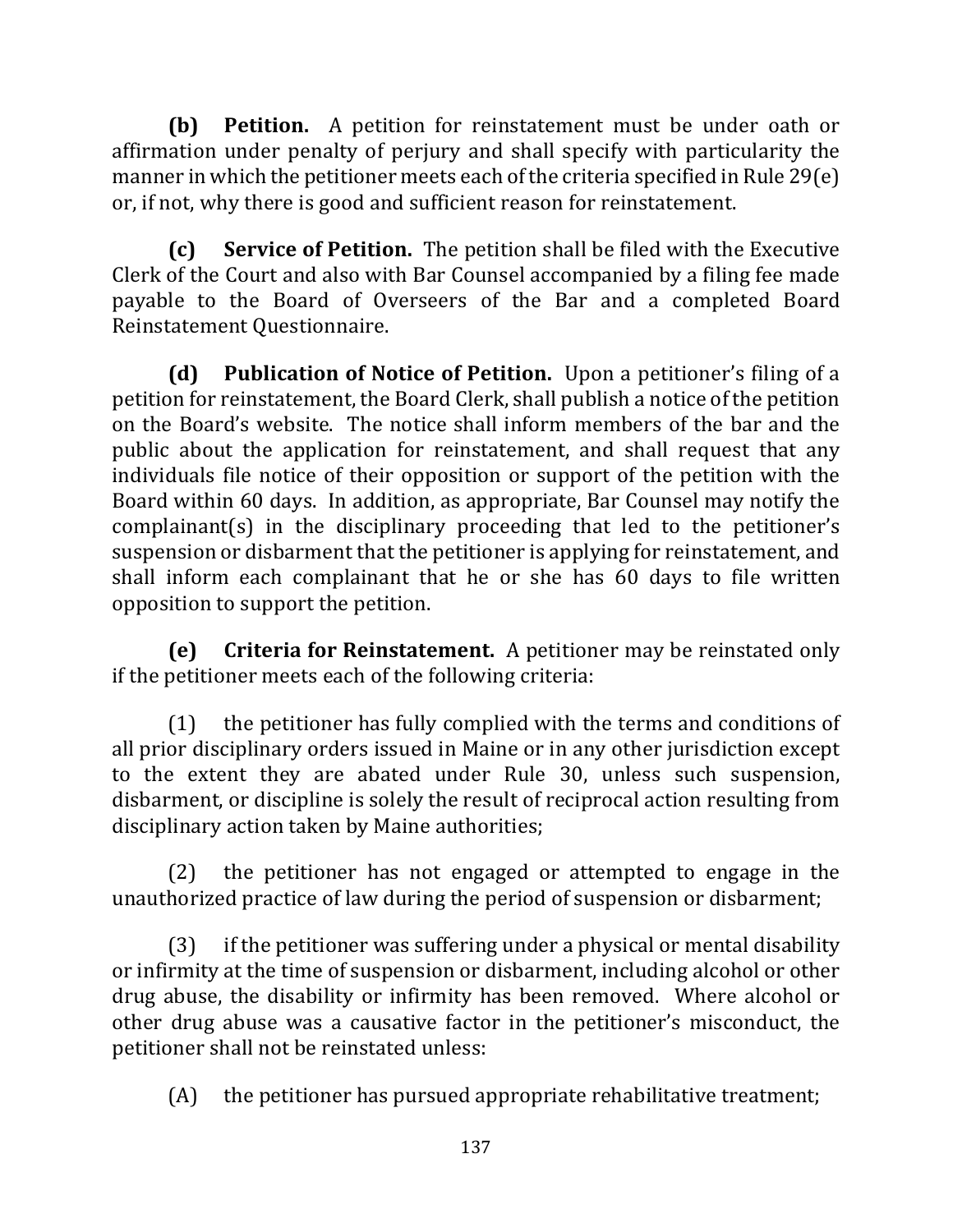$(B)$  the petitioner has abstained from the use of alcohol or other drugs for at least one year; and

 $(C)$  the petitioner is likely to continue to abstain from alcohol or other drugs;

(4) the petitioner recognizes the wrongfulness and seriousness of the misconduct for which the petitioner was suspended or disbarred;

(5) the petitioner has not engaged in any other professional misconduct since suspension or disbarment;

(6) notwithstanding the conduct for which the petitioner was disciplined, the petitioner has the requisite honesty and integrity to practice law; 

 $(7)$  the petitioner has met the CLE requirements of Rule 5 for each year the attorney has been suspended or disbarred, but need not complete more than 24 hours of approved credit hours for that entire period of absence from practice, provided that (i) no more than one half of the credit hours are earned through self-study; (ii) at least two credit hours are primarily concerned with the issues of ethics or professionalism; and (iii) at least two credit hours are primarily concerned with issues of recognition and avoidance of harassment and discriminatory communication or conduct related to the practice of law; and

 $(8)$  In addition to all of the requirements in this provision, the attorney shall comply with Rule  $4(a)$  and  $(b)$ , and remit to the Board an arrearage registration payment equal to the total registration fee that the attorney would have been obligated to pay the Board under Rule  $4(a)$  and (b) had the attorney remained actively registered to practice in Maine.

**(f) Review of Petition.** Within 60 days after receiving a petition for reinstatement, Bar Counsel shall either

(1) advise the petitioner, the Grievance Commission Chair, and the Court that Bar Counsel will stipulate to the petitioner's reinstatement, subject to the Court's approval; or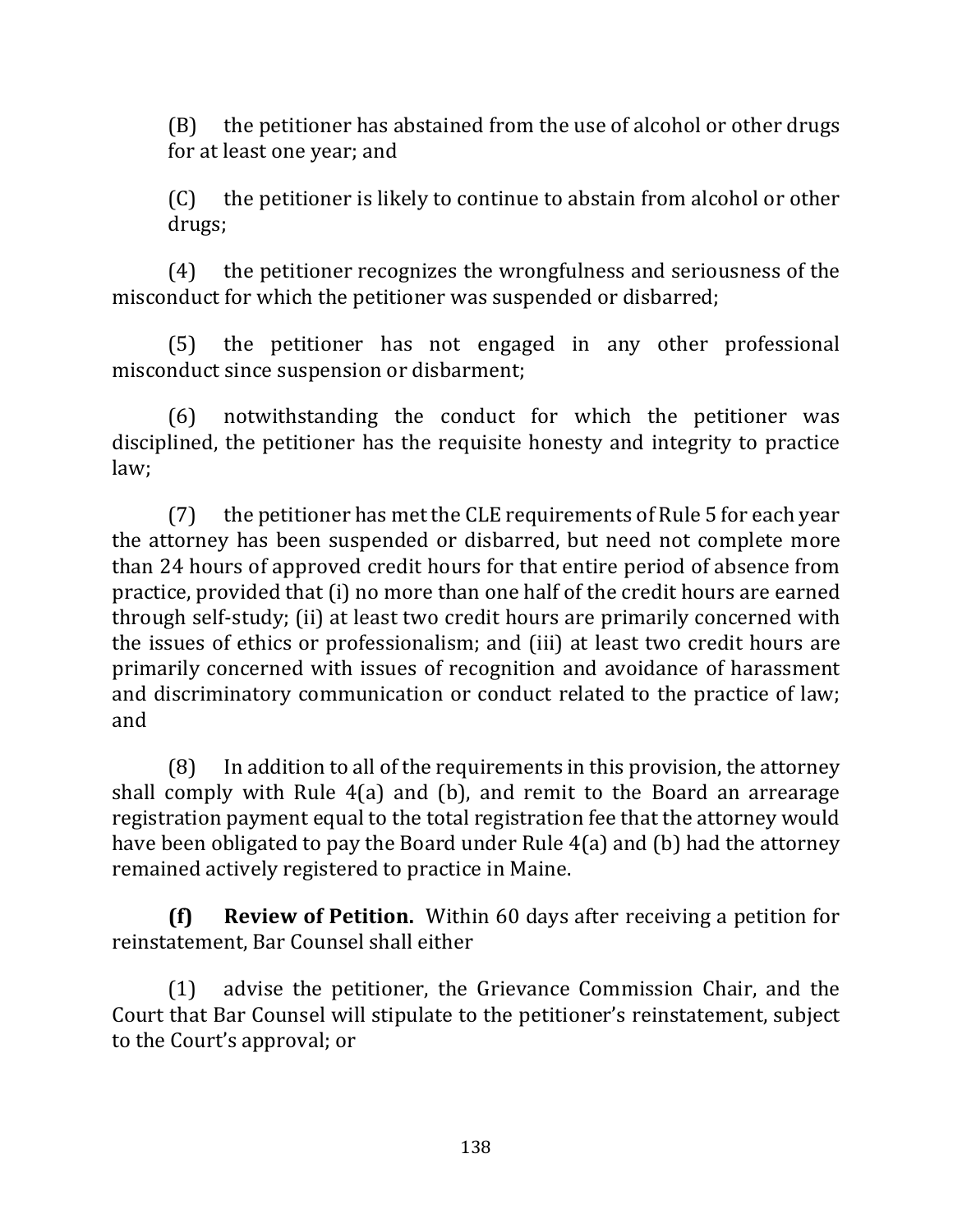(2) advise the petitioner, the Grievance Commission Chair, and the Court that Bar Counsel opposes reinstatement and requests a hearing.

**(g) Hearing; Report.** Upon receipt of Bar Counsel's request for a hearing, the Board Clerk shall promptly refer the matter to a Grievance Commission panel. Within 90 days of the request, the Grievance Commission panel shall conduct a hearing at which the petitioner shall have the burden of demonstrating by clear and convincing evidence that he or she has met each of the criteria in Rule 29(e) or, if not, that there is good and sufficient reason why the petitioner should nevertheless be reinstated. The Grievance Commission panel shall file a report with the Board Clerk containing its findings and recommendations. The Board Clerk shall file the report with the Executive Clerk of the Law Court and transmit a copy thereof to Bar Counsel and the petitioner.

**(h)** Decision as to Reinstatement. The Court shall review the report filed by the Grievance Commission panel or any stipulation agreed to by the petitioner and Bar Counsel. If the petitioner or Bar Counsel objects to the panel's report, either party may file a pleading with the Court within 21 days stating the basis for its objection. The Court shall, with or without hearing issue its decision. (*See* Rule 14(b)(1)-(3)).

If the Court reinstates the petitioner, the Court shall issue a written opinion setting forth the grounds for its decision. If the Court denies reinstatement, the Court shall issue a written opinion setting forth the ground for its decision and shall identify the period after which the petitioner may reapply for reinstatement. Unless ordered otherwise by the Court, no petitioner may reapply for reinstatement within one year following an adverse judgment upon a petition for reinstatement.

**(i)** Conditions of Reinstatement. The Court may impose conditions on a petitioner's reinstatement. The conditions shall be imposed in cases where the petitioner has met the burden of proof justifying reinstatement, but the Court reasonably believes that further precautions should be taken to protect the public. The Court may impose any conditions that are reasonably related to the grounds for the petitioner's original suspension or disbarment, or to evidence presented at the hearing regarding the petitioner's failure to meet the criteria for reinstatement. Passing the bar examination and the character and fitness examination shall be conditions to reinstatement following disbarment. The conditions may include, but are not limited to any of the following:  $(1)$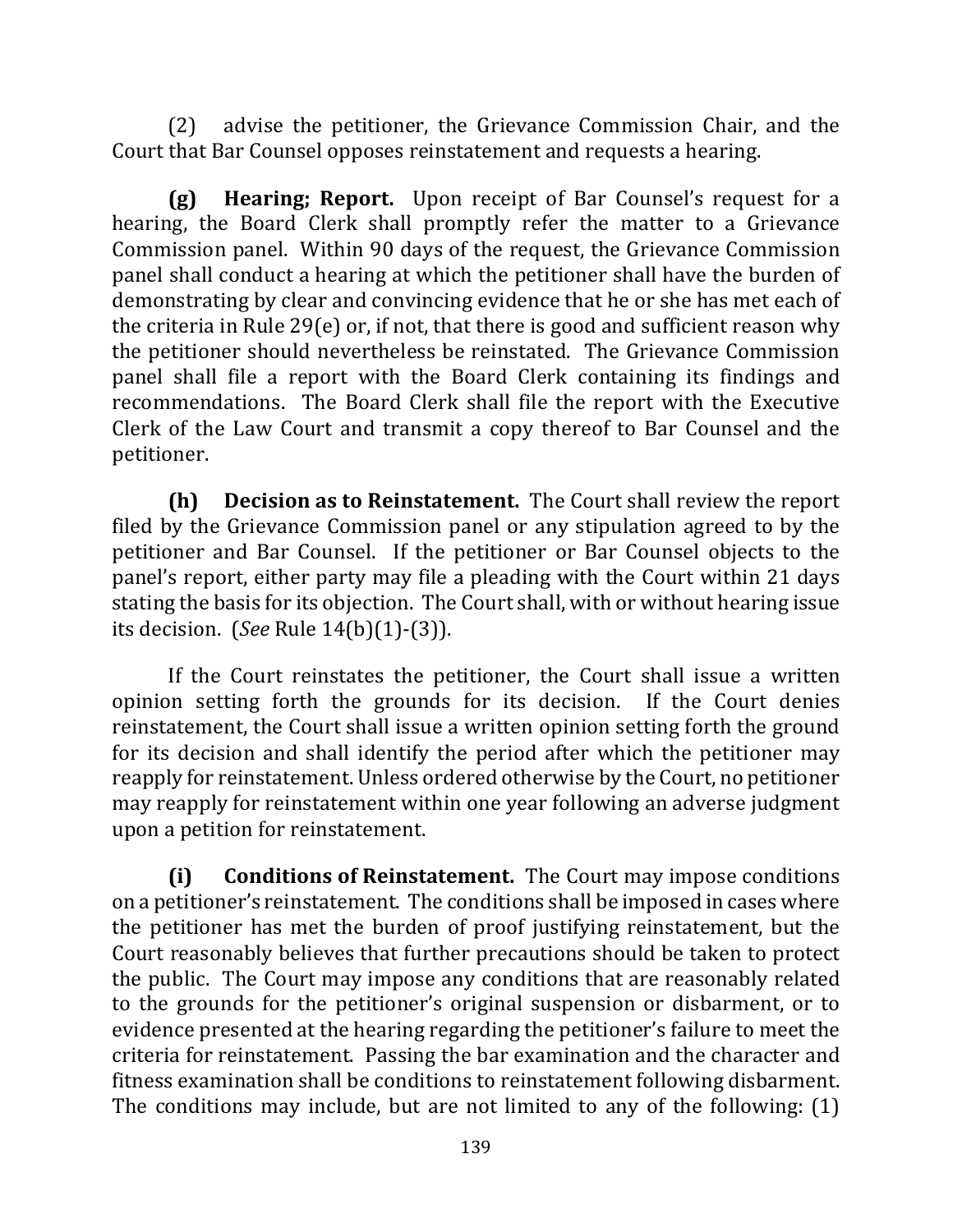limitation upon practice to one area of law or through association with an experienced supervising lawyer; (2) participation in continuing legal education courses; (3) monitoring of the petitioner's practice for compliance with trust account rules, account procedures, or office management procedures; (4) abstention from the use of drugs or alcohol;  $(5)$  active participation in an alcohol or drug rehabilitation program; (6) active participation in mental health treatment; or (7) monitoring of the petitioner's compliance with these conditions and any other orders. Should a monitor determine that the reinstated lawyer's compliance with any condition of the reinstatement is unsatisfactory and that there exists a potential for harm to the public, the monitoring lawyer shall notify the Court and, where necessary to protect the public, the reinstated lawyer may be suspended from practice under Rule  $21(b)$ .

**(j) Reciprocal Reinstatement.** Where a Single Justice or the Court has imposed a suspension or disbarment solely on the basis of imposition of discipline in another jurisdiction, and where the petitioner gives notice to the Court that he or she has been reinstated or readmitted in the other jurisdiction, the Court shall determine whether the petitioner should be reinstated. Unless Bar Counsel shows good cause why the petitioner should not be reinstated, the Court shall reinstate a petitioner who has been reinstated or readmitted in the jurisdiction where the misconduct occurred.

## **Advisory Note – May 2019**

This amendment removes unnecessary subdivision references to Rule 5, increases the maximum number of credits required for reinstatement from 22 to 24, and provides guidance to members of the bar with respect to the two additional credits. The amendment also eliminates the reference to in-house courses, as revised Maine Bar Rule 5 no longer contains in-house self-study language.

# **Reporter's Notes – June 2015**

Rule 29(a) adopts the provisions of the Model Rule  $25(A)$  and is substantially in accord with former Maine Bar Rule  $7.3(j)(1)$  to (4). The revised rule does, however, permit suspended attorneys to petition for reinstatement six months prior to the conclusion of the period of suspension.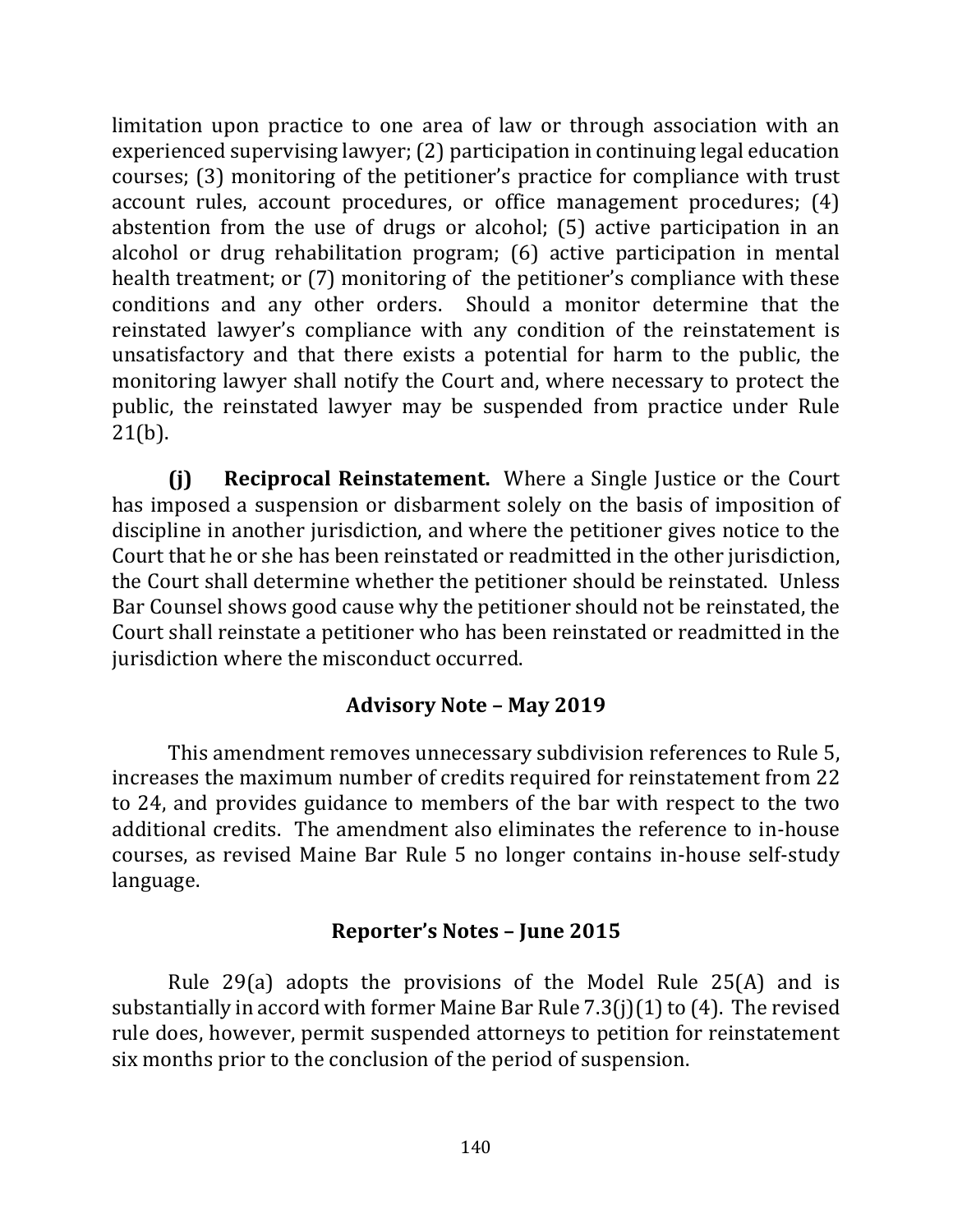Rule  $29(b)$  adopts the provisions of the Model Rule  $25(B)$  and is substantially in accord with language contained in former Maine Bar Rule  $7.3(j)(5)$ .

Rule 29 $(c)$  adopts the provisions of the Model Rule 25 $(C)$  and is substantially in accord with language contained in former Maine Bar Rule  $7.3(j)(5)$ .

Rule  $29(d)$  adopts, in part, the provisions of Model Rule  $25(D)$ . Analogous language may be found in former Maine Bar Rule  $7.3(j)(5)$ . The committee rejected the publication notice practice in both the Model Rule and the former Maine Bar Rule and instead opted for posting notice of a petitioner's reinstatement petition on the Board's website.

Rule 29(e) adopts, in part, the provisions of the Model Rule  $25(E)$ Analogous languages may be found in former Maine Bar Rule  $7.3(i)(5)$ . The committee rejected the Model Rule requirement that a disbarred attorney must pass the bar examination and the character and fitness examination. The committee also rejected the current Maine practice whereby attorneys must pay a filing fee and a reinstatement. Instead, the reinstatement fee will be included in the filing fee.

Rule 29(f) is analogous to language found in former Maine Bar Rule 7.3(j)(5) and is in accord with Model Rule  $25(F)$ . The revised rule, however, calls for Bar Counsel to provide notice of support or opposition to the petitioner's reinstatement application to the Grievance Commission and the Court rather than the Board and the Court.

Rule  $29(g)$  is based on Model Rule  $25(G)$  and is analogous to language found in former Maine Bar Rule  $7.3(j)(5)$ .

Rule  $29(h)$  is based in large part on Model Rule  $25(H)$ , and similar provisions can be found in former Maine Bar Rule  $7.3(j)(6)$ .

Rule  $29(i)$  corresponds to Model Rule  $(25)(1)$ . While there is no equivalent former Maine Bar Rule, the revised rule is in accord with current Maine practice.

Rule  $29(i)$  adopts Model Rule  $25(i)$  in its entirety. The former Maine Bar Rules contain no equivalent provision. However, the committee concluded that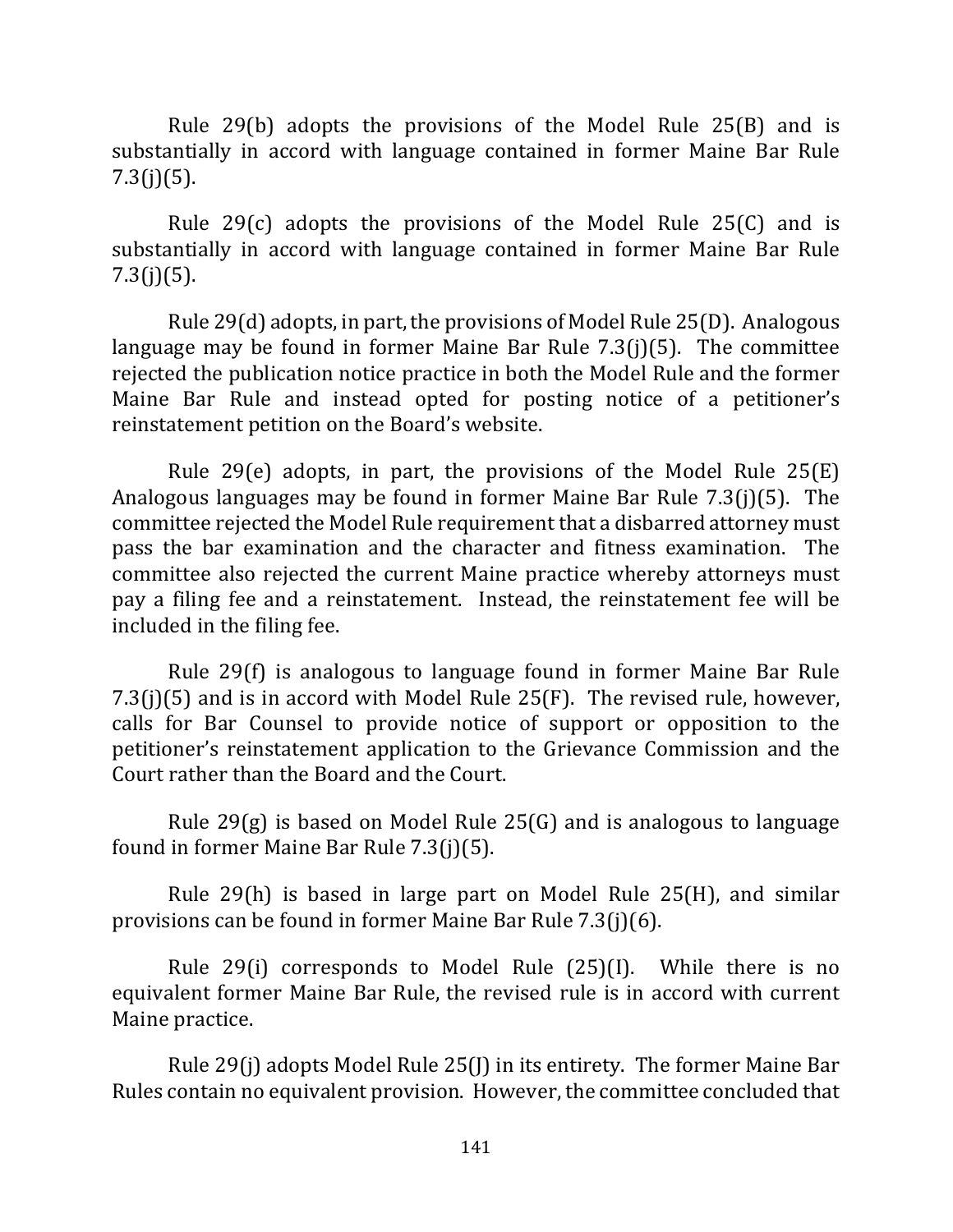it would be advantageous to include a specific rule stating the Court's power to reciprocally reinstate attorneys who have been reinstated in another jurisdiction.

### **RULE 30. ABATEMENT OR MODIFICATION OF CONDITIONS OF DISCIPLINE OR REINSTATEMENT**

Where a Single Justice has imposed conditions in an order of discipline or in an order of reinstatement, the lawyer may request of the Single Justice an order of abatement discharging the lawyer from the obligation to comply with the conditions, or an order modifying the conditions. The lawyer may so request either prior to or as part of the lawyer's petition for reinstatement. The Single Justice may grant the request if the lawyer shows by clear and convincing evidence that the lawyer has made a timely, good faith effort to meet the condition(s).

### **Reporter's Notes – June 2015**

Rule 30 adopts Model Rule 26 in its entirety. The rule permits a respondent to ask the Court for an order discharging the lawyer from the obligation to comply with certain discipline conditions. The former Maine Bar Rules contain no equivalent provision, but the committee concluded that it would be advantageous to include a specific rule clarifying the Court's power to abate or modify conditions imposed on attorneys in disciplinary orders and orders for reinstatement or readmission. The committee also felt that the rule was in accord with current Maine practice, and the power to modify or discharge an attorney's discipline obligations is an inherent power of the Court.

### **RULE 31. NOTICE TO CLIENTS, ADVERSE PARTIES, AND OTHER COUNSEL**

**(a) Recipients of Notice; Contents.** Unless otherwise ordered by a Single Justice, within 30 days after the date of the order imposing discipline, a respondent who has been disbarred, placed on interim suspension, or suspended shall so notify in writing all clients represented in pending matters; any co-counsel in pending matters; and any opposing counsel in pending matters, or in the absence of opposing counsel, the adverse parties, of the order of the Single Justice and that the lawyer is therefore disqualified to act as lawyer after the effective date of the order. The notice to be given to the lawyer(s) for an adverse party, or, in the absence of opposing counsel, the adverse parties, shall state the place of residence of the client of the respondent.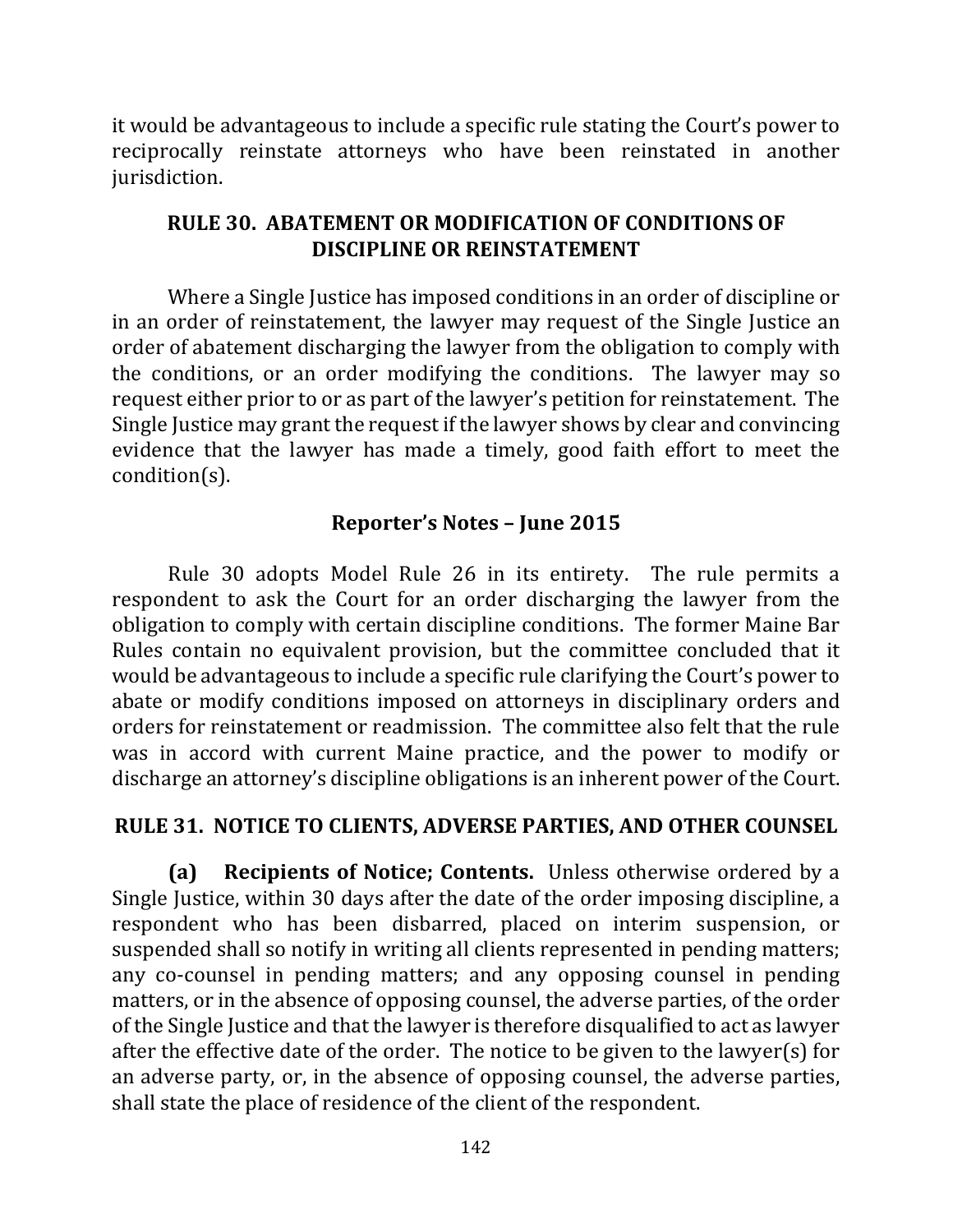**(b)** Special Notice. The Court may direct the issuance of notice to such financial institutions or others as may be necessary to protect the interests of clients or other members of the public.

**(c) Duty to Maintain Records.** The respondent shall keep and maintain records of the steps taken to accomplish the requirements of Rule  $31(a)$  and (b), and shall make those records available to Bar Counsel on request.

**(d) Return of Client Property.** The respondent shall deliver to all clients being represented in pending matters any papers or other property to which they are entitled and shall notify them and any counsel representing them of a suitable time and place where the papers and other property may be obtained, calling attention to any urgency for obtaining the papers or other property.

**(e) Refund of Fees.** Within 10 days after entry of the order imposing disbarment or suspension, the respondent shall refund any part of any fees paid in advance that has not been earned.

**(f)** Withdrawal from Representation. Unless otherwise ordered, in the event the client does not obtain another lawyer before the effective date of the disbarment or suspension, it shall be the responsibility of the respondent to move in the court or agency in which the proceeding is pending for leave to withdraw. The respondent shall in that event file with the court, agency, or tribunal before which the litigation is pending a copy of the notice to opposing counsel or adverse parties.

**(g)** New Representation Prohibited. Prior to the effective date of the order, if not immediately in effect, the respondent shall not undertake any new legal matters between service of the order and the effective date of the discipline. The respondent shall take such action as is necessary to cause the removal of any indicia of lawyer, counselor at law, or similar title.

**(h)** Affidavit Filed with Bar Counsel. Within 10 days after the effective date of the disbarment or suspension order, the respondent shall file with Bar Counsel an affidavit showing

 $(1)$  compliance with the provisions of the order and with this rule;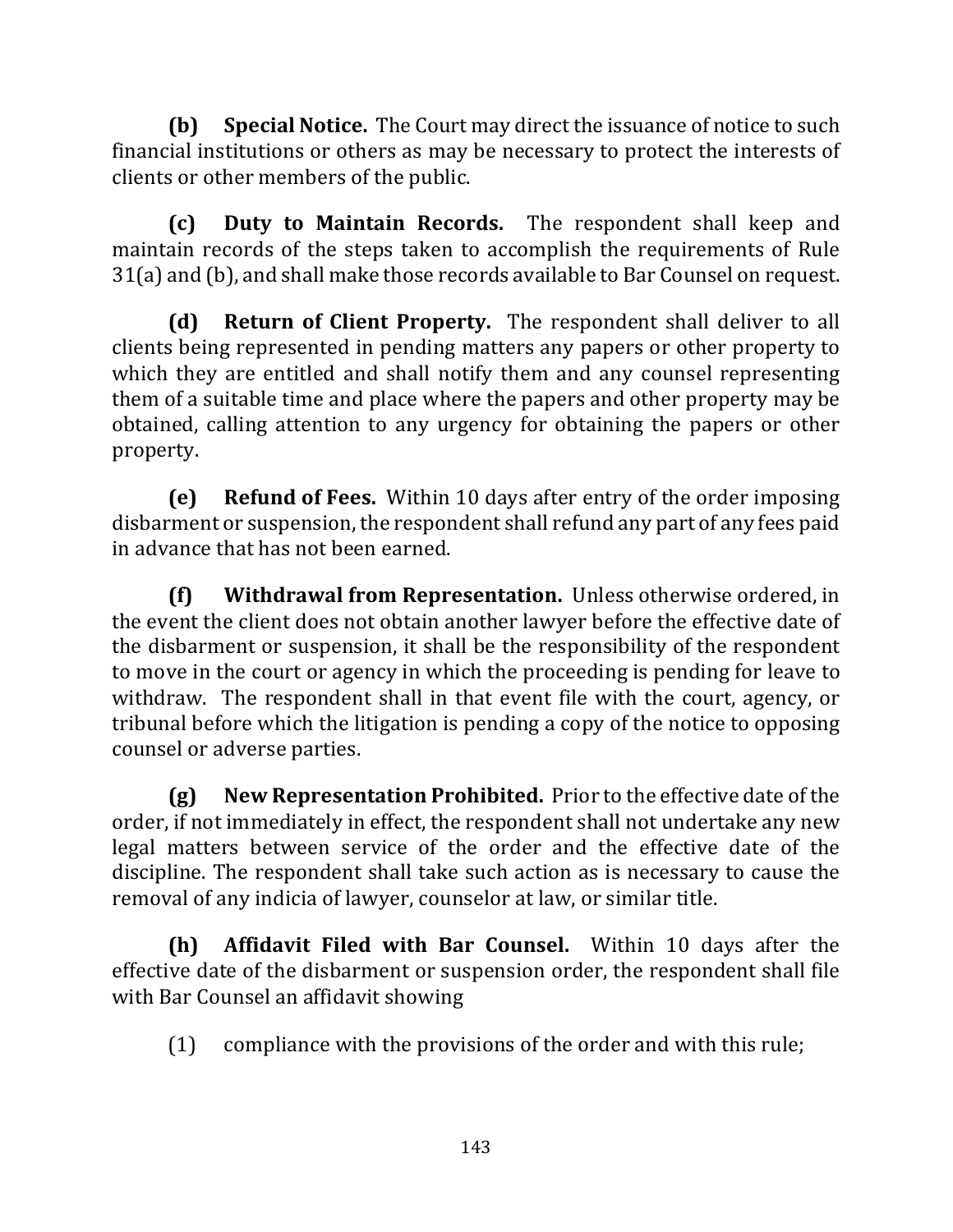$(2)$  all other state, federal and administrative jurisdictions to which the lawyer is admitted to practice; and

(3) residence or other addresses where communications may thereafter be directed.

#### **Reporter's Notes – June 2015**

Rule  $31(a)$  is similar to Model Rule  $27(A)$  but the committee felt that such notice was appropriate and normal to occur within 30 days, not 10 days as provided in Model Rule  $27(A)$ . Former Maine Bar Rule 7.3(i) contains similar notice requirements.

Rule  $31(b)$  is identical to Model Rule  $27(B)$  and has no equivalent former Maine Bar Rule.

Rule  $31(c)$  is identical to Model Rule 27(C). It has no equivalent former Maine Bar Rule, but similar duties are required under Maine Rules of Professional Conduct  $1.15(f)$  and  $1.16(d)$ .

Rule  $31(d)$  is identical to Model Rule  $27(D)$ . It has no equivalent former Maine Bar Rule, but Maine Rules of Professional Conduct  $1.15(f)$  and  $1.16(d)$ have similar requirements.

Rule  $31(e)$  is identical to Model Rule  $27(E)$  with no direct equivalent former Maine Bar Rule. However, Maine Rules of Professional Conduct 1.15(f) and  $1.16(d)$  also require the return of unearned fees.

Rule  $31(f)$  is identical to Model Rule  $27(F)$ . It has no direct former Maine Bar Rule equivalent but similar duties are required by Maine Rule of Professional Conduct 1.16(d).

Rule  $31(g)$  is very similar to Model Rule  $27(G)$  and has similar requirements as contained in former Maine Bar Rule  $7.3(i)(1)(A)$ .

Rule  $31(h)$  is similar to Model Rule  $27(H)$  but provides for the recipient of the lawyer's affidavit to be Bar Counsel, not the Court. It has no exact equivalent in the former Maine Bar Rules.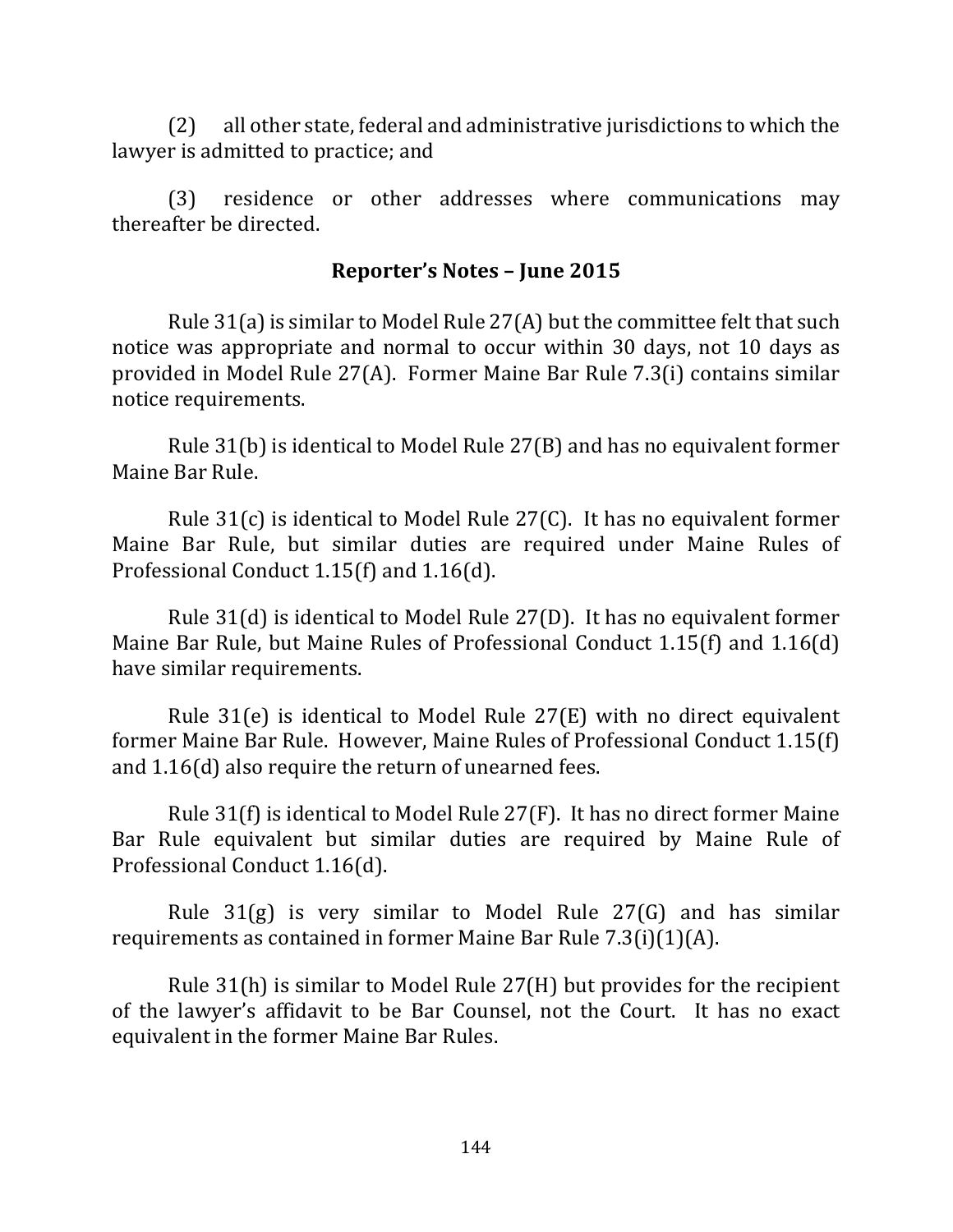## **RULE 32. RECEIVER**

**(a)** Appointment of Receiver. Whenever an attorney is alleged to be incapacitated, or is missing, deceased, disbarred, or subject to an administrative or disciplinary suspension, the Court may appoint a Receiver to manage or conclude the attorney's law practice. The Receiver, who shall be a licensed Maine attorney in good standing, shall be appointed by the Court upon the recommendation of Bar Counsel. Bar Counsel shall consider and may recommend the proxy recommendation on the attorney's annual registration statement under Rule 4(b). A Receiver shall be authorized by Court order to take some or all of the following actions:

 $(1)$  secure the professional files, client data, law office mail, office and client property in an appropriate location and notify the board of that location;

(2) create an inventory of the open and closed client files;

(3) give priority attention to client matters that are identified as open, active, and apparently time sensitive, including notifying clients of the need to seek new counsel or to represent themselves. If necessary, the Receiver may seek protection for certain clients by giving notice to tribunals or others concerning the circumstances giving rise to the Receivership, without entering an appearance for the client;

(4) notify all clients that the law practice is being managed by the Receiver or concluding and invite clients to retrieve their client files. Such notice may be by letter, phone, email, newspaper advertisement in a newspaper in general circulation in the county where the law practice was located and/or such other method as will effect notice. Notice to clients with open matters should be made by as direct means as possible;

(5) if necessary, provide notice of appointment to all Courts and relevant state and county agencies;

(6) prudently utilize the operating accounts to effect the management or conclusion of the practice, including the temporary retention of office staff or hiring other personnel as necessary and appropriate;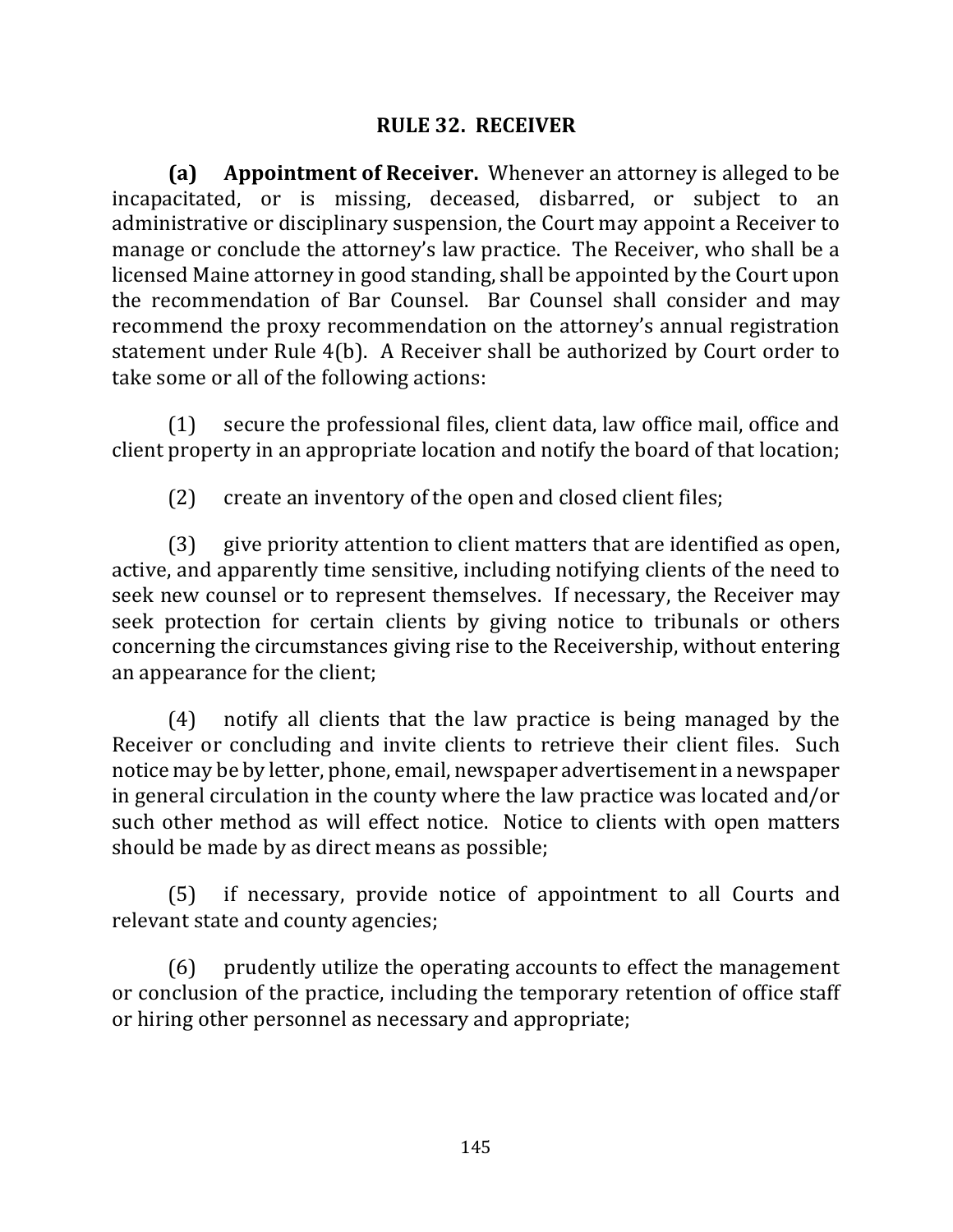$(7)$  if necessary, establish a bank account in the Receiver's name in order to protect assets to manage or conclude the practice and/or protect the clients' interests;

(8) prudently utilize the operating accounts and client trust accounts in the appropriate distribution of client funds and property held in trust;

(9) review and audit any IOLTA accounts;

 $(10)$  submit to the Court a record of hours worked and disbursements made to allow in some cases for payment of legal fees and expenses;

 $(11)$  receive payment of legal fees under the terms negotiated with the Board and approved by the Court;

 $(12)$  continue to act as Receiver until discharged by the Court in accordance with Rule  $32(c)$ ; and

(13) take any and all other appropriate action consistent with the discretion vested in the Receiver by the Court and/or as specifically ordered by the Court.

**(b) Receiver's Discharge Plan.** Prior to petition for discharge, the Receiver shall formulate for the approval of the Court a plan for the custody, care, appropriate release and ultimate destruction of client files. The plan will identify a file caretaker (who may be the Receiver) who will preserve client confidentiality and maintain and appropriately release the client files to clients subsequent to the discharge of the Receiver. The plan must provide for confidential destruction of all client files and data pursuant to M.R. Prof. Conduct  $1.15(f)$ . The destruction date may be earlier if so ordered by the Court. The plan must include the requirement that the file caretaker provide written notice to the Board of Overseers confirming the confidential destruction of files and data immediately after it has occurred.

**(c) Term of Receiver.** The Receiver shall serve until discharged by the Court. The Receiver may petition the Court for discharge from appointment upon completion of duties or sooner for other good cause. With the petition for discharge the Receiver shall file a report of services rendered. With the approval of the Court, the report or any part thereof may be filed under seal.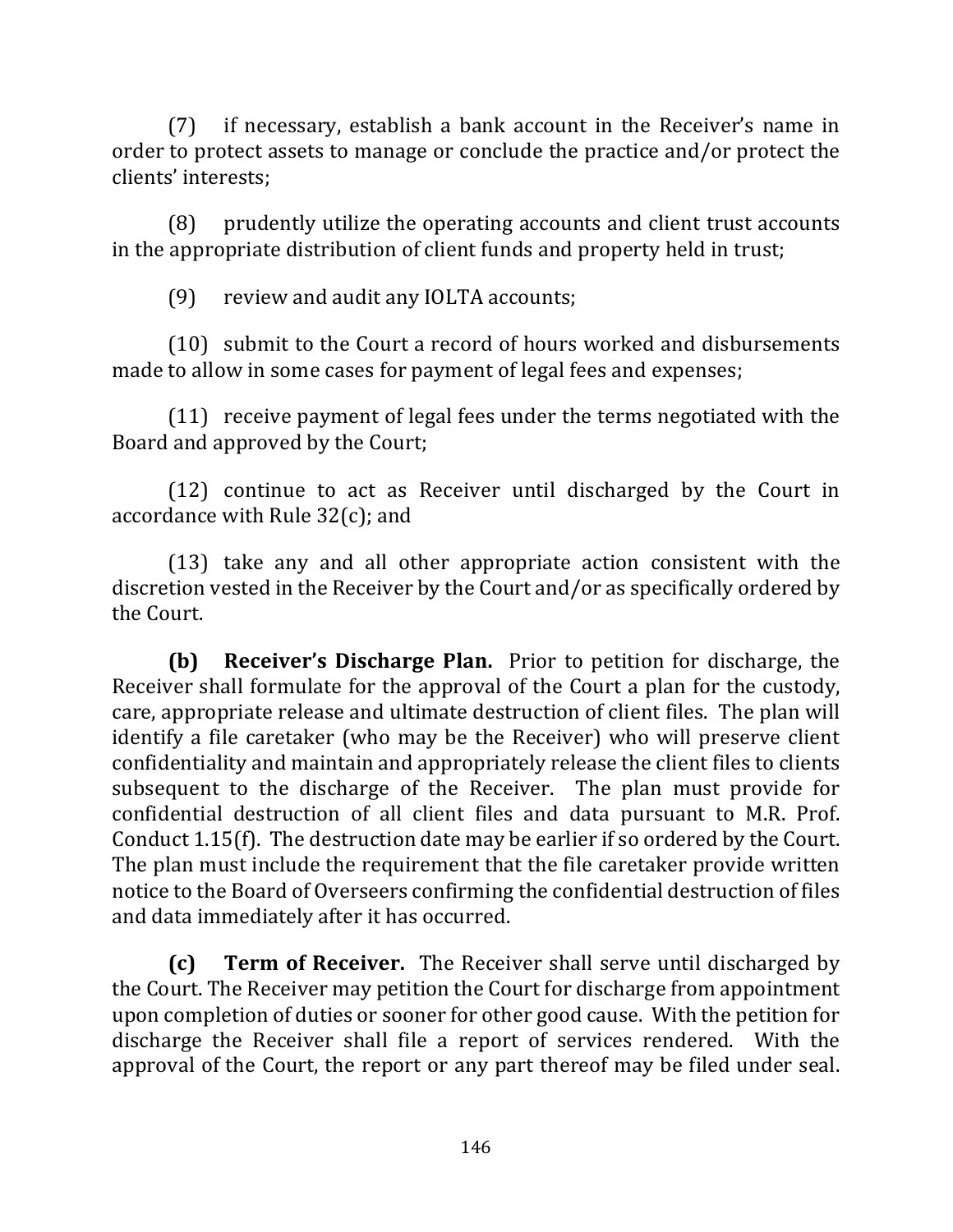Without divulging confidential information, the report should include, if applicable: 

 $(1)$  an inventory of files and the status of each file as released or retained; 

(2) the plan for the security and handling of the retained client files;

(3) an accounting of the law practice operating accounts during the period of Receivership;

 $(4)$  an accounting of the law practice client trust fund accounts during the period of Receivership; and

(5) any other information deemed by the Receiver or the Court to be necessary and appropriate.

**(d) Client Rights.** Any Receiver so appointed may not disclose any information contained in any file listed in such inventory without the consent of the client to whom such file relates except as may be necessary to carry out a court order, including any order under this rule. Any Receiver may be engaged by any former client of the deceased, missing, or incapacitated attorney, provided that the Receiver informs any such client in writing that the client is free to choose to employ any attorney, and that the Court's appointment order under section (2) of this rule does not mandate or recommend employment by the client of the Receiver. The Receiver is subject to the Maine Rules of Professional Conduct. However, the client's retention of the Receiver as successor counsel is not a *per se* conflict of interest solely by reason of the Receiver's appointment under this rule.

**(e) Liability.**  The Receiver shall be protected from liability for professional services rendered pursuant to the Order appointing such a Receiver.

**(f) Pleadings.** The Receiver shall provide copies of all pleadings under this Rule to the Board.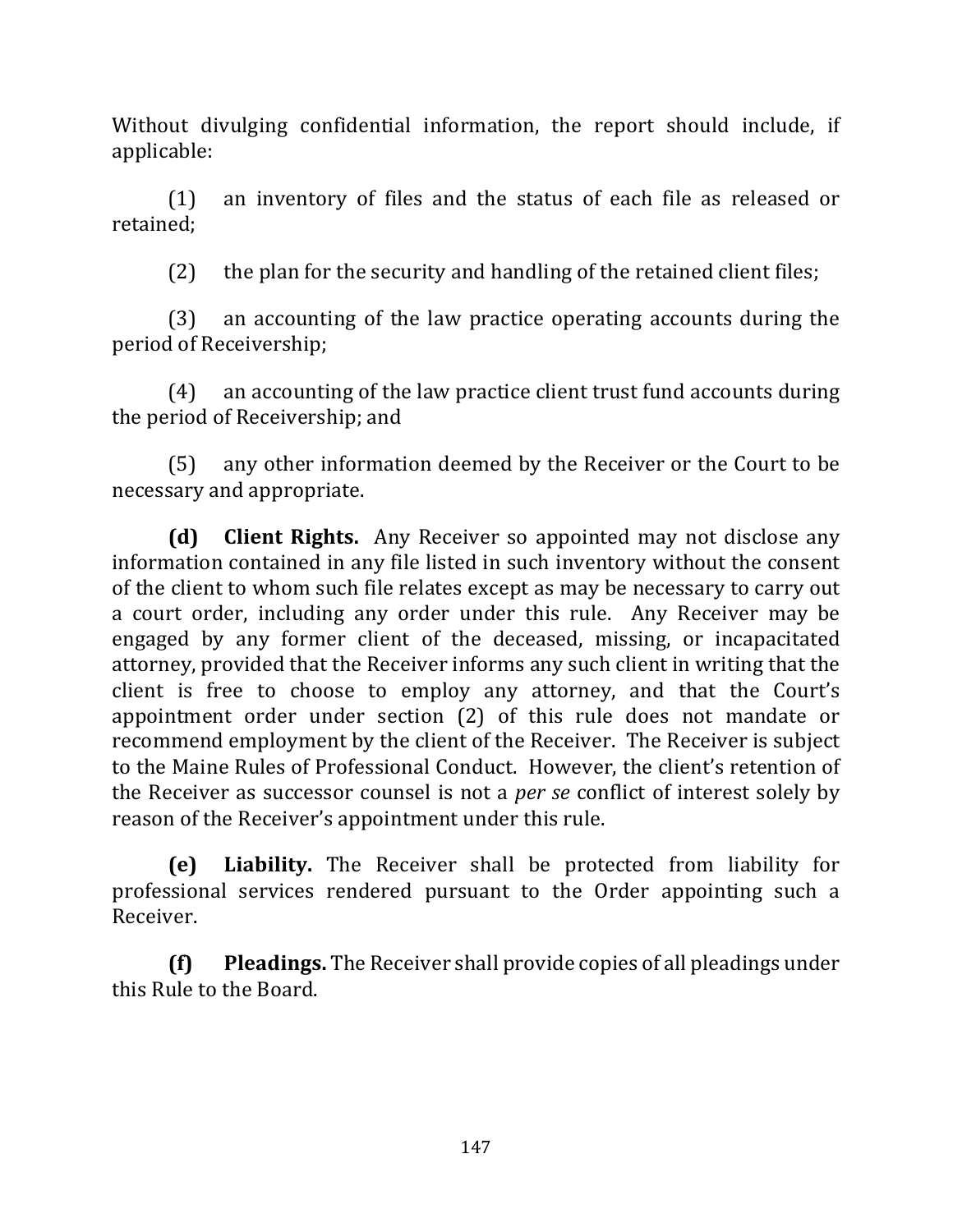## **Reporter's Notes – June 2015**

Rule  $32(a)$  is a drastic change from Model Rule 28 and is a virtual incorporation of former Maine Bar Rule  $7.3(f)(1)$ . Although Model Rule 28 provides for appointment of counsel to protect clients' interests in certain circumstances, the committee felt that former Maine Bar Rule  $7.3(f)(1)$  to  $(6)$ was more thorough and complete. Therefore, the committee largely voted to adopt the former Maine Bar Rule, while making it somewhat more robust and detailed and retaining the structure of the model rules. The committee felt that the improvements were necessary in light of the aging of the Maine bar, and concluded that clearly enumerating the powers, duties, and obligations of receivers would help to protect clients. Although the former Maine Bar Rule refers to the person appointed by the Court as a "proxy," the committee felt that use of the word receiver, rather than proxy, was more accurate in this context. The remaining changes are largely organizational.

Rule  $32(b)$  follows former Maine Bar Rule  $7.3(f)(2)$  and is consistent with current Maine practice.

Rule  $32(c)$  follows former Maine Bar Rule  $7.3(f)(3)$ .

Rule  $32(d)$  follows former Maine Bar Rule  $7.3(f)(4)$ .

Rule  $32(e)$  follows former Maine Bar Rule  $7.3(f)(5)$ .

Rule  $32(f)$  follows former Maine Bar Rule  $7.3(f)(6)$ .

## **RULE 33. TRANSITION**

These Rules shall become effective on July 1, 2015 (the "effective date"). As of the effective date, these Rules shall govern all new and pending complaints and proceedings before the Fee Arbitration Commission, Professional Ethics Commission, and Grievance Commission. Any attorney seeking reinstatement, including those suspended prior to the effective date, must comply with the requirements of these Rules.

## **Reporter's Notes – June 2015**

To ensure fairness and consistency, the committee determined that these Rules must apply not only to new complaints brought after the rules go into